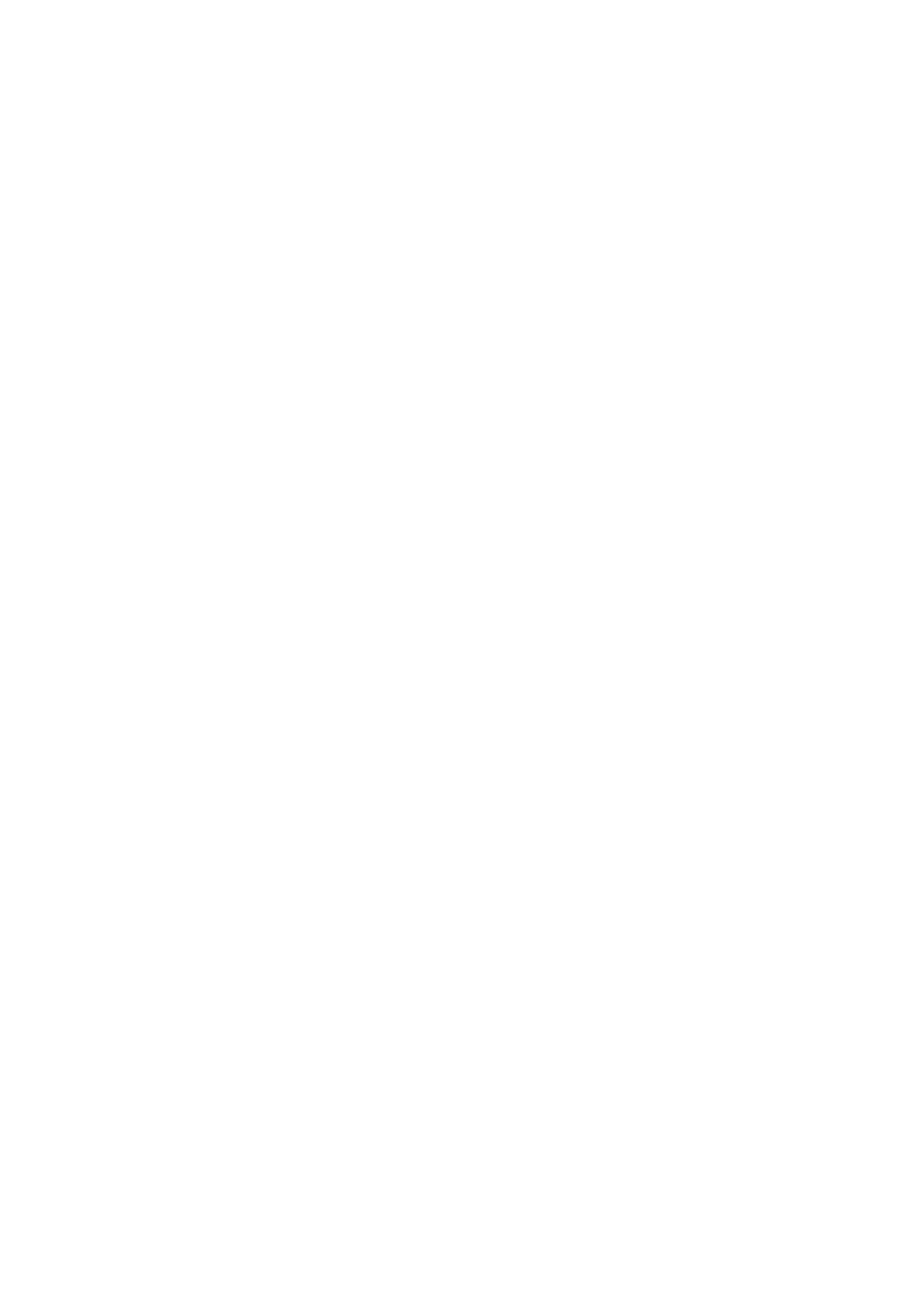## **Guidelines for a National Cyber Strategy**

Gabi Siboni and Ofer Assaf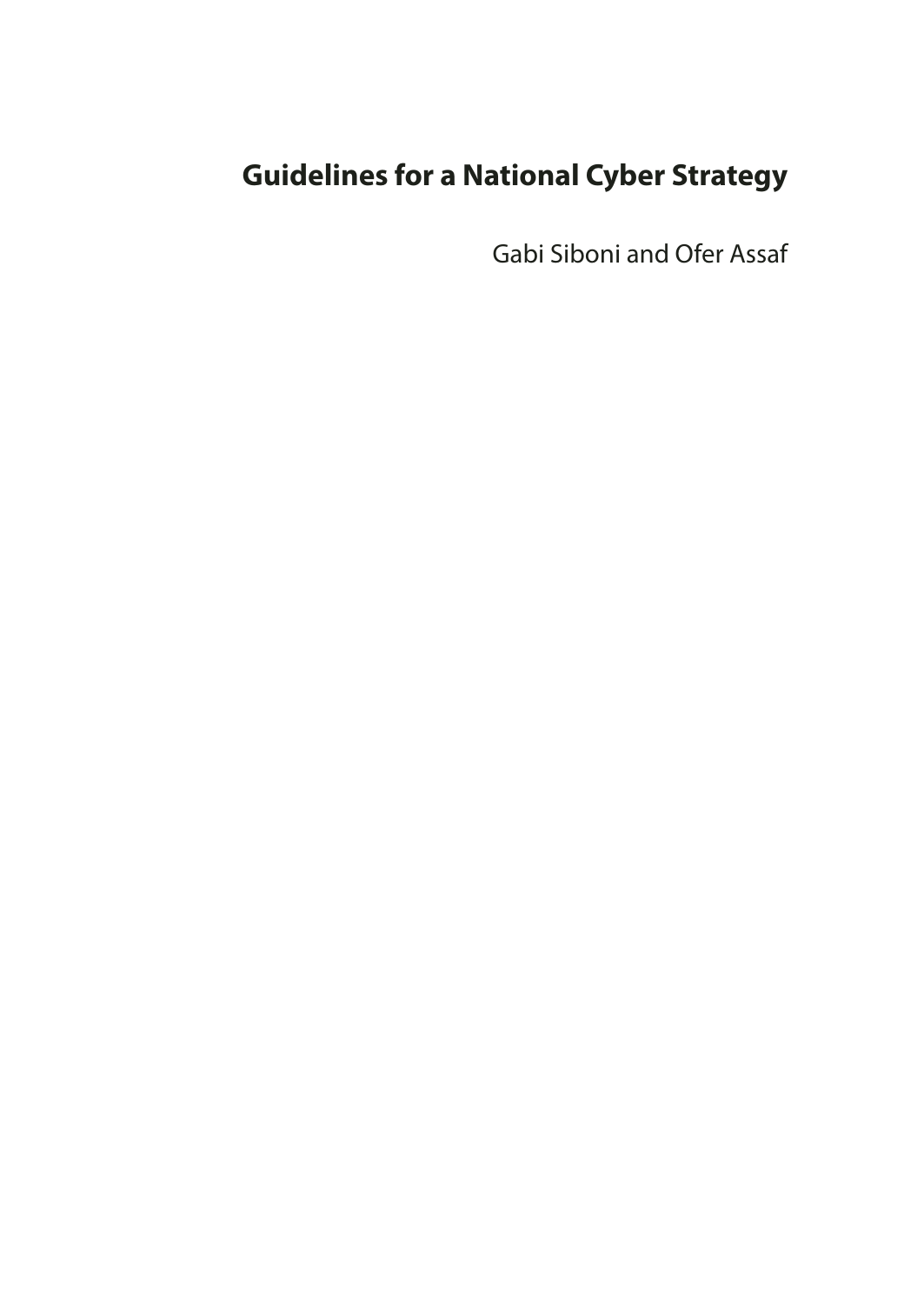## Institute for National Security Studies

The Institute for National Security Studies (INSS), incorporating the Jaffee Center for Strategic Studies, was founded in 2006.

The purpose of the Institute for National Security Studies is first, to conduct basic research that meets the highest academic standards on matters related to Israel's national security as well as Middle East regional and international security affairs. Second, the Institute aims to contribute to the public debate and governmental deliberation of issues that are  $-$  or should be  $-$  at the top of Israel's national security agenda.

INSS seeks to address Israeli decision makers and policymakers, the defense establishment, public opinion makers, the academic community in Israel and abroad, and the general public.

INSS publishes research that it deems worthy of public attention, while it maintains a strict policy of non-partisanship. The opinions expressed in this publication are the authors' alone, and do not necessarily reflect the views of the Institute, its trustees, boards, research staff, or the organizations and individuals that support its research.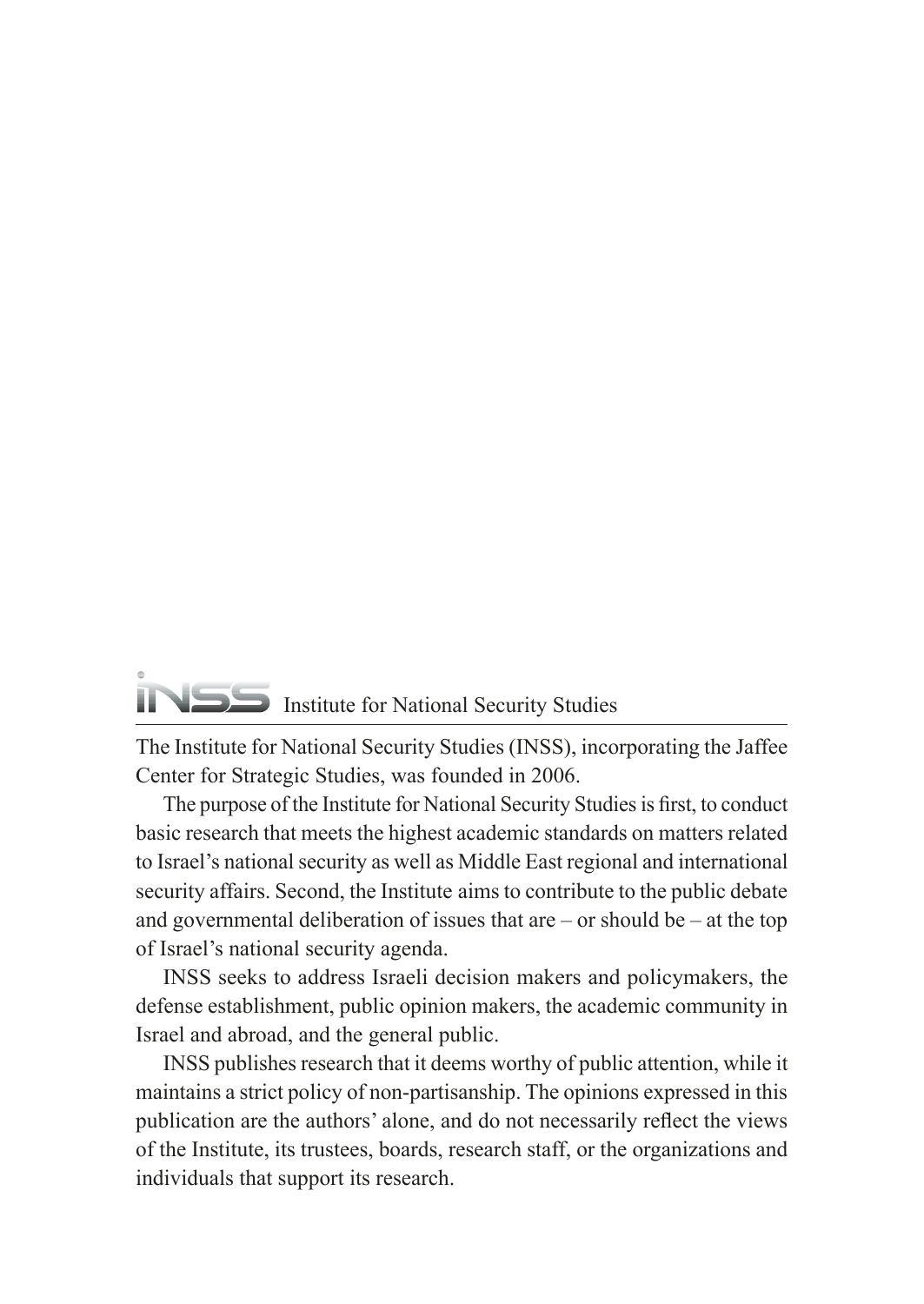## **Guidelines for a National Cyber Strategy**

Gabi Siboni and Ofer Assaf

Memorandum No. 153 March 2016

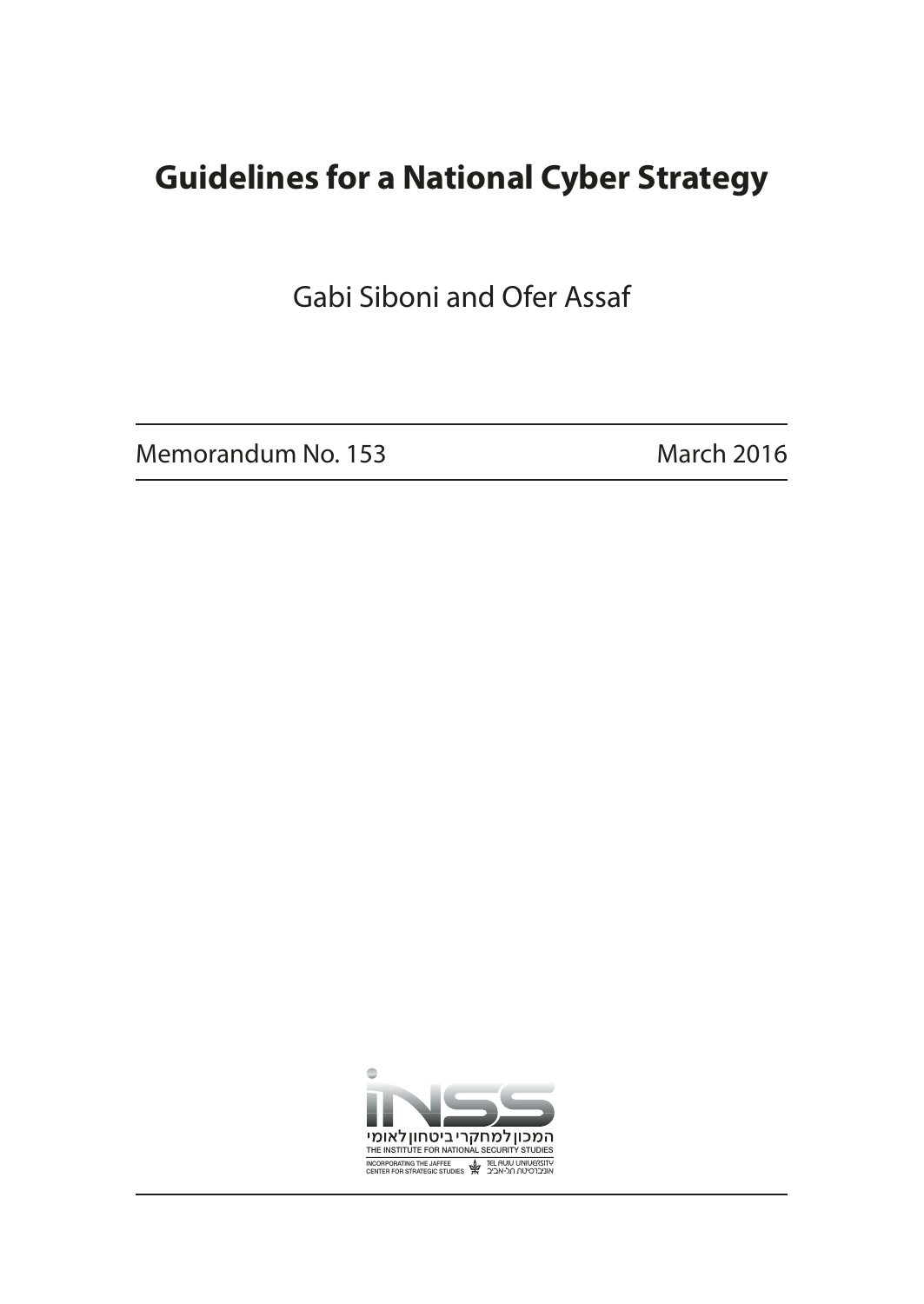#### **קווים מנחים לאסטרטגיה לאומית במרחב הסייבר**

גבי סיבוני ועופר אסף

Editor: Ela Greenberg Graphic design: Michal Semo-Kovetz, Yael Bieber Cover photo: Science Photo Library / Getty Images Cover design: Michal Semo-Kovetz Printing: Elinir

**Institute for National Security Studies** (a public benefit company) 40 Haim Levanon Street POB 39950 Ramat Aviv Tel Aviv 6997556

Tel. +972-3-640-0400 Fax. +972-3-744-7590

E-mail: info@inss.org.il http://www.inss.org.il

© All rights reserved. March 2016

ISBN: 978-965-7425-90-9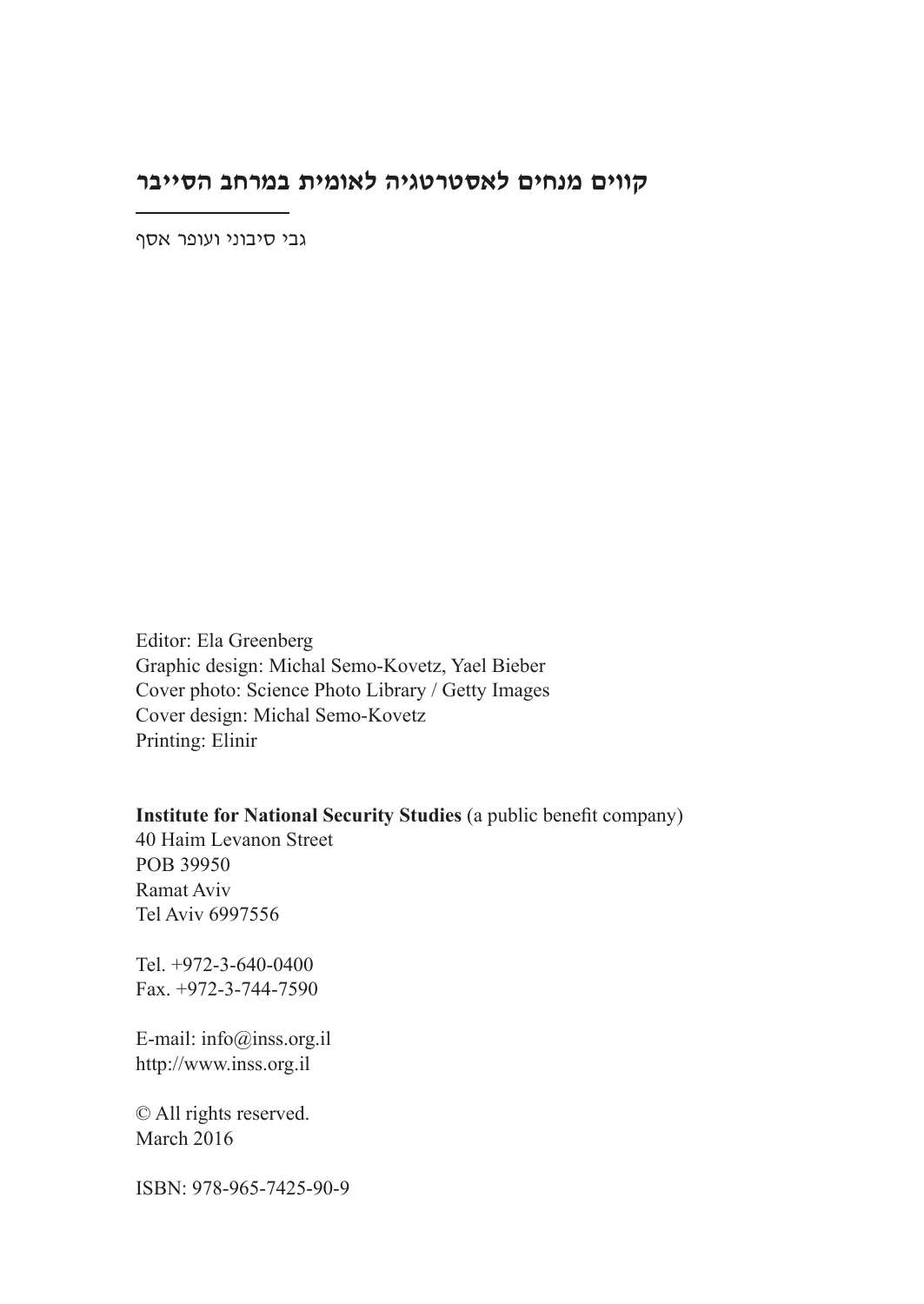## **Table of Contents**

| <b>Acknowledgments</b>                                           | $\overline{7}$ |
|------------------------------------------------------------------|----------------|
| <b>Executive Summary</b>                                         | 9              |
| <b>Introduction</b>                                              | 15             |
| The Cyber Challenge                                              | 19             |
| <b>Literature Review</b>                                         | 23             |
| Planning and Strategy                                            | 23             |
| <b>Israel</b>                                                    | 23             |
| Force Build-Up                                                   | 24             |
| <b>United States</b>                                             | 25             |
| <b>United Kingdom</b>                                            | 30             |
| France                                                           | 31             |
| China                                                            | 32             |
| International Organizations (OECD, ENISA, European Union)        | 33             |
| Defense and Deterrence                                           | 34             |
| <b>Facing Hardware Threats</b>                                   | 36             |
| Deterrence                                                       | 36             |
| Attack                                                           | 37             |
| Attack as Part of Overt Conflict                                 | 38             |
| Cyber Attack as Part of the Operative Battle Plan                | 39             |
| <b>Defense</b>                                                   | 43             |
| Response to Advanced Persistent Threat (APT) Attacks             | 44             |
| Response to Rapid, Superficial Attacks (DDoS, Defacing)          | 49             |
| Use of the "Cloud" by Security and Other Essential Organizations | 50             |
| Response to Hardware and Firmware Attacks                        | 51             |
| Preventing Attack through Deterrence                             | 53             |
| Recovery from Attack                                             | 54             |
| <b>Complementary Defense Issues</b>                              | 57             |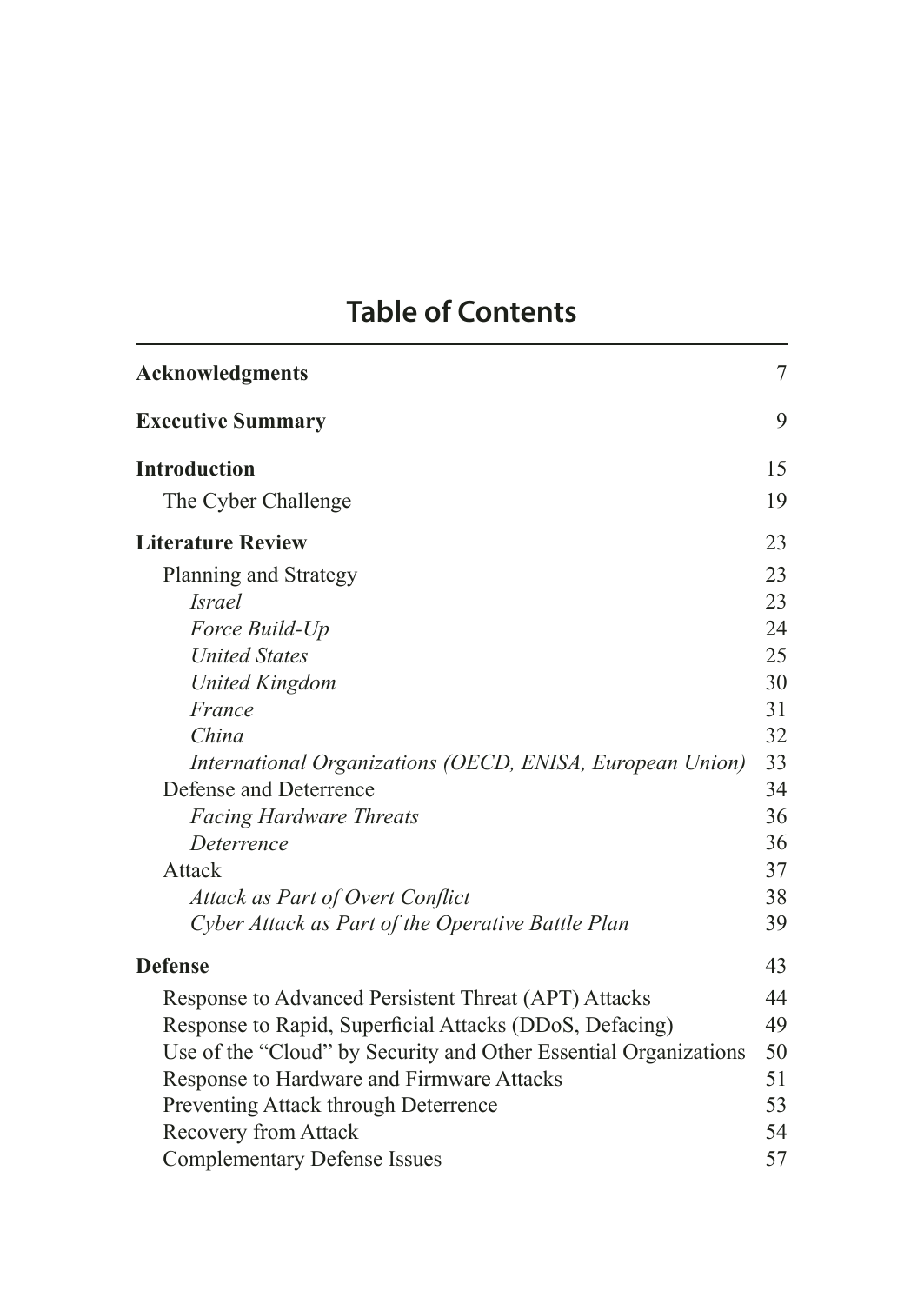| Culture of Cooperation and Transparency in Organizational   |    |
|-------------------------------------------------------------|----|
| <i>Structure</i>                                            | 57 |
| Regulation in National Cyberspace                           | 63 |
| Professionalism of Employees and Responsibility of Business |    |
| Managers                                                    | 64 |
| Summary                                                     | 66 |
| <b>Attack</b>                                               | 69 |
| Overt and Hazy Cyberattacks                                 | 70 |
| Attack as a Means of Delivering a Message                   | 72 |
| Attack as Part of a Covert Campaign                         | 73 |
| Summary                                                     | 74 |
| <b>Insights and Recommendations</b>                         | 77 |
| <b>Main Recommendations</b>                                 | 78 |
| <b>Recommendations for Defense</b>                          | 78 |
| The Attack Field                                            | 79 |
| The Organizational Field                                    | 79 |
| Conclusion                                                  | 83 |
| <b>Appendix: Glossary of Terms</b>                          | 87 |
| <b>Notes</b>                                                | 91 |

#### **List of Figures**

| 16 |
|----|
|    |
| 19 |
| 45 |
| 47 |
| 55 |
| 56 |
| 60 |
| 62 |
|    |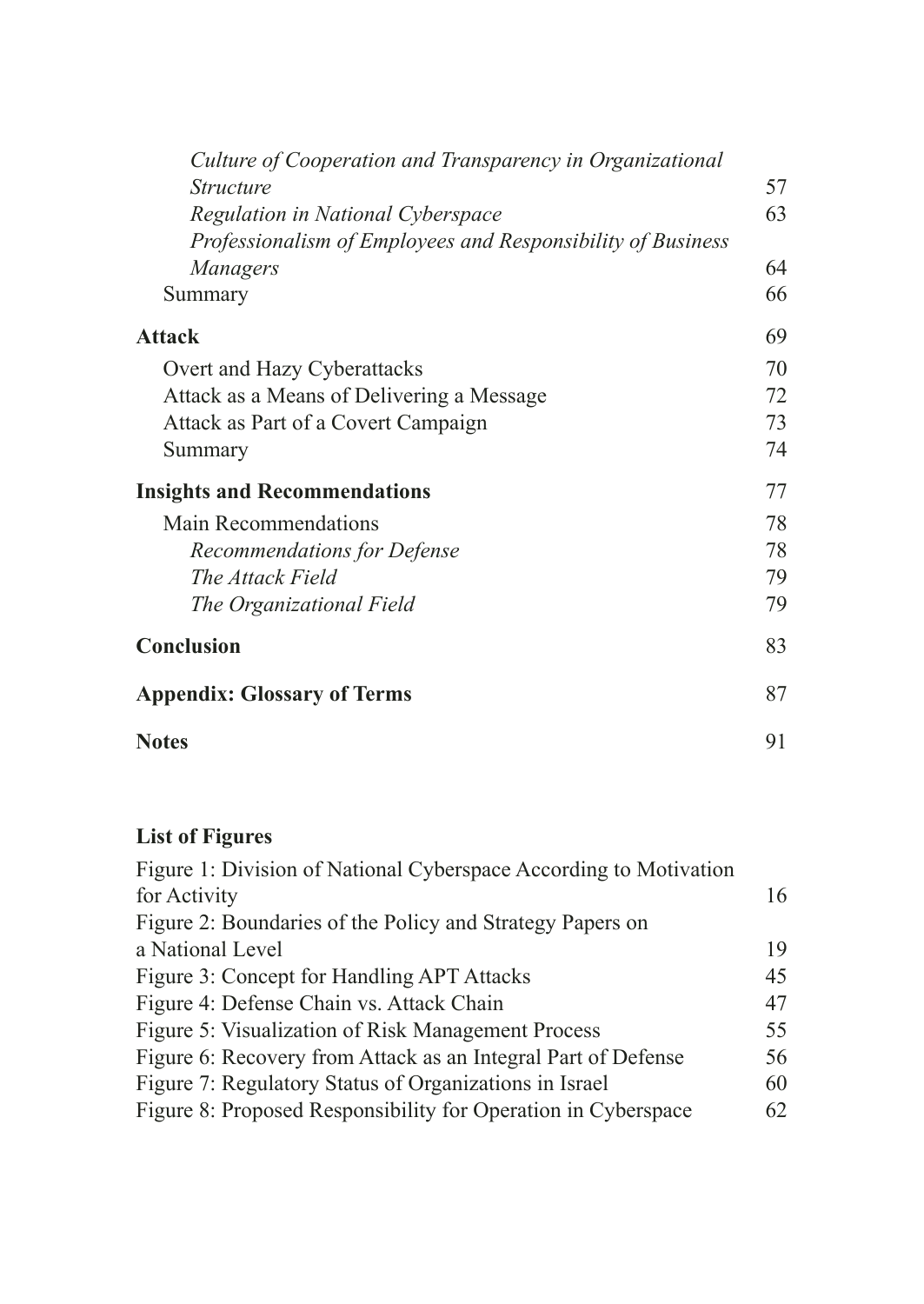#### **Acknowledgments**

First and foremost, we would like to thank Major General (ret.) Amos Yadlin, director of the Institute for National Security Studies, for his valuable and incisive comments. We would also like to thank all those who enlightened us with constructive criticism throughout the process of writing and review: Brigadier General (res.) Udi Dekel – deputy director of the Institute, Dr. Shmuel Even, Dudi Siman-Tov, Dr. Gallia Lindenstrauss, and Yoram Hacohen.

We thank Deborah Housen-Couriel for clarifying the breadth and analytical complexity of the cyber legal issue (which led us to conclude that we must dedicate a separate study and position paper to this issue); Corinne Berger, Simon Tsipis, and Yoel Kozak of INSS, who assisted in the collection of material.

We also express our sincere thanks to Moshe Grundman and Dr. Judith Rosen for their comments and work in publication of this memo, and we extend special thanks to Dr. Anat Kurz, director of research at INSS, for her extensive patience and valuable, informative advice throughout the process.

We would also like to thank those who helped us to comprehend the complex technological issue – Avi Shavit of the Office of the Chief Scientist, who referred us to relevant and fascinating industries, and the industry experts who hosted us and demonstrated their technologies: Gonen Fink and the staff of LightCyber Ltd., Nir Gaist and the staff of Nyotron Information Security Ltd., Ron Davidson of Check Point Software Technologies Ltd., Itzik Vager of Verint Systems Inc., the late Benny Rosenbaum of BioCatch Ltd., Elad Horn of enSilo Ltd., and Shimon Becker of CyberObserver Ltd. We also thank Major General (ret.) Prof. Isaac Ben-Israel for his scholarly comments.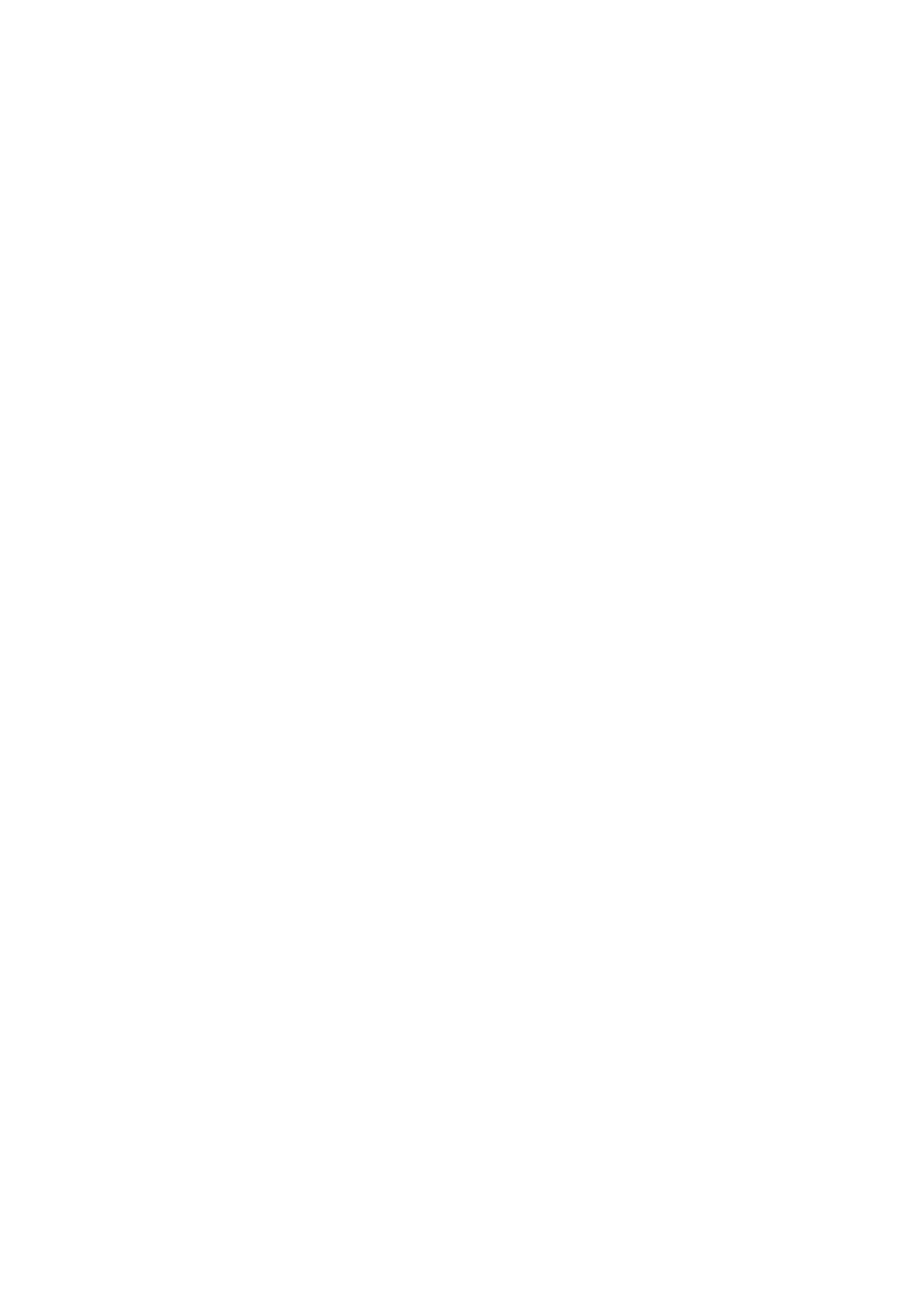#### **Executive Summary**

In the past few years, activity in cyberspace in the State of Israel has developed at a rapid and intense pace. In 2002, the government of Israel addressed this challenge by establishing the National Information Security Authority. Since then, Israel's functional continuity has become increasingly dependent on technology in general, as have other countries worldwide, and on cyberspace activity in particular. As a consequence of this dependence, the threats to Israel's functional continuity have intensified. Numerous states and enemies are systematically developing capabilities and acting against various systems and elements in Israel.

Several years ago, the Israeli government established the National Cyber Bureau to promote and regulate activity in cyberspace. The establishment of a National Cyber Defense Authority represents another step in this direction. In parallel, Israel must work to consolidate and outline a national strategy for activity in cyberspace, which will serve as the cornerstone of national growth in cyberspace. The document outlining the national strategy should be one of several documents. The primary document should be the national policy framework for cyberspace activity, which will define the overall national goals in the field of cyber activity and the methods for integrating them in the defense, economy, and other national efforts. Finally, each state entity operating in this space will be required to formulate its own organizational strategy for cyber activity.

Activity in cyberspace includes a number of components: one is defense, which is a fundamental element. The following entities in Israel require defense: institutions responsible for state security; institutions supplying essential services, and those responsible for administrative procedures and everyday life; and the institutions for which an attack would influence morale and the general sense of order, governance, and sovereignty. The sources of the cyber threat are multiple, and include hostile states, enemy states, terror organizations, hacktivists, and even private individuals. In parallel, the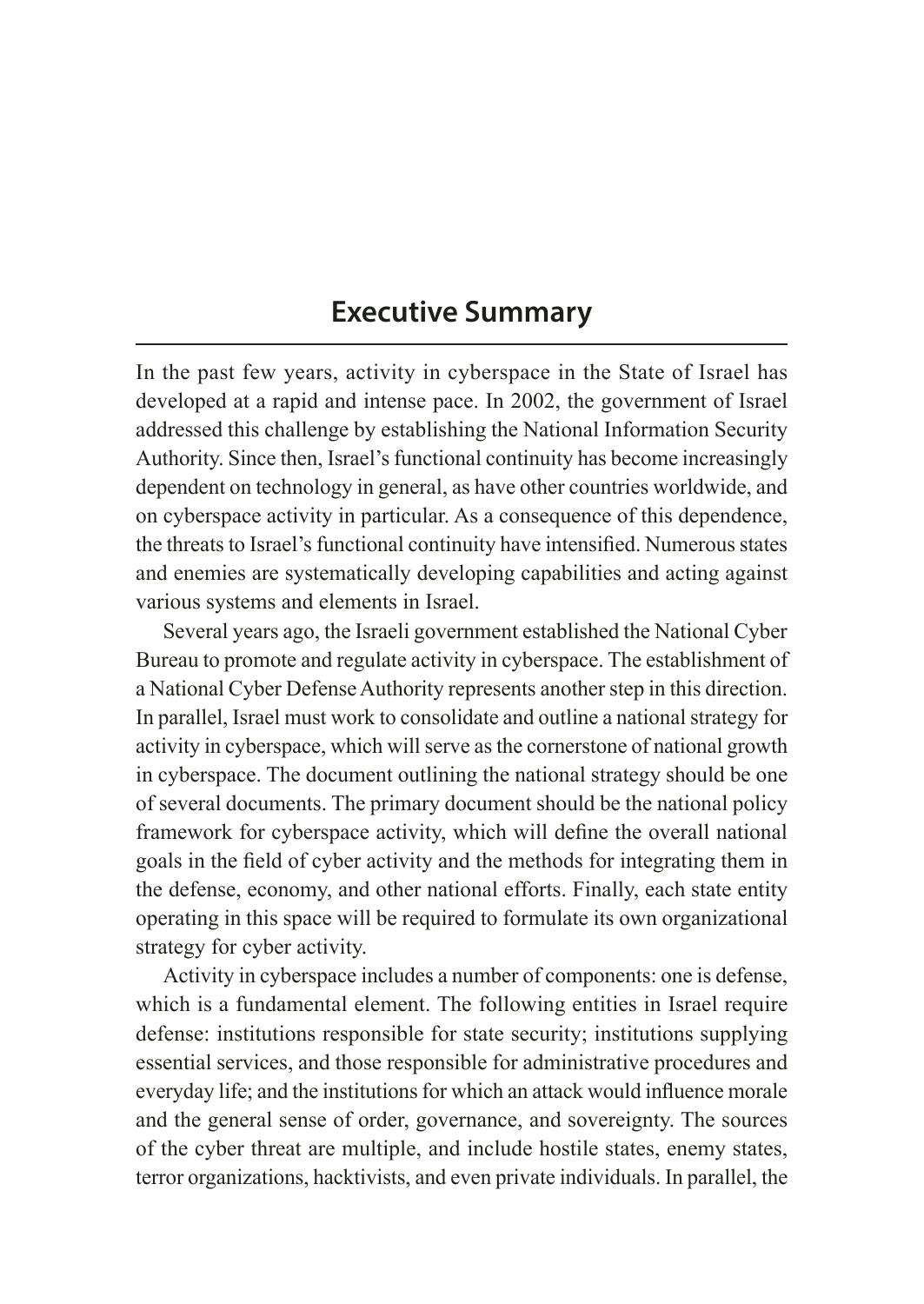State of Israel is also exposed to criminal activity in cyberspace, including business espionage and intellectual property theft, financial crime, and other types of crime that take advantage of the cybernetic space (drug dealing, pedophilia, arms dealing, and so forth).

In addition to the defense component, Israel also must address the offensive component on a national level. Naturally, the ability to cover these components in this paper is extremely limited. Rather, the goal of this document is to propose guidelines for formulating a national cyber strategy in the field of defense and offense. These guidelines do not encompass all aspects of the field; they do not relate to the legal features nor to issues relating to Israel's cyber industry.

The primary objective of a national cyber defense strategy is to maintain the state's functional continuity. A second goal is to enable the relevant Israeli authorities to decide upon and implement operations against enemies in the cybernetic and kinetic space, with confidence in the state's ability to withstand a cyberattack. In the defense strategy, we propose to differentiate between three types of attacks: 1) advanced persistent threat (APT) – penetration into the depth of an organization's computer system; 2) rapid, superficial attack, which has immediately recognizable results, and aims to change the site or prevent access to it and to the services it provides in the cybernetic space (Defacing, DDoS); 3) infrastructure attack – by damaging hardware components.

We suggest the following recommendations for preventing and defending against the three types of attacks:

- 1. Construct the system with a combination of tools and capabilities that do not require previous information and knowledge of attack components and methods, with an advanced capabilities system based on previous knowledge, specifically for defense against APT attacks.
- 2. Implement inter-organizational information exchange of reports on attacks.
- 3. Formulate a continuous and broad national cybernetic status assessment by organizations such as a national Computer Emergency Response Team (CERT).
- 4. Establish rapid response teams, using research and data on attack tools and attack groups.
- 5. Cooperate with commercial defense and intelligence organizations, as well as international bodies.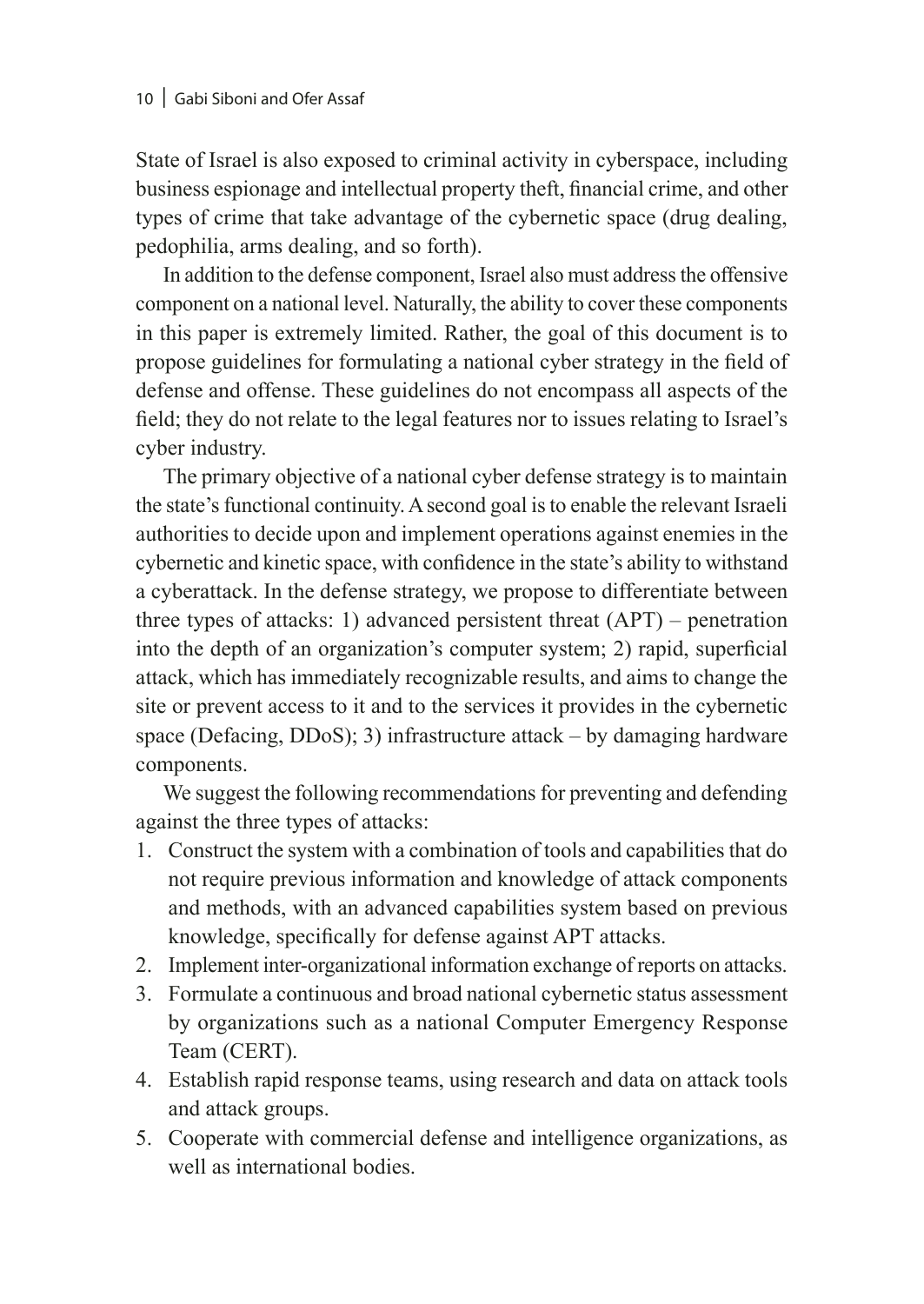- 6. Develop ongoing intelligence collection about enemies and opponents for the purpose of warning.
- 7. Formulate a plan for cybernetic response as part of a possible means of deterrence.
- 8. Develop the ability to recover from an attack when possible, with the understanding that the line of defense is bound to be breached, and thus Israel must organize for rapid recovery following successful enemy attacks.
- 9. For superficial attacks establish the ability to recover rapidly and provide the bandwidth that overcomes blocks, by integrating with internet suppliers in the civilian sector.
- 10. Use ability to rapidly transfer attacked sites to alternative, temporary host sites.
- 11. Establish a national capability for analyzing hardware attacks due to the technological difficulty of identifying hardware attacks. This should be done in parallel to the use of locally manufactured hardware in cases requiring an exceptional level of security.

We analyzed additional issues in the chapter on defense. The need to develop a national capability to recover from a cyberattack is critical, in the understanding that the "line of defense is bound to be breached" as a determined enemy will succeed in penetrating any defense, no matter how sophisticated. Therefore, Israel will need to construct appropriate mechanisms for recovery and return to routine as soon as possible. In addition, we examined the organizational issue, through an understanding that the State of Israel should be able to provide a response, both for the security sector and for civilian sector. The security organizations must continue to manage the cyber defense of the state's security sector, while cyber activity targeting the civilian sector will be handled by Israel's law enforcement bodies, headed by the Israel Police. The National Cyber Defense Authority will demand cooperation and synchronization between all entities and monitor the existence and enforcement of regulation in the civil arena, which is most exposed to cyberattacks. In this context, we recommend adopting a regulatory approach in the civil sector that will mandate the cyber defense field as a component integrated within existing statutory processes, both in the founding stages for business initiatives (licenses from the various statutory planning committees) and in their operational process (business licensing law). We suggest that in this framework, businesses should be required to issue a cyber resilience report. This document will serve as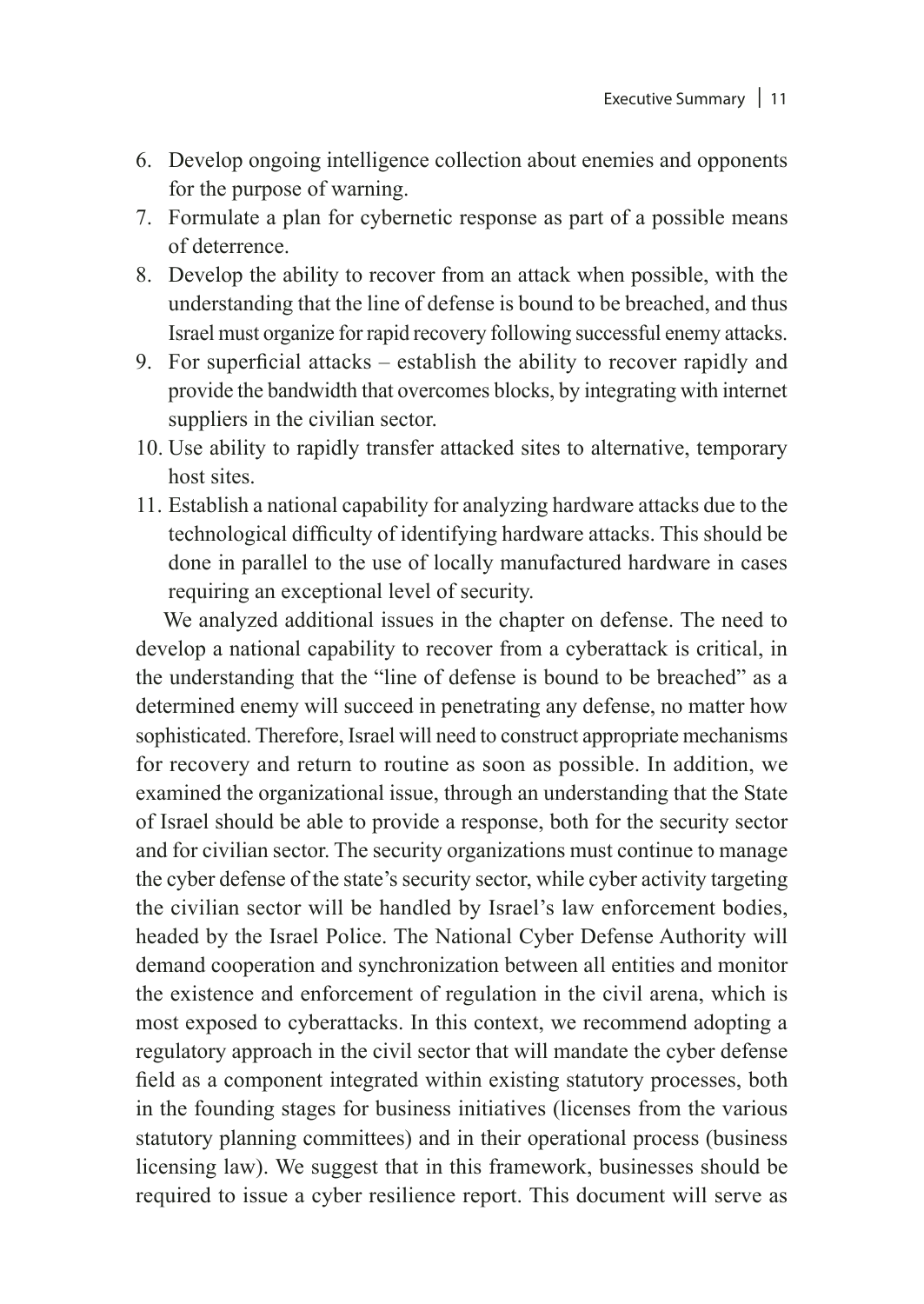the main statutory tool for identifying and analyzing the vulnerability of a business to a cyberattack, and for formulating processes of defense of these vulnerable points.

This document also relates briefly to cyberattacks and examines several attack scenarios, including attack in overt and obscure situations; attack as a method of communicating a message; and attack as part of a covert campaign. The main recommendations in this context are as follows:

- 1. Israel's security organizations should be required to integrate tools for cyberattacks in their operative plans and in the actual use of force in battle, in both emergency and routine situations.
- 2. Cyberattack should not stand alone. It must be part of a general plan in order to wield influence in a comprehensive, overt conflict.
- 3. An effective attack is not necessarily a sophisticated APT attack. We recommend to fully utilize the ability to implement an effective cyberattack on a specific target through superficial, rapid, broad attacks on targets, even if these are not so-called "gold targets" (military targets, national infrastructure).
- 4. An effective cyberattack can be implemented through proxies, without the need to take responsibility.
- 5. A significant cyberattack requires build-up of force, knowledge of the target, and advanced planning.
- 6. A cyberattack can represent a stage in "dialogue" between countries, when the goal of the attack is to communicate a message.
- 7. Attackers should be integrated within Israel's central cyber defense system, as part of the regular planning and operation of the defense system.

In conclusion, this document recommends leveraging the informality of Israeli culture. Israeli society enjoys inherent characteristics of broad personal connections through social networking, a casual manner of interaction, desire to help others, willingness to participate in activities of a national and patriotic nature, and a need to be "at the center of things" and to prove personal and professional relevance. These attributes enable recruitment of many individuals when needed, whether to assist friends or for a national goal, and all the more so in cases that combine these two motives. This type of informal activity is constant and occurs in a high percentage of cases that require it. Because it is voluntary, based on good will, and reinforced by Israeli culture, it is more intense and sometimes of even higher quality than cooperation due to structured, legal, or regulatory obligation. This type of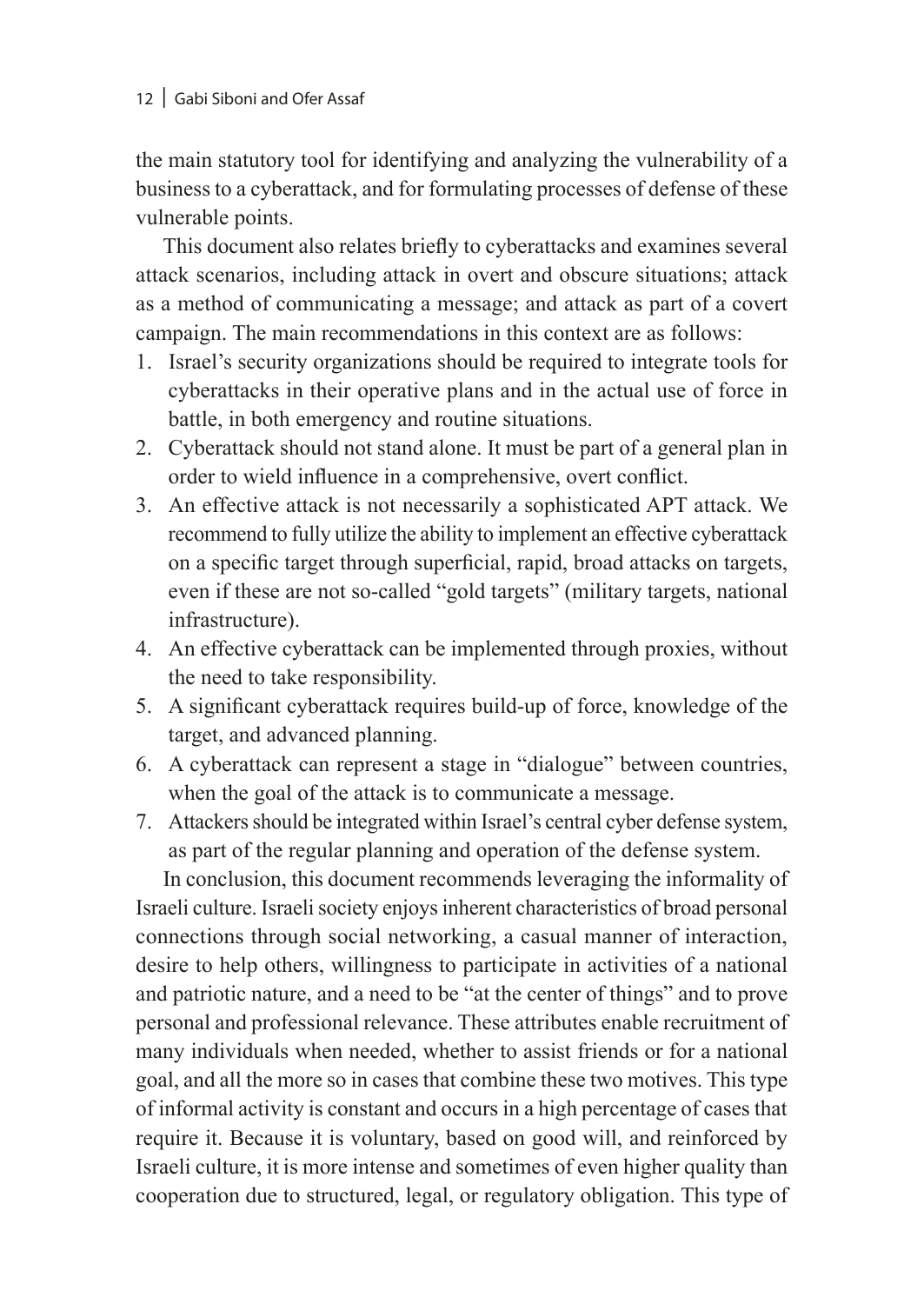activity can make a significant contribution to cyber defense in Israel, and should be utilized.

Finally, a substantial part of the strategy document should remain open to the public. Such a document should also include sections for classified issues that should remain undisclosed and that will assist in coordination and synchronization of the defense organizations operating in Israel, as far as this is possible. Formulating the document is an important and achievable challenge that can determine Israel's status as a global leader in the cyber field.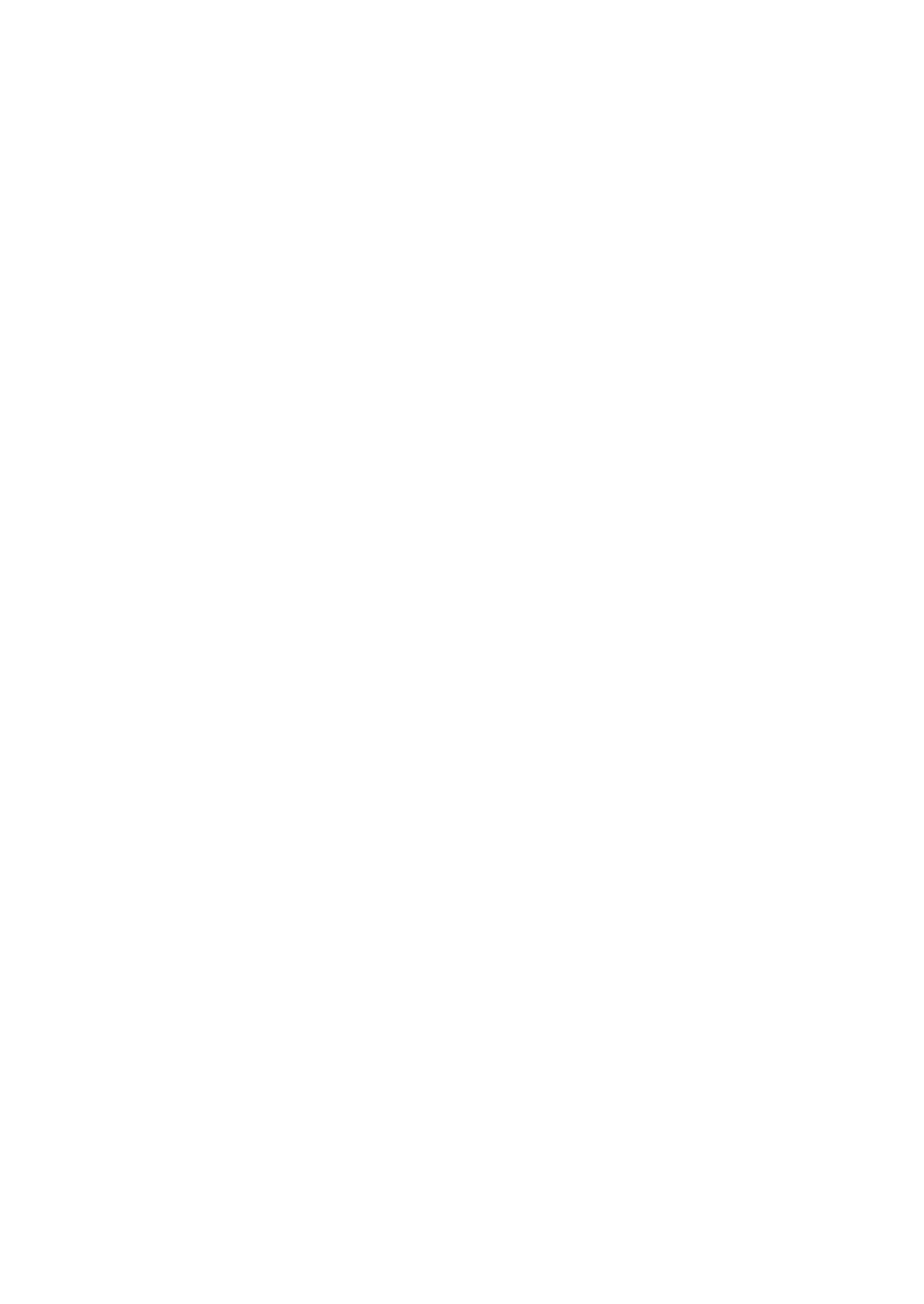#### **Introduction**

Given the growing use of cyberspace in promoting the interests of states and organizations, and the fact that Israel, a nation with developed technology, is very active in cyberspace, a number of guidelines for "a strategy for Israel's activity in cyberspace" should be discussed.<sup>1</sup> This document does not offer a comprehensive discussion of all the recommended guidelines for creating a national cyber strategy; rather, it focuses on guidelines needing clarification, given the increase in more varied cyberattacks, the greater awareness of the issue of cyber defense, and accelerated and creative technological development.

In this document, the term "cyberspace" follows the Israeli government's current definition as "the physical and non-physical area created or comprised from part or all of the following elements: mechanized computer systems, computer and communications networks, software, computerized data, content transferred by computer, traffic and control data, and the users of all of the above."2 Cyberspace is one of five spheres of activity, the others being land, sea, air, and outer space. Although cyberspace is virtual and created by human beings, in many ways, it is the continuation of the kinetic world.3 Cyberspace is thus another sphere in which Israel acts in order to ensure its goals of national and individual security, economic growth, and welfare for all its citizens.<sup>4</sup> Achievement of these goals requires efficient defense of Israel's citizens, organizations, and institutions in cyberspace, and educated use of this space.

In the context of national defense in cyberspace, the primary objective is to preserve the state's functional continuity. In order to implement this goal, determining the objects of defense is fundamental and must be regularly updated as cyber threats develop. Cyber threats can be divided into security and criminal threats, while the main difference between the two is the motivation to harm. The former is motivated by politics or security, while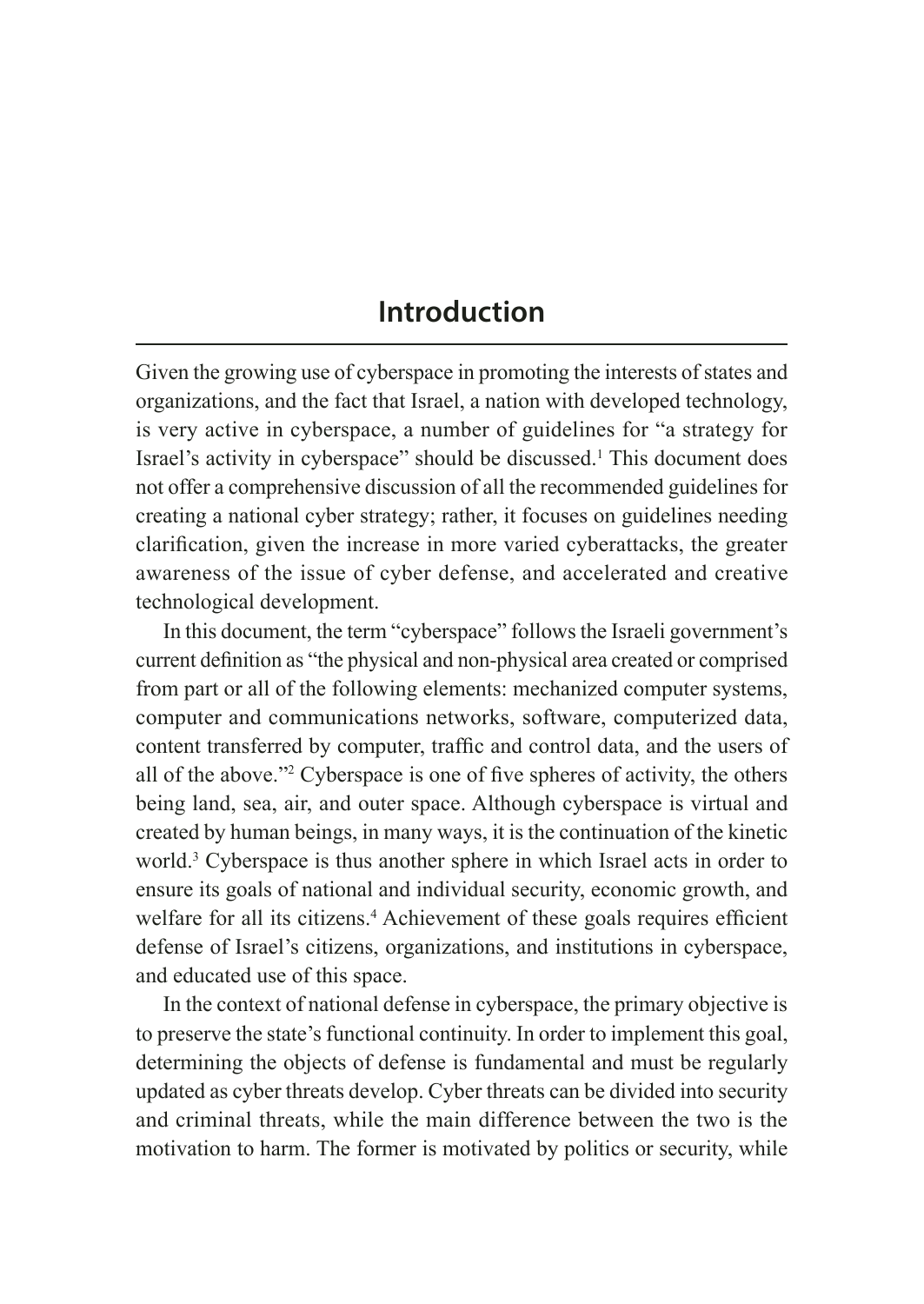the latter has criminal intentions, such as monetary profit, extortion by threat, theft, and fraud. These two types of threats are described in detail below:

- a. Security threats whose primary motivation is political and defense-related. This group includes enemy states and hostile organizations such as Iran, Hezbollah, and Hamas; rival states likely to act against Israel's security include China and Russia; and organizations, groups, and individuals with a political agenda such as Anonymous, various hacker groups, and individuals acting independently against Israel.
- b. Criminal this includes cyberattacks by criminal organizations and individuals for the purpose of financial fraud; theft and business and personal espionage by companies, private investigators acting illegally, and embittered employees who attempt to harm their employers for various reasons.

Figure 1 illustrates this division of cyberspace, including the existence of a mixed space in which threats are carried out with consequences for cyberspace relating to the state's national and civilian sectors.





The guidelines for defense offer a variety of operational concepts and tools that can serve both the cyberspace relating to the state's national government sector as well as the civilian sector, where entities addressing these spheres have their own unique attributes as part of its operational concept, and enable cooperation in cases where the threat crosses between spheres. In addition, the demarcation described in Figure 1 relates only to the sphere of threats. The operational sphere for cyber activity in the national sector encompasses the entire economy, including financial corporations and institutions, education, health, research and development, academic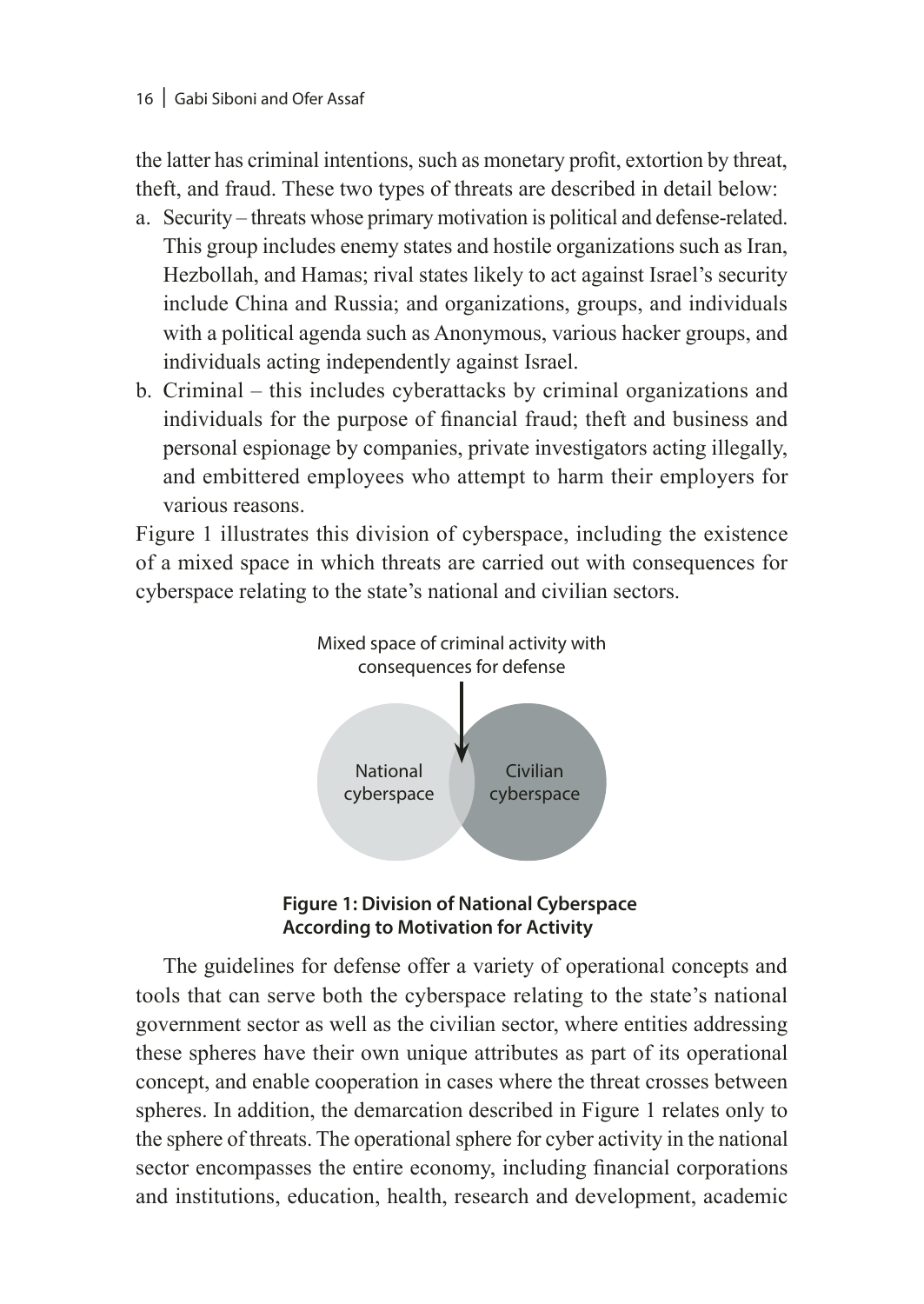institutions, and other areas. Organizations in these fields can also make use of some of the guidelines provided in this document.

A process of three stages can be defined – defining targets, strategic planning, and translating into tactics, so that defining targets influences the definition of the strategy, which in theory influences the choice of tactics to implement. In reality, the connections between levels are parallel and bidirectional, and the activity in each layer continuously influences the others. In this document, the examination of guidelines for national strategy has been carried out using this process, drawing from tactics in order to formulate realistic guidelines with a possibility for implementation. Addressing the more practical aspect of the guidelines represents a challenge, because activity in cyberspace is volatile, constantly updated, and forms new realities in the cyber world. In such a situation, deviating from the general, overall statements may lead to irrelevance, or the need for updates within a short time. Yet given the apparently real need, more concrete recommendations are offered herein.

In general, a strategy for cyberspace activity needs to be seen as an integral component of the state's engagement in the cybernetic field. In this framework, a process of force build-up for cyberspace must take place, and should include five key elements. The first element is formulating a strategy and doctrine for conduct in cyberspace. The second element is developing technology that supports achieving the goals and directions of the activity, as defined by the strategy. The third element relates to developing the human resources for the operation of the technological tools. The fourth complements the others, and relates to organizing personnel in relevant operational frameworks, based on relative advantages in operation. Finally, the fifth element addresses inculcation through drills and training exercises, with an emphasis on building operative programs and practicing them in reality.

This document is intended to assist in formulating the first key element in the force build-up (strategy and doctrine for activity in cyberspace), with the aim of targeting the national cyberspace activity. The national strategy should be an integral part of a hierarchy of binding documents, which together form an all-encompassing record of national policy for activity in cyberspace, and will define the overall goals of the state and method of integrating them in the national security and economy. The strategies for cyberspace activity that relate to all aspects of force build-up should be taken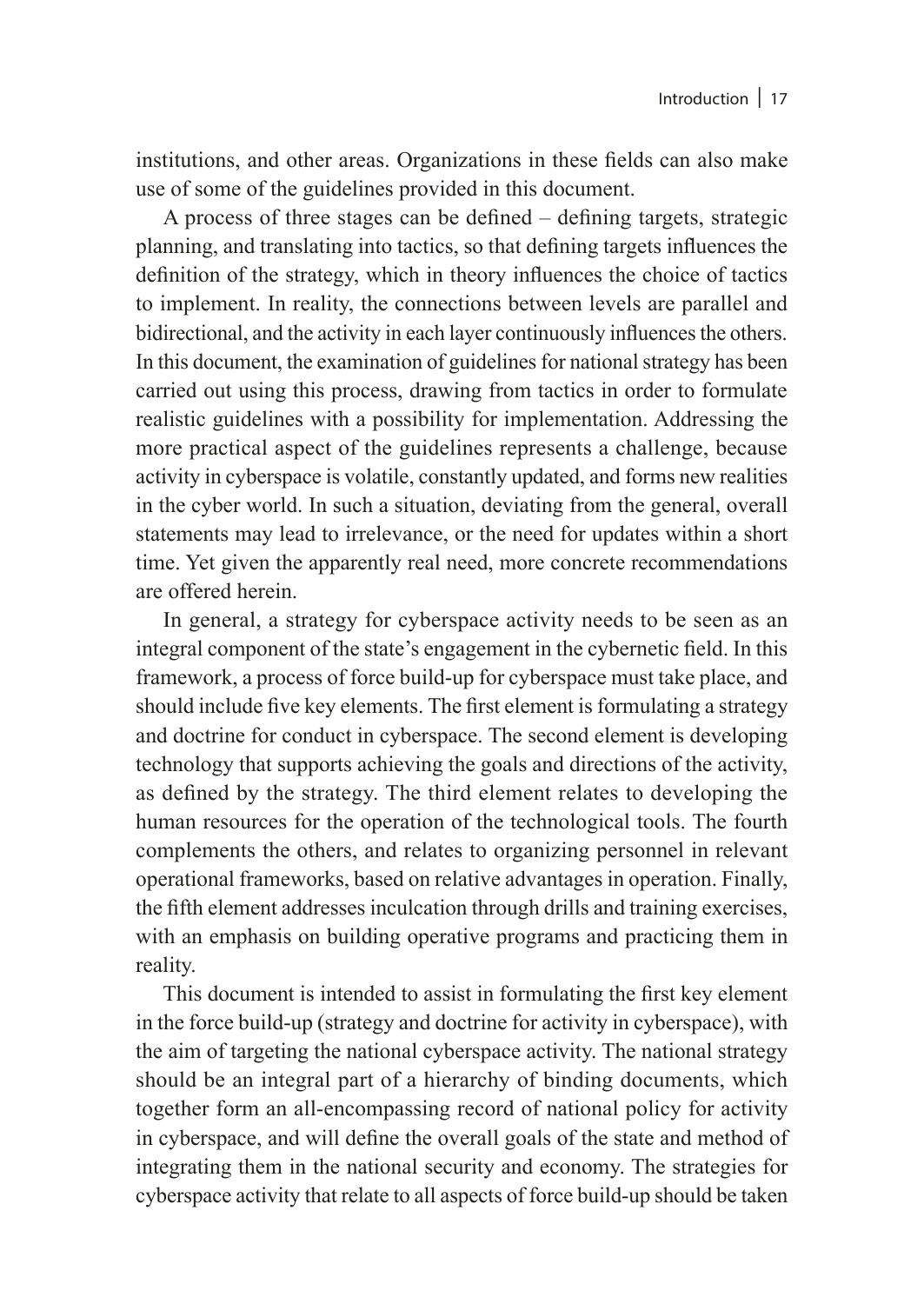from this document. Every relevant entity will be required to formulate its own internal strategy for action in cyberspace. A description of the proposed hierarchy of documents is given in Figure 2.

This document proposes guidelines for formulating Israel's national strategy for cyberspace, with the aim of assisting those individuals who bear the authority and responsibility for formulating and writing the document. In addition, as Figure 2 demonstrates, elements of this document can aid the relevant entities in formulating their own organizational strategy for cyberspace activity, and support other government and civilian sectors in attempting to regulate their cyberspace activity. The document, however, does not present a comprehensive strategy for Israel's cyberspace activity. There are other documents relating to various aspects of the strategy Israel must adopt when it chooses its path in the cyberspace arena.<sup>5</sup> Israel and other countries are engaging in a broad dialogue about the strategy for conduct in cyberspace, taking into consideration the characteristics of the cyberspace era, and the need to coordinate terms, laws, and professional and legal definitions, and for response and enforcement in the current era. Much has been written about the cyber age and the world of computers. Therefore, this paper will not reformulate the accurate and well-known statements of all those who work in the cyber field.<sup>6</sup>

General activity in the cyber field has expanded and intensified in recent years across all spheres, levels, and directions. It includes defensive and offensive activities, both governmental and non-governmental, motivated by national policy, ideology, technological challenge, crime or terror – both overt and covert – and information gathering or causing harm. This intensity enables study of policy and strategy that other states have adopted in relation to cyber activity. The proposals herein are based on the discussions primarily in the United States about cyber activity as described in numerous publications;<sup>7</sup> findings published about investigations of incidents by cyber intelligence and security companies;<sup>8</sup> technologies that are marketed in response to the needs of activity in cyberspace; and ideas suggested at conferences and meetings on the cyber issue.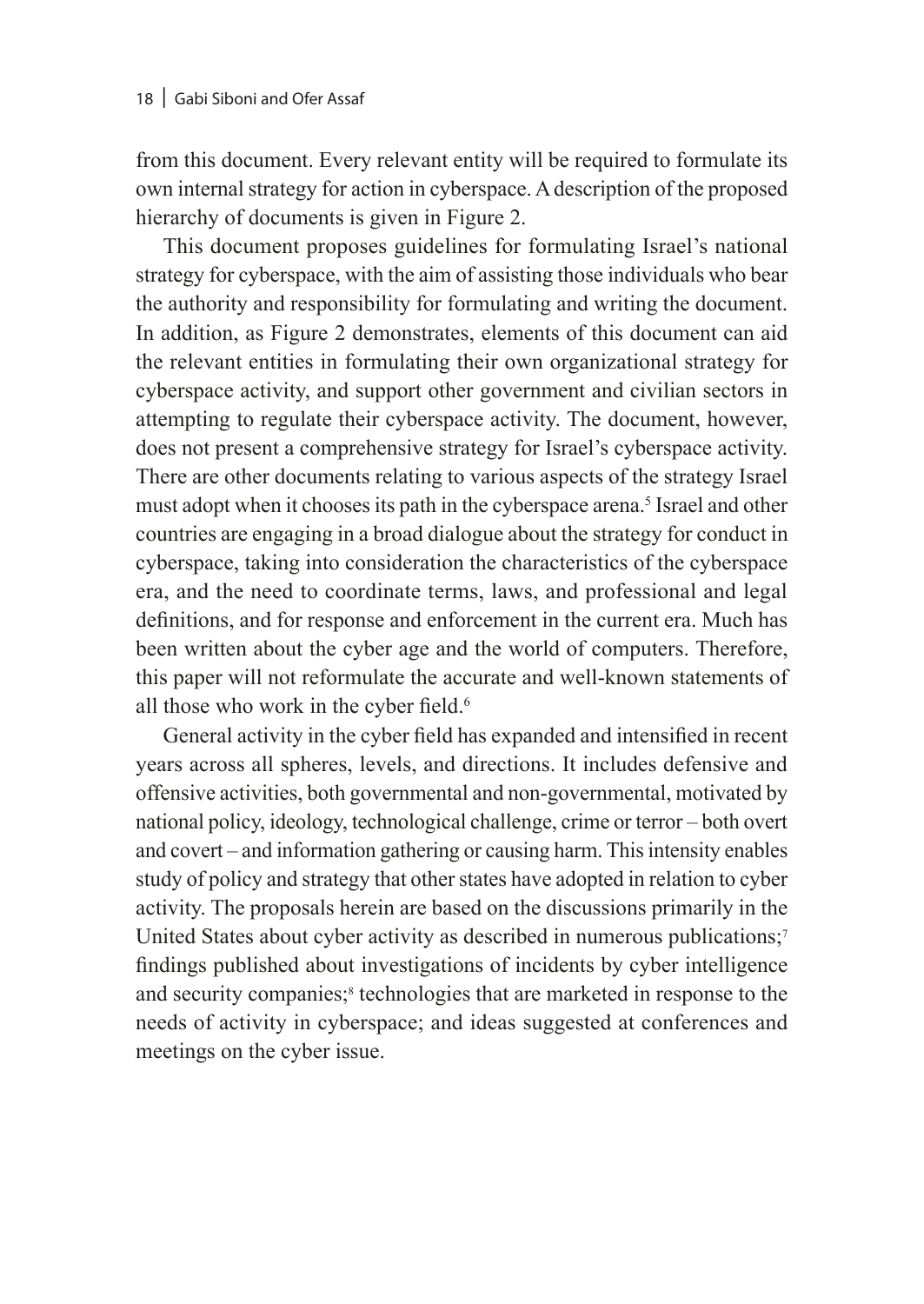#### **National cyber policy document**

Responsibility – Government of Israel

To be written by the National Cyber Bureau. The national cyber policy will be the compass for formulating and writing the national cyber strategy.

#### **National cyber strategy document**

Responsibility – National Cyber Bureau

The cyber strategy will be the compass for operation and national force build-up in the cyber field and will include:

- Definition of required achievement in defense and attack (including intelligence) and guidelines for achieving these goals
- Weapons and required technology
- Development of the national and organizational human resources
- Organization of the acting authorities in the national cyberspace
- Drills and training exercises

Sphere addressed in present study

#### **Organizational Cyber Strategy Documents**

- **• National sphere** responsibility: organizations with the authority to operate in the national cyberspace (IDF, Mossad, ISA, government computer service).
- **• Civilian sphere**  responsibility: law enforcement authorities who have authority to protect civilians in cyberspace (police, tax authority, securities authority, in the future – the National Bureau for Cyber Protection, other relevant authorities).

The organizations' cyber strategy will direct the use and build-up of force in accordance with their positions and authority.

#### **Figure 2: Boundaries of the Policy and Strategy Papers on a National Level**

#### **The Cyber Challenge**

*The essence of strategy is choosing to perform activities differently than rivals do.*

Michael Porter<sup>9</sup>

Although Porter made this statement in the context of determining strategy for a business facing competition, it is relevant to formulating a national cyber strategy – defense against attacks. This is the main strategic challenge, with the overall goal being preservation of operational continuity on a national level.

Defense in cyberspace is a challenge for several reasons. First, the assailant has an advantage, which is amplified in cyberspace. At the core of this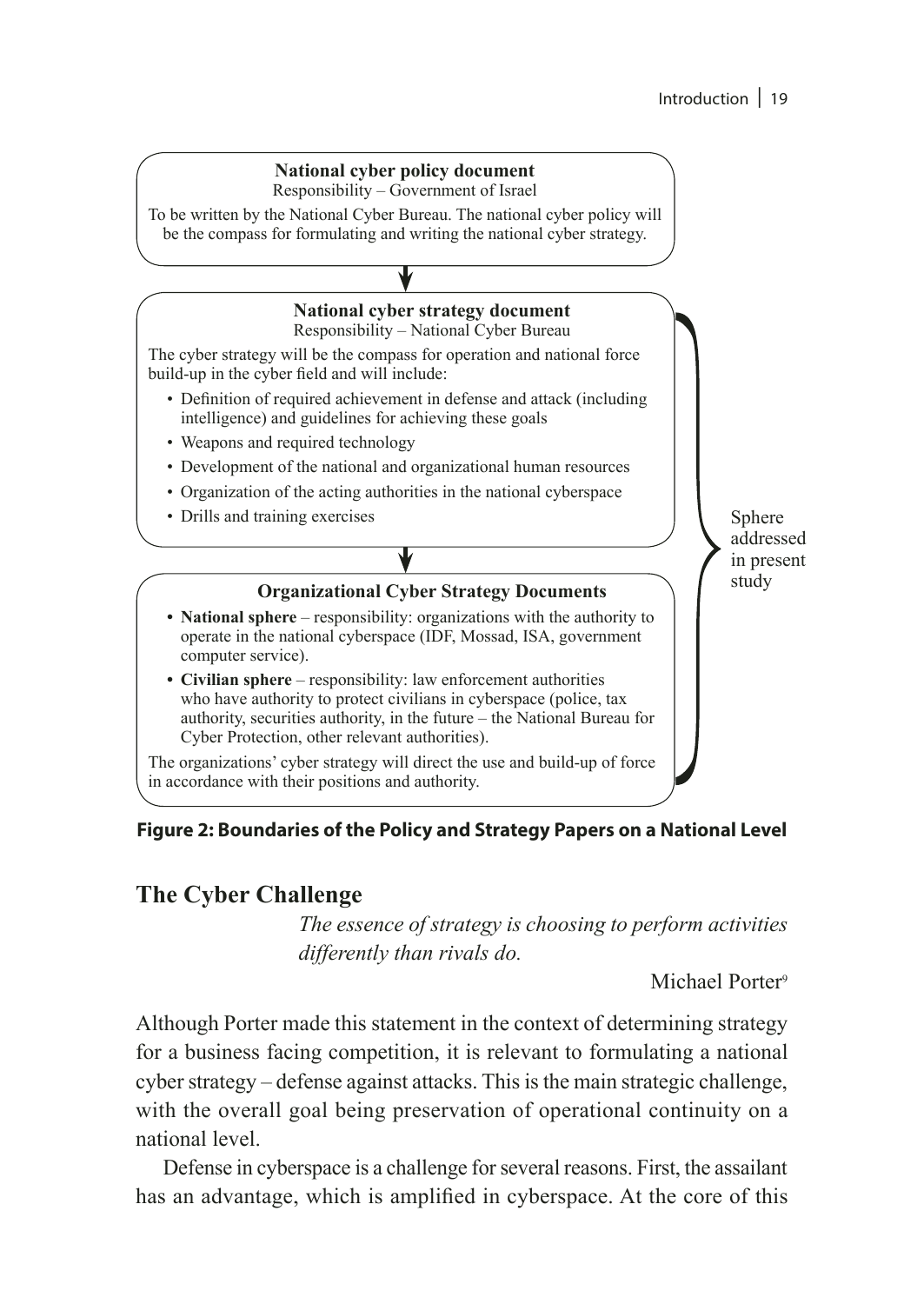advantage is the initiative, making absolute, hermetic defense impossible, and attack always possible. Second, an efficient and proven ability to defend against an attack based on unknown tools has yet to be implemented. As a result, continuous attempts are made to improve the existing methods and tools of defense. These improvements are useful, but they do not change the pattern of behavior between attacker and defender, and therefore do not offer a satisfactory solution. Third, solutions in the kinetic world for situations in which defense is not hermetic, such as "warning" and "balance of forces," have yet to be proven valid in cyberspace. The fact that an efficient defense method against a cyberattack has not been proven has created a reality in which cyber conflict is asymmetric in many dimensions. Symmetry does not exist between assailant and defender, between the required investment in defense and in the attack, and between a state with a strong technological infrastructure and a state without.

The discussion of formulating strategy also addresses attack in cyberspace. Naturally, discussion of a state's offensive capabilities is not open to public dialogue, due to the state's need to preserve technological advantages over time, and mainly because states tend to deny responsibility for attacks they carry out. Due to the lack of publications on the state's offensive strategies, treatment of the issue will be limited.

Recently, public dialogue in Israel and abroad has addressed two other significant issues. The first relates to the right to privacy in cyberspace. Due to the need to obtain information on cyber activity, mostly for defense purposes, information must be transferred to the government supervisory authorities responsible for national defense. Transferring extensive information to government authorities about citizens' activity in cyberspace raises questions such as which government organizations should be permitted to view this data and what use can be made of it. As these questions are subject to public and/or legal debate, we will not examine or address them here.<sup>10</sup> A second issue is possible harm to uninvolved civilians in a cyberattack, mainly due to the unified infrastructure and the connection between civilian networks and networks that are legitimate targets. This issue is not unique to the cyber sphere and is relevant in the context of physical battle in densely populated areas. Also worthy of public and/or legal discussion, this document will refrain from addressing this issue as well.

In order to analyze the strategic challenge and to create a "shared language," several questions can be raised: what are the threats and types of cyberattacks?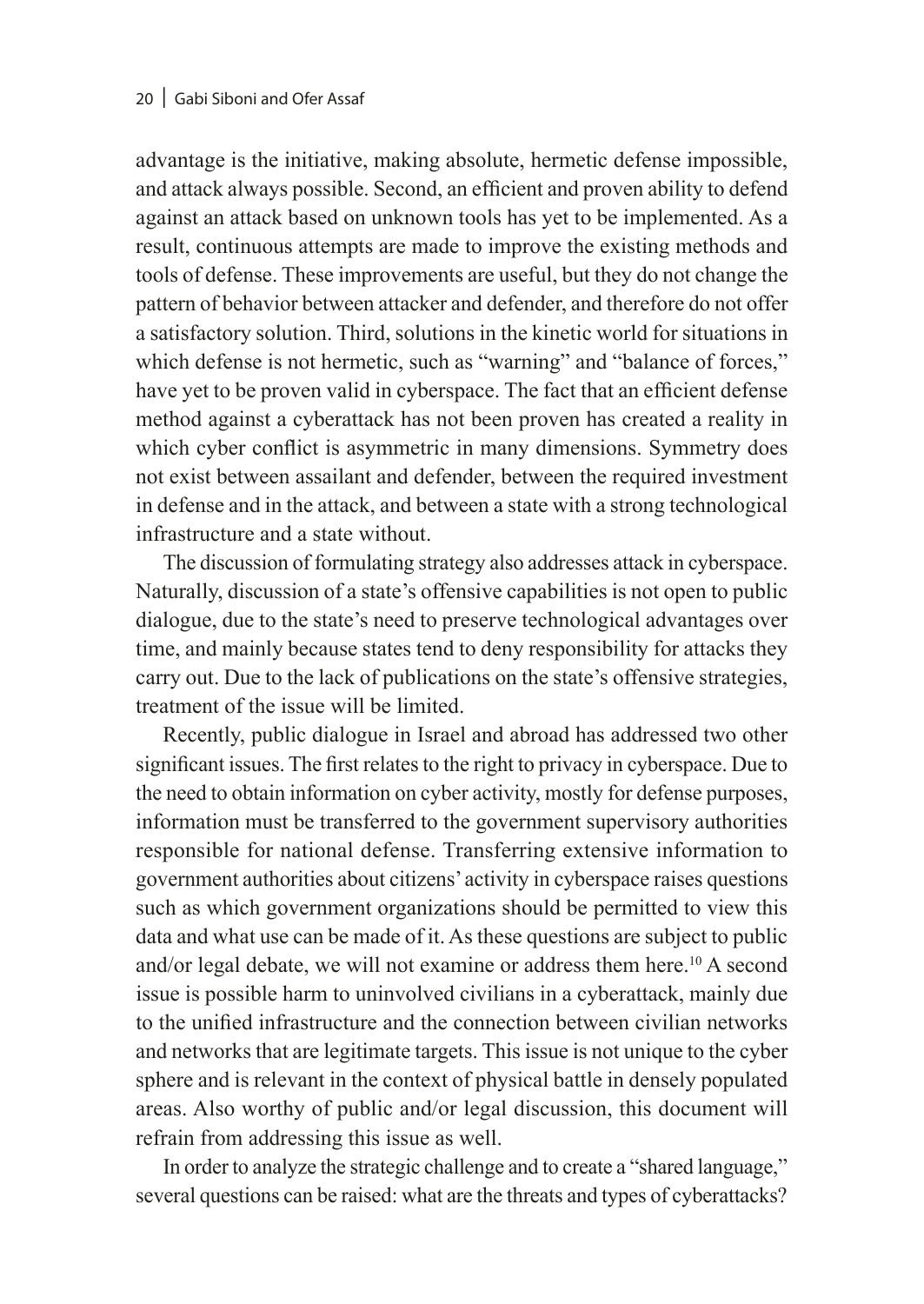What are the objects of defense in Israel for which the defense strategy is formulated? Who are the enemies against which Israel must defend itself?

**Cyberattacks –** We can define three types of cyberattacks, differentiated by target and, consequentially, by design and tools:

- 1. Computer network attack (CNA): this attack aims to damage a computer/ network and prevent continuation of normal operation. The damage includes stoppage for a limited amount of time, such as denial of service or defacing of site, and even deletion of data, halting operation of the computer, and paralyzing computer-supported processes in the organization under attack through an advanced persistent threat – APT.11
- 2. Computer network exploitation (CNE): this attack aims to collect data and/or spy. The data can be technological – about the structure of the network and the computers – for later perpetrating a CNA attack; data collection for the purpose of future active use (such as collection of credit card data or identity data of email users); or collection of content information (theft of commercial information, research and development or military and state secrets).
- 3. Computer network influence (CNI): this attack is designed to create a feeling of insecurity, lack of control, harm to sovereignty, and lack of ability to protect the normative way of life. Such attacks are generally limited in time, and do not cause real damage.

**Israel's enemies –** defining adversaries is a significant part of the process of force build-up and preparation of appropriate defense plans. In the field of cyberspace, adversaries may be defined in a broad manner, and defense abilities and plans may be based on other parameters. An adversary is anyone who carries out any kind of hostile activity against Israel in cyberspace for any reason. These are, of course, known and declared enemies such as Iran, Syria, Hezbollah, and Hamas, but may also include states attempting to engage in adversarial activity for a specific goal, such as espionage or theft of technological secrets, as well as organizations within states that have a specific interest in such activity.

**The objects of defense in Israel** – the objects of defense in Israel can be divided as follows<sup>-12</sup>

1. State security – all bodies dealing with state security, for which a cyberspace attack would damage state security, such as the foreign ministry, the defense ministry, the security organizations themselves, or parts of them, and all related organizations.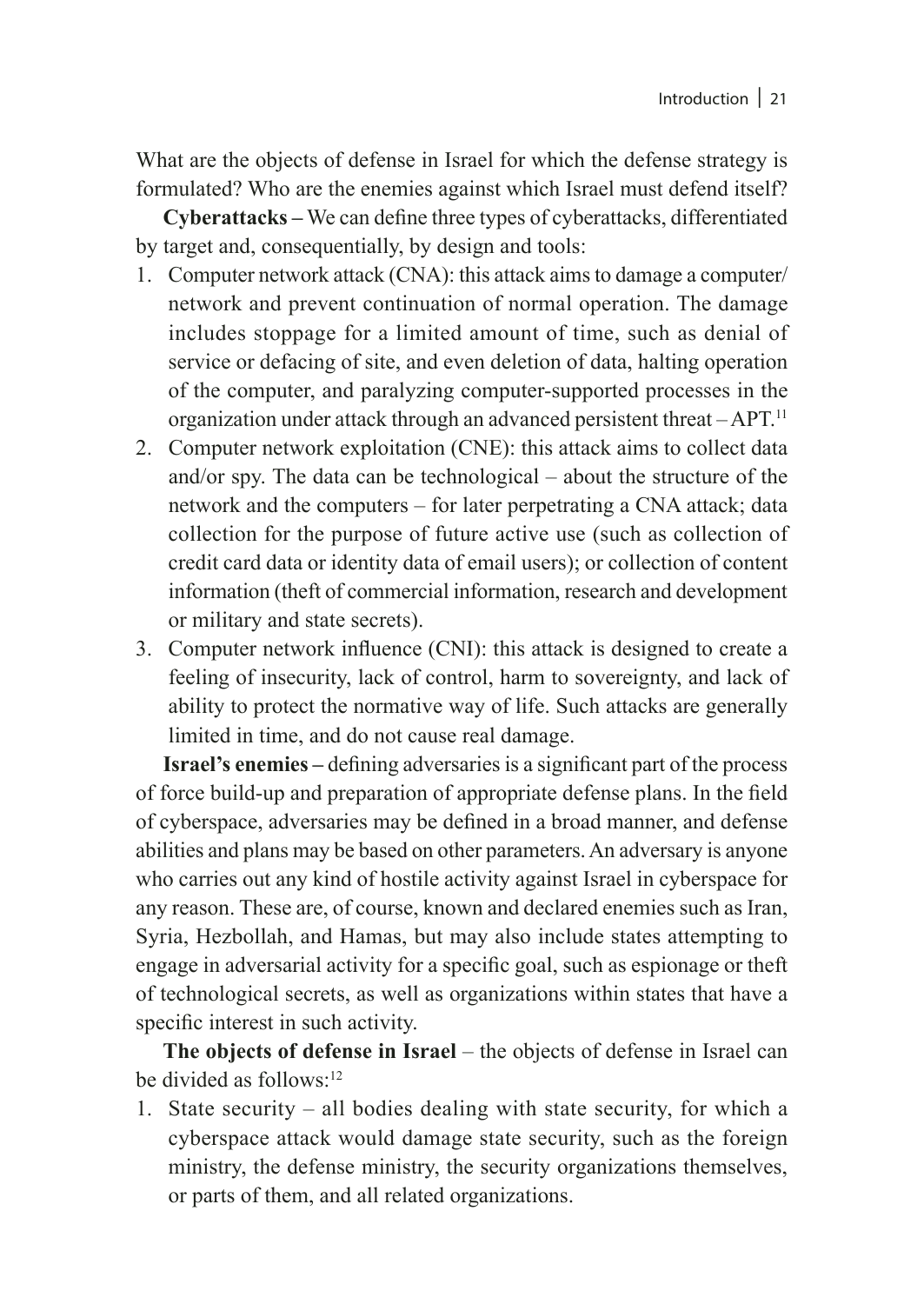- 22 | Gabi Siboni and Ofer Assaf
- 2. Essential services a cyberattack (usually CNA) would halt these services and paralyze the state, causing extensive economic loss by affecting the monetary system, trade, and industrial production, and even endangering lives, by affecting food supplies, transportation, water, energy, and health services.
- 3. Government stability and daily life a cyberattack would be disruptive, but not paralyze or endanger lives in the following: education; academia; research and development; justice; databases such as the population registry, ownership registry, land registry, patent registry; as well as various types of commercial businesses, and non-essential national and local government services.
- 4. Morale and authority occasional damage to websites of government bodies; dissemination of damaging messages to civilians; interruption of communication sites for limited time periods; and any activity that creates an image of damage to governability, stability, and orderliness of the state.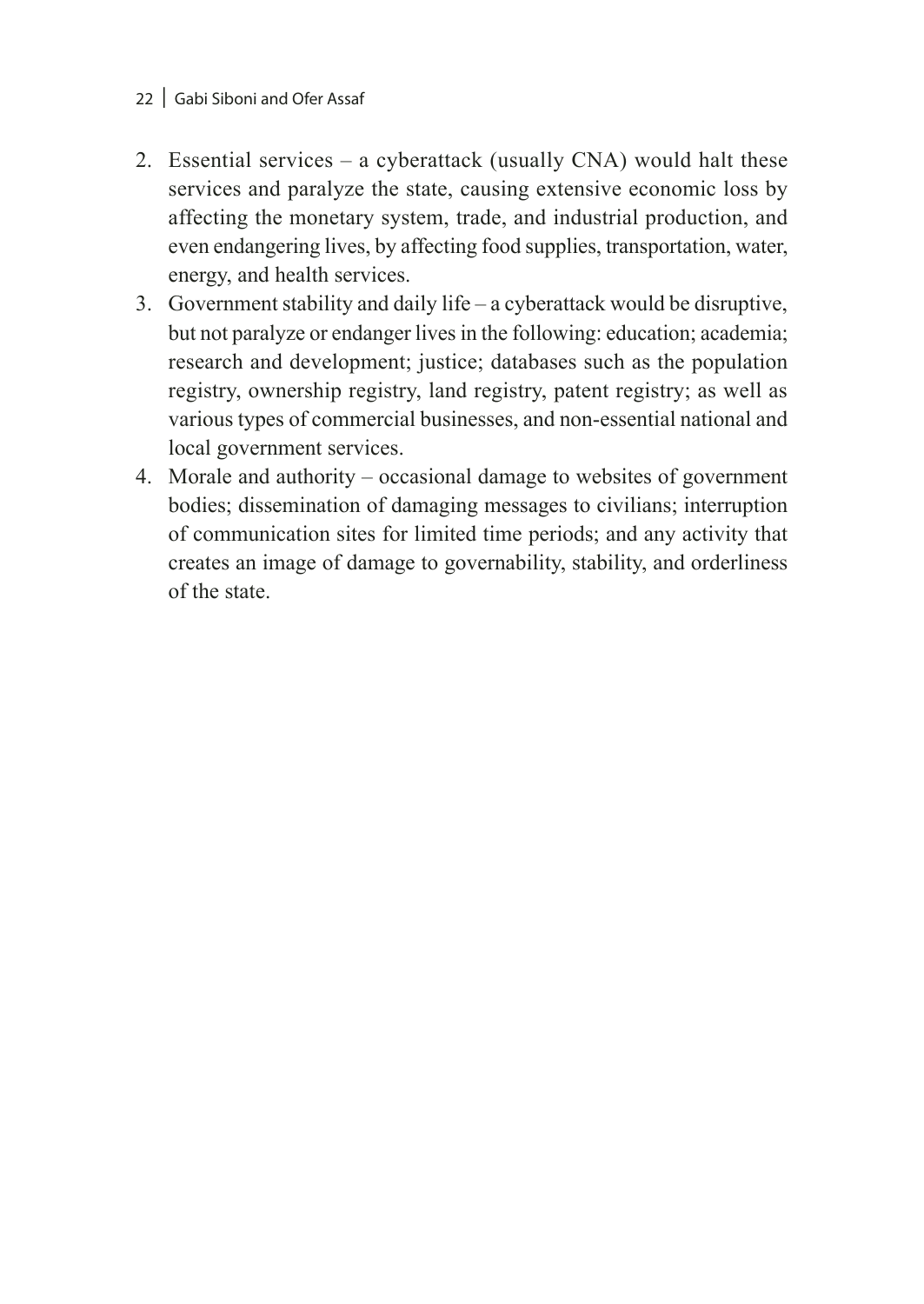### **Literature Review**

In the framework of this research, a variety of sources were studied, including formal documents, articles, and statements of relevant organizations. Naturally, such a study is incomplete, and many sources were not surveyed. Alongside a survey of government publications, we also examined literature and research on these issues in Western democratic states, primarily the United States. The views of England and France are based on formal documents, while our analysis on China is based on research carried out by the Institute for National Security Studies. In addition, we examined documents of international organizations such as OECD, ENISA, and the European Union. The learning process also included surveying available publications and sources on the topics of defensive and offensive attacks.

## **Planning and Strategy**

#### *Israel*

The government of Israel has not published a formal document detailing the state's strategy for activity in cyberspace. A government decision reveals the general direction and vision on this issue, mainly addressing the division of responsibility among the various bodies in Israel.13 This decision is based on recommendations from the paper prepared in 2010-2011 by the Council for Research and Development under the direction of Isaac Ben-Israel. The Council's study was comprehensive, and its goal was "to present a working plan for a national initiative for facing the cyber threat, with emphasis on the response to security needs as well as the public and civilian systems."14 The Council indicated the need to formulate a defense strategy for Israel's cyber field, and specified that the strategy should address defense of the State of Israel's national and civilian sectors in cyberspace. As part of this study, twelve recommendations were formulated, and the following recommendations were described in detail: establishment of the cyberspace bureau; broadening the authority of the Israel Security Agency (Shabak) or the Data Protection Authority as the body responsible for the civilian sector;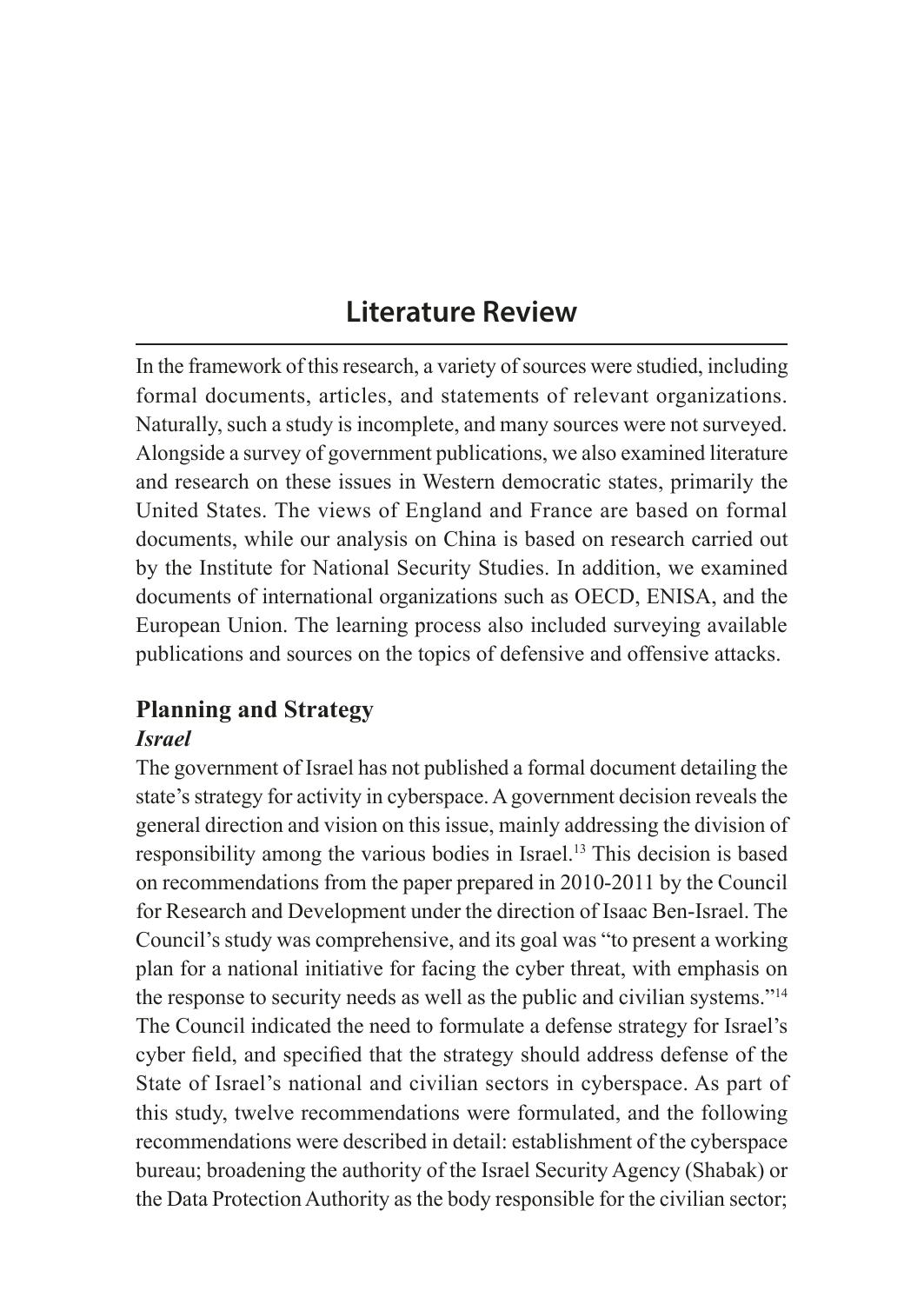implementing a number of actions for policy and legislation to encourage the cyber industry, research and development in the cyber field and supercomputing, as well as the establishment of a national center in the field of super-computing.<sup>15</sup> The Israeli government accepted the recommendations of the Council for Research and Development and charged the National Cyber Bureau with implementation. The Bureau has yet to publish a complete strategic approach regarding Israel's conduct in cyberspace. Since then, the only significant step taken has been another government decision to name the National Cyber Bureau as responsible for establishing a cyber authority that will be entrusted with defense of the civilian sector.<sup>16</sup>

The relative newness of the cyber field and the need for explanation and conceptualization, as well as the absence of a formal document that analyzes Israel's cyberspace strategy, has produced several papers relevant to the issue of strategy. In June 2011, Shmuel Even and David Siman-Tov published a memo on behalf of the Institute for National Security Studies that addressed the cyber issue in a comprehensive manner.<sup>17</sup> Even and Siman-Tov define the goal of Israel's strategy as securing Israeli cyberspace.18 In their view, the aim of cyber defense is to preserve Israel's interests, and the method for achieving this aim is by formulating priorities in all fields related to objects of defense, and constructing a dynamic, integrative, and comprehensive defense system. Such a system will be based on integrating passive and active defense systems, integrating defense of essential targets and "territorial defense" components (traffic into the state, communications junctions), improving network architecture, and strengthening connections between physical and cyber defense mechanisms. Even and Siman-Tov base all activity on cooperative relationships between the government sector (defense and civilian) and the private sector, including sharing information and abilities, as well as close cooperation with foreign officials.

#### *Force Build-Up*

An essential component in formulating Israel's strategy in cyberspace relates to forming a methodical concept of force build-up.19 Siboni analyzes the process of national force build-up in the cyber field as a product of many years of planning for strengthening in a methodical, directed manner. This process includes a number of fundamental elements, the first of which is formulating a strategy and theory of action for the entire process. The four additional components are investing in human resources and human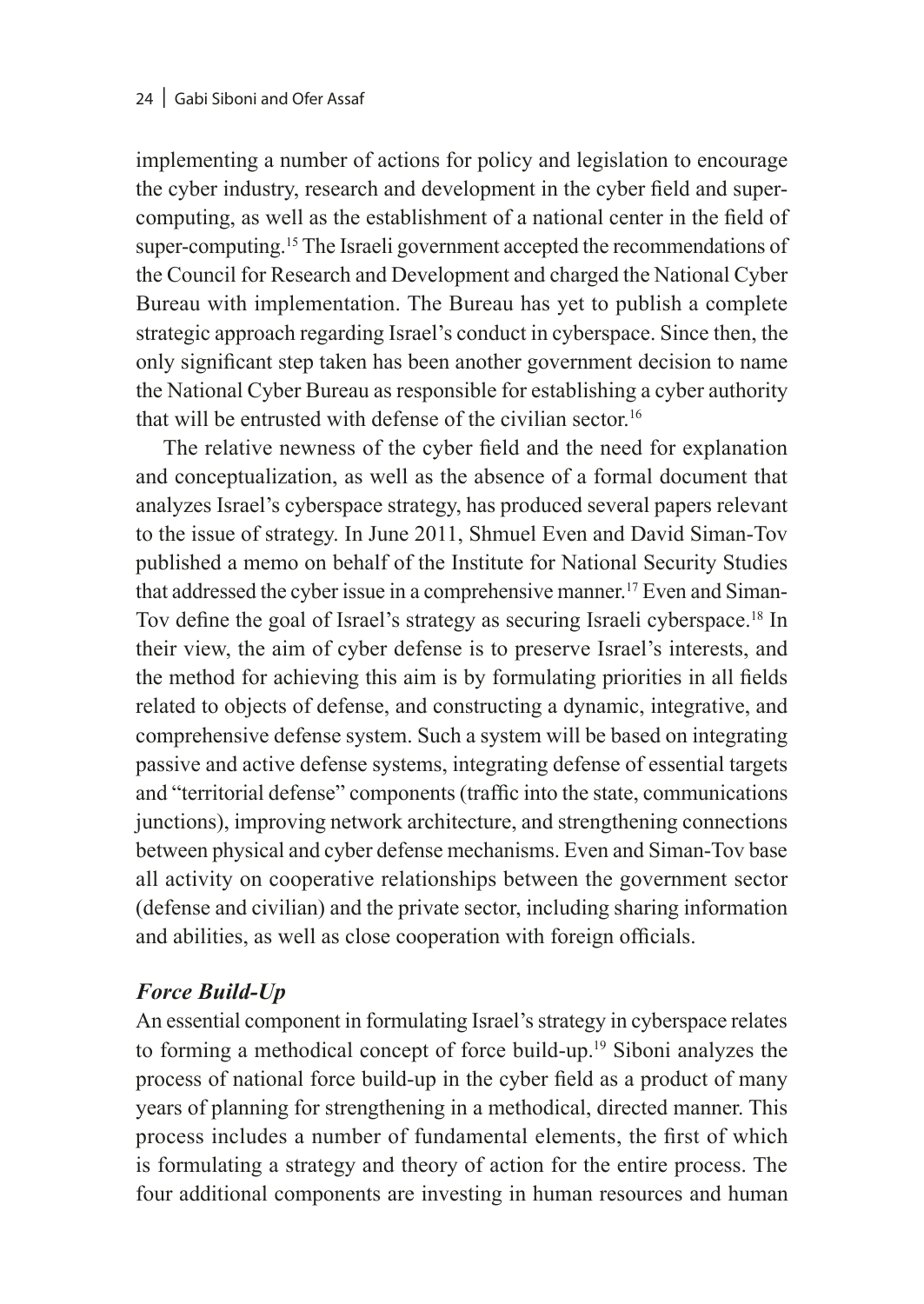capital; developing technological tools; organizing personnel and tools in appropriate frameworks; holding training sessions, drills, and exercises in order to ensure that all systems function properly; and to improve and expand knowledge. In addition to formulating national strategy, Siboni proposes to relate to the implementation of forces of defense, intelligence, and attack in cyberspace. Operational theory in cyberspace must also relate to the national response in ordinary times, in emergency situations, and in the states where it is relevant – as well as in wartime – in order to properly define the ways in which the state must function not only during routine attacks, but also during wide-ranging cyberattacks carried out separately or in conjunction with physical attacks.

In addition, investment in human resources and human capital as well as development of technological tools and methods should be integrated and synchronized in a manner that utilizes the entire range of national resources in order to fortify the state's cyber defense ability. The existing technological and human resource systems should support the state's national targets, as will investing in technology as well as human capital in schools and academia. The organizational component relates to the responsibility and operational authority of individuals and means needed for implementing the national cyberspace strategy. For example, in Israel, defense organizations develop the ability to operate in cyberspace in order to support their basic objectives. Finally, an organized system of people and technological tools requires development of operative techniques, training modules, drills, and exercises, representing the pinnacle of the force build-up process. The security organizations hold regular training sessions, drills, and exercises. This field should be expanded to the civil sector, which is most exposed to damage in cyberspace, and efforts should be integrated with other organizations so that the national potential is maximized to its fullest extent.

#### *United States*

In recent years, the United States has worked intensively to formulate a strategy for cyberspace activity. The US Department of Defense views cyberspace as redefining the term "national security," because of its decisive influence on the ability of the Department of Defense to realize American objectives, both for defense and offense. In July 2011, the Department of Defense published an analysis of its basic strategy for action in cyberspace.<sup>20</sup> A description of the five principles of strategy is at the core of this analysis.21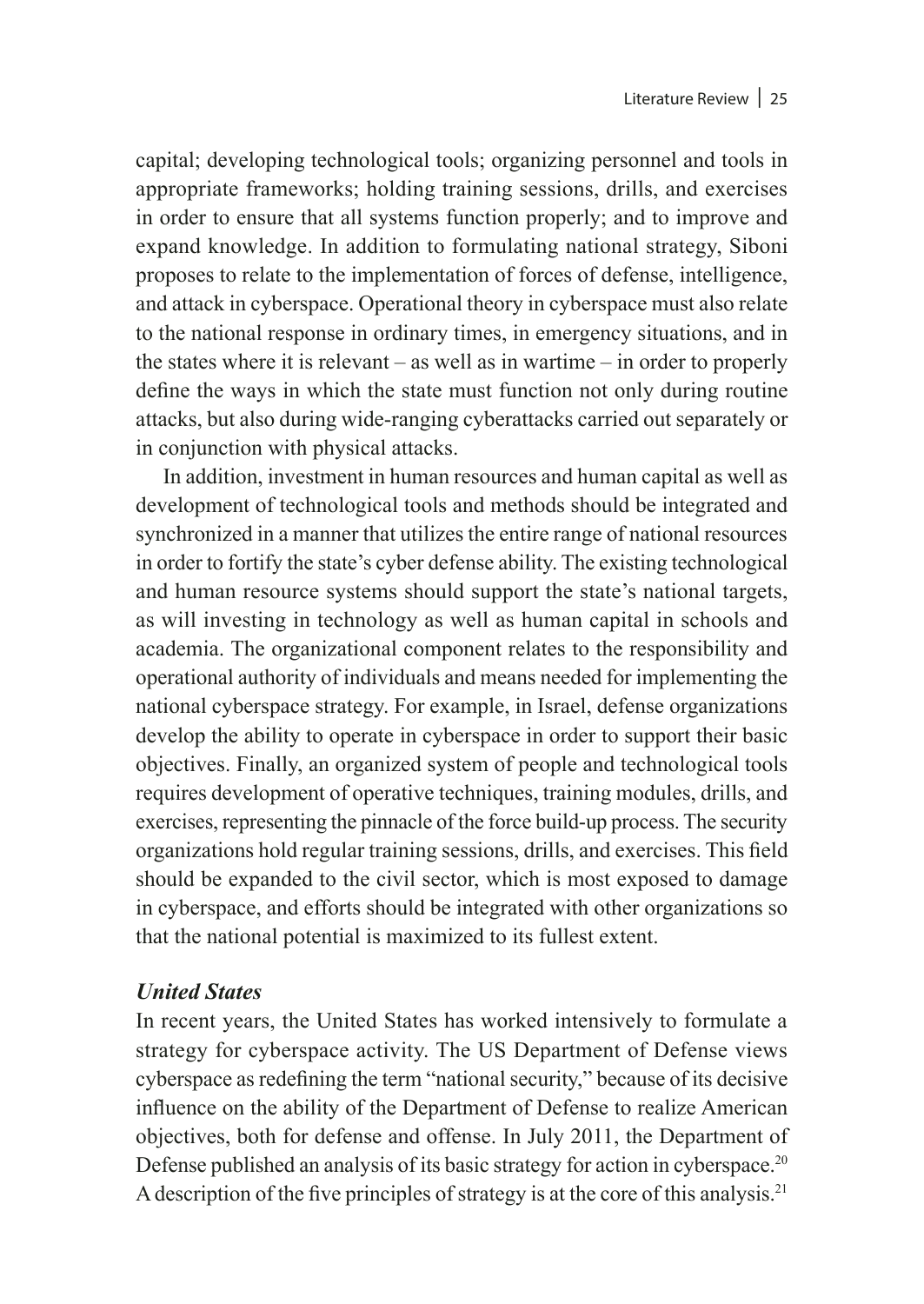They are as follows: (1) Cyberspace as a field of operation that requires organization, training, and equipment, enabling the Department of Defense to maximize its potential; (2) The adoption of a new operational defense concept with the goal of protecting its networks and system (3) Necessary cooperation with other government offices, agencies, and the private sector in order to implement a comprehensive, unified government cyber strategy; (4) Formation of a robust network of relationships with international allies and partners, to strengthen data collection for cyber defense purposes; and (5) Leveraging of the nation's creative ability through exceptional human resources and rapid technological advancements.

Two doctrinal documents define the work of the US military in cyber space. The first is the Joint Publication 3-12, Cyberspace Operations, which defines cyberspace and the objectives of the US military for operation in and/ or through cyberspace in order to achieve its goals.<sup>22</sup> The second document defines information tactics in the US military. Here, the military once again relates to definitions of cyberspace operations – indicating that cyberspace occupies a significant position in information tactics – and to definitions of information defense, and thus creates a connection between implementing operations in cyberspace and protecting the information itself.23 These two documents, written in a distinct military style, represent translation of the strategy and general directives of the US Ministry of Defense, and include the use of cyberspace for attacking targets in order to achieve the goals of the US military.

In a speech delivered on October 30, 2013, Keith Alexander, first commander of the United States Cyber Command and former director of the National Security Agency (NSA), summarized the cyber command strategy.24 He listed the five principles underlying the strategy of the cyber command under his direction:

1. A force should be trained and ready for intervention during a cyberattack on an important entity. Alexander illustrated the need for such a force by describing a potential attack on the Wall Street stock market, using multiple DDoS attacks, similar to the attack on the Saudi company Aramco, which targeted some 30,000 computers. Alexander used this imaginary, but conceivable scenario in his speeches in order to explain to his listeners and convince them of the severity of the threat and of the fundamental need to implement the strategy formulated by the Cyber Command.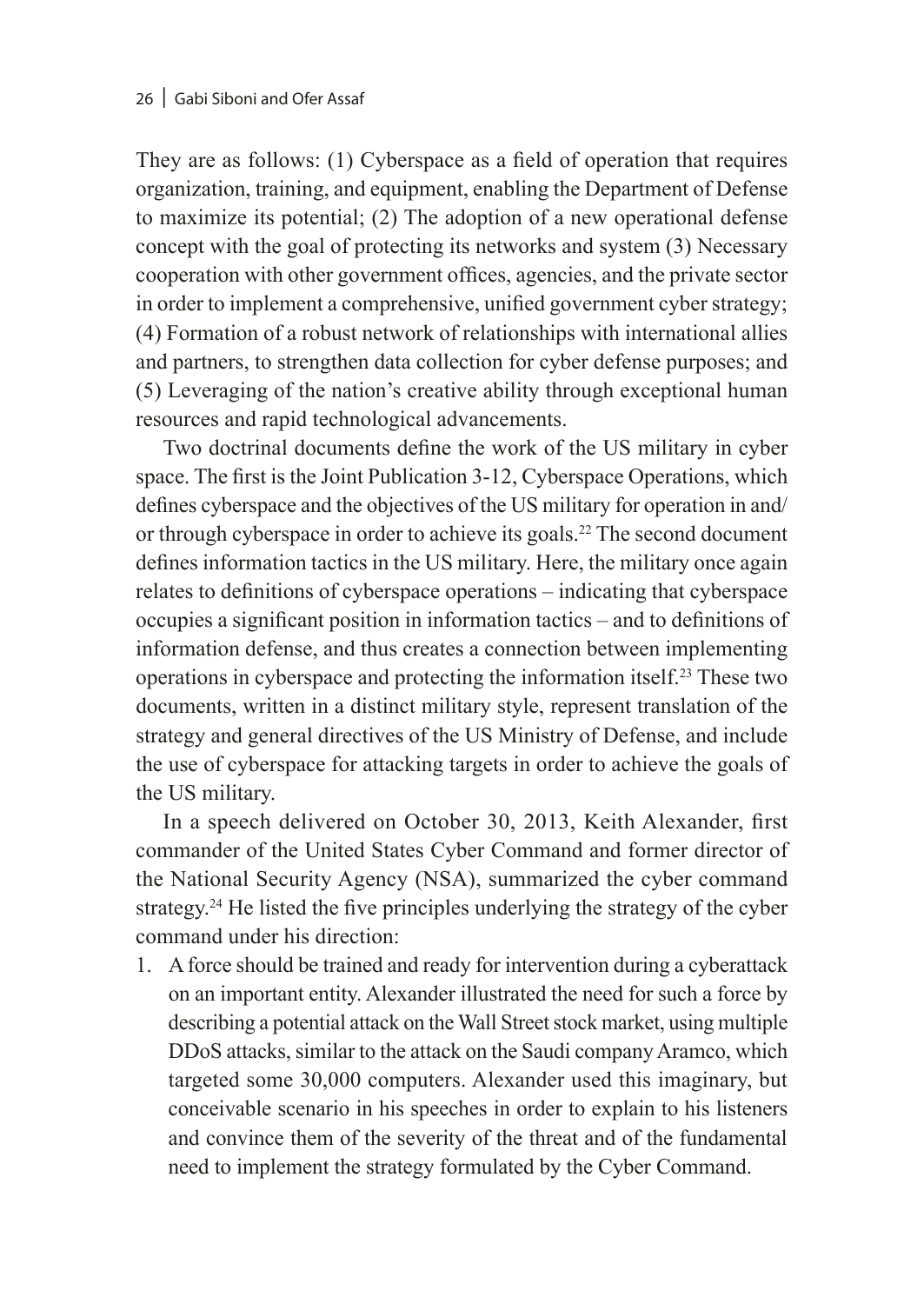- 2. Clear division of authority and agreed command and control should be implemented. Alexander divides this job as follows: the FBI is responsible inside the borders of the United States, while areas outside the borders of the United States are the responsibility of the NSA and the Cyber Command, including intelligence cooperation with allies.
- 3. An architecture of networks at the Department of Defense, which is defensible, should be created rather than the present structure of 15,000 networks.
- 4. Intelligence evaluation in cyberspace should be shared both among government agencies and between government and the private sector. This cooperation must be based on legislation and take place between all government organizations working on cyber defense (Cyber Command, Homeland Security Department, NSA, FBI, and so forth) and private civilian organizations such as internet service providers. Alexander makes two important points – the issue of cooperation between the government and private sectors, and the regulation by law of transfer of information between sectors in the post-Snowden era.<sup>25</sup>
- 5. Division of authority: everyone operates under the direction of the president and according to the policy of the Department of Defense, but basic operational authority must be determined, so that action can take place.

Alexander's speech reflects the Department of Defense's interpretation of strategy as it is practically implemented. Ironically, the Department of Defense primarily has to deal with organizations that are not permitted to operate inside the United States, and which constitute the main threat. Alexander attempts to solve this anomaly by the method of transferring relevant data to organizations outside the FBI for defense purposes.<sup>26</sup>

One means of checking strategy is to understand the vision of those responsible for conduct in cyberspace. Speaking at a cyber seminar, Michael Rogers, Alexander's successor, related to the US military's expected functioning in cyberspace in  $2025$ .<sup>27</sup> He said that the use of cyberattacks and cyber defense will be a natural and inseparable part of the commander's toolbox; he will operate and maneuver in cyberspace just as he maneuvers ground forces, in an integrated manner and with a broader concept of applying force. Rogers enumerates three significant points to achieve this situation. First is the understanding that cyber activity is operational activity in all aspects, and is part of the commander's responsibility and sphere of activity.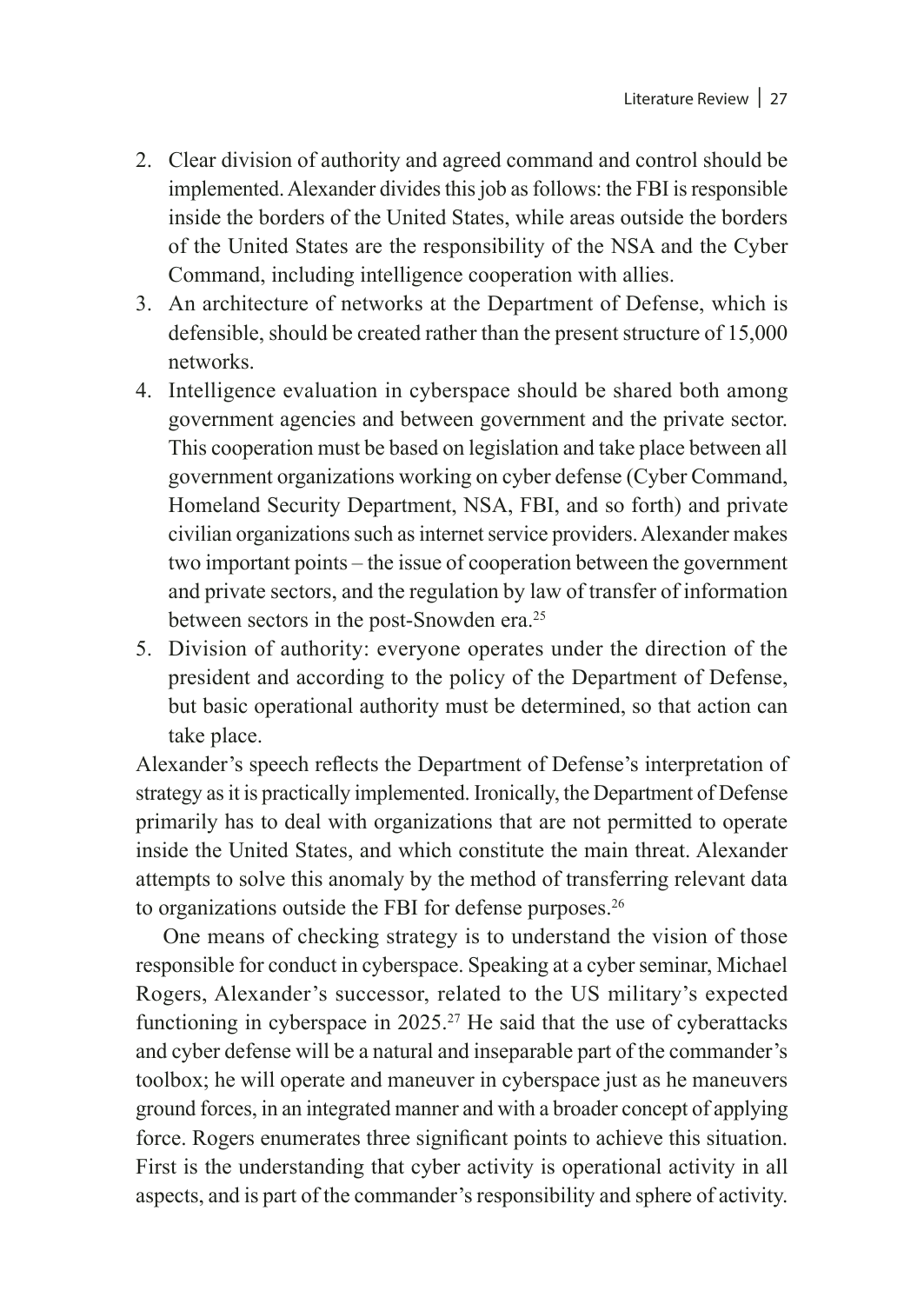A commander must acquire and assimilate cyber abilities, and must be knowledgeable about the cyber abilities of the unit, its structure, and potential weaknesses. Second is the existence of a joint network for all Department of Defense forces, wherever they are located and in every medium they require, including cellular. The third and final point is people and partnerships that are the key to this work. In this context, Rogers relates to the need for quality personnel, emphasizing that the military cannot compete financially with the job offers of the civilian industry. Instead, the military will have to recruit personnel based on feelings of national obligation, participation in something significant, and the opportunity to do legally what they otherwise do illegally outside the system.

In April 2015, the Department of Defense published an updated cyber strategy document.<sup>28</sup> This document sets five goals for cyber strategy: (1) Build capabilities and maintain readiness of people for the purpose of activity in cyberspace; (2) Protect the Department of Defense's information network and databases and handle threats to these; (3) Defend the United States and US interests from destructive and significant cyberattacks; (4) Build and maintain options for cyber activity in order to manage and control conflicts; (5) Forge and preserve alliances and international cooperation in order to bolster the ability to handle cyber threats and reinforce stability.

Most of the goals appearing in this document already appeared in previous documents of the Department of Defense. Two points are different. The first is the explicit understanding and statement that the United States does not have the real ability to defend hermetically all the networks of the Department of Defense, to close all their weak and vulnerable points, and to prevent successful attacks. In such a situation, the strategy is to map, identify, and defend the essential data and the most important networks and systems. The fourth task is also worded differently. The Department of Defense is determined to transform cyber activity into a tool in conflicts that will grant the president, as commander in chief of the US armed forces, the option of operating in cyberspace. The description of this task specifically states that its intention is to enable force commanders to integrate planning and to operate in both kinetic space and cyberspace. Although this was stated by commanders of the US military's Cyber Command, and appears worded differently in the documents, it is an explicit and sharply worded definition of the objective that the US government seeks to achieve in its cyber strategy. The other paragraphs relate to continuity of the Department of Defense's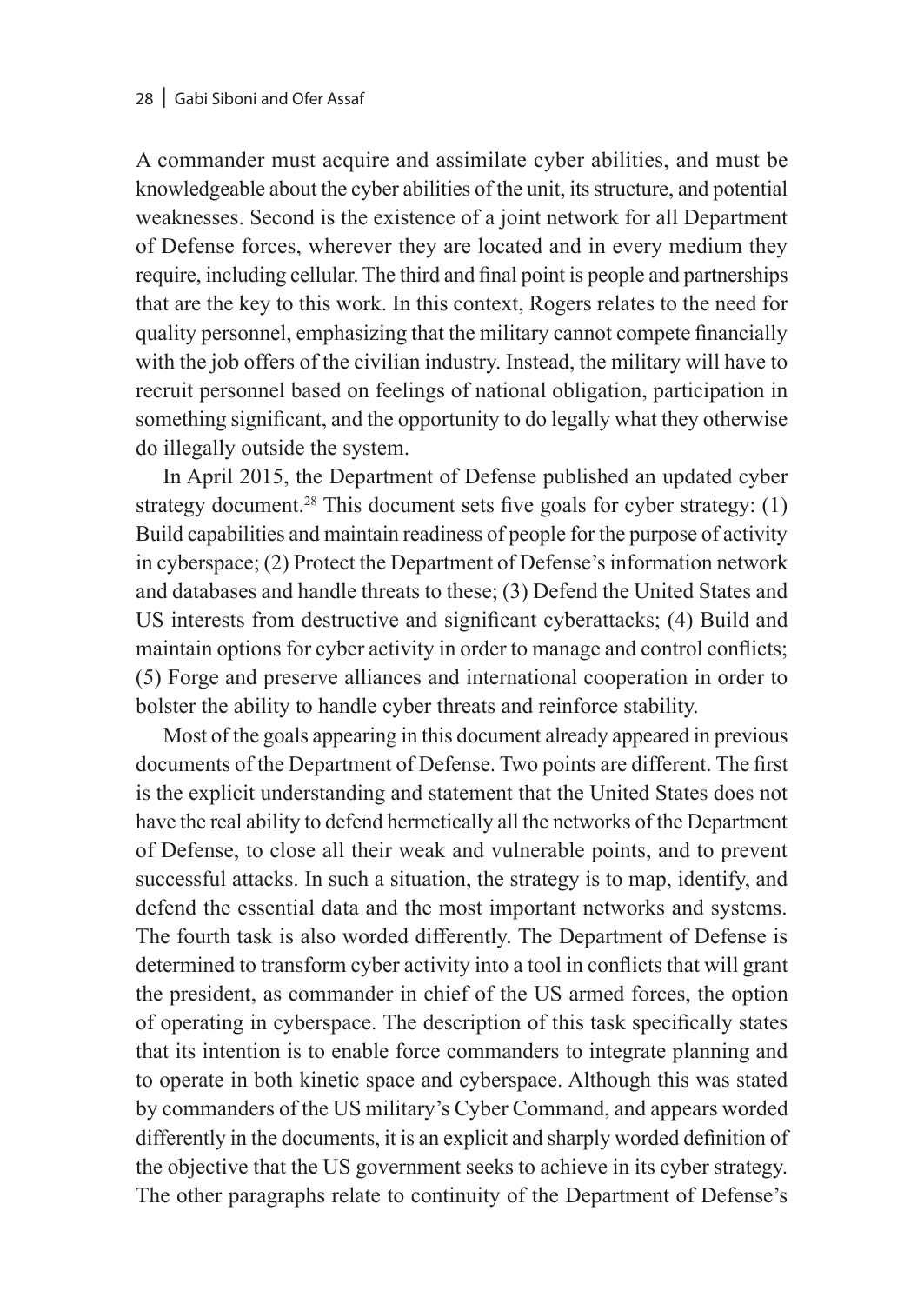activity – with the US infrastructure as a definite object of defense, because they serve the Department of Defense; cooperation with other government departments and agencies; cooperation with the private sector; build-up of technological force and adoption of advanced defense technologies; training people at the highest possible level; and international cooperation as an essential component in the ability to defend in cyberspace.

William J. Lynn III, a senior government official, shows how organized management of cyberspace challenges in the US government began as a direct result of a specific event, and explains the complexity of formulating a strategy considering the incompatibility of terms from the kinetic world with the cyber world.29 Terms such as deterrence in Cold War parlance or hard defense of US cyberspace are not relevant. Lynn recommends deterrence on the basis of a strong and effective defense, causing potential assailants to conclude that they will use up their forces to no avail and fail to achieve their objectives; development of advanced risk-reduction strategy at the Pentagon as a more efficient response to threats of harmful components penetrating hardware and firmware; and operational and technological flexibility that enables maximum adaptation to the changing environment. Lynn describes an integrated defense system, comprised of a system that defends "the organization's cyber gateway" and a system that constantly searches for the harmful code that has passed the organization gateway and is located inside its network. Lynn also addresses the organizational issue that occupies a state in facing the challenges of cyberspace. He asserts that the Department of Defense's entry into the field of cyber defense within the United States, although not under his jurisdiction, is due to the high professional ability of his staff.

The FBI has the responsibility for defending cyberspace within the United States. The FBI has set itself the goal of preventing attacks on infrastructure, government authorities, organizations, private industry, and civilians in the United States. The FBI has formulated a strategy of preventative action through addressing the assailants' infrastructure, collecting intelligence, and cooperating with factors outside of the United States. Based on this strategy, the organization implements intelligence-based operations, establishes groups of experts who focus on specific threats, and promotes unique professional development of employees in the cyber field. For the FBI, as well as other US government authorities, cooperation among agencies and divisions that focus on cyber issues is a key point. Implementation is under the auspices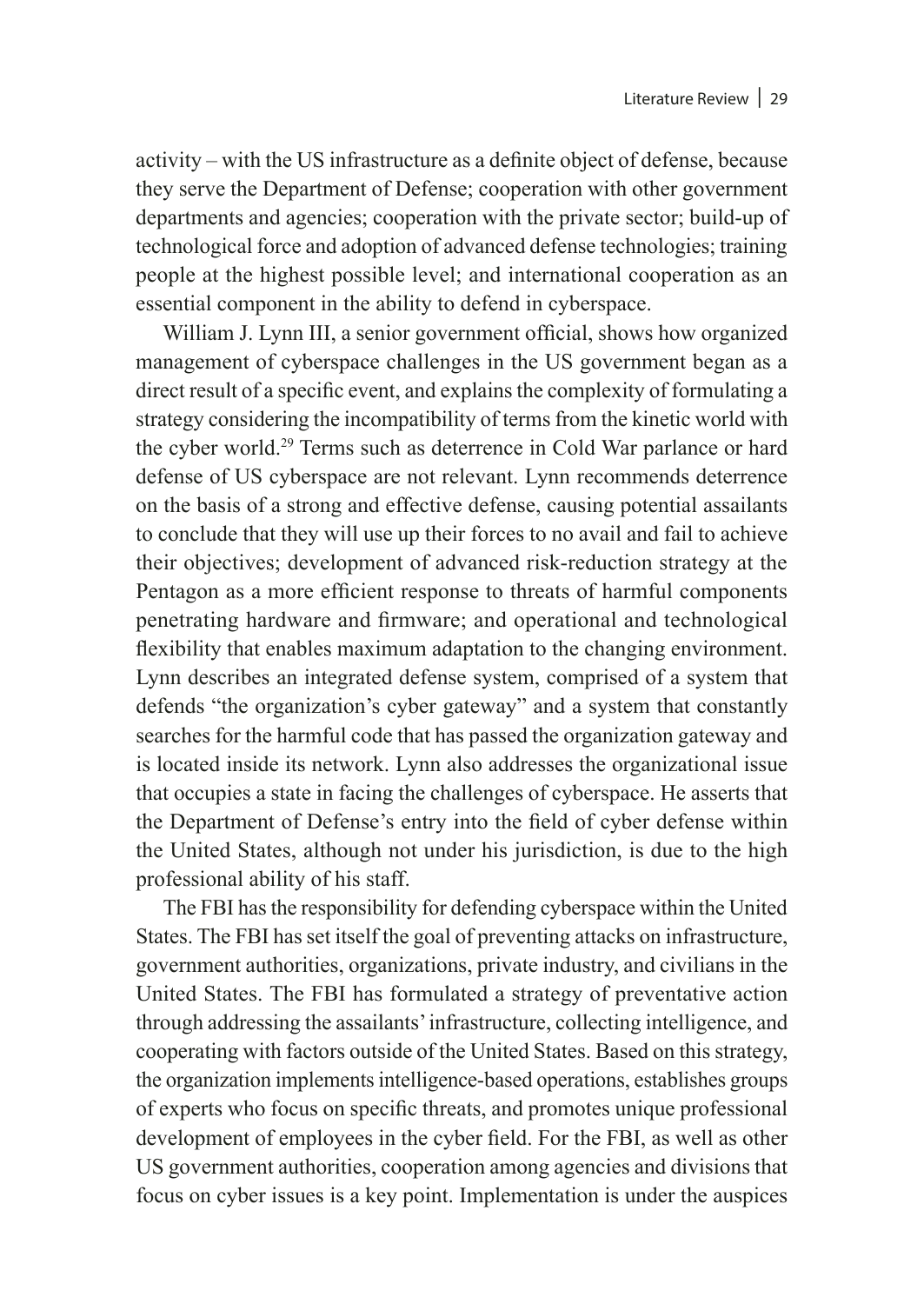of the National Cyber Investigative Joint Task Force (NCIJTF) and other joint ventures, both inside and outside the United States.<sup>30</sup>

#### *United Kingdom*

The UK government defined its cyberspace strategy in 2009.<sup>31</sup> Although this document tends to be extremely general – as details would provide information to its assailants – it manages to convey the essence of the British government's strategy, particularly in the section addressing the organizational structure. The government states its intention to establish the national Cyber Security Operational Center (CSOC), and to include all organizations involved in cyberspace activity. In addition, the British government intends to establish an Office of Cyber Security (OCS) in the Cabinet. Through these two organizations, the government plans all activities in all areas, preserving the necessary principles such as individual freedom, freedom of information flow, and balance between the necessity to ensure this freedom and the need to defend the United Kingdom from cyberattacks; international and internal cooperation; research and development; education, and other fields relevant to activity in cyberspace. The document represents a framework for conduct in cyberspace in the United Kingdom, and emphasizes that a detailed plan is needed for the various organizations in order to transform it into operation.

In November 2011, the Cabinet Office published a document addressing the United Kingdom's strategy for cyber defense, defending the United Kingdom and promoting it in the digital world.<sup>32</sup> The plan set four targets for Great Britain's conduct in cyberspace, emphasizing the fields of defense for 2015: battle against cybercrime with the aim of becoming one of the safest places in the world to conduct cyberspace commerce; stronger resistance against cyberattacks and better defense of British interests in cyberspace; assistance in building a cyberspace that is open, stable, and vibrant, which will safely serve the British public; and the construction of a database that will include knowledge, skills, and abilities needed to achieve the national cyber security goals. The document details the public part of the government plan to achieve these goals, including citizens' awareness of cyber threats and protection abilities; government cooperation with the private business sector; improvement of enforcement against cybercrime; international cooperation with states and organizations; education at all levels; strengthening abilities of defense organizations in handling high-level threats; helping consumers to determine parameters for efficient cyber defense tools; determining one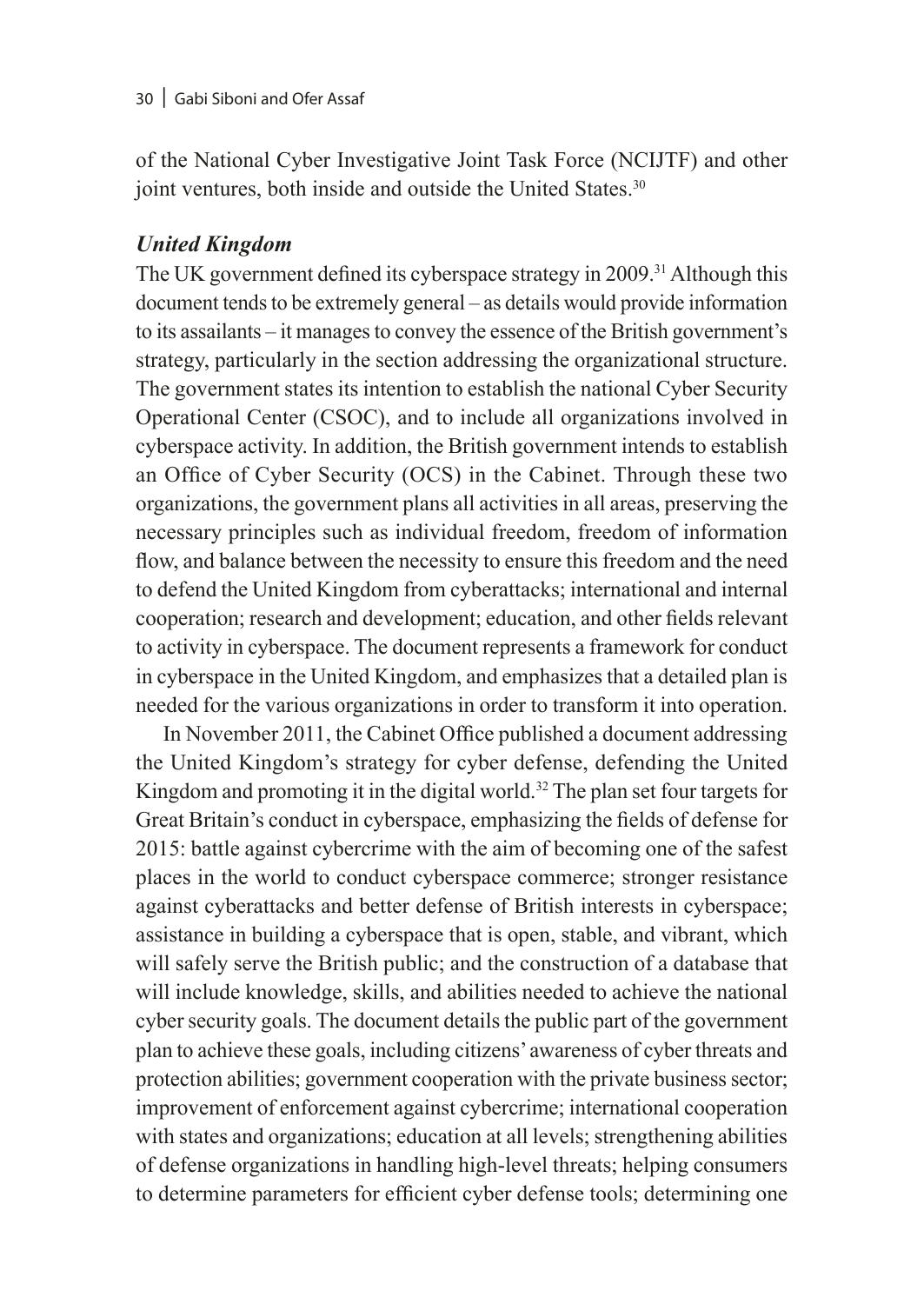qualified entity to handle cyberattacks and crises; and encouraging local police forces to respond to civilian complaints of attack. To achieve these goals, the UK government budgeted GBP 650 million in 2011. In December 2014, the Cabinet Office published a report on the implementation of the 2011 program.33 The document describes broad-ranging, detailed government activity in all four areas that were defined as targets in 2011.

#### *France*

The government of France determined its general strategy for conduct in cyberspace in 2009.<sup>34</sup> The core of the strategy is data defense, aspects of data transfer security (mainly sensitive government information), and prevention of data theft. The threats defined by the French government are spy operations and data theft by foreign governments, propaganda, dissemination of ideology and operational directives by terror organizations, and in the future, attacks on government infrastructure by terror organizations as well as enemy states. The French government defined international cooperation with allies as vital for managing cyber threats due to the "borderless" character of cyberspace; as well as the protection of data in fields of government, defense, technology, commerce, and finance relating to French sovereignty; and of sensitive communications of national organizations by means of encryption strong enough to resist deciphering.

In the view of the French government, recovery from a cyberattack on infrastructure is limited, and thus France considers defense of infrastructure as critical, with infrastructure referring to sectors vital to the population and to sectors related to government operation, the economy, and national defense and security capabilities. The French government holds the public administration responsible for the protection of data regularly exchanged between the administration and civilians. In 2010, the French government published directives for increasing the security of this data, and set priorities for implementing these directives. The government considers itself obliged to warn civilians and civilian institutions about cyber threats and to give them instructions to defend themselves. In the long term, the government intends to instill awareness of cyber security through the French educational system.

The method of achieving these targets is through the following steps:

1. Monitoring, analysis, full understanding, and prediction of technological developments, and the ways in which the public will utilize them;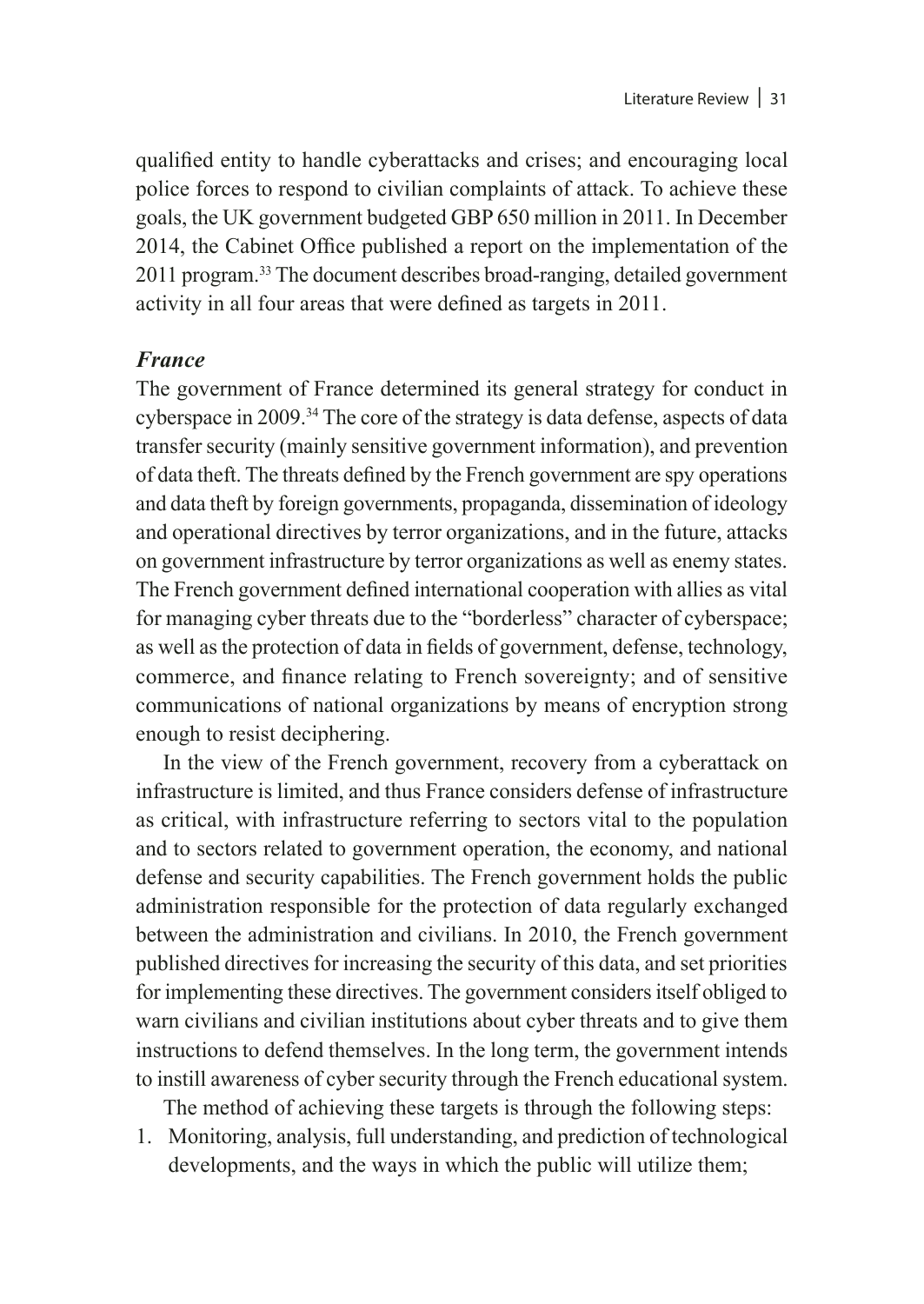#### 32 | Gabi Siboni and Ofer Assaf

- 2. Government development of detection capability of attacks on information systems, mainly operating on government networks. The French government has equipped the Data Protection Authority with an operations room for the purpose of formulating a national status report and, if needed, to plan for emergency situations. Based on directives from 2009 and 2011, the government determined that the French Network and Information Security Agency (ANSSI) was the national entity responsible for protecting information systems. Founded in July 2007, it is attached to the General Secretary for National Security and Defense, and is under the prime minister's authority;
- 3. Continuous improvement of technological, scientific, industrial, and human abilities in the cyber field;
- 4. Defense of the national data systems and operation of national infrastructure. In this section, the French government gives concrete steps such as encryption systems for government offices and organizations and an identity verification system based on smart cards;
- 5. Strengthening French legislation relevant to the cyber issue;
- 6. Development of international cooperation in the field;
- 7. Distribution of information. The ANSSI is responsible for giving specific assistance and consultation to decision-makers so that they may defend the vital information systems of their organizations as well as the technological, scientific, commercial, and financial systems.

#### *China*

The strategy formulated by China for cyberspace activity is vastly different than that described above for the United States, Great Britain, and France. In their article on Chinese cyber tactics, Siboni and Y.R. conclude that the Chinese have implemented a strategy that views cyberspace and kinetic space (land, sea, air, and space) as part of a unified space, and have identified cyberspace as a place in which they can make up for weakness in kinetic space and tip the balance of power between them and their Western enemies, primarily the United States.<sup>35</sup> The United States follows a similar principle in its developing strategy. Cyberspace activity in China is seen as an integral part of the other fields of operation. The Chinese cyber units, both military and informal, operate in broad infrastructural operations so that they can achieve access to communications systems and infrastructures, and obtain information and take control of possible targets for attacks as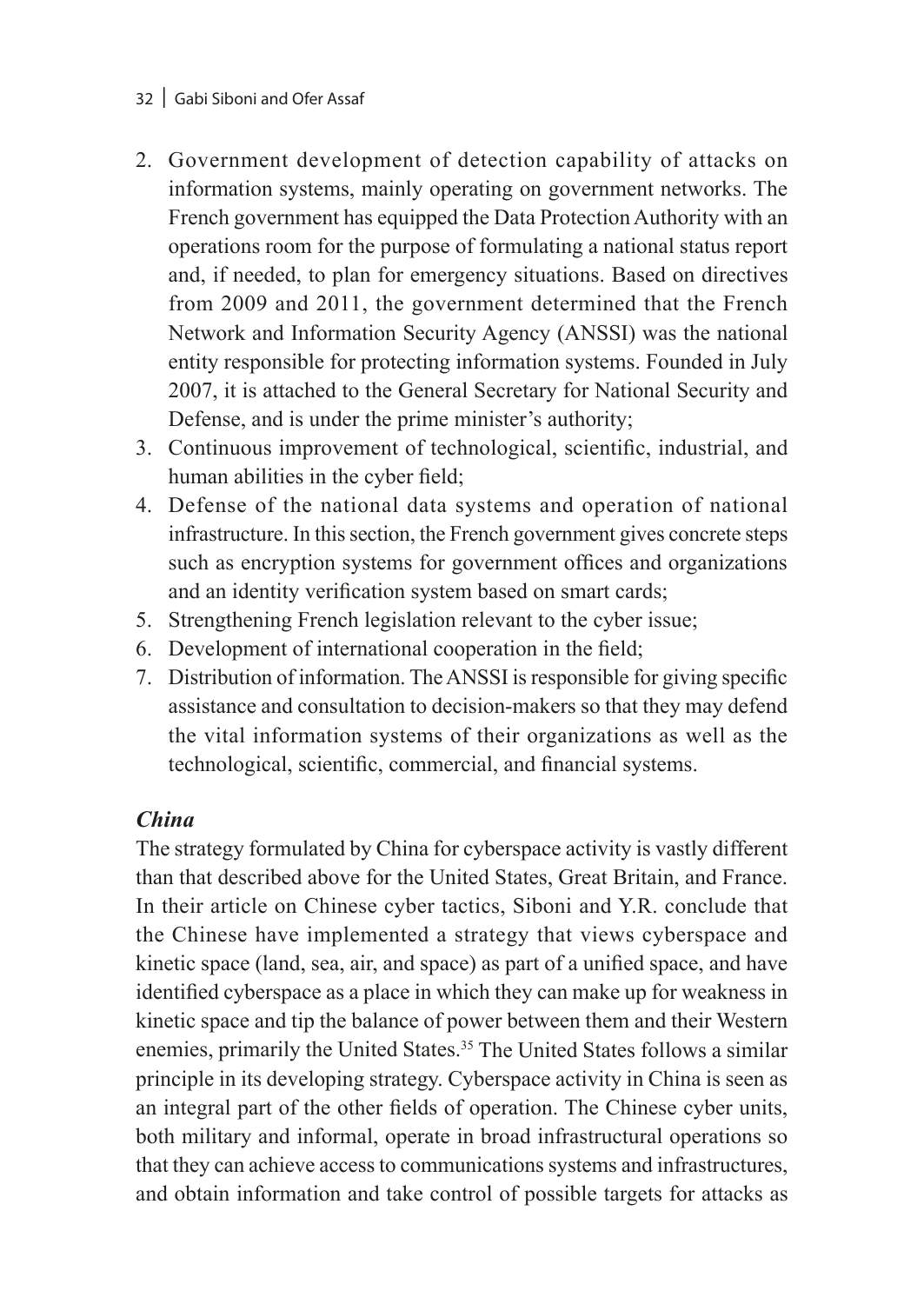needed. The primary targets are located in the United States, and the type of activity analyzed (activity that was discovered and reported openly) led the authors to conclude that the Chinese have internalized military and political weakness in kinetic confrontation with the United States. They recognize the American reliance on its advanced cyberspace system and have identified it as a potential target, which, during confrontation, will enable China to compensate for its weakness in the overall balance of powers against the Americans. In the detailed description of the Chinese attacks, it is clear that the Chinese objectives are infrastructural – for example, an attack on Google can achieve access to the password system and control of the development of the different versions of Google; an attack on the RSA Security company is designed to obtain access to the SecureID database, which would enable the Chinese to easily attack all companies served by RSA; in addition to the wave of attacks that took place in 2006-2011 on Western targets, including government systems, oil and gas infrastructures, communications infrastructures, security industries, computer and electronics companies, and financial institutions.

#### *International Organizations (OECD, ENISA, European Union)*

The Organization for Economic Cooperation and Development (OECD) has addressed issues of information security and cyber security for over twenty years. In 2012, this organization published a report on the new cyber security strategy of ten of the OECD's member states.<sup>36</sup> The core of the new strategy is defense of the developed member-states, which are dependent on cyberspace, without harming the freedom of initiative and growth that the internet enables. The strategies formulated by these countries encourages cooperation between governments on the political and operative levels, and clarifies the roles and responsibilities of various authorities; strengthens cooperation between the private and government sectors; and emphasizes the need to respect values such as privacy, freedom of speech, and free flow of information. Some of the strategies adopt a more flexible and rapid approach due to the character of the field, with emphasis on the economic aspect as dominating cyber defense policy. Others include dialogue with parties interested in the cyber field, both for the purpose of policy-making and for implementing this policy. The framework of the new strategies reveals greater investment in research and development; monitoring of national infrastructures; identification of attacks in real time; harnessing the relevant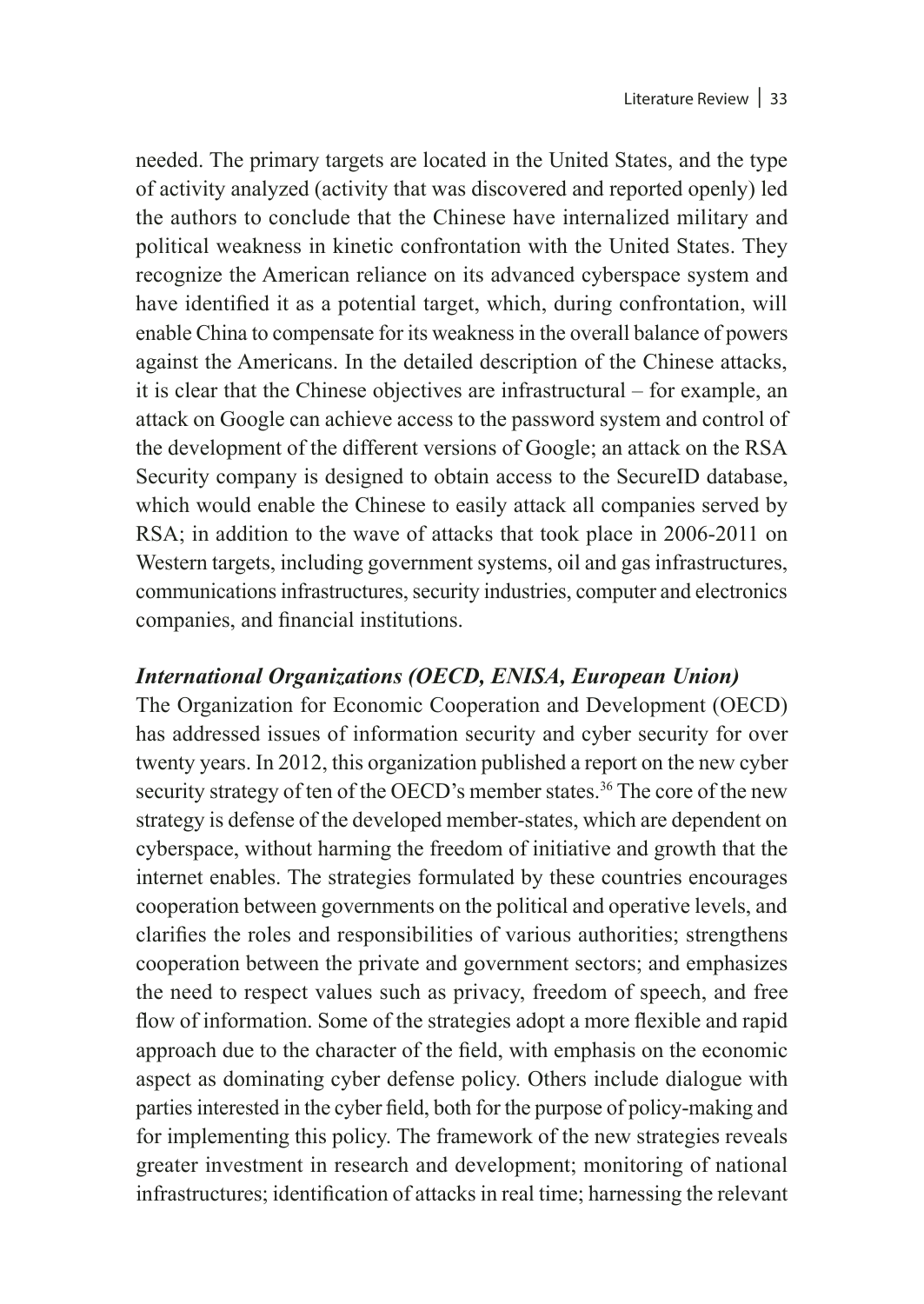industry and economic motivation as engines for creating cyber security systems; encouraged cooperation with internet suppliers, and initiating cyber security drills.

In May 2012, the European Network and Information Security Agency (ENISA) also published a report on the status of cyber security among some of its member states. This report relied on data collection for the purpose of creating a practical guide to cyber security for the organization's states.<sup>37</sup> The organization determined that an agreed definition of cyber security does not exist, neither within the European Union nor outside it – and this fact threatens international cooperation, a necessity upon which all agree. The report details topics, known and trivial, that can be found in most of the cyber security strategies. As of the date of publication of the report, the ENISA determined that the EU did not have any cyber security strategy, but it intended to create a study with guidelines for such a strategy. The report recommends that member states create a national strategy for cyber security.

In February 2013, the European Union published a document on the issue of cyber security strategy for EU member states.<sup>38</sup> This document lists the values according to which the strategy must be constructed. The values that the European Union upholds in the kinetic world, such as protection of basic rights, freedom of expression, the right to personal and private information, free access to information and the internet, effective and democratic management by parties of interest (not governmental), and shared responsibility for achieving and ensuring security, also applies to the cyber world. The commission determined five priorities for strategy: achievement of cyber resilience; significant reduction of cybercrime; development of policy and cyber defense abilities, which relate to the general security and defense policy; and formulation of a coherent international cyber policy that will advance the values of the EU. The commission determined that implementation of strategy must be performed mainly by individual governments, and that the EU cannot take responsibility for focused implementation of this strategy. Still, due to the cross-border character of cyberspace and cyber threats, the document defines responsibility of the EU organizations as part of implementing the strategy.

#### **Defense and Deterrence**

As in the article by Even and Siman-Tov, Averbuch and Siboni agree that the effectiveness of the classic defense system, based on prior knowledge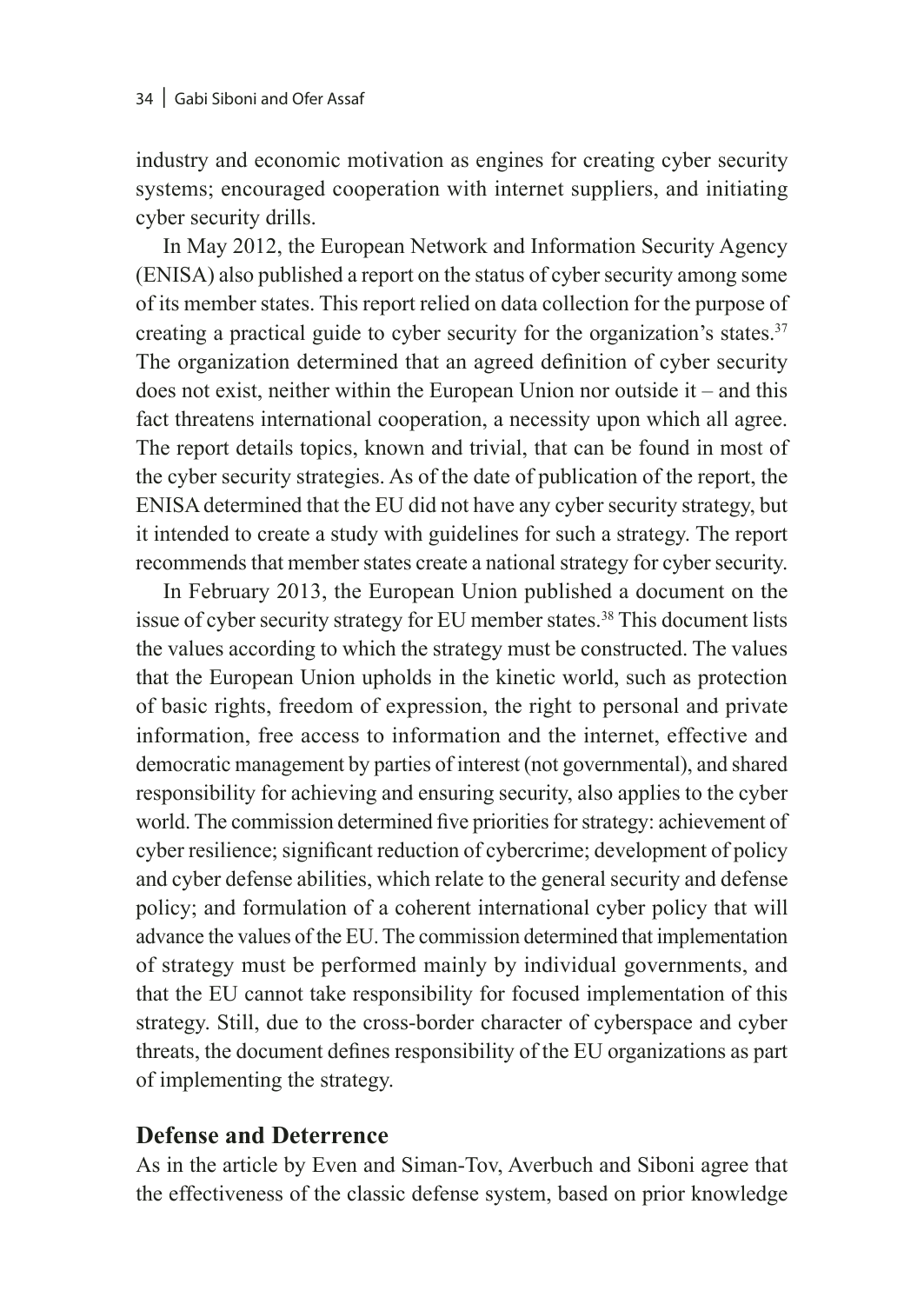of a harmful code, has become increasingly obsolete because the assailants have learned to bypass the signature of the various anti-virus systems. Thus they recommend anomaly-based discovery systems.<sup>39</sup> The technique involves various methods of learning the normative behavior of code known as positive or a representative sampling of it, and writing algorithm that identifies the exception to this normative behavior. Anomaly-based systems may be used for identification and prevention in real time at the entry to the protected network and for identification of a sleeping harmful code, which is introduced into the network and awakened for operation at a later date. The second manner of using an anomaly-based system requires a system that processes information and data logs of activity on computers and servers in a protected system for long periods of time, and enables research of the unusual phenomena (security information and event management – SIEM). The scope of the treated and studied material is big data, and tools and methods enable the identification of anomalies. The weakness of this method is many false positive warnings, which threaten to destroy the credibility and effectivity of the system, and false negative warnings from partial learning of routine or incorrect processing of data. The strong point of this technology is that it is disconnected and independent of recognition and early signature of any specific type of harmful code.

Ben-Israel and Tabansky presented the challenges that the cyber age poses to the accepted views of kinetic security.40 The ability to identify the assailant and to view his cyber activity as an act of war, followed by a response according to the rules of war, is highly problematic. The ability to defend is also precarious, due to the difficulty of distinguishing between cyberattack and computer malfunction, and the need to maintain an expensive and updated defense system over time. The concept of deterrence is also dubious, because it depends on identification of the attacking factor. This is a very difficult act, due to the structure and attributes of global cyberspace. If the source of the attack is identified and results in retaliatory damage to the computers from which the attack was generated – without the ability to check and verify the damage done to these computers – the ability to deter as a component in the cyber security concept is significantly diminished.<sup>41</sup>

In his study, Cohen describes the threat as similar to the one facing Israel by states such as China, Iran, and Russia, and potentially by terror organizations as well. 42 Similarly to Even and Siman-Tov, Cohen also distinguishes between defense that is applied to objects of defense in various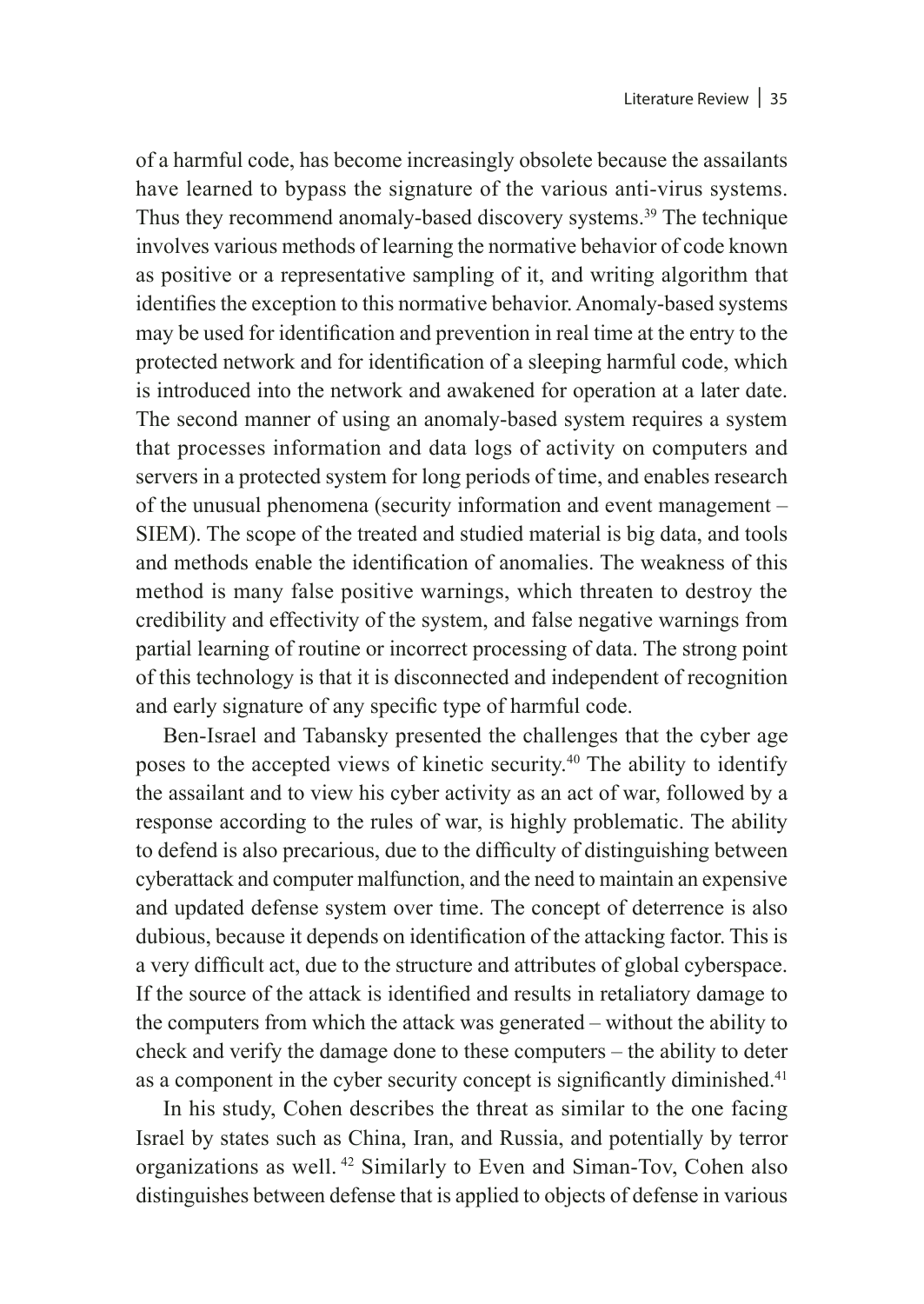categories, and broad defense, based on fighting cybercrimes, obtaining intelligence by the intelligence community, and a central authority for operations management, which he recommends establishing under the auspices of the IDF.43

# *Facing Hardware Threats*

According to Pierluigi Paganini, combatting hardware/firmware threats is possible, albeit partial, through the use of disruptive and deceptive steps designed to prevent the launch of an attack.<sup>44</sup> He recommends considering "power reset" technology, which prevents problematic components from calculating their time of operation in order to prevent timer-based attacks; "data obfuscation" technology, which encrypts data and values fed to problematic components so that they cannot receive special codes; or to employ data identification or "sequence breaking," which breaks or mixes a chain of messages in a random manner, to prevent problematic components from identifying data patterns and activating an attack on the basis of these patterns.

# *Deterrence*

Amir Lupovici claims that the issue of deterrence in cyberspace is a challenge, mainly because the three main elements of the Cold War model of deterrence do not exist in cyberspace.45 The author differentiates between deterrence through punishment, which has the role of exacting a high price from the assailant following the attack, and deterrence through prevention, intended to make the assailant feel that the defense is too strong and that his attack will fail, leading him to refrain from implementing the attack in the first place. In deterrence through punishment, the main element of being able to exact a price from the assailant is not guaranteed in the cyber world. This is due to the difficulty in identifying the adversary, and also because some, whether individuals or organizations/states, may have computer systems or information that are not advanced enough to be harmed by a deterrent attack. In this context, Lupovici proposes using non-cyber deterrence against cyberattacks, thus overcoming this specific obstacle. A second element is the reliability of the defender. In order to create deterrence, the defender must implement its response threat. If the defender suspects a chain of responses that will counteract its own response, it is liable to avoid action and thus compromise its reliability. In addition, an imbalanced response is likely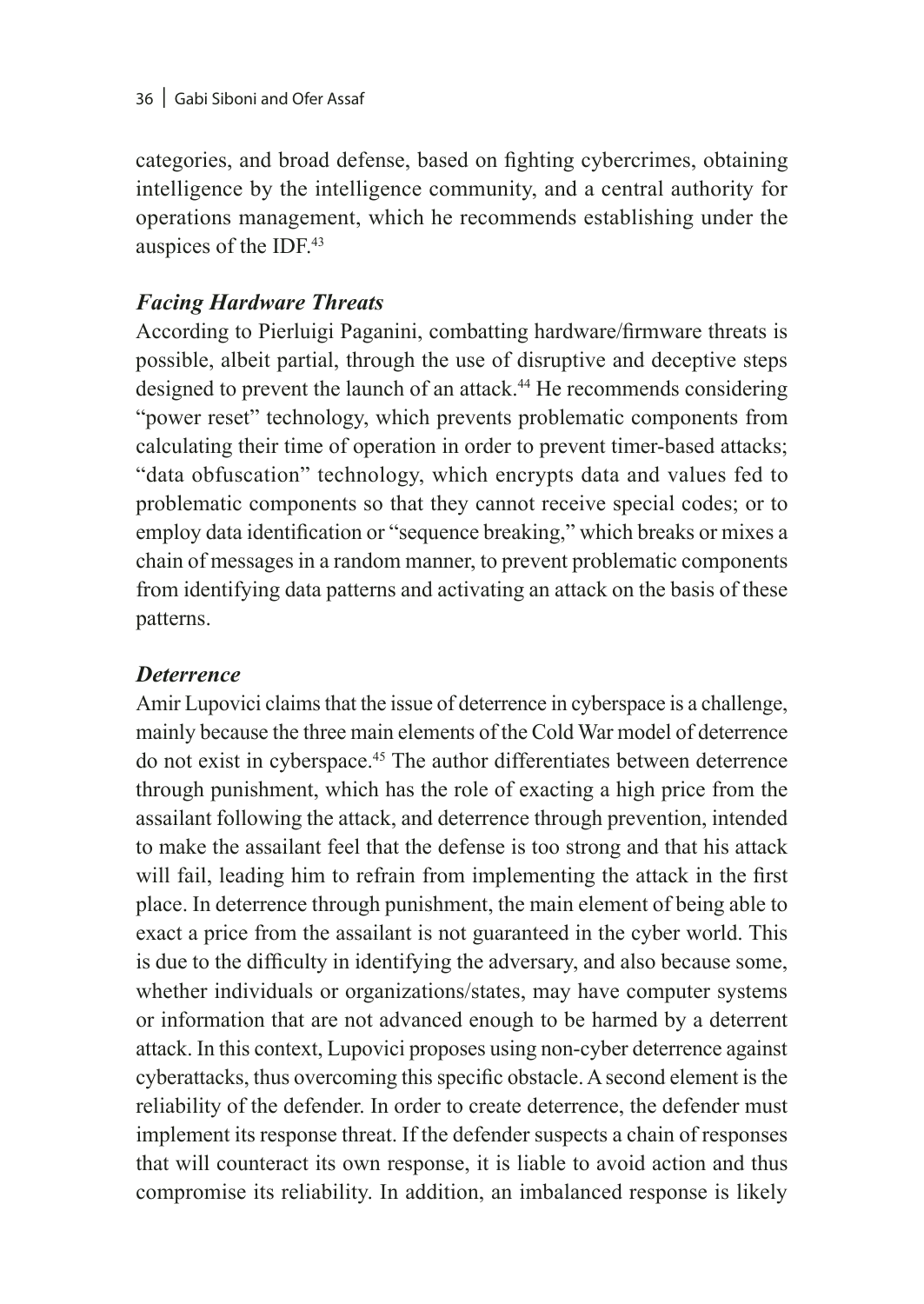to lead to an international outcry that will lead the defender to moderate its response, thus harming its deterrence reliability. The third element is the ability to remove the threat through a reliable communication channel agreed upon by the adversaries. The weakness of this point is the inability to identify the assailant certainly prior to the attack, which is relevant to creating deterrence. Deterrence through prevention requires an effective defense system. The adversary must be aware of its existence and realize the difficulty in implementing an attack against it.

## **Attack**

Ralph Langner's analysis of the Stuxnet attack is worthy of examination here.<sup>46</sup> Langner divides the attack into two parts. The first part of the attack was covert, and its method of implementation was designed to achieve a specific objective – not the massive and immediate destruction of the Iranian centrifuge system.47 During the attack, a decision was made to switch from this operational tactic to one designed to destroy a large number of centrifuges, even at the price of exposing the attack.48 Langner describes the possible use of contractors who had connections with the system at Natanz, in order to introduce the malware into the relevant computers.49 In addition to the damage by the malware, Langner describes the attack as designed to collect information as well. The fact that Stuxnet skipped over to other systems enabled the assailants to test these systems as possible sources of information on contractors connected to Natanz, and perhaps even those connected to Iran's secret nuclear facilities.<sup>50</sup>

As opposed to the innovation that Langner identifies in the method of the Stuxnet attack, James Lewis criticizes those who view the Flame and Stuxnet tools as novelties in the field of cyber warfare.<sup>51</sup> Lewis analyzes the "noise" created as a result of the exposure of these tools within the context of a political battle with Russia – a battle that aims to diminish the US advantage in cyber technology. Lewis does not find any fundamental difference between attack tools used for espionage and data collection, and those designed to sow destruction. The basic operations required for espionage or destruction are the same acts of gathering intelligence and securing a foothold within a computer network. The view that a cyber operation can have a destructive kinetic consequence is also not new, according to Lewis' analysis. Russia's attacks on Estonia and Georgia are examples of implementation of this strategy, and they also were carried out through proxies. According to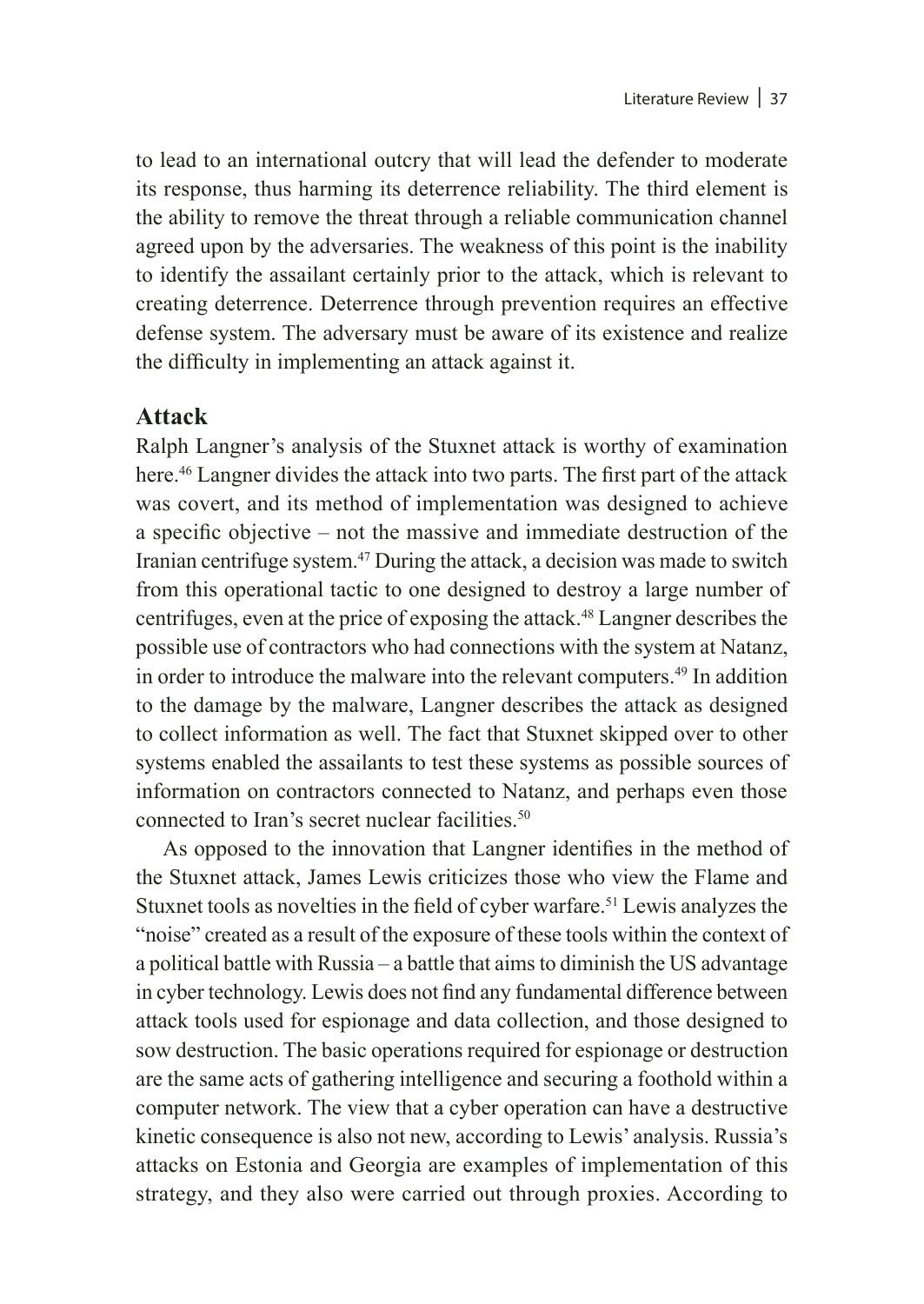Lewis, the use of Stuxnet does not represent a new age as it will not lead to a sophisticated and destructive cyberattack on the United States, due to the fear that an attack causing serious kinetic damage may lead to a powerful kinetic response by the Americans. In this analysis, Lewis also contributes to the discussion on deterrence, and argues that deterrence integrates both worlds – cyber and kinetic – into one equation of the balance of power.

# *Attack as Part of Overt Conflict*

As opposed to the covert attack, a cyberattack can be part of an overt conflict between powers, such as in the 2008 war between Georgia and Russia. In analyzing the Russian attack on Georgia, Ronald J. Deibert, Rafal Rohozinski, and Masashi Crete-Nishihata point to the Russian strategy of using cyberspace in the battle over national awareness, public narrative, information, morale, and public opinion – all part of the kinetic battle they waged over the national Russian interest in an area steeped in controversy.52 The use of cyberspace was part of a broad battle of awareness, which, in turn, was part of the overall kinetic battle to obliterate Georgian sovereignty in the Ostian territories. According to the authors of this study, the Russians had realized the importance of the battle over national awareness in the information age at an earlier stage, during the first war in Chechnya (1994) when they lost the battle of narrative. Applying the lessons learned then can be perceived in all battles that the Russians have since waged. In the Georgian war, the Russians' battle tactics included paralyzing the physical systems (disconnecting the optical fibers that served Georgia's international internet traffic); taking control of Georgian internet traffic (traffic rerouted through Russia); blocking Georgian broadcasts to prevent heads of state from communicating with the public; broadcasting Russian propaganda messages on Georgian sites, throughout the Former Soviet Union, and to Western countries; and finally paralyzing the Georgian internet servers through a massive DDoS attack, which led to paralysis of the foreign ministry, the president's office, and various essential services, including the banking system, for several hours. The Georgian attempts to fight this battle were only partially successful. The Russians did not hesitate to broaden their cyberattack to other sites outside Georgia, including attacking an American host site that supplied services to the Georgian government. In implementing this strategy, the authors imply that proxy organizations were utilized, including Russian crime organizations (there is no direct evidence of Russian government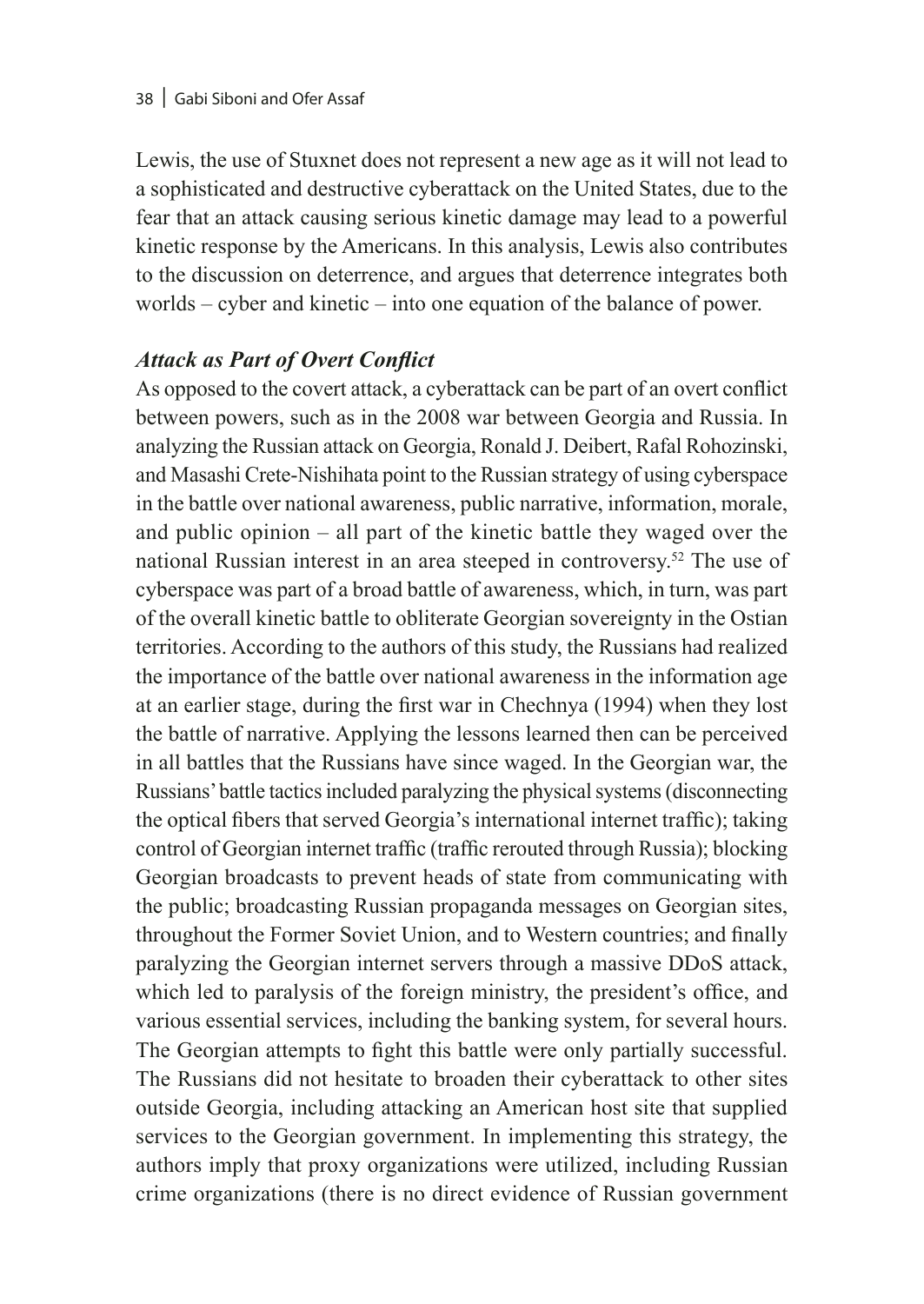involvement in these attacks), as well as civilian supporters of Russia who launched cyber interventions on their own initiative.

#### *Attack as Part of the Operative Battle Plan*

States are preparing to implement cyberattacks as a structured part of their operative military plans. The examples given here demonstrate that at least three global superpowers (United States, Russia, and China) view this as part of their operational strategy in cyberspace. As noted above, China is apparently preparing an infrastructure for such an operation in an emergency situation. During the war with Georgia, Russia implemented this strategy as part of its battle tactics in the fields of public awareness and information.

In this context, we once again turn our attention to the American concept. According to US cyber command directors Alexander and Rogers, the cyber command is building power and pushing for cyber operation to become an integral part of every operative plan of the US military command staff, exactly as in land, sea, or air maneuvers, even though there is not any documentation that this strategy should be implemented. Cyber activity will be integral to the command/operations decisions that each commander will be required to make. Each commander will have to understand the power he holds, the consequences of the actions he orders or authorizes to perform, the ability of the general staff to assist and the manner in which cyber operations can aid in achieving battle objectives. The commander will have to understand the dangers faced from enemy cyber operations, and the methods of defense against such operations. In their testimonies, Alexander and Rogers speak of cyberattack groups as integral components of the battle command staffs. They also mention the concept of command and control in the context of the command's cyber status report and between battle command and cyber command.53 Rogers' vision is that the use of cyber tools – for defense and offense – will be an integral, inseparable part of the commander's toolbox, managed and maneuvered just as ground forces are maneuvered in an integrated manner and with a broader view of applying force. This will be carried out through a joint-network resolve shared by all forces.<sup>54</sup> At another opportunity, Rogers explained that development of an operational concept and command as well as control structure must be ensured, and this will transform cyber battles into an operational reality.<sup>55</sup>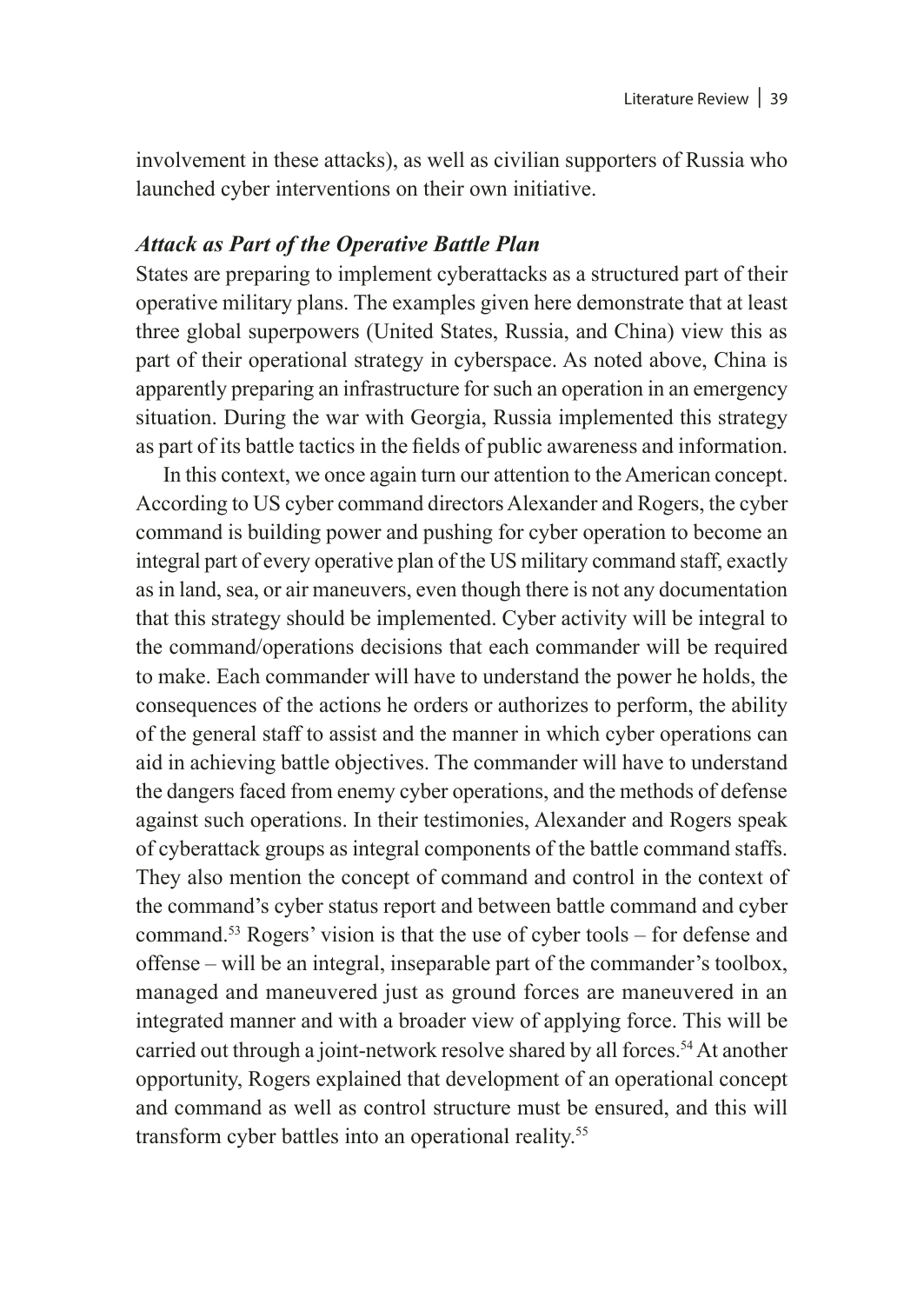| State Strategy Documents<br><b>Table 1: Comparison of</b> | This comparison is based on access to unrestricted publications studied for the purpose of writing this document. | Deterrence<br>Attack<br>Defense | No mention or<br>issue.<br>attack abilities, and together<br>with the United States - the<br>Israel is considered to have<br>No mention or treatment.<br>Stuxnet attack.<br>recommendations<br>The government<br>for an initiative<br>accepted<br>Israel                                                                                                         | attack on Sony.<br>cyberattack on<br>the case of the<br>deter, with the<br>be carried out<br>of attempts to<br>following the<br>of the issue -<br>North Korea,<br>exception of<br>Cyberspace is understood as<br>part of the kinetic world and<br>of every operative plan, and<br>Iranian nuclear capabilities<br>military commands as part<br>cyberattack abilities in the<br>assumed to have been part<br>a continuation of it. There<br>plan for assimilating<br>of the cyberattack in the<br>covert operation against<br>within these commands.<br>setting up attack groups<br>The United States is<br>(Stuxnet)<br>is a<br>Intensive treatment<br>at government<br>level<br>$\Omega$ Differs States |
|-----------------------------------------------------------|-------------------------------------------------------------------------------------------------------------------|---------------------------------|------------------------------------------------------------------------------------------------------------------------------------------------------------------------------------------------------------------------------------------------------------------------------------------------------------------------------------------------------------------|----------------------------------------------------------------------------------------------------------------------------------------------------------------------------------------------------------------------------------------------------------------------------------------------------------------------------------------------------------------------------------------------------------------------------------------------------------------------------------------------------------------------------------------------------------------------------------------------------------------------------------------------------------------------------------------------------------|
|                                                           |                                                                                                                   |                                 | treatment of this                                                                                                                                                                                                                                                                                                                                                | whether deterrence<br>in cyberspace can<br>without evidence<br><b>Broad</b> discussion                                                                                                                                                                                                                                                                                                                                                                                                                                                                                                                                                                                                                   |
|                                                           |                                                                                                                   | Force Build-Up                  | human force build-<br>technological and<br>Broad treatment<br>in summary of<br>initiative for<br>ųp.                                                                                                                                                                                                                                                             | government offices<br>financial resources,<br>doctrine, and tools.<br>build-up includes<br>of force build-up<br>training, combat<br>A broad process<br>led by the DoD,<br>commitment of<br>agencies. Force<br>human capital,<br>together with<br>and relevant                                                                                                                                                                                                                                                                                                                                                                                                                                            |
|                                                           |                                                                                                                   | Organizations and<br>Processes  | made to establish the Cyber<br>Open discussion alongside<br>Recently, the decision was<br>organizations on the cyber<br>issue. The National Cyber<br>Cyber Defense Authority.<br>and a decision was made<br>to establish the National<br>Bureau was established,<br>of responsibility among<br>decisions on division<br>Command in the IDF<br>several government | regularized, both in security<br>A plethora of organizations<br>and military organizations,<br>and in the government and<br>with areas of overlap. The<br>operate in US cyberspace,<br>structure of responsibility<br>and authority appears still<br>unstable, but dialogue is<br>taking place. Processes<br>are in stages of being<br>civil sector.                                                                                                                                                                                                                                                                                                                                                     |
|                                                           |                                                                                                                   | Regularization<br>Legal         | treatment of this<br>No mention or<br>issue.                                                                                                                                                                                                                                                                                                                     | between defense of<br>the private/civilian<br>understanding that<br>right to privacy in<br>the post-Snowden<br>difficult to protect<br>Under discussion:<br>the vital assets of<br>the United States.<br>sector, it will be<br>without data on<br>implemented.<br>era and the<br>the tension<br>Not yet                                                                                                                                                                                                                                                                                                                                                                                                  |
|                                                           |                                                                                                                   | International<br>Cooperation    | treatment of this<br>No mention or<br>issue.                                                                                                                                                                                                                                                                                                                     | present in the<br>component is<br>A significant<br>concept                                                                                                                                                                                                                                                                                                                                                                                                                                                                                                                                                                                                                                               |
|                                                           |                                                                                                                   |                                 |                                                                                                                                                                                                                                                                                                                                                                  |                                                                                                                                                                                                                                                                                                                                                                                                                                                                                                                                                                                                                                                                                                          |

Table 1: Comparison of State Strategy Documents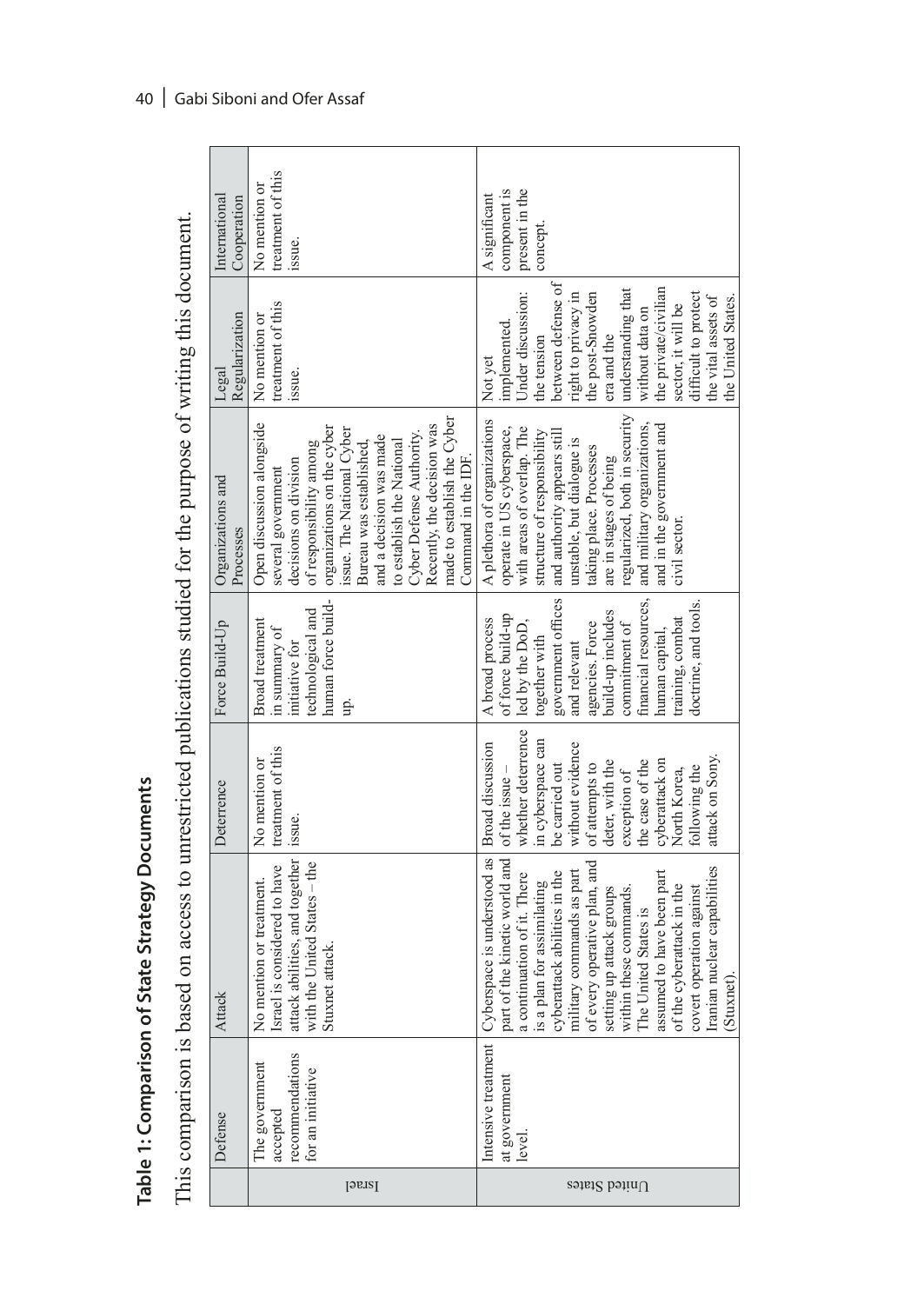| International<br>Cooperation   | strategy, including<br>Great Britain and<br>the need to avoid<br>in investments,<br>falling behind<br>component of<br>counterparts<br>a significant<br>Appears as<br>Germany).<br>relative to<br>European                                                | Broad reference.                                         | No mention or<br>treatment                                                                                                                                                                                                                                                                                                                                                                                                                               |
|--------------------------------|----------------------------------------------------------------------------------------------------------------------------------------------------------------------------------------------------------------------------------------------------------|----------------------------------------------------------|----------------------------------------------------------------------------------------------------------------------------------------------------------------------------------------------------------------------------------------------------------------------------------------------------------------------------------------------------------------------------------------------------------------------------------------------------------|
| Regularization<br>Legal        | No mention                                                                                                                                                                                                                                               | Reference.                                               | No mention or<br>treatment.                                                                                                                                                                                                                                                                                                                                                                                                                              |
| Organizations and<br>Processes | Establishment of a national<br>definition of responsibility<br>definition of government<br>responsibility toward the<br>defense of the state, and<br>status command center,<br>of ANSSI for cyber<br>various sectors.                                    | Reference in principle.                                  | Organizations exist within<br>the Chinese military and<br>proxy organizations for<br>carrying out attacks.                                                                                                                                                                                                                                                                                                                                               |
| Force Build-Up                 | of force build-up in<br>specific description<br>capital. Investment<br>the issue of cyber<br>the technological<br>field and human<br>in incorporating<br>defense and its<br>the educational<br>Planning and<br>dangers into<br>system                    | Reference in<br>principle                                | No mention or<br>treatment.                                                                                                                                                                                                                                                                                                                                                                                                                              |
| Deterrence                     | should deter attack.<br>strong encryption<br>treatment of this<br>issue. Implicitly<br>understood that<br>No explicit<br>mention or                                                                                                                      | No mention or<br>treatment                               | No mention or<br>treatment.                                                                                                                                                                                                                                                                                                                                                                                                                              |
| Attack                         | No mention or treatment of<br>this issue.                                                                                                                                                                                                                | No mention or treatment.                                 | China considers cyberspace<br>development based on new<br>complementary part of the<br>initiatives and invention in<br>of a strategy of economic<br>kinetic military weakness<br>United States, and as part<br>compensation for its<br>of a comprehensive plan<br>kinetic world. It carries<br>whose goal is coverage<br>out cyberattacks as part<br>Like the United States,<br>as a continuation and<br>in comparison to the<br>other countries.<br>and |
| Defense                        | strategy documents<br>Explicit reference<br>government level<br>The core of the<br>as a significant<br>and guidelines<br>component of<br>relative threat<br>to encryption<br>Definition of<br>for a defense<br>plan exists at<br>is defense.<br>defense. | Broad treatment.                                         | No mention or<br>treatment                                                                                                                                                                                                                                                                                                                                                                                                                               |
|                                | France                                                                                                                                                                                                                                                   | <sup>02</sup> anoitissimg <sup>36</sup><br>International | China                                                                                                                                                                                                                                                                                                                                                                                                                                                    |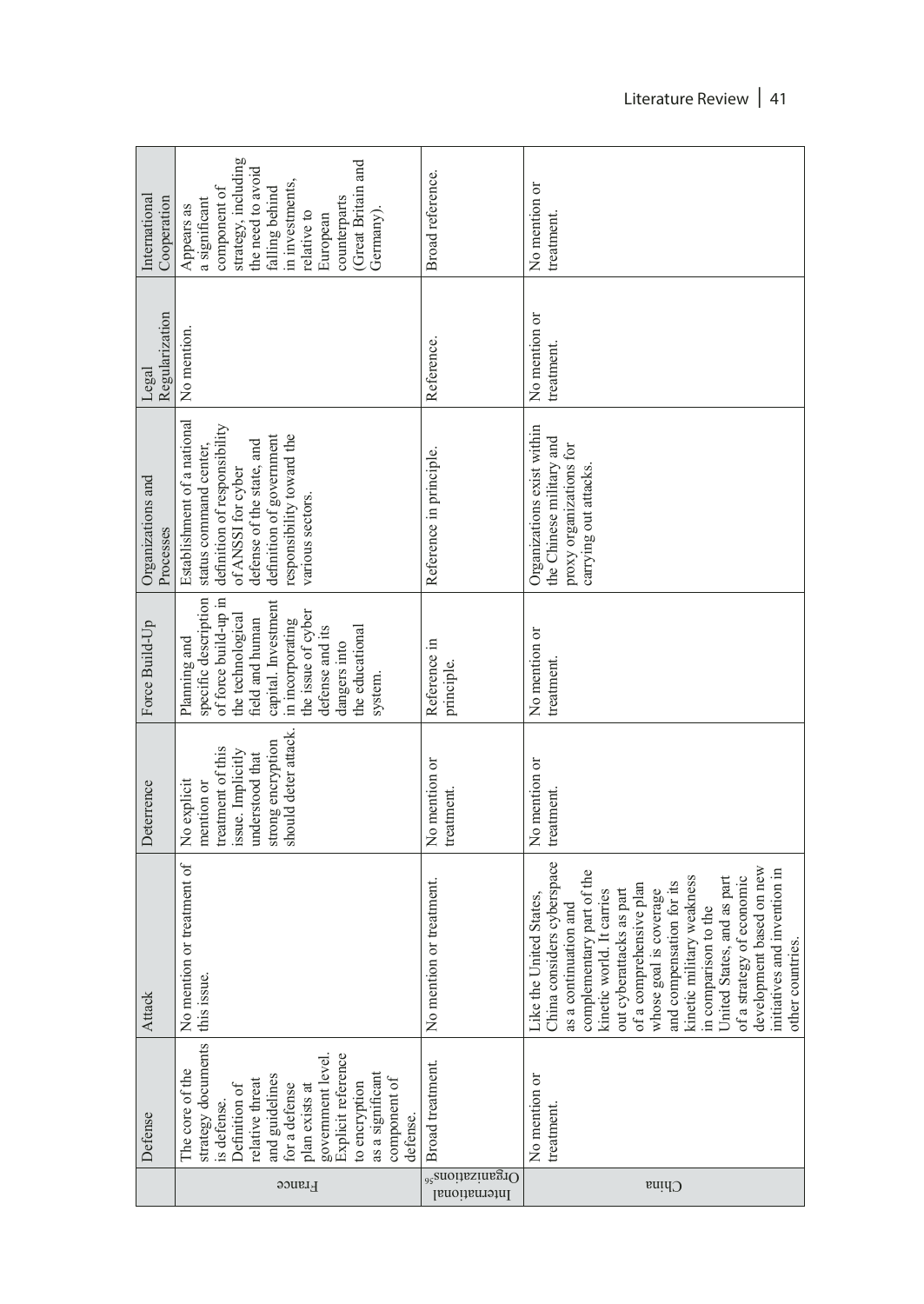|                                    |                  | <b>ttacl</b>                                   | Deterrence  | Force Build-Up   Organizations and |                          | Legal            | International     |
|------------------------------------|------------------|------------------------------------------------|-------------|------------------------------------|--------------------------|------------------|-------------------|
|                                    |                  |                                                |             |                                    | Processes                | Regularization   | Cooperation       |
|                                    | acks combat      | vsis of cyber activity<br>Analy                | No mention. | acks combat                        | acks combat doctrine     | acks combat      | Several mentions  |
|                                    | octrine,         | in the Georgia-Russia war                      |             | doctrine,                          | documents and open       | loctrine         | of Russian desire |
|                                    | cuments, and     | and the attack on Estonia                      |             | locuments, and                     | discussion - no mention. | ocuments and     | for international |
|                                    | pen discussion - | indicate Russian use of                        |             | open discussion -                  |                          | pen discussion - | law to regulate   |
|                                    | mention.         | cyberspace for attack                          |             | no mention.                        |                          | no mention.      | cyber battle.     |
| $\mathcal{L}$ s <sub>iszia</sub> s |                  | operations, although                           |             |                                    |                          |                  |                   |
|                                    |                  |                                                |             |                                    |                          |                  |                   |
|                                    |                  | via proxies and without<br>proof of government |             |                                    |                          |                  |                   |
|                                    |                  | responsibility for the                         |             |                                    |                          |                  |                   |
|                                    |                  | ttacks                                         |             |                                    |                          |                  |                   |

# 42 | Gabi Siboni and Ofer Assaf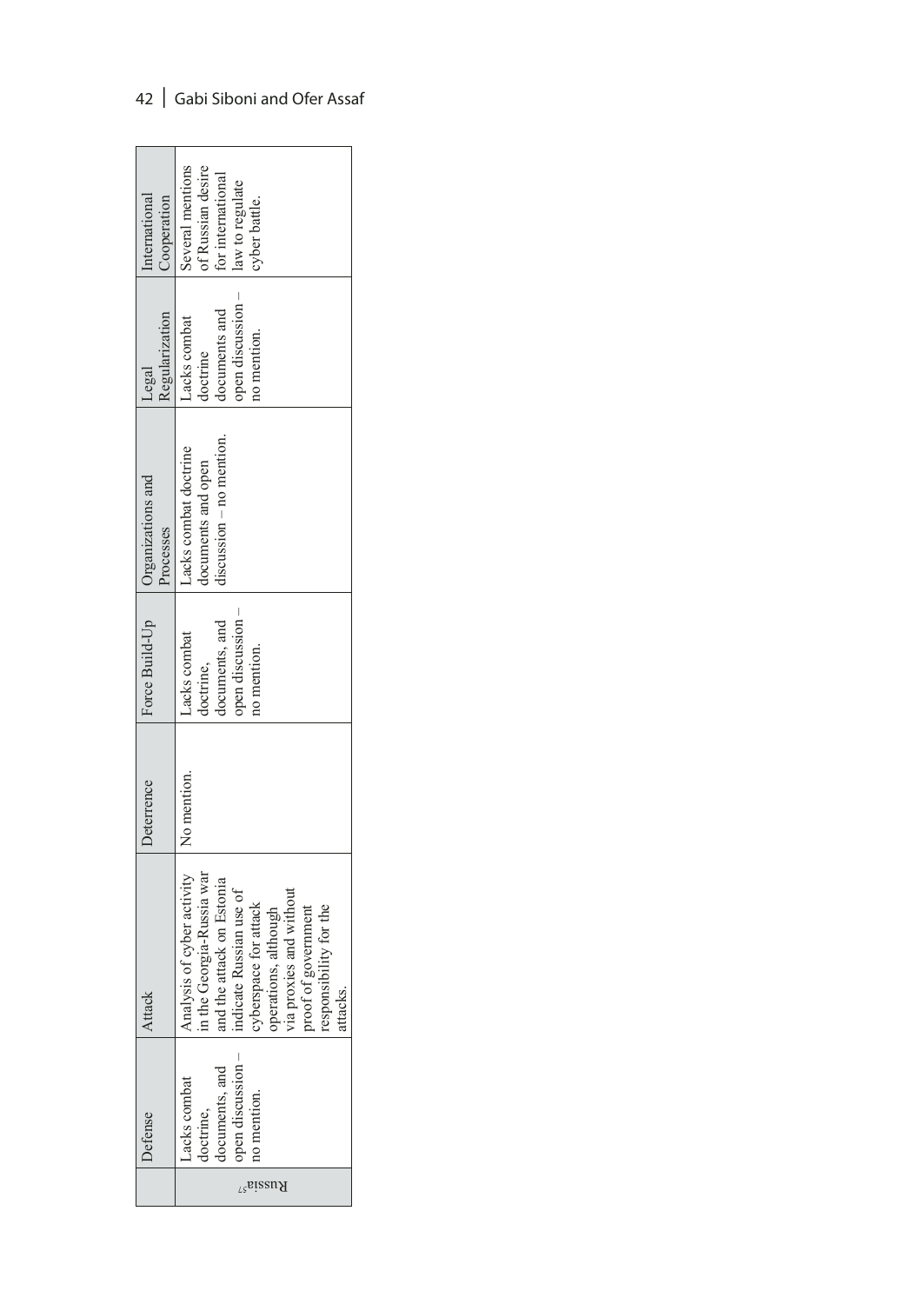# **Defense**

The main goal of a national cyber defense strategy is to preserve the basic functioning of the state, which can be harmed by a cyberattack. Another important objective is to enable the relevant factors in the State of Israel to determine and execute operations in cyber and kinetic space against its adversaries, in the recognition that cyberspace can be defended against potential actions. Still, implementing any strategy will not lead to the thwarting of every cyberattack against every target or against every object of defense. Hermetic defense results are impossible to achieve, and thus some cyberattacks will succeed despite the guidelines for a defense strategy proposed herein.

This document proposes that deterring a cyberattack means preventing the attacker from achieving their objective. The goal of thwarting a cyberattack is not protection of computers or networks, nor does it necessarily mean blocking the attack. This distinction is significant because it can provide the defense with a wider field for maneuvering when it comes to planning and choosing tools for defense strategy. For purposes of defense strategy, this document proposes to differentiate among three types of attacks. The first type is an advanced persistent threat (APT), an attack planned to penetrate the depth of an organization's computer system for a relatively long period of time, with an attempt to hide the attack. The second type is a rapid, superficial attack, whose results are immediately noticeable. Usually, its aims are to cause changes to the site or prevent access to it and the cyberspace services it offers (defacing, DDoS). Although such an attack seems superficial and its results are usually limited in time and in its effects on the public morale, intensive use of such tools over time against a number of targets in a single state will significantly disrupt daily routine, and is liable to cause damage to aspects beyond public morale. Finally, an infrastructure attack is an attack on hardware or firmware elements,<sup>58</sup> for the purposes of stopping operation (CNA) or for enabling future access to the computer/network.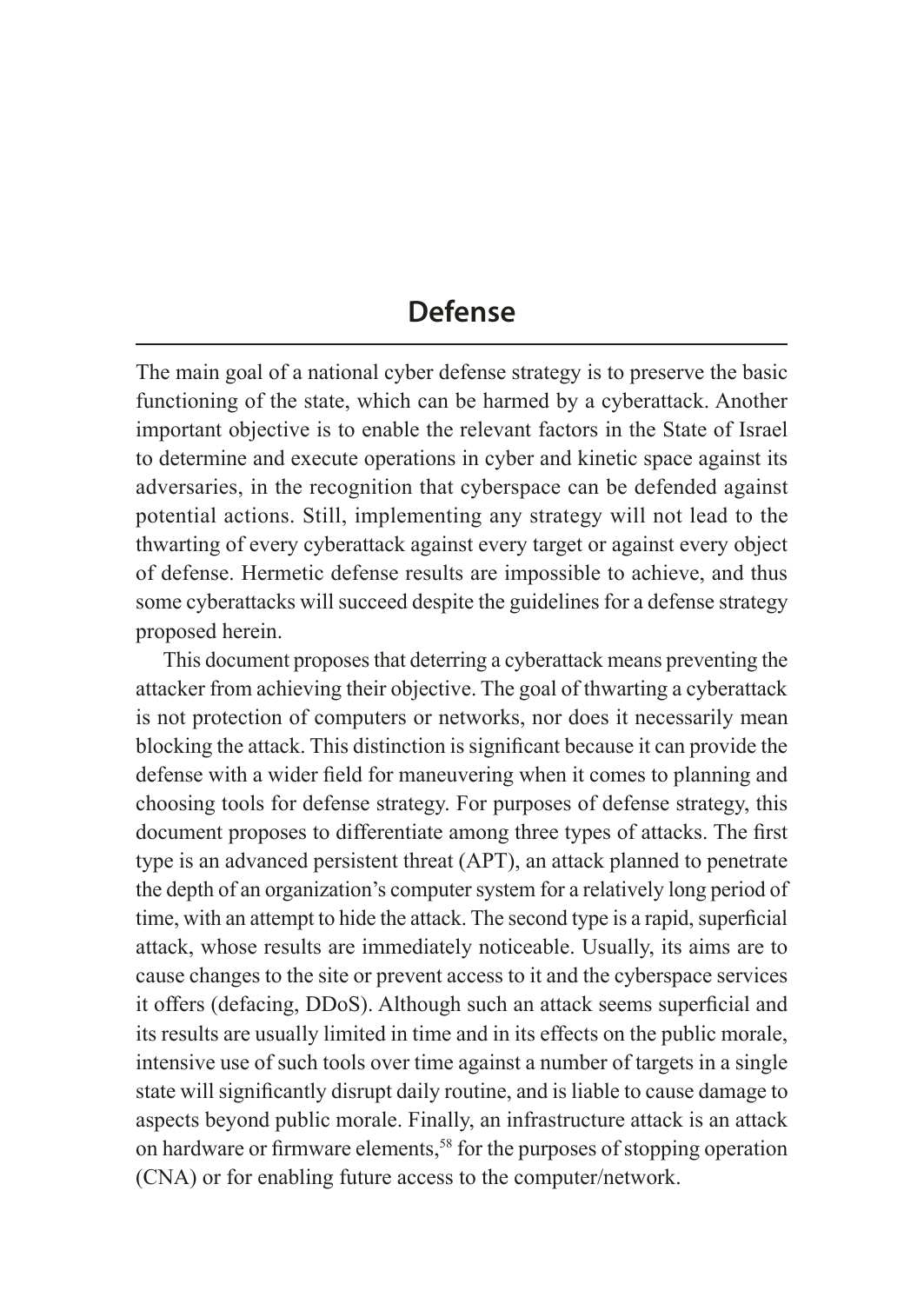#### 44 Gabi Siboni and Ofer Assaf

For APT attacks, the strategy should be based on a combination of tools and abilities that do not require prior information or knowledge of attack components and methods, along with existing tools and methods whose development should be continued. This guideline is essential, but does not stand alone. Efficient cyber defense must be based on additional guidelines, including transparency in reports on inter-organizational attacks; forming an up-to-date, comprehensive evaluation of national cyber status; constructing rapid response factors; using research and learning data on attack tools and groups; cooperation with commercial defense and intelligence organizations; international cooperation wherever possible and worthwhile; development of continuous intelligence collection on enemies and opponents for deterrence purposes; formulation of a cyber response plan as part of a possible deterrence dimension; and development of the ability to recover from an attack when possible, with the understanding that the line of defense will always be breached, and thus Israel must organize for rapid recovery as a result of successful enemy attacks.

#### **Response to Advanced Persistent Threat (APT) Attacks**

Handling this type of attack is based on a number of assumptions. The first of these is that most organizations require connection to the public cyberspace, and thus all networks are threatened with attack, including those declared as supposedly disconnected from external cyberspace. The second is that the assailant will attack the point that is most convenient – meaning the least defended point. The attack point can be a factor in "the supply chain" – in other words, an external organization that is in contact with the defended entity, but not protected like it. Another assumption is that the assailant is liable to carry out the attack through tools embedded into computer products at an earlier time, even as part of the production process. Later, the assailant will prefer to initiate attacks different from those already identified and researched, both in choice of attack tool and implementation of attack method. Finally, it is assumed that the defense will not have the necessary intelligence about the attack – identity of the assailant, physical location, motivation and goals, attack tools, method, and date of the attack.

In planning the defense system, a response must be given to the implications of the above-mentioned assumptions. In general, the defense must be planned along a continuum, from the end point at the defended organizations' network to the last of the organizations that are related in some way to its computer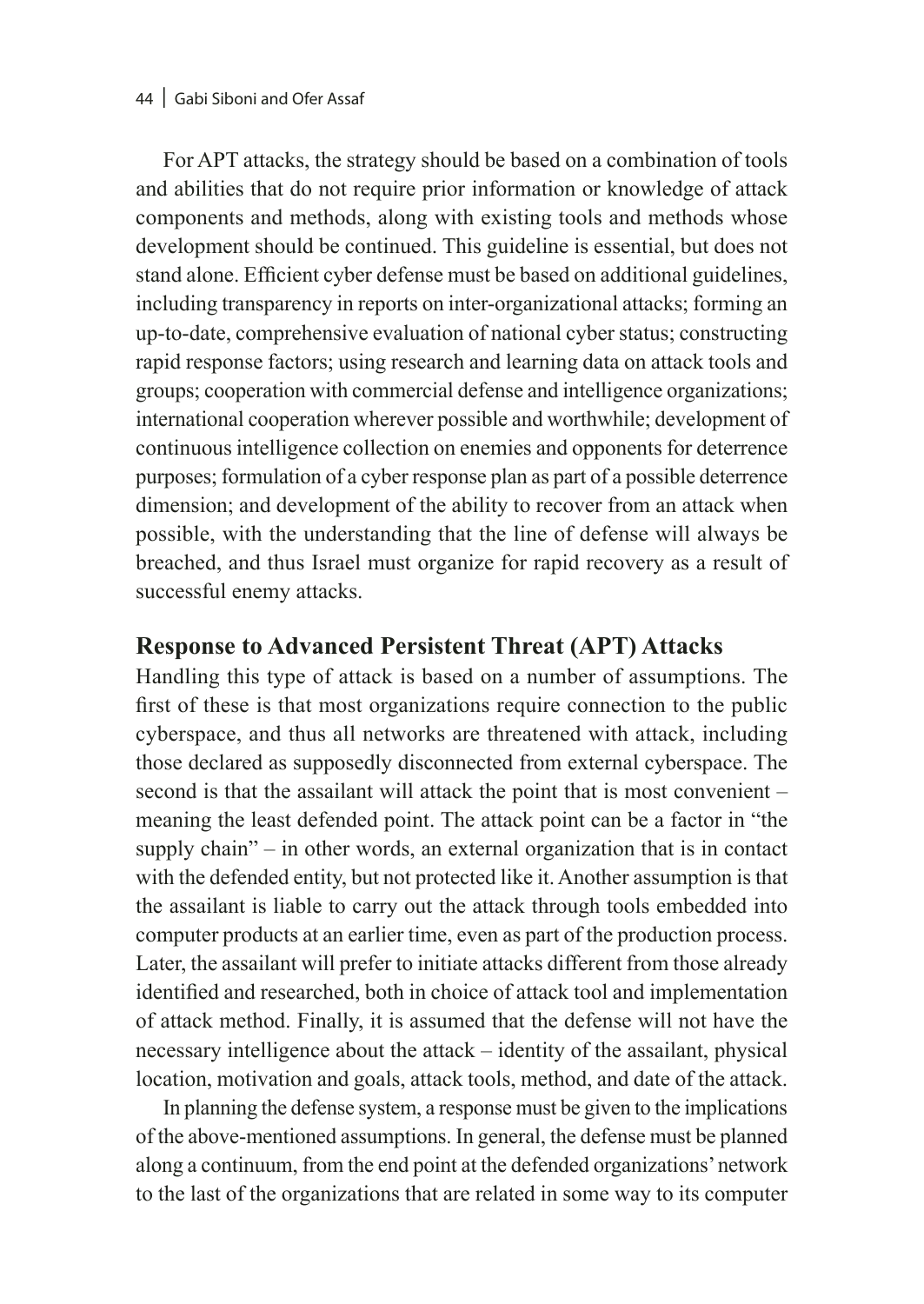system. The methods of defending a sensitive organization in the field of state security must be identical to those used to defend the computer network of organizations that are in cyber contact with the organization attacked. Another guideline is to discover the attack at the earliest possible point, and use a system for handling attacks in a calculated, intelligent, and responsive manner. This differs from immediate, automatic cessation of the attack. In the overt system, this document proposes to enhance the methods of conduct and the tools based on existing intelligence and statistical analysis, and to integrate the ability based on the identity of attack without prior signature, or any other intelligence.

As a guideline for the preferred treatment for an attack, this document proposes to contain the attack as much as possible, at the point at which the assailant is likely to achieve his goal. Containment enables the defense to learn about the attack, the tools, the objectives, and if possible – the identity of the attackers. In this context, it is possible to examine thwarting the attack by a number of means, and not just by immediate destruction of the tools of the attack. This approach is relevant mainly when the purpose of the attack is data theft. It must be executed in such a way that the attack will be under control and the defender can perform follow-up, without the assailant being aware. In this context, see Figure 3:



**Figure 3: Concept for Handling APT Attacks**

The upper part of Figure 3, above the dotted line, describes the system of attack discovery, a critical point for all that is related to APT attacks in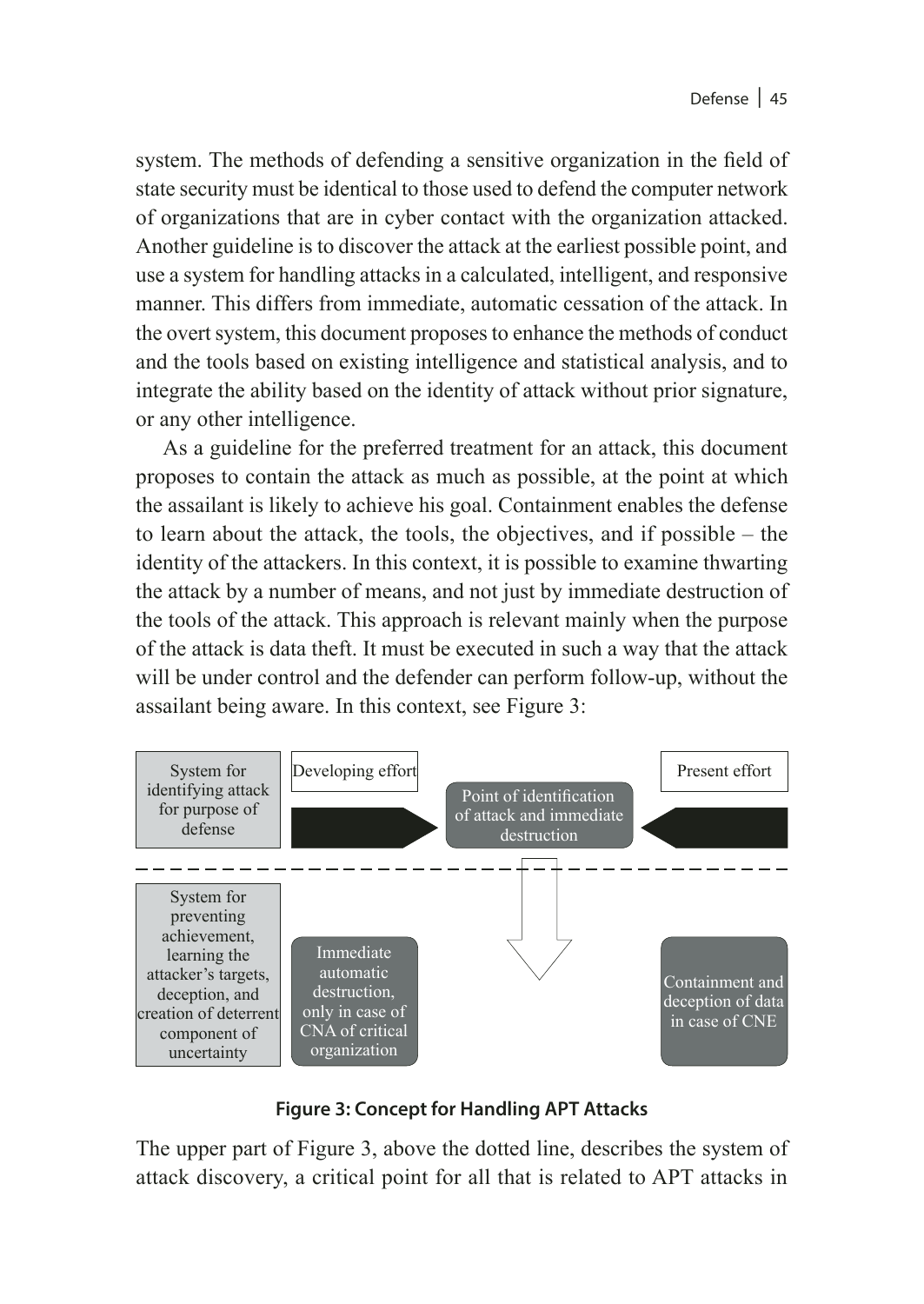cyberspace. The assailant will undertake significant efforts to avoid early discovery, while the defender will attempt to discover the attack as early as possible. Early discovery and identification of the attack provides the defender with a true advantage, but is not essential. One developing concept of defense assumes that the attacker has succeeded in his mission, and the organization's network contains a harmful code. The defense must adopt patterns of operation and technological abilities that enable it to disrupt and thwart the attacker from achieving their objective at various points, even without identifying the attack at an early stage.<sup>59</sup>

The ability to discover and identify an attack depends considerably on prior information in the mode of "know your enemy." This information includes knowledge of the code of the tool of the attacker or part of it, and/ or knowledge of the operational patterns of an attack group or a specific assailant. For the most part, this information derives from analysis of the tool of the assailant, attack groups, and individual attackers by cyber defense and intelligence companies, and cooperation between these companies and the organizations that are being defended. At a higher level, this information includes statistical analysis and behavioral algorithms for finding attributes of attacks without having any firm indication of an attack.60 This is a broad and strong foundation, based on existing and developing abilities to implement the first discovery component in the discovery system proposed here. In organizations targeted for defense in Israel, this component should be enhanced by having information embedded in it, which is held by the Israeli intelligence services, and the detailed and extensive intelligence maintained by commercial defense and intelligence companies worldwide. This information must be updated as close to real time as possible, and it must issue a warning each time suspicious activity is identified.

Figure 4 also shows a graphic representation of the defense concept. It shows the defense process as it relates to various components on the attack chain axis. This representation divides the process of attack into seven stages.<sup>61</sup> Four components of defense are activated during the process of the attack: early warning actions to prevent attack; detection of attack as soon as it takes place; reaction to prevent damages of the attack; and finally, recovery operations with the goal of returning to full operation, if actions fail to prevent the damage caused by the attack.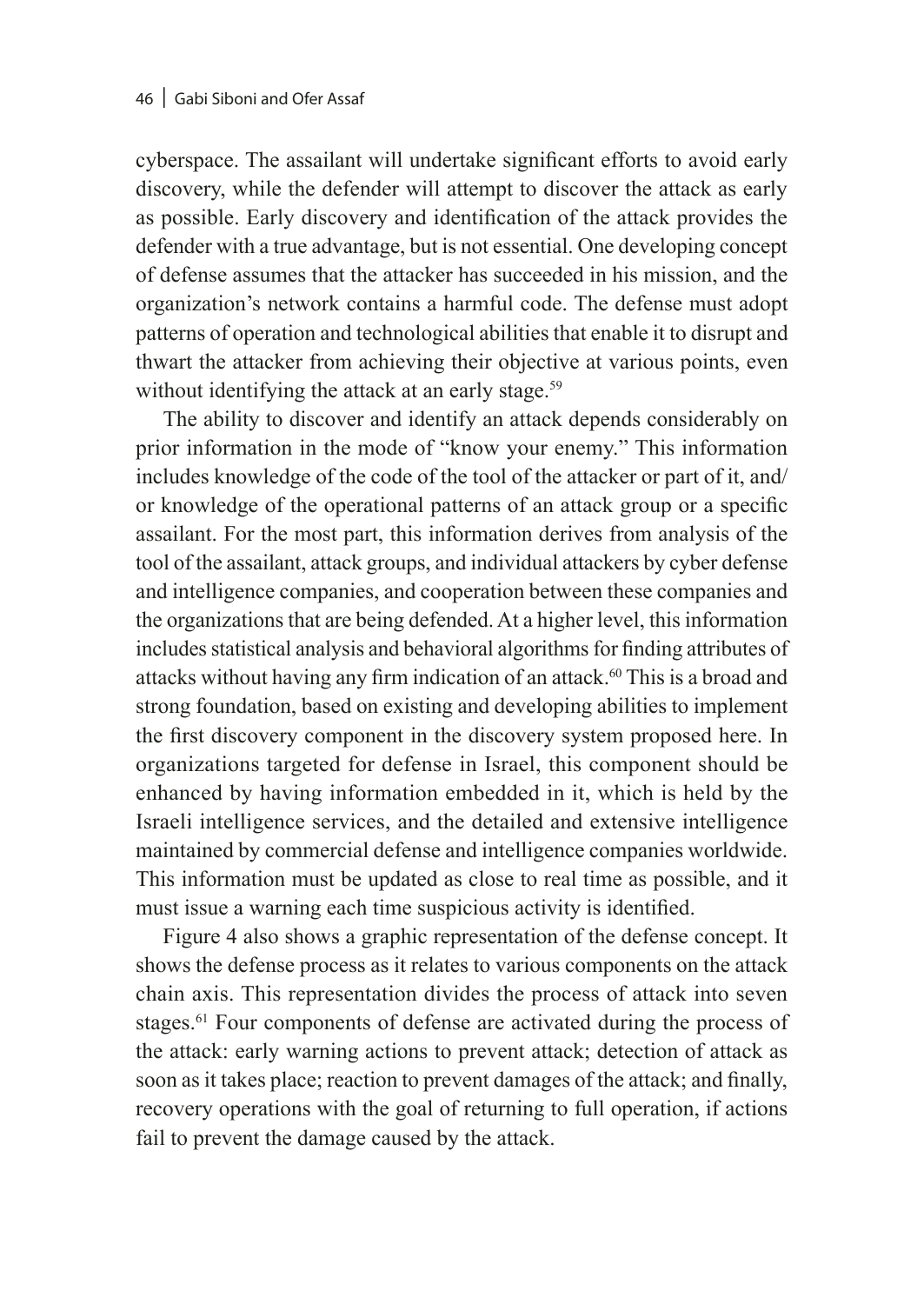

The Defense Chain

#### **Figure 4: Defense Chain vs. Attack Chain**

This line of defense requires a supportive structure such as a Computer Emergency Response Team (CERT), organizational Cyber Security Operation Center (CSOC), and appropriate work processes. Optimization of various components of defense at the level of tools, intelligence, cooperation, transparency, time, quality of reaction, and professionalism of CERT/ organizational CSOC are not luxuries or options. The efficacy of this defense line should not be taken for granted, and it is not guaranteed. It is conditional on continuous updating and improvement, because the ongoing chase after attack tools stems from a position of structural weakness, and only the best and most efficient functioning, or close to that, will grant this line of defense relevance over time and justify the investment.

In order to ensure that a system can identify a planned and focused attack for which prior information does not exist, it must use technology that does not require prior knowledge and signature of the attack tool or the attackers.62 An example of this type was given in the description of a product based on monitoring and checking the exit points in the organization's network.63 Technology that is not based on knowing the attacker, their tools, and methods requires in-depth knowledge of the "legal" processes of the protected organization's computers, and checking of each command/ process against a previously known routine. With the assumption that an attack code will have difficulty imitating the "legal" operation, it will be identified as a code performing an "illegal" operation, without connection to the defender's previous knowledge of the attack code. The power of a solution of this type is in its theoretical disconnection of the dependence between the detection ability and the existence of specific or generic/conclusive prior intelligence. The significant weakness of this connection undermines an important advantage of the assailant – the ability to surprise with a new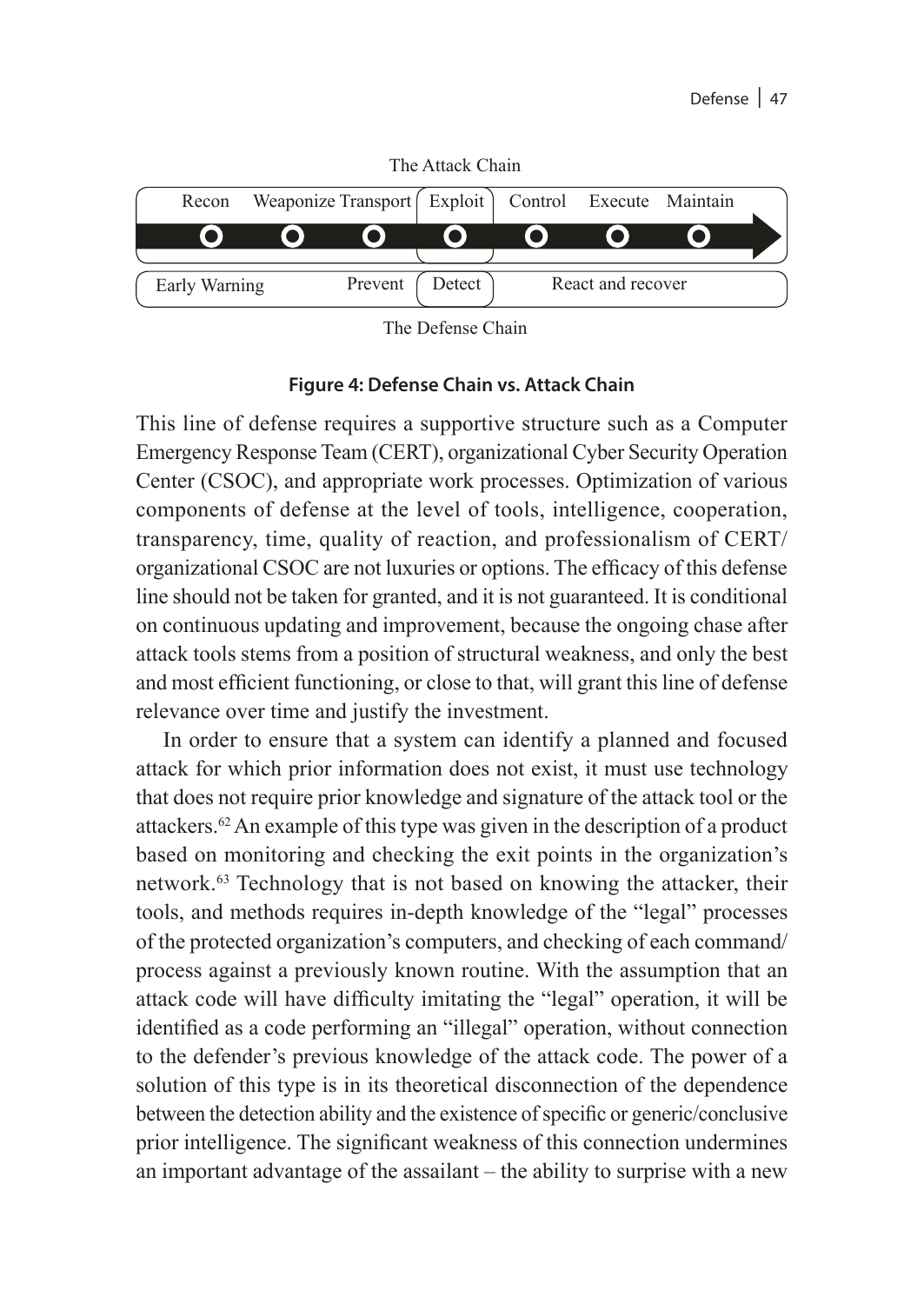tool or skill or with an already identified and signed attack tool, in which a minor change has been made, enabling the assailant to circumvent the defense mechanisms<sup>64</sup>

The proposed guidelines for designing the detection stage are the ongoing provision of information by the intelligence community and leading intelligence companies to the intelligence-based defense system; the addition of a detection component not based on prior intelligence (such as the examples given here); and integration of all these into a complete detection system. This act is likely to enhance and upgrade the efficiency of this detection system so that one component feeds the next with data, improving its ability to detect and identify an attack. The existence of a professional organizational entity responsible for managing the detection system and making the decisions is essential for this technology to be really effective.

The next stage is to prevent the assailant from achieving his goal. This is the stage described in Figure 3, and the concept of handling an APT attack is depicted under the dashed line. Based on the definition chosen (obstructing the attacker's goal and not the attack itself), there is the potential to change the situation at this stage since the default action upon discovery is the decision to immediately stop the attack. At this stage, the proposed procedure is to distinguish between an attack whose goal is destruction (CNA) and an attack whose goal is espionage and data theft (CNE). In addition, a distinction must be made between attacks on sensitive and essential entities for purposes of destruction and halting operation of infrastructure, such as the electric company or the water company, and attacks on other, non-essential bodies, for the purposes of destruction and halting operation, but also for espionage and data theft. The guideline is to immediately halt the attack on essential and sensitive entities when discovered for which the explicit goal of the attack is most likely destruction and halting operation. For all other entities, the guideline is to contain the attack in order to learn about the attack; the technological aspects of the tools used; the fields of interest of the attacker; and if possible, the attacker's identity. In order to reduce the ability to cause harm or steal data, processes are needed to show constant change and to deceive the attacker. For example, after identifying the attacker's interest, the location of the data on the network or of the network to be defended should be changed. Such changes will make it very difficult for the assailant to carry out data theft.<sup>65</sup>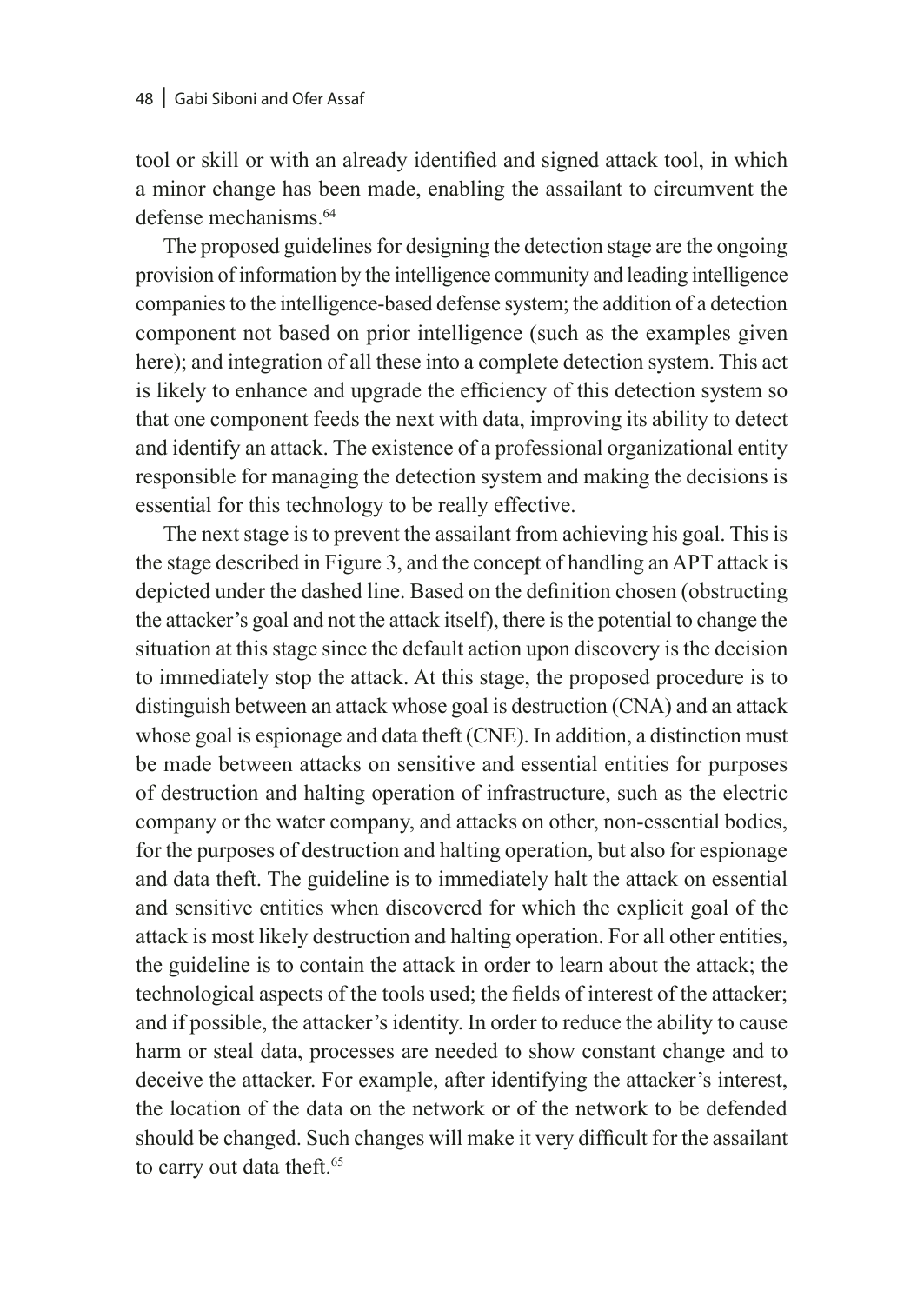After identifying the assailant's fields of interest, additional actions may be considered, such as feeding the assailant incorrect information. This mode of action can thwart the attacker's objective.<sup>66</sup> Furthermore, data deception can be part of deterrence. Placing an uncertain component in relation to the reliable data stolen from the organization can have significant weight in whether or not it is profitable to carry out an attacks. The guideline for containing and disrupting/deceiving an attack can turn the tables from a situation in which the attacker initiates, learns the weaknesses of the defender, and secretly carries out its attack without the defender's knowledge – to a situation in which the defender learns the attack, analyzes it, and responds in a sophisticated and covert manner without the attacker's knowledge.

The combined defense system is relevant to APT attacks. Two additional types of attack require a response that completes the proposed defense strategy: rapid and superficial attacks, whose results are immediately visible and usually designed to change or prevent access to sites or cyberspace services (DDoS, defacing); and attacks that take place by treating the hardware or firmware components during the serial production stage or by individuals after having acquired the product.

## **Response to Rapid, Superficial Attacks (DDoS, Defacing)**

The most common attacks on the network are those characterized as relatively rapid and superficial. For these, the attacker does not need much prior intelligence; the intelligence can be obtained rapidly, and mostly, it does not require a sophisticated attack or special attack tools. Usually, this kind of attack results in prevention of service (DDoS – Distribute Denial of Service) of a site, and their actual damage is limited in time and scope.67 A line of defense is needed against such attacks, not only to prevent their effect on morale and image, but mainly because a DDoS attack, when planned as part of broader activity, can cause real damage. This kind of threat should not only be characterized as only affecting public morale and the sense of sovereignty and governability, but, as in the Georgian case, should be considered a real CNA attack, with the attacker's goal being to thwart communication and transfer of information.<sup>68</sup> The guidelines for preparing defense against service prevention attacks or site change is to rely on the internet service and cloud information providers to broaden bandwidth for an organization; monitoring, locating the attack, and blocking it; and constant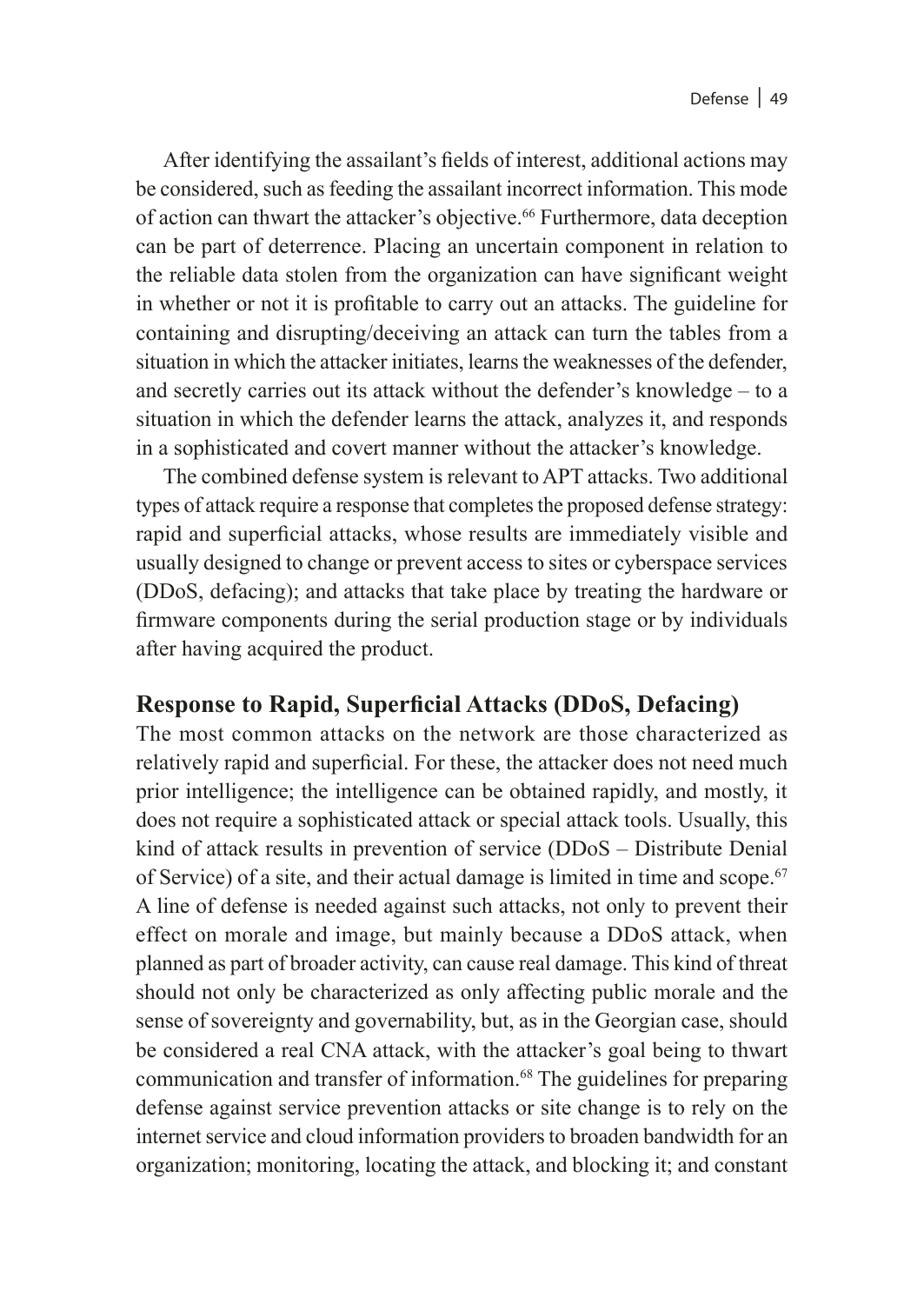monitoring of organizations' data centers in order to withstand an attack by the application intended to prevent service.<sup>69</sup>

Another risk relates to the possibility of creating a large number of superficial attacks. A broad-range DDoS attack assumes that even though each individual attack is superficial and has only limited, local potential for damage, synchronizing a large number of DDoS attacks could produce grave results. The suggested guideline is to provide bandwidth that can override blockage to sites relaying information to the public or serving as symbols of government and sovereignty. This will prevent the sites from communicating with addresses connected to the attack and when needed, they will be transferred to alternate host sites.

# **Use of the "Cloud" by Security and Other Essential Organizations**

Work on the "cloud" is divided between the external, internal, and hybrid clouds (integrating internal and external clouds according to need and the organization's policy), and also based on use of the cloud as a software service (Software as a Service – SaaS), as a platform (Platform as a Service – PaaS), and as infrastructure (Infrastructure as a Service – IaaS).<sup>70</sup>

Although all agree on the efficiency and savings when working on an external cloud, defending the entity's information is disconcerting. Aside from the sense of discomfort when the information is placed in an external location, and technological concerns (availability of applications in emergencies, durability of the cloud supplier under heavy usage), organizations must ask how their information is protected in the cloud. How can an organization ensure that its information will not be stolen by a CNE attack? How can it ensure that its organizational information will not be damaged by a CNA attack? The problem exists for those entities fearing industrial espionage, as well as financial institutions that must demonstrate reliability and discretion, and government and security organizations concerned about damage and theft of information.<sup>71</sup>

Use of the cloud raises additional concerns beyond the risk posed to information security. The issue of service availability is crucial for certain sectors, such as finance. The risk relates not only to technological availability of service, but also to political aspects. For example, a state may decide to block cloud service or partial cloud service to a country (as in the case of Israel) due to political decisions. This leads to a very high level of risk, but the probability that it will occur must be examined. Israel, like many countries,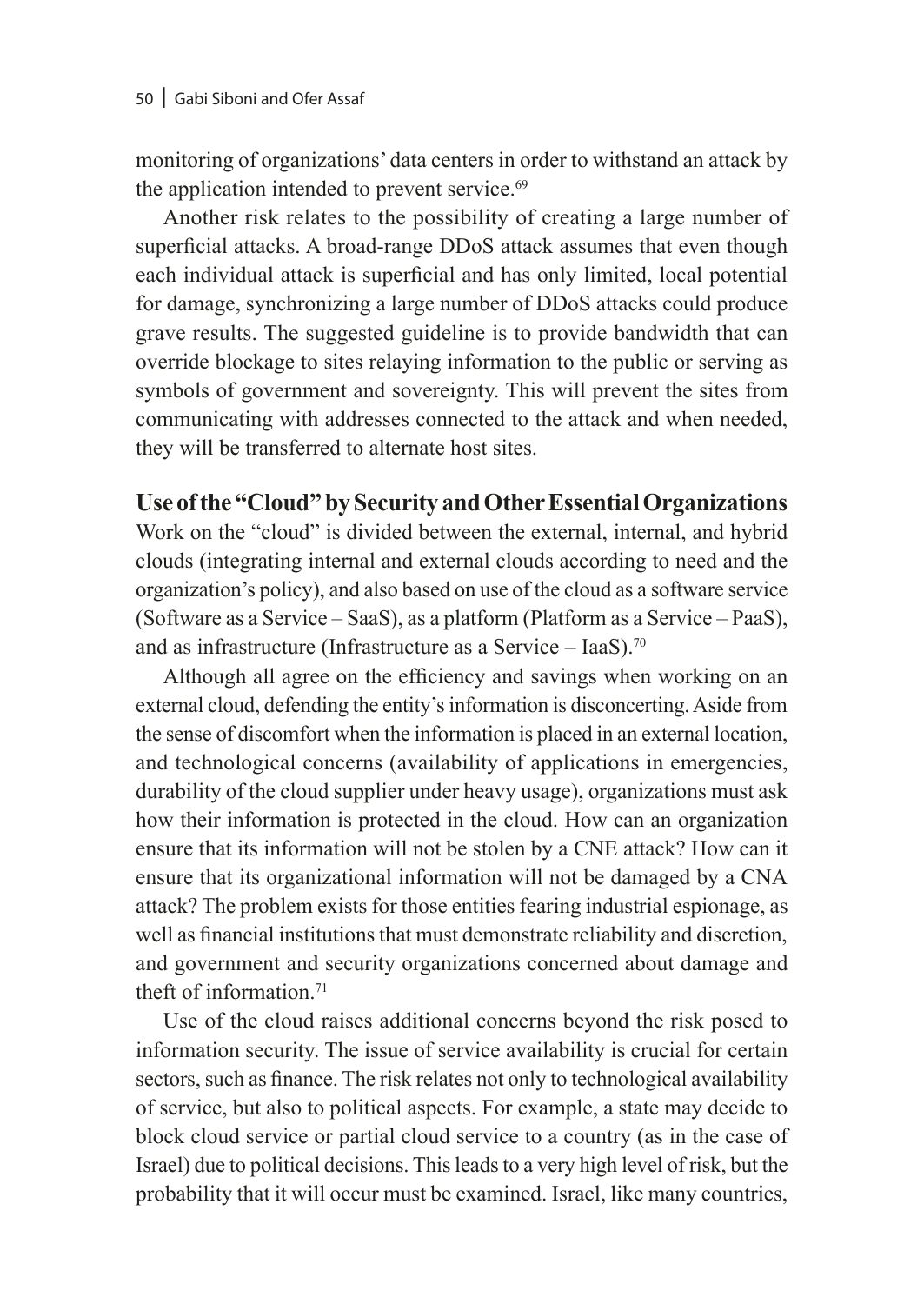relies on services originating in other countries. A key example is the use of Global Positioning System (GPS). Many essential security systems rely on these location services. Here as well, the level of risk is high, but experience shows that the likelihood of this risk is negligible. Here, a direct comparison can be made with the use of the cloud for essential civilian services, such as the financial sector. These sectors should perform an organized and comprehensive process of risk management when transferring to cloud services. The location of cloud servers and the risk of service prevention due to political considerations must be considered, and the servers preferably should be located in states with an appropriate Western political culture.<sup>72</sup>

The use of the cloud by security organizations or organizations defined as providing essential government services is still in its inception. Organizations based on information that is exclusive, sensitive, reliable, and protected, such as banks and even security organizations such as the US Defense Department, have begun partial and preliminary use of the cloud, subject to detailed defense directives.73 Handling an organization's information security for cloud use has led suppliers to provide varying levels of defense services on the cloud.74 In addition, organizations are determining directives, standards, and procedures for cloud use. In parallel, the cyber industry is developing products designed to effectively confront the existing threats to cloud use.75

It is recommended that security entities and essential bodies in Israel wait as long as possible and not rush into using the external cloud. The use of the cloud is still in its infancy, as is the analysis of threats realized to the information stored on the cloud, and of the most efficient ways of defending against these threats. If the decision is made to use and rely upon the cloud, its use must be measured and gradual. The model should be hybrid (leaving information and processes on the organizational network as well) and accompanied by detailed, stringent directives for cloud use.

## **Response to Hardware and Firmware Attacks**

Hardware-based attacks<sup>76</sup> are possible and are implemented in two ways. One is by penetrating the attack component during the production stage of the device. Examples are "back door" capability, enabling the assailant to obtain secret access to the device's communications or memory, and penetration of a sleeping software agent (BOT) that can be operated by the attacker or when predetermined conditions are realized. For the most part, an attack during production stages will be executed by a state or manufacturer,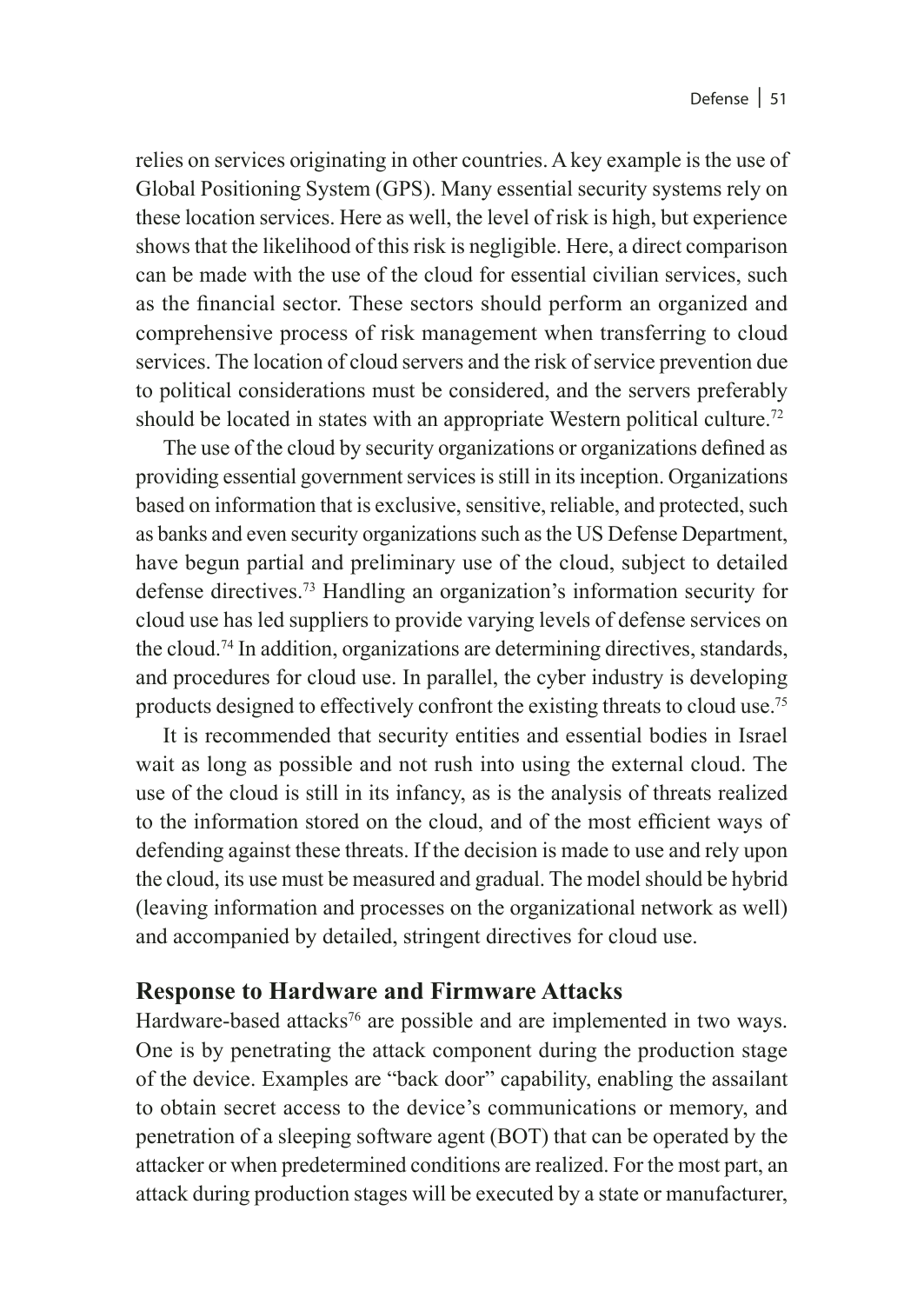which has access to these stages.<sup>77</sup> The second way is by the use of ordinary commercial equipment, which has the ability embedded within it to enable access to the memory or to the device's communication ability.78

The field of hardware and firmware attacks has great potential for damage for three main reasons: The attack components cannot be removed through conventional methods (anti-virus, formatting); they can circumvent security mechanisms (such as passwords, encrypted system files); and it is extremely difficult to locate attack components that have been embedded during the production process.79 It is very challenging to identify these attacks and treat them.80 The extent of the threat and its seriousness is even greater due to the fact that China, a state that has carried out cyberattacks in any way possible, manufactures a significant amount of the computer hardware and computer products.<sup>81</sup>

Handling attacks on hardware and/or firmware is complex and worrisome to the superpowers as well. Similar to the proposal for confronting APT attacks, the guidelines for a strategy to handle these attacks also integrates a number of methods. The first method is to use hardware built in Israel in a safe, authorized location. This solution only partially neutralizes the problem, because construction of the components required is very complex and expensive, and sometimes even impossible from a practical point of view. Therefore, this approach cannot be implemented everywhere and for every purpose. If possible, we recommend implementing it in the most sensitive fields, in which Israel requires the highest level of confidence and trust in the information security and production processes.

A second approach confronts attack by using the most thorough examination and inspection of hardware components. The hardware can be checked in depth, in the form of "reverse engineering," to reveal components or code embedded during post-production. This process is also expensive and delays production and installation. Reverse engineering that reveals components embedded during component production is even more difficult and expensive. Still, the proposal is to examine the possibility of performing reverse engineering on computers related to the production system and in sensitive work processes, and for which a computer system based on secure hardware cannot be manufactured.

The situation is somewhat different for hardware attacks embedded in existing devices produced in serial manufacturing. In this case, one of the possible treatment approaches is the ability to compare components in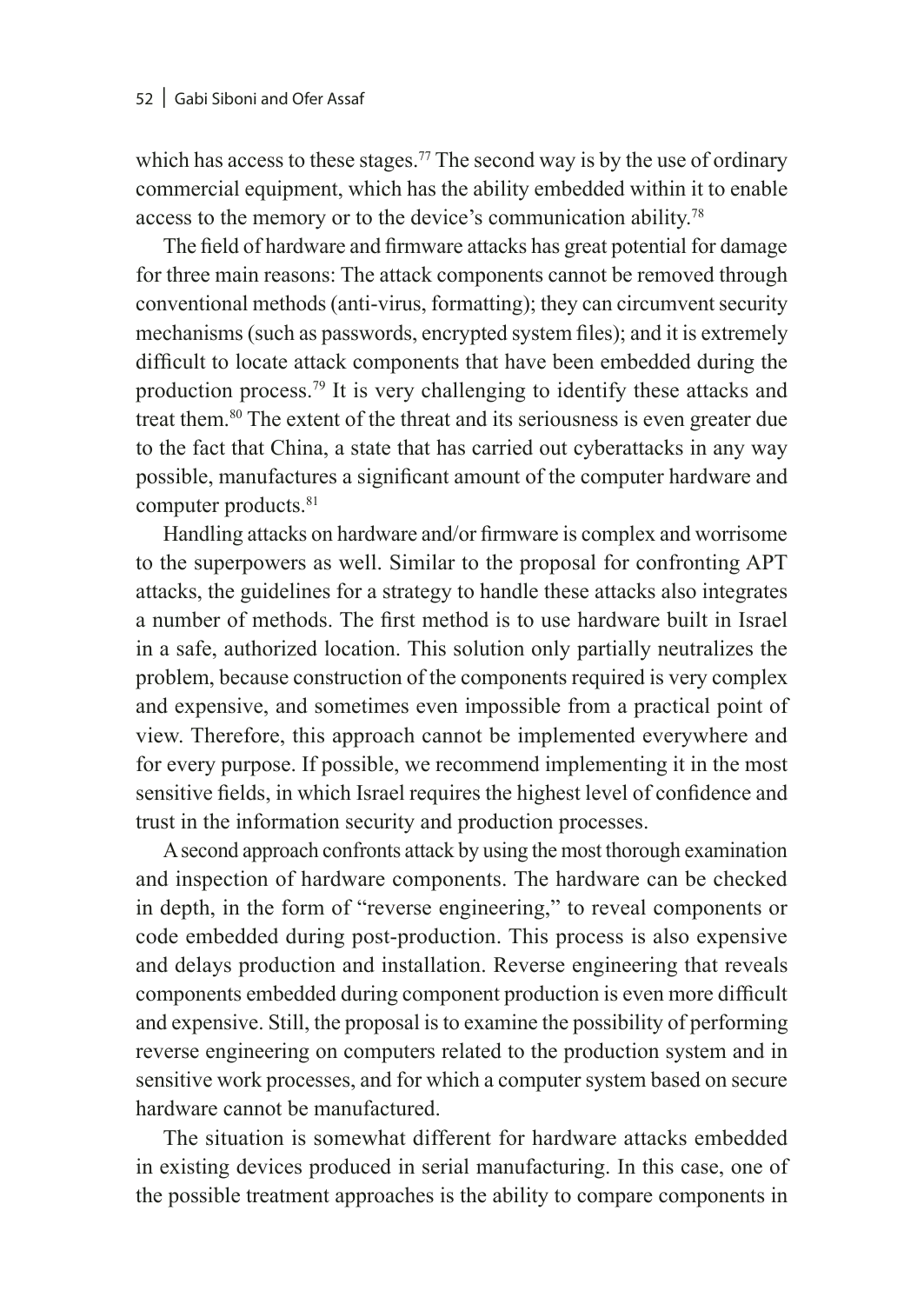the serial device – assuming it can be determined that one is an operative device that was not handled by the attacker – and a device under suspicion of handling. This comparison is not immediate and requires advanced professional abilities.

Finally, similar to the proposal for handling ATP attacks, the handling of hardware attacks also must be based on understanding the potential damage. It is proposed to take steps that mislead and disrupt, thus preventing execution of the attack. In this framework, it is worthwhile to examine implementation of proposals such as "power resets" – a technique that prevents damaging components from computing how long they have been operating in order to deter timer-based attacks; "data obfuscation," which encrypts data and values entered into problematic components so that they cannot receive special codes or be operated on the basis of data identification; and "sequence breaking," which breaks or mixes randomly a series of messages, thus preventing damaging components from identifying data patterns and executing a subsequent attack.<sup>82</sup>

We recommend adopting a complex strategy comprised of a variety of solutions described here. Secure hardware and firmware manufactured in Israel may be used in a protected manner, but this is possible only for individual objects of defense, for which there is a high motivation to attack through hardware and firmware. Physical tests of hardware can be conducted in order to ensure the absence of components that should not be present. The core of the defense needs to be very sophisticated, and changes should be made in the information entered into some of the components, in order to eliminate the basis for executing the attack. Given the high level of sensitivity and professionalism required in this field, it is recommended to establish a national center for testing hardware and firmware. Such a center can meet all the needs of the relevant factors in Israel, and can be integrated into the national laboratory that exists today at Rafael, or in another framework.

# **Preventing Attack through Deterrence**

The proposed defense strategy is not hermetic, and we must assume that sometimes, attacks will be successful. The success of a cyberattack usually raises two issues – the question of response (usually for deterrence) and the question of recovery from attack. The popular, rational justification for responding to an attack is the desire to deter and prevent additional attacks. This viewpoint is based on the assumption that the attacker will think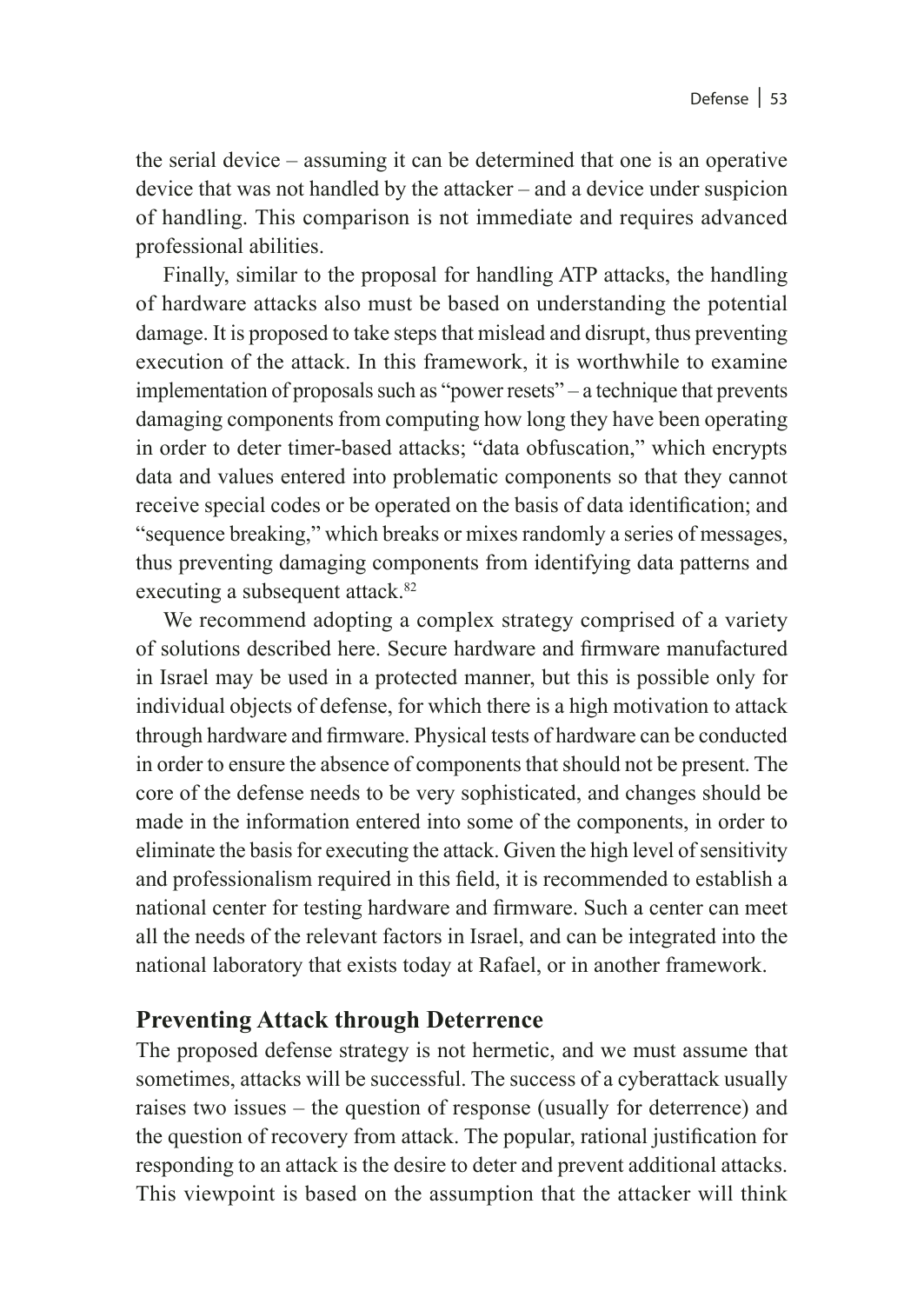rationally and weigh the cost of the attack and profit if successful. As long as the cost of the attack is higher than the profit, the assailant will choose not to execute the attack, thus creating deterrence. The validity of this process has not yet been proven in cyberspace. A real obstacle is determining the identity of the attacker. Such identification is not possible in many cases. States and bodies with cyber handicaps have an advantage here, as they can carry out cyberattacks against developed nations without fearing any anticipated cyber or physical response,<sup>83</sup> as the ability to react in a manner that hurts the assailant is limited due to the cyber handicaps of the assailant. At the same time, in cases when it seemed that a cyber or physical response could be used for the purpose of deterrence, such a response attack was not carried out 84

Alongside the classic definition of deterrence, a strong defense ability can also serve as deterrence, leading the attacker to conclude that it is not worthwhile for him to invest in an attack because his chances of breaking through the defense system are very low.85 Furthermore, we may also consider, as proposed above, deterrence based on the attacker's uncertainty about whether the information he steals is an amalgamation of real and false information, and his inability to distinguish between the two.

# **Recovery from Attack**

"Recovery from attack" is a broad term covering preparation, processes, tools, and methods whose goal is to reduce the damage of a successful attack and return rapidly to normal operation. Recovery from attack may be described in technological terms as return of the computer network and computer-based work processes to operation after they were neutralized by the attack. Technological recovery is mostly based on backup of systems and databases, under the title of a disaster recovery plan (DRP). Such a backup system is usually needed and planned for rapid dealing with physical damage (earthquake, flooding, fire, and explosions) or malfunction of the computer system, or by accidentally deleting information at the location of the organization's central computer system, resulting in irreversible damage. A backup system is also relevant for recovery from destructive cyberattacks, as long as the attack has not damaged the backup systems as well.

The concept of recovery from an event is taken from the field of risk management. This field is an integral part of planning defense in general and in cyberspace in particular, and it is designed to determine priorities for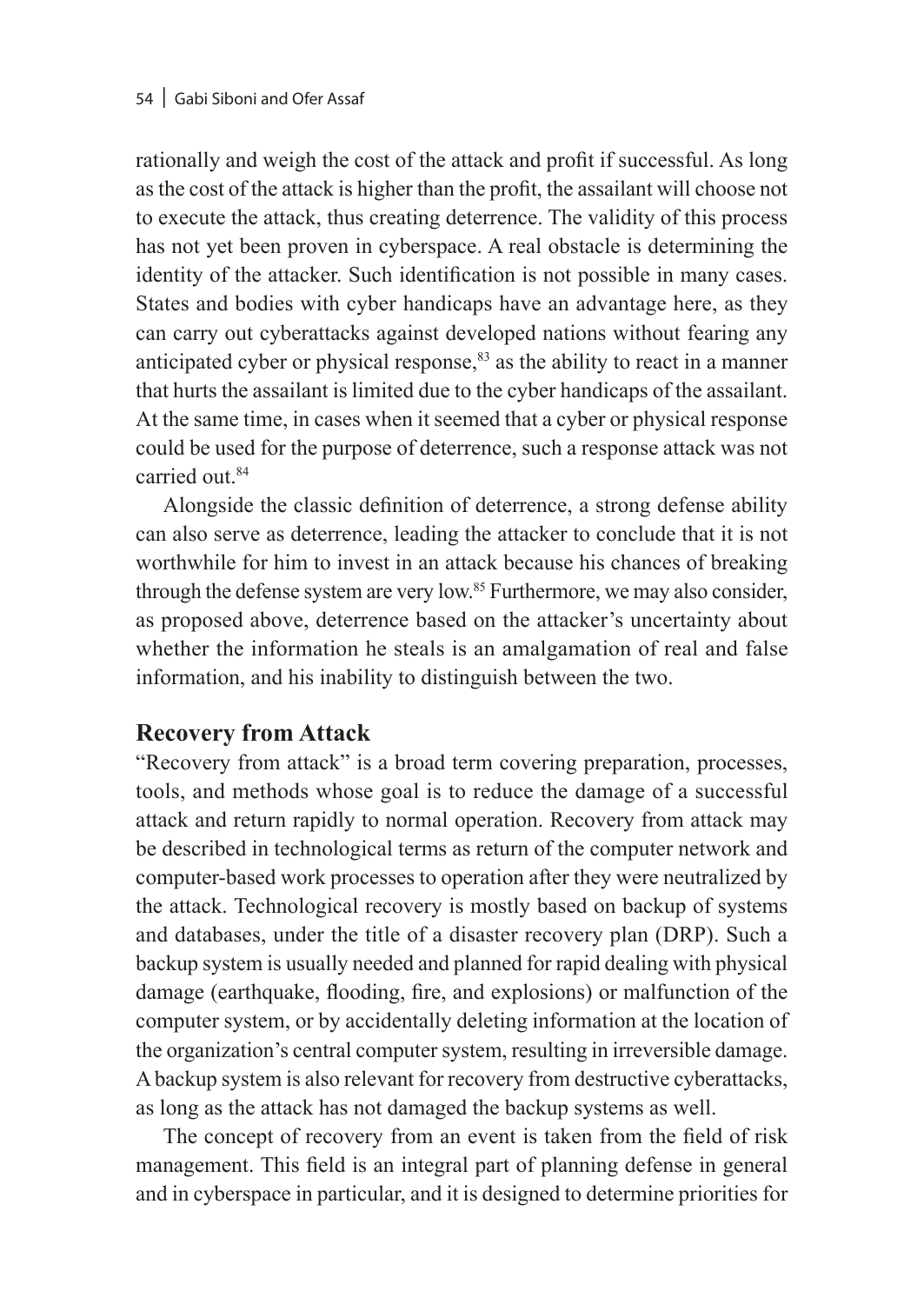defense methods while considering the general risk framework. The overall risks are analyzed through a survey, and then they are prioritized. Alongside the defense solution for these risks, the organization must consider the steps to be taken in order to minimize the extent of damage and its duration, if the defense does not succeed and the risk occurs.

In the theoretical context, the concept of recovery from attack is related to the field of national or organizational resilience. This resilience reflects the organization's ability to confront expected or unexpected extreme situations, and to return to a level of functioning, at least to that which preceded the event, and sometimes to an even higher level. In order to constantly improve national resilience in the cyber field, these processes should be incorporated as an integral part of the risk management process, and tools and methods must be developed that will enable rapid and effective recovery from cyberattacks. Figure 5 describes the general risk management process and recovery as an integral par of it.



**Figure 5: Visualization of Risk Management Process**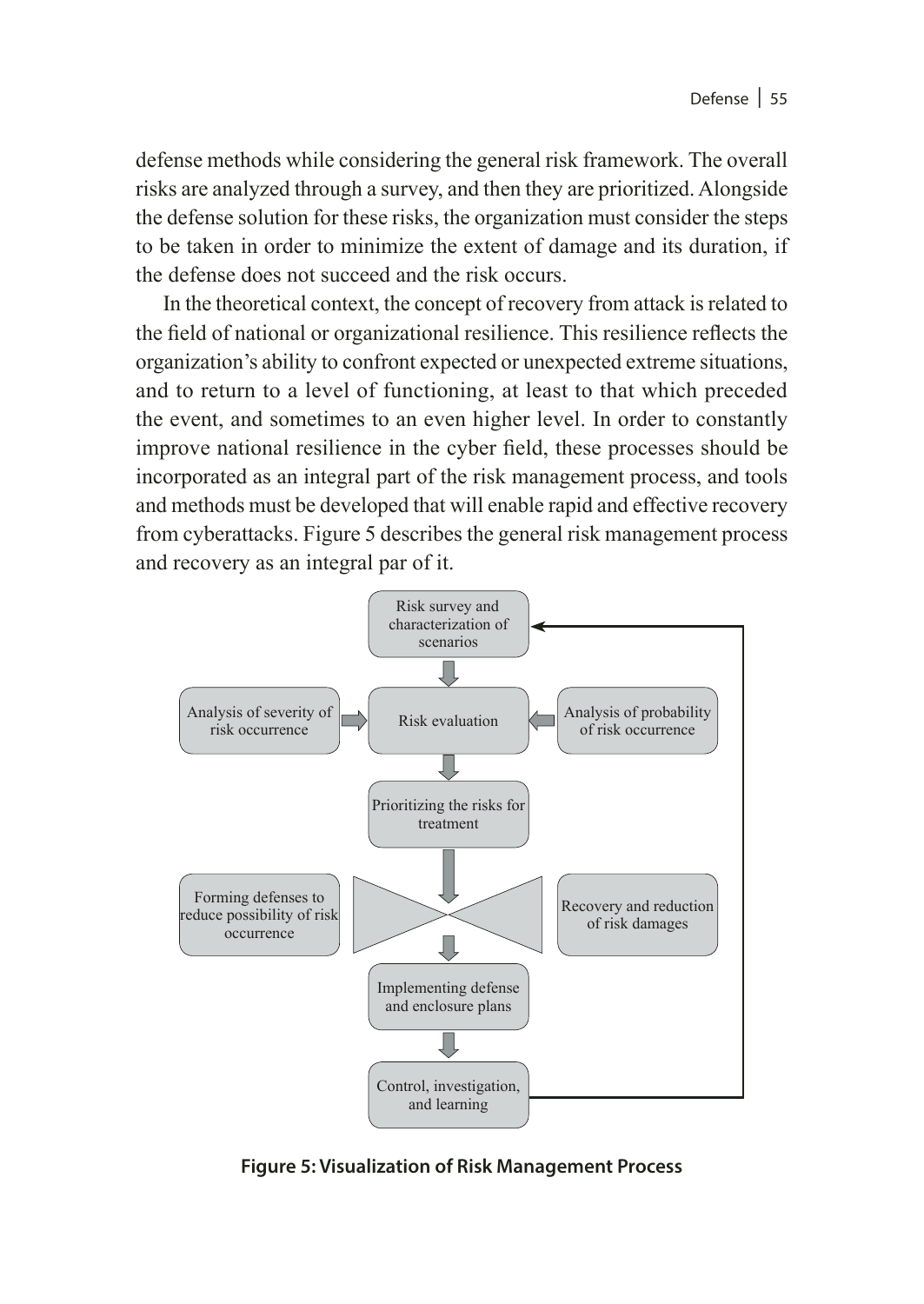The relationship between defense of cyberspace and recovery from attack can be seen in the Figure 6. The left side of Figure 6 shows the system of defenses employed in order to prevent occurrence of an attack. These defenses are multi-layered, and their goal is to hinder the assailant from executing the attack. The attack vector pictured on the left is the process of the attacker attempting to penetrate the defense in order to execute the attack. Because it is clear to all that every defense, as resolute and sophisticated as it might be, is likely to be breached by a determined assailant with advanced abilities, we may assume that sooner or later, the attacker will achieve his goal. The recovery process is designed to plan in advance the steps that can reduce the damage and return the system to normal functioning as rapidly as possible. In this, recovery can also prevent the assailant's desired achievement. In Figure 6, the risk management theory developed in 1979 and known as the "Bowtie" – due to its resemblance to the eponymous knot – was adapted to the cyber field.<sup>86</sup>



**Figure 6: Recovery from Attack as an Integral Part of Defense**

Recovery from an attack is not only limited to the technological viewpoint. For example, in the successful attack on the databases of the Sony Corporation, North Korea, the main suspect in the attack, did not achieve its desired result of preventing the screening of a specific film because the American government was able to convince Sony to screen the film. This is an excellent example of a successful cyberattack, which integrated a kinetic threat to physically attack viewers in the cinemas that screened the film; this attack was prevented, however, through determined leadership.<sup>87</sup>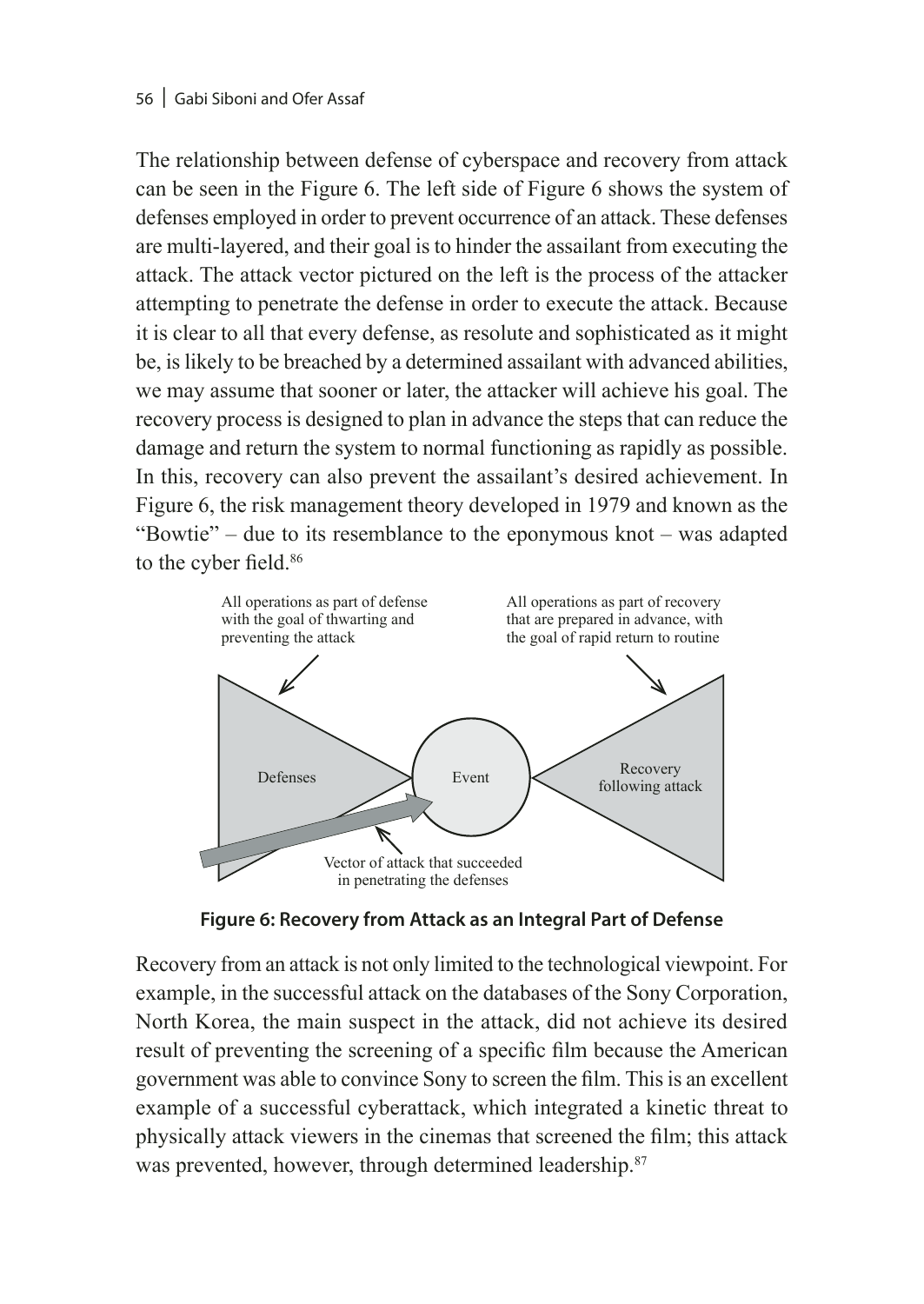#### **Complementary Defense Issues**

*Culture of Cooperation and Transparency in Organizational Structure* 

Two issues, worth exploring, complement the strategy detailed above – the organizational structure and a culture of transparency and cooperation. The defense strategy described here cannot be implemented optimally without a guiding hand that actively supervises the relevant organizations, or at least those related to national security and essential to the functioning of the state, and their entire "supply chain." Active supervision means determining a responsible entity in every supervised organization (or at the sectorial level) that must implement defense at the required level and ensure that its entire supply chain implements the same level of defense. This supervising entity will be required to report every irregular incident. It must exchange information with other organizations in a transparent manner, both regarding attack and effective defense mechanisms. In addition, it must coordinate its response to attacks with the security organizations that are responsible for such on behalf of the state. $88$ 

A division of responsibility for cyber defense exists in Israel. The division reflects the general responsibility for security in Israel, in addition to significant corrections and changes over the years, born out of the character and attributes of cyberspace and inter-organizational struggles. Although not the focus of this document, some explanation is necessary about the organizational development in Israel in the field of cyber defense responsibility.

The Regulation of Security in Public Entities Act of 1998 determines authorities and responsibilities for information security and security of essential computer systems of various public entities. Appendices to the act have determined that the Israel Security Agency (ISA; in Hebrew, Shabak) is responsible for information security of the Prime Minister's Office, the Defense Ministry, defense systems factories, the President's Office, and the Foreign Ministry. Despite this decision, some of the organizations have deviated from this framework. The Defense Ministry is supervised by the Director of Security of the Defense Establishment, while the Mossad and the IDF are independent in cyber defense.<sup>89</sup> The appendices to the law define the organizations that represent essential infrastructure in Israel, and are supervised by the ISA in the fields of information security and computer systems security.<sup>90</sup> In 2002, the government issued decision 84B of the Ministerial Committee for Security Issues, establishing two dedicated entities: a supreme steering committee, to regularly study the identity of the public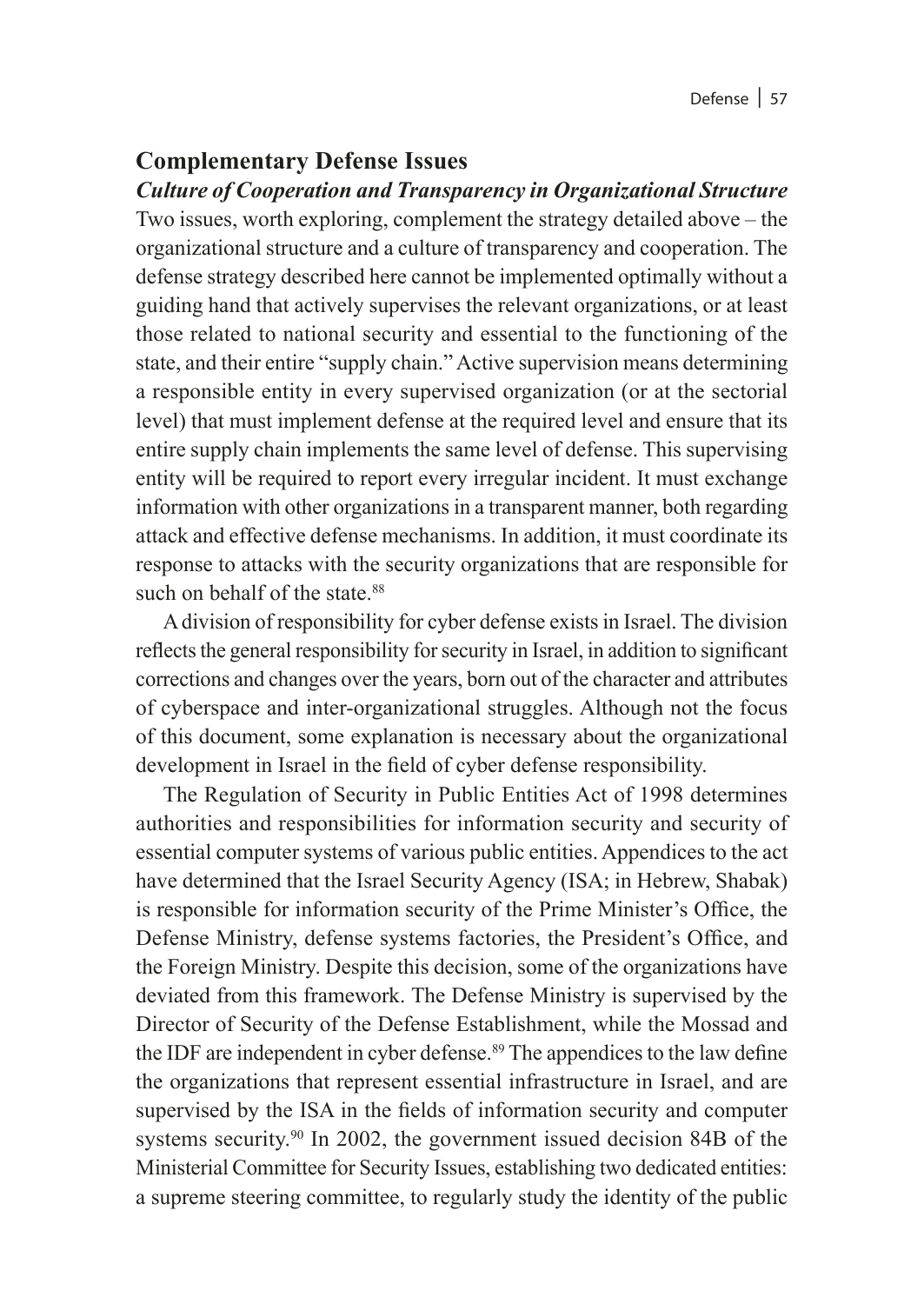and private entities essential for the functioning of the state; and a national unit for defense of computer systems.<sup>91</sup> The goal of the steering committee, directed by the head of the National Security Council, is to formulate steps for defending the state's critical computer systems. This committee served as the steering committee that supervised the national unit for computer infrastructure security of the ISA.92

In 2011, the government decided to establish a national cyber bureau, "a bureau for the prime minister, the government and its committees, which recommends national policy and promotes its implementation in the field of cyberspace, subject to all law and government decisions."93 In addition to serving as a central entity, the cyber bureau is charged with implementing the recommendations of Isaac Ben-Israel the chairman of the National Council for Research and Development, namely, to advance and develop knowledge infrastructure; engage in research and development related to cyber technology; develop "tools for emergencies in the cyber field"; establish "a national cyber security framework" and "solutions for local defense." This should be accomplished "without damaging the authority invested in any other entity by law and the government's decisions."94 Some three years later, the prime minister charged the head of the cyber bureau to establish "a national authority for operative defense in cyberspace," to operate alongside the bureau and accept authority and responsibility for the issue of defending the civilian space from cyber threats. The authority will be an operative entity.<sup>95</sup>

In 2011, the chief of general staff of the IDF granted responsibility for cyberspace operation to two entities – the 8200 unit of the military intelligence for the field of offense, and Teleprocessing Corps, the defense unit of the IDF computer division for the field of defense.96 In an interview, the head of the Teleprocessing Corps reported that the IDF had established a center that integrates representatives of military intelligence forces and members of the computer division, whose job is to defend against cyberattacks.<sup>97</sup> On June 15, 2015, the chief of staff publicized his decision to establish a cyber command within the IDF, which would address all fields of cyber activity; this process should take about two years to establish.<sup>98</sup>

Other entities in Israel do not have specific responsibility for defense against cyberattacks, but their activity touches on the field: the National Computer Division of the Ministry of Finance, which is responsible for supplying secure internet services to government offices, and defending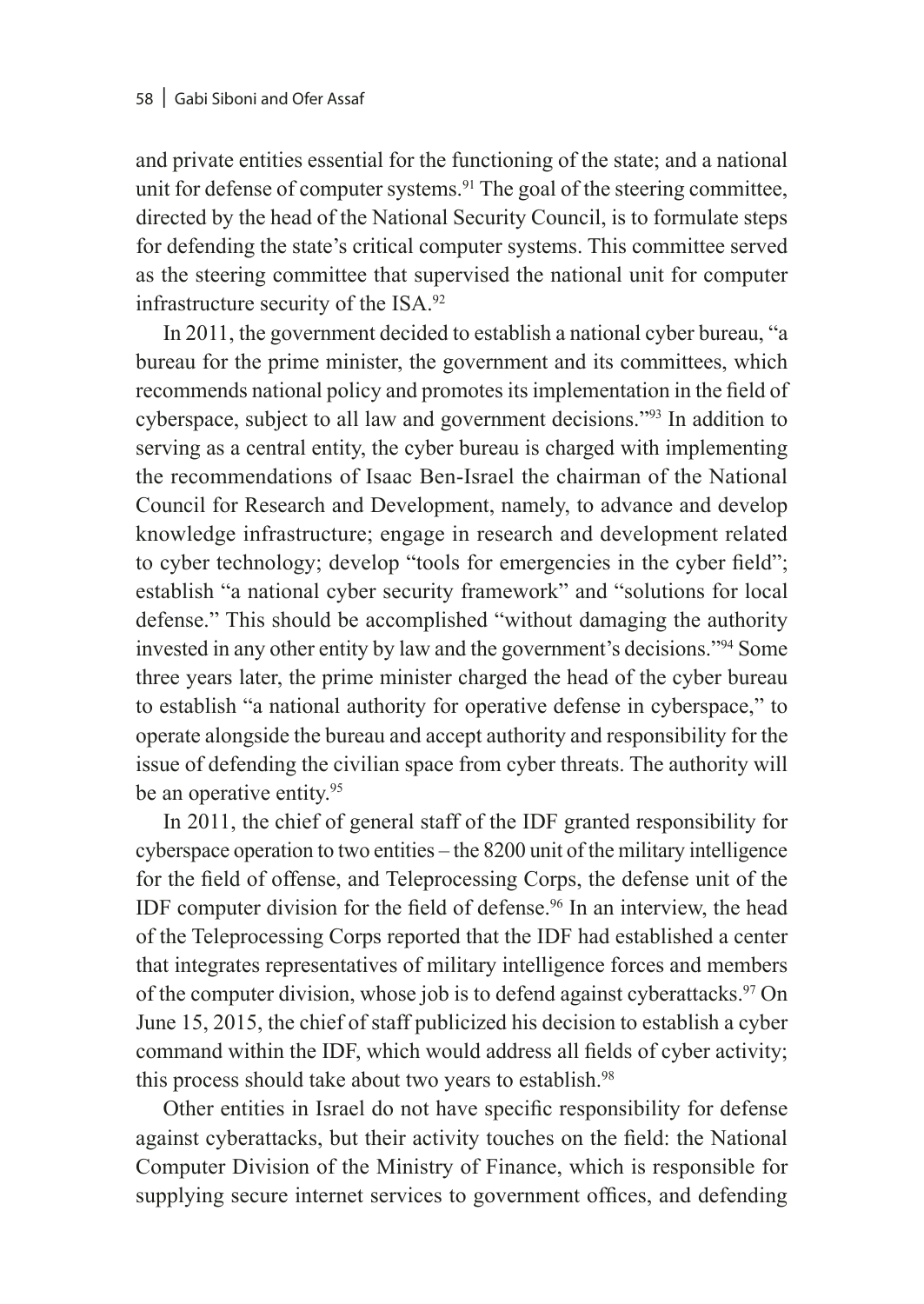government networks in their connection to the internet; the Israel Police Unit for Prevention of Cybercrime, which operates as part of the Lahav 433 unit, and investigates cybercrime and "initiated activity related to online threat scenarios";<sup>99</sup> and the Authority for Law, Technology and Information, founded within the Ministry of Justice – whose role is "advancing awareness of the individual to the issues of privacy and protection of personal information on the internet."100 In the context of defense against cyberattacks, Israel may be divided into several groups (see Figure 7):

- 1. Defense organizations IDF, intelligence community organizations, Israel Police, and similar entities. These organizations decide on their own defense concept and implement it in accordance with their operational needs and operating authorities.
- 2. Defense industry defense companies and organizations with defense sensitivity. The Director of Security of the Defense Establishment (DSDE) determines the requirements in the field of cyber defense, and confirms that these demands are met.
- 3. Critical national infrastructure sectors whose activity is essential for the functioning of the state, for example: supply of electricity, water, and so forth. These operate under the guidance and control of the Israel Security Agency.
- 4. Government offices defense of most government offices and government authorities is carried out under the direction of the national computer division, which has a unit operating in the field of cyber security. The Ministry of Defense is guided by the DSDE.
- 5. The civil sector all other civilian users of the internet, including organizations, businesses, and private individuals. This is the most vulnerable group, whose defense capability is determined by business considerations. As a result, assailants may prefer to act against this sector whose defense is deficient. This group must operate under appropriate regulation to be determined by the National Bureau of Cyber Defense that was recently established.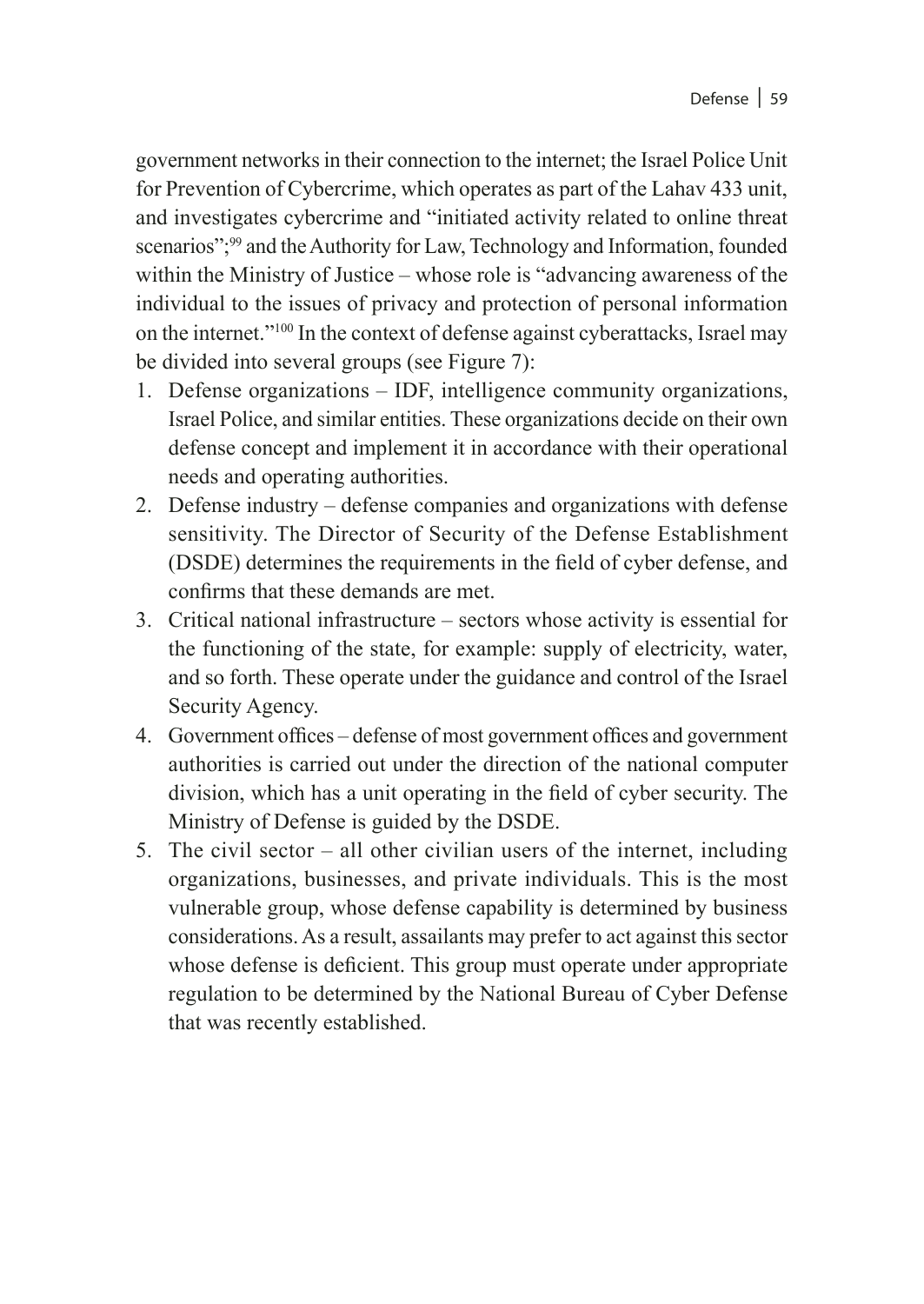60 Gabi Siboni and Ofer Assaf



**Figure 7: Regulatory Status of Organizations in Israel**

The organizational structure and entities responsible for cyber defense or that have a role in cyber defense – in one or another division of responsibility – require full regulation. We discuss regulation below, as it relates to security of the civil sector. Based on the description of the transition and changing responsibility for protection in cyberspace, adequate consideration has not been given to threats, their consequences, and the need to formulate a coherent strategy for cyber protection in the broadest sense – including intelligence – with the possibility of kinetic attack and response. In order to implement such a strategy so that the defense will be effective, appropriate work processes and an organizational structure are needed. Until the work processes have been finalized, the structure in Israel stabilized, and government decisions implemented, we should at least ensure an ongoing, thorough, and professional dialogue among all these organizations, at all levels, with an emphasis on work levels. Whether the structure will become stable and a cyber defense authority will be established to protect the entire civilian  $sector^{101}$  – or in another framework<sup>102</sup> – it is critical that dialogue take place and lead to a structured process for the methodical and rapid treatment of major cyberattacks against Israel.

Israel needs a body that can comprehensively evaluate the status of cyberattacks against the country. This body should formulate a policy in relation to these attacks, and be responsible for providing guidance about cyber protection. It should evaluate the national cyber status, using the organizational reports of CERT/CSOC, reports of Israeli suppliers and open publications, reports of the intelligence community, and data flow from commercial defense and intelligence companies. It should provide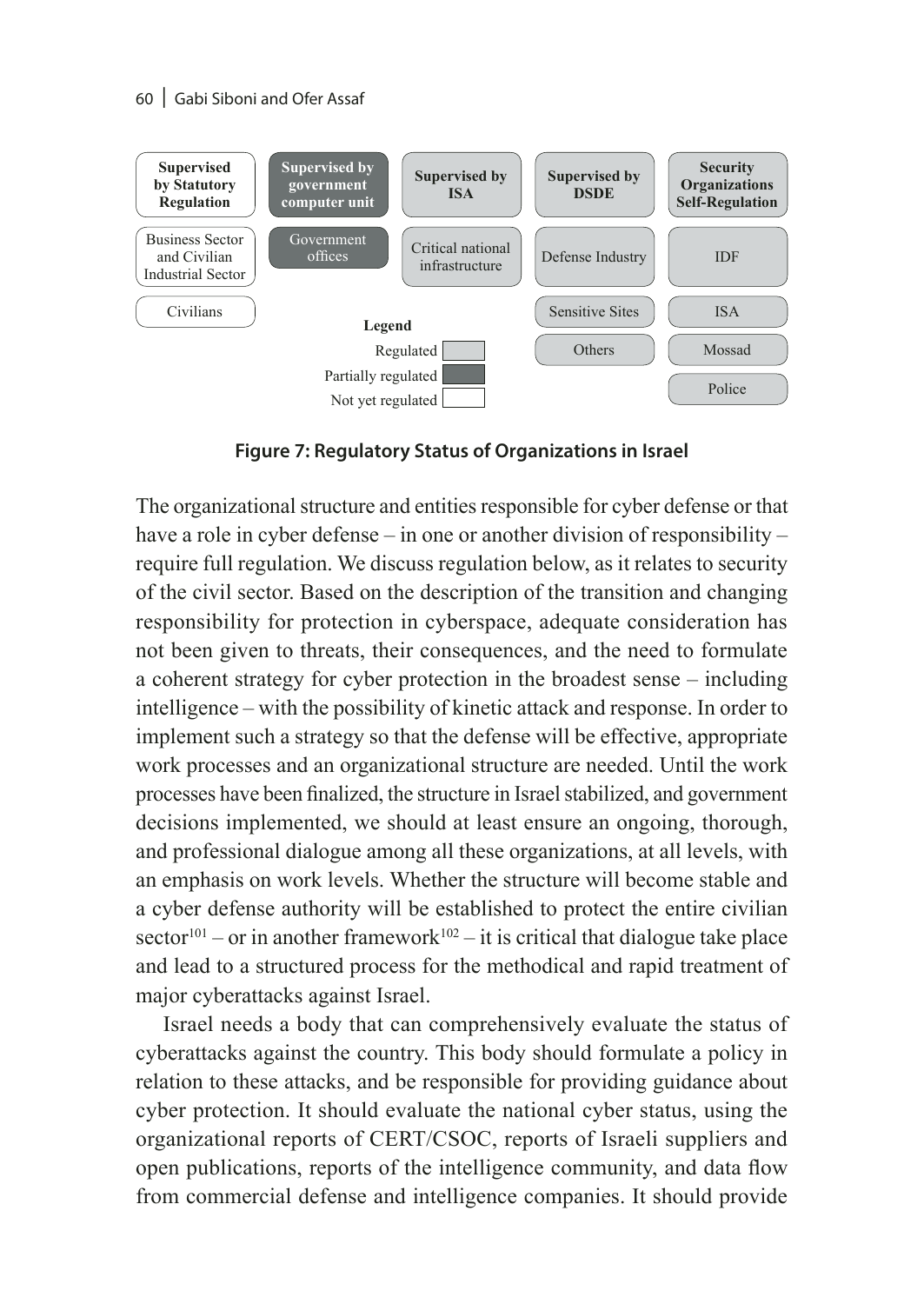protection against a broad attack on a variety of targets in Israel. This entity should determine the following: a strategy according to which the supervised organizations operate; a series of tools and products that all organizations should be required to install in order to implement the strategy; the commercial defense and intelligence organizations that will provide intelligence on internet threats; the types of intelligence transferred from the intelligence community to the supervised organizations; and ensuring that information transfer is anchored in law. In addition, the supervising entity should have a broad reporting obligation, which includes information on every attack attempt; development of handling methods; and successful experiments with new tools for protection. Sharing information among the supervised organizations is critical. The desired dialogue is direct, of the type managed directly between the organizational CERT/CSOC at all times (certainly among organizations in the same sector), while informing the sector's regulator and/ or the national CERT center. The information to be shared must be broad and varied, starting with data on attack attempts in real time, findings of investigation of tools found at the time of attack, and new methods and tools for protection. Reporting on damages of the attack can be sent only to the regulator, if it exists, or to the national supervising entity and the national center for cyber defense management, due to the commercial sensitivity of such reporting, and this is beyond the report required by law from public and government companies today. Transparency and cooperation must be anchored in law, but more importantly – they must be part of training, and founded upon the understanding that only cooperation based on transparent reporting can significantly support the asymmetric battle of the defender against the attacker in cyberspace.

Although a decision has already been made to establish a national authority for cyber defense, the difficulty of separating the physical space from cyberspace raises the need to create a unified framework for defense against security threats. The distribution of threats in cyberspace and the assailants' ability to identify weaknesses and act accordingly require an extensive examination of current national security. The state's exposure to cyberattacks stems not only from the exposure of computer systems to internet threats, but also from a broad range of breaches. In order to comprehend what takes place in cyberspace, an integrative status report must be produced about attacks both in the national cyber and physical space. Israel's attackers do not differentiate between these spaces; rather, they create an integrated system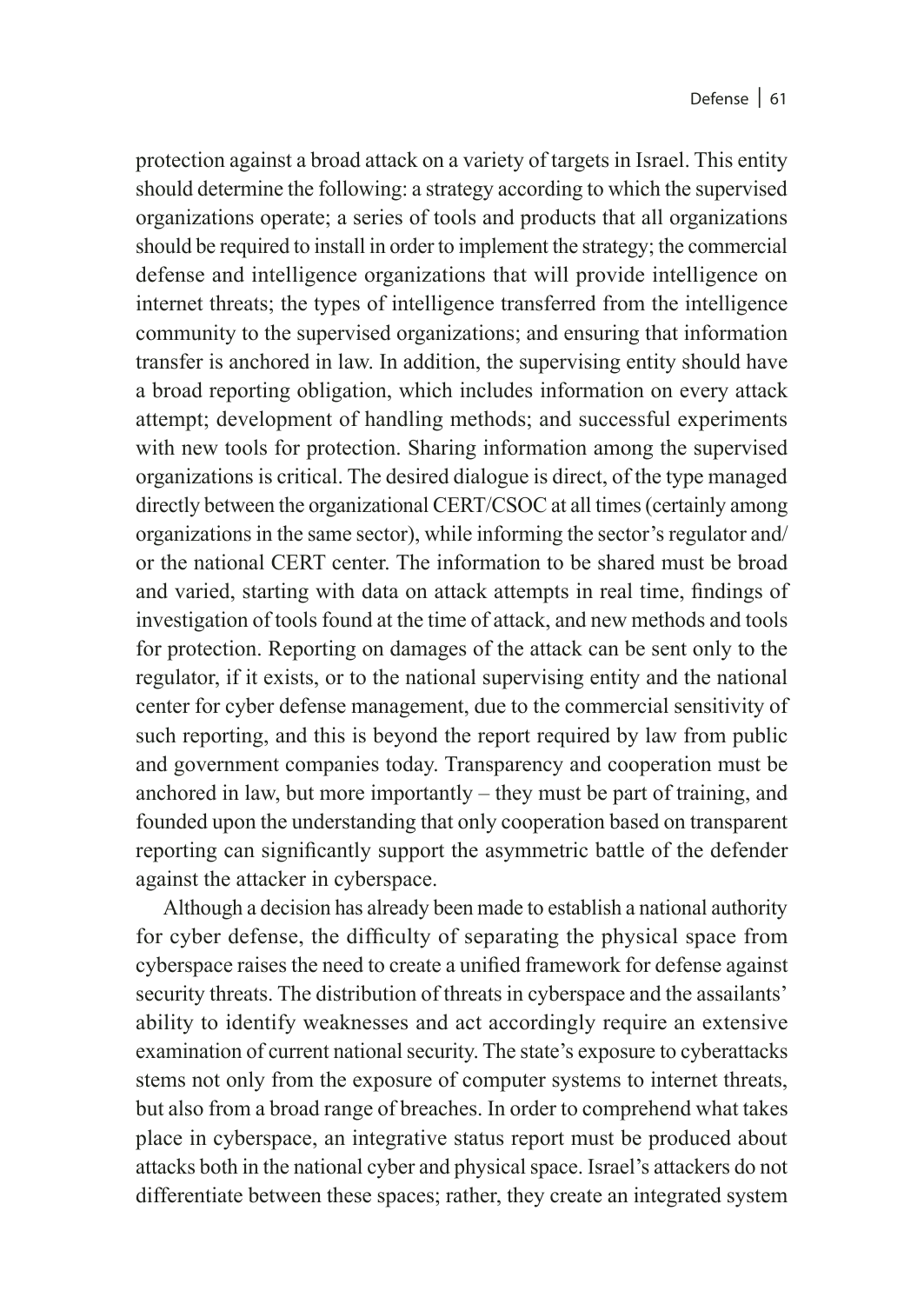between them. Therefore, the defender must avoid artificially separating the defense of these two spaces, which can cause harm.103 For this reason, we suggest that the cyber defense system be part of the ISA. Every broad attack or APT attack – both for the purposes of stealing information and spying and for purposes of destruction  $-$  is a security issue, and therefore the defense system must be under the responsibility of a security entity. In addition, defense requires examination and research of databases located in Israeli cyberspace, and sometimes even of details and content. The only security entity authorized by law to implement such activity among Israeli citizens is the ISA, in addition to the Israel Police, which is entrusted with investigating cybercrime.

The proposal approved by the Israel government allows the specialized government entities in the field of cyber defense to continue operating, but mandates the creation of a central authority for directing and managing cyber protection. At present in Israel, when more than one entity deals with the issue, a continuous, overt, and transparent dialogue needs to be managed among the supervising entities. In addition, organizing activity in cyberspace requires regulation within the context of the division between the security and criminal threats. Significant cyber activity is criminal, and the entities responsible for cybercrime are the various law enforcement agencies, including the Israel Police, the tax authority, the securities authority, and other relevant organizations. Figure 8 depicts the organizational responsibility proposed in Israel's cyberspace.



**Figure 8: Proposed Responsibility for Operation in Cyberspace**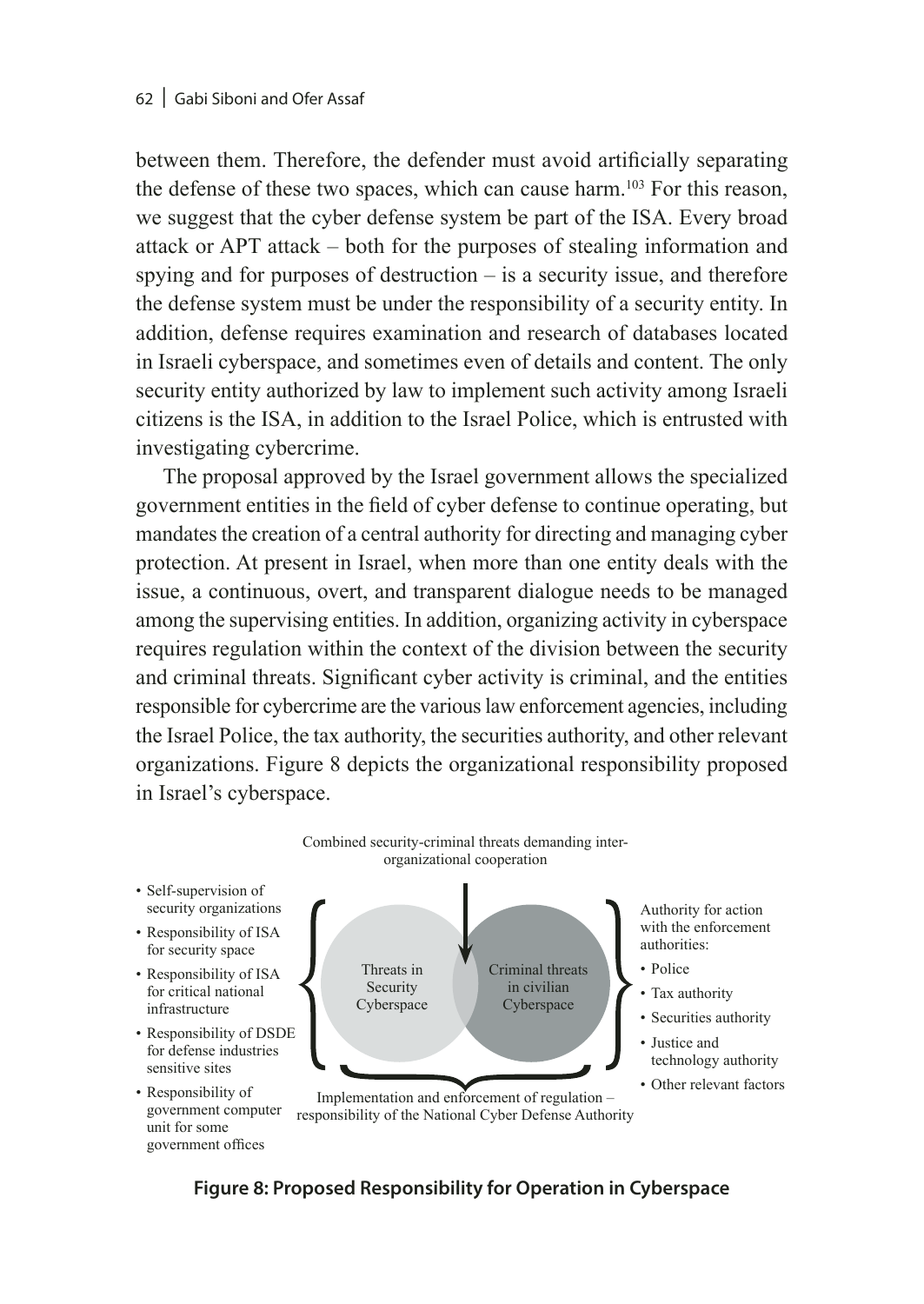The National Cyber Defense Authority will be required to act as the national regulatory entity, which will supervise civilian cyberspace, including the business sector and the other entities operating in this space. We propose differentiating between these spaces, enabling the defense entities to concentrate on the threats to Israel's security, and the enforcement authorities to focus on the criminal threats to civilian cyberspace. At the same time, infrastructure for inter-organizational cooperation must be constructed for cases where the threat traverses the two spaces. One example is when a cybercrime organization sets goals that are political as well as terrorist.<sup>104</sup> The Israel Police and other enforcement authorities will formulate the strategy for action in the civilian space so that they can cope efficiently with crimes such as cyber fraud, fraud in securities commerce, intellectual property theft, business espionage, internet pedophilia, and the sale of prohibited substances.

#### *Regulation in National Cyberspace*

The national cyberspace also includes organizations and businesses that if harmed, could cause damage to the economy and even national security. The fragility of the civilian environment demands an appropriate response. One of the tools that can improve defense of the civilian space is regulation in the field of cyber security. The main points of the proposal for improving the situation described below are to include the cyber defense field as a structured component of existing statutory processes, at the stages of establishing new business initiatives (authorization in the various planning committees) and in their operational processes (business licensing law).<sup>105</sup>

The establishment of any business initiative in the State of Israel requires compliance with statutory planning processes, and the entrepreneur must obtain the authorization of planning committees for a number of areas, including fire and rescue services, public health, environmental protection, dangerous materials, and home-front protection. We propose that within this framework, every entrepreneur be required to relate to the relevant cyber defense issue through a survey or report. This document will serve as the main tool for determining the exposure of new initiatives to the possibility of cyberattack, and for formulating defense against this likelihood. In addition to new initiatives, we also propose using the business licensing process, which requires periodic renewal, to ensure that the business' activity over time meets obligatory criteria in various fields, including protection and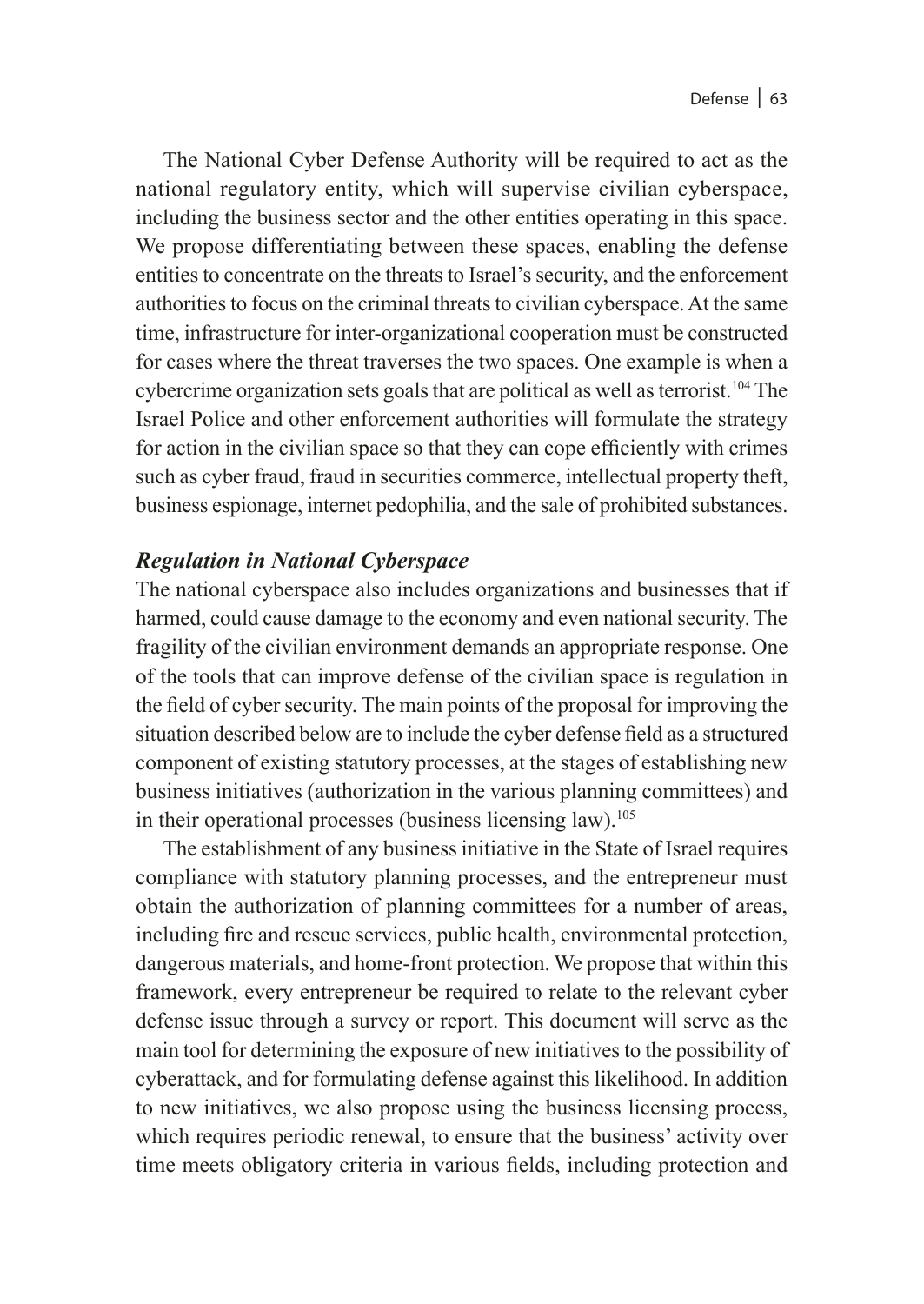defense against cyberattack. In this manner, the regulator will have another tool for legal control.

From a statutory point of view, the survey or report must be comprehensive, and must apply to all applicants, unless an exemption is given by the authorized entity. But from a practical point of view, standards need to be determined. These standards can relate to a number of components, such as the size of the initiative or the sector to which is belongs, such as energy, food, medicine, or transportation. Once it is decided that the entity must present a cyber survey, the process will function according to the following milestones: 1) Directives: the regulatory entity will be responsible for preparing directives for implementing the above-mentioned survey; 2) Preparation: the survey will be prepared under the responsibility and funding of the entrepreneur, through authorized consultants; 3) Inspection: the regulator will be responsible for inspection, using external consultants who will be trained and authorized for checking the surveys; 4) Authorization: the regulator will examine and authorize the response and will also determine whether the initiative will continue to receive guidance.

As for the identity of the regulator in the cyber field, two options exist. The first is to establish regulation by sector, with the regulator from the relevant sectors. For example, regulation in the field of cyber defense of the health system will be determined by the Ministry of Health; regulation of water corporations will be determined by the Ministry of Infrastructure; and so forth. The other option is regulation through a central regulator, based in the cyber bureau and the National Defense Authority still to be established. Due to the technological complexity of the defense means and the need to preserve a uniform level of security, as well as the concern that sectorial regulation may create a "Tower of Babel" of security instructions throughout the various sectors, the most efficient manner is to determine a uniform professional framework for defense in the civilian sector. This would be similar to other central regulators such as the Fire and Rescue Services, Home-Front Command, and storage of dangerous substances.

#### *Professionalism of Employees and Responsibility of Business Managers*

In order to operate a multi-layered defense system in an efficient and comprehensive manner, professional employees are needed, especially those with high-level technical knowledge and skills. The knowledge to be embedded in the systems must be the result of professional analysis and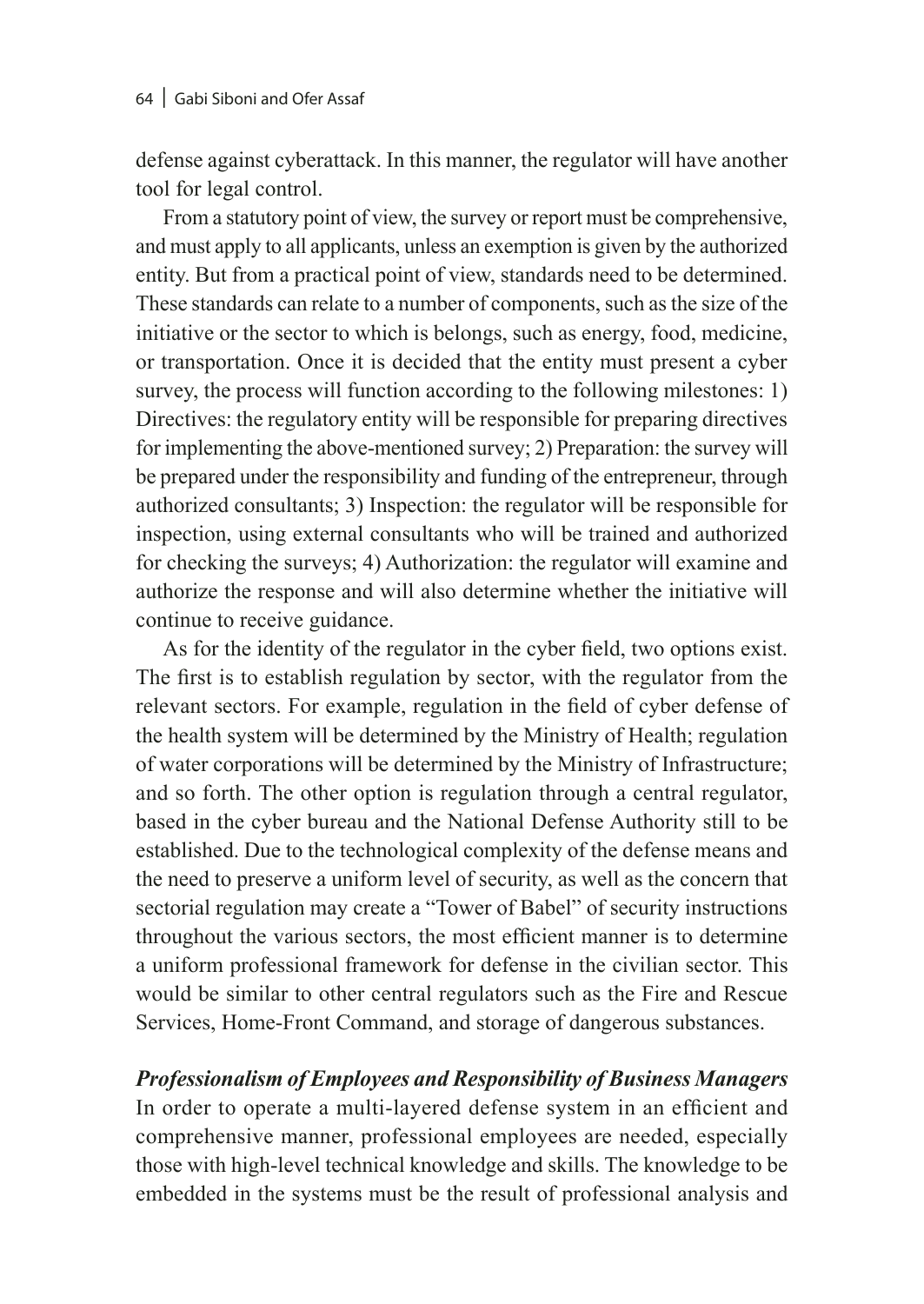comprehension of the employees who occupy positions of monitoring and forensic analysis (in places where it exists). Such employees require constant training, professional updates, engagement in inter-organizational dialogue, participation in conferences, continuing education, and above all – training. Skill is acquired partially through daily work. They acquire an organized and broad process of learning from errors, assimilation of knowledge acquired in other locations, and more comprehensive skill through practice and exercise. We propose that all employees in the defense system of an organization, a sector, and of the state benefit from continuous learning through every possible method, and above all, that they receive periodic training with updated insights and more advanced work concepts. Israel has companies that train workers in cyber defense systems to identify and react to warnings correctly (from a professional viewpoint and according to the organization's policy). Their decisions can determine the path for handling the warning. As this decision can be fateful for the attacked organization, investment in this area is critical.

The one responsible for an organization's cyber defense, the Chief Information Security Officer (CISO), is the organization's highest professional decision-maker who recommends the necessary steps in defense processes beyond the everyday handling of warnings. Clearly, the person occupying this position must have a high level of professionalism. He must have managerial skills and leadership determined by the pace of work and changes in the field, by managing employees at a high professional level, and by pressure in cases of serious attacks. He must also exhibit patience and level-headedness, due to false alarms and "noise" that the security system creates. At the same time, and more importantly, the CISO in an organization must be task-oriented, and must constantly consider his organization's weaknesses and methods of handling them. This individual must focus on the nature of attacks – the unidentified breach and in what creative way the attack will arrive – and less on the issue of the visibility of defense, adherence to rules, and proving that he operated in a reasonable manner when an attack is discovered. For example, such an officer must initiate regular penetration tests by an internal staff, if one exists, or by external staff, who have unique ways of thinking and can reveal the weaknesses of his organization's IT system. He must train himself and his staff to function in situations when an attack is discovered inside the organization's network, and when restraint, professionality, and patience are required in order to respond in a sophisticated and successful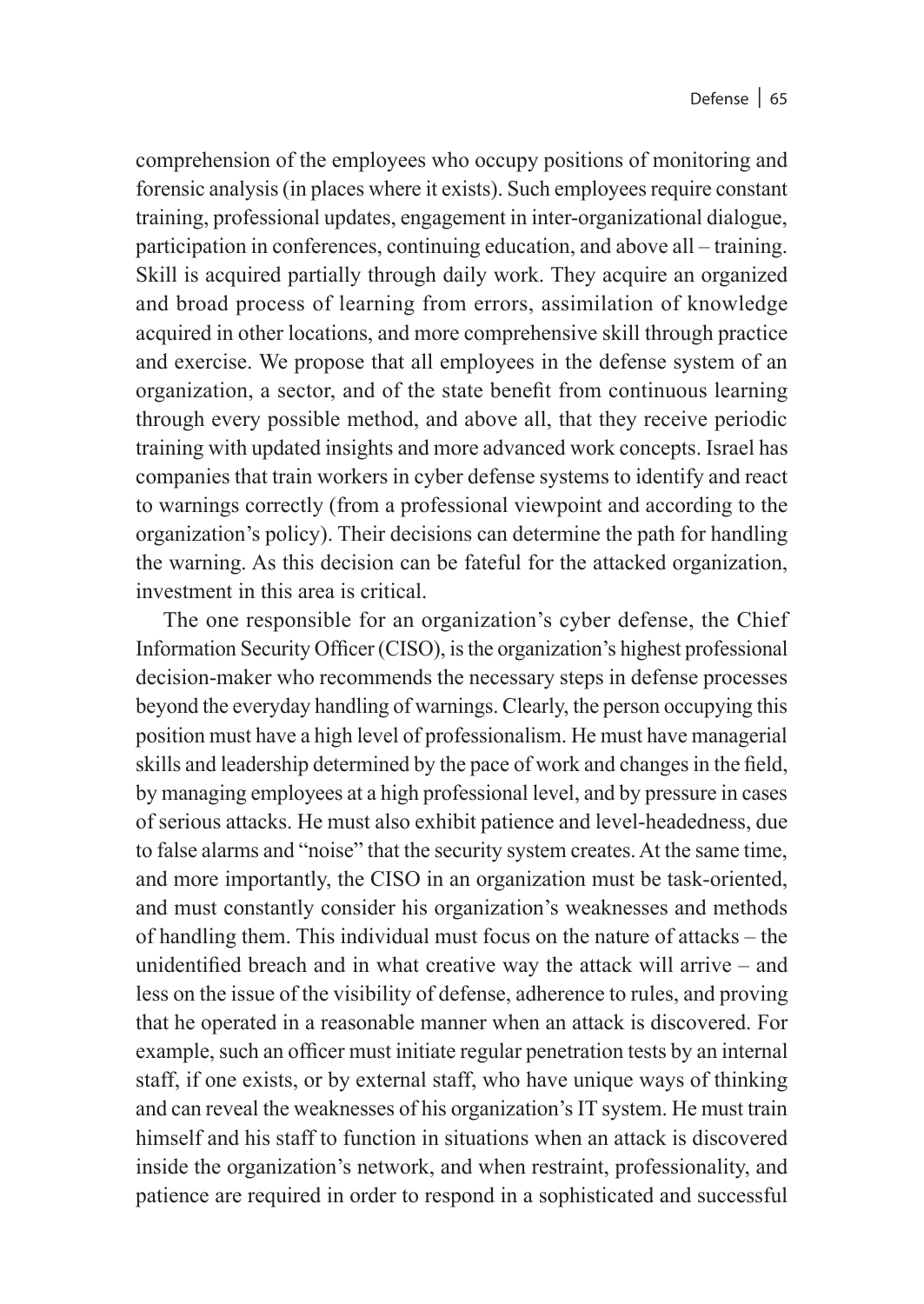manner to thwart the assailant's goal, not just the attack itself. A CISO with such a demeanor can make the difference between a successful attack and one that is foiled.106

The managers of organizations must view investing in cyber security as an integral part of their organizational infrastructure and as an essential professional ability, upon which the organization is dependent. The cyber defense of an organization is the responsibility of the manager no less than making profits, initiating new business deals, and finding ways to grow the company. The issue of defending information and computer support of work processes in the organization must be part of the character of the organization, not a topic for technological, tactical management by the IT manager or a cyber security manager. One of the major difficulties of managers of companies and organizations is that the resources and investments required by a cyber security system are problematic; they are comparable to investment in the defense budget. In a speech given at the INSS yearly conference, David Brodet attempted to explain the difficulty in measuring the benefit of investing in a defense budget. Such a budget is designed "to prevent an incident so that it will not actually happen in the future" and for which "the probability of occurrence is an unknown."107 Similarly, investment in cyber security is supposed to prevent an attack so that they will not happen in the future, even though it is not at all clear that such an incident is about to occur. This investment does not have direct and immediate profit, and not even anticipated profit in the future. It is only likely to prevent a possible and uncertain "disaster" to the organization. Despite this recognized difficulty, managers must invest in cyber security with the intention to prevent a future attack from achieving its goals. This target is neither intuitively evident nor clear to all managers. Sometimes, we have the feeling that managers act in order to fulfill their duty and show that they have acted in a reasonable manner when a harmful attack is discovered. The actions of managers in the cyber security field who are not fully committed to preventing an attack from achieving its goal have an impact upon the other employees in the field, and are highly likely to cause the cyber defense to fail.

#### **Summary**

The discussion of the proposed principles for a cyber defense strategy for Israel began with a description of an integrated defense system against APT attacks. This type of attack is the most disruptive to defense systems around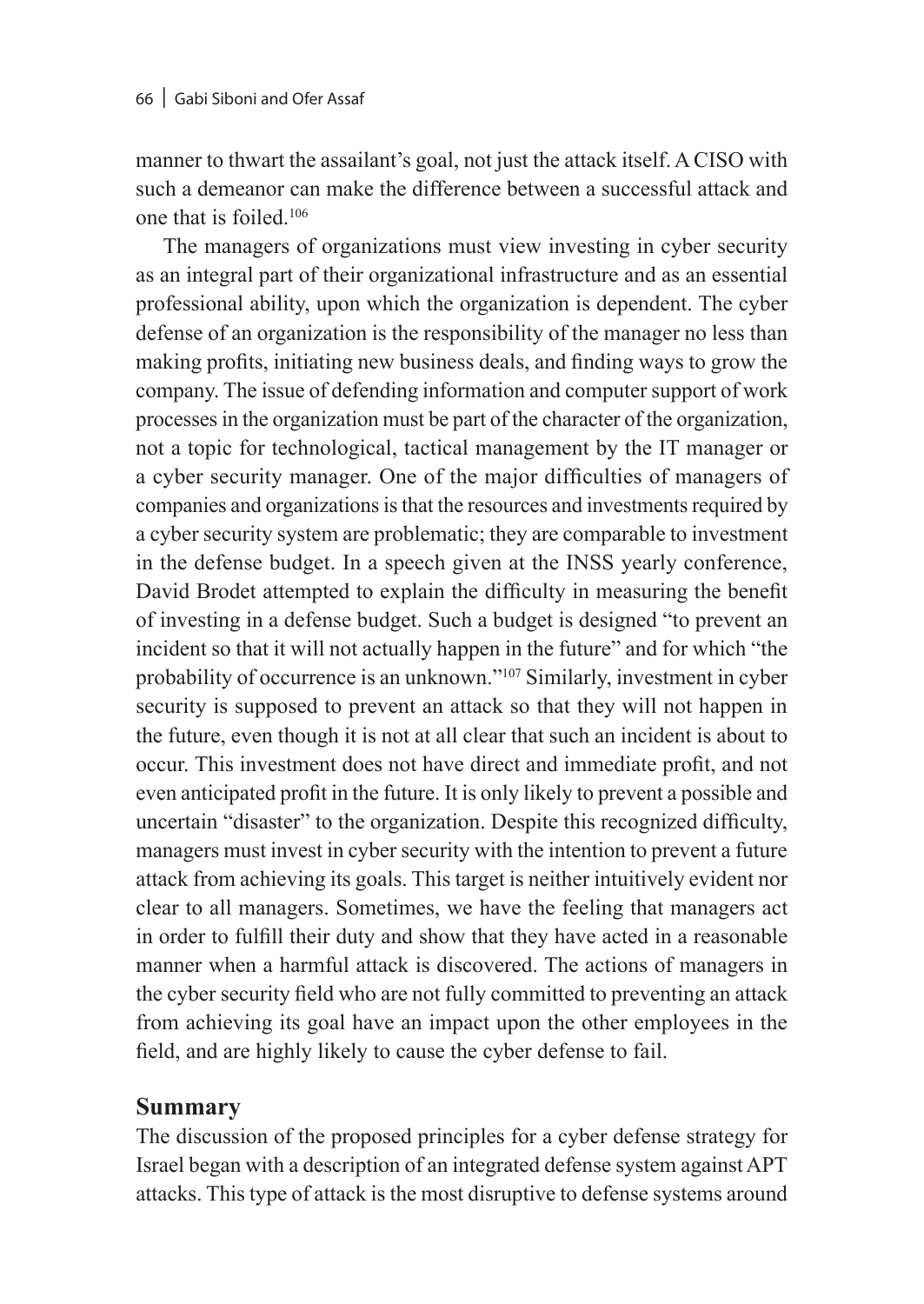the world. It is challenging and constantly being renewed, and if successful, it can cause severe damage to the organization it attacks. In our evaluation, developing technology in cyber security offers new, creative possibilities for defense, and with proper management, can lead to "turning the tables," by monitoring, analyzing, and reacting to the attack in a sophisticated manner and preventing the attack from achieving its goals – sometimes without the assailant even being aware. Although an important part of the integrated defense system is the ability to identify an attack without prior intelligence, we recommend trying to obtain intelligence of every type and from every source. Intelligence can help significantly in confronting all kinds of cyberattacks. Intelligence is available for attacks that demonstrate a declared ideological position.108 Other intelligence is based more on infrastructure, focusing on attack tools, characterization of attack groups, and/or attack methods.109 This intelligence, as well as information from other sources, can facilitate the handling of attacks. We propose integrating intelligence as a component of the defense system, while constantly developing and investing in it, because in the game between attacker and defender, intelligence can locate and foil an attack. We recommend implementing an integrated, graded defense against hardware/firmware attacks, while employing existing methods and tools to defend against rapid, superficial attacks. We propose to implement all of these defense abilities as a directive within the organizations in the state, according to level of importance and indispensability.

An entity whose entire purpose is cyber defense (organizational CERT/ CSOC) is needed in order to implement this defense in organizations, in addition to the integrated technological ability. At the state level, an entity must be established to actively supervise implementation of the cyber defense strategy; analyze and determine the state's cyber situation; and manage the policy of response to attacks on organizations that are protected at the national level. Ideally, only one such organization is needed; currently in Israel, the government has given responsibility of this issue to more than one entity, requiring constant dialogue at all levels among the various supervisory organizations. Beyond regulating the state organizational structure, action must be taken to assimilate a culture of maximum reporting and transparency regarding attacks, defense methods, defense tools, and relevant findings from investigations.

The highest level of professionalism must exist among cyber security system employees in all organizations and at all levels. Professionalization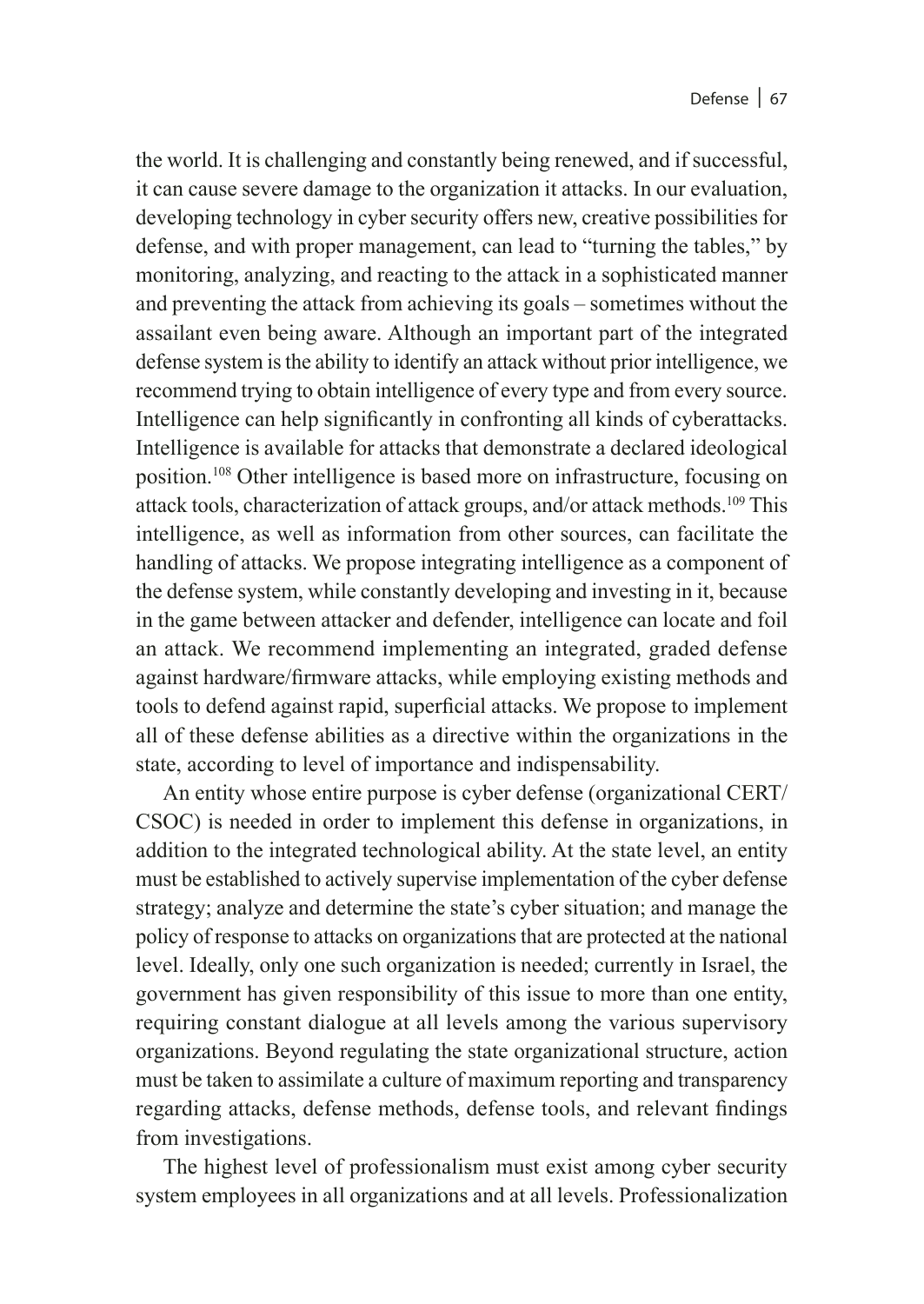#### 68 | Gabi Siboni and Ofer Assaf

must be encouraged for cyber security managers in organizations, and they must constantly search for the weak points and breaches in their computer systems, networks, and organizational data with the goal of providing a response. Managers must be encouraged to view the issue of cyber security as a significant area of their responsibility; and should invest the necessary resources in order to implement effective cyber security.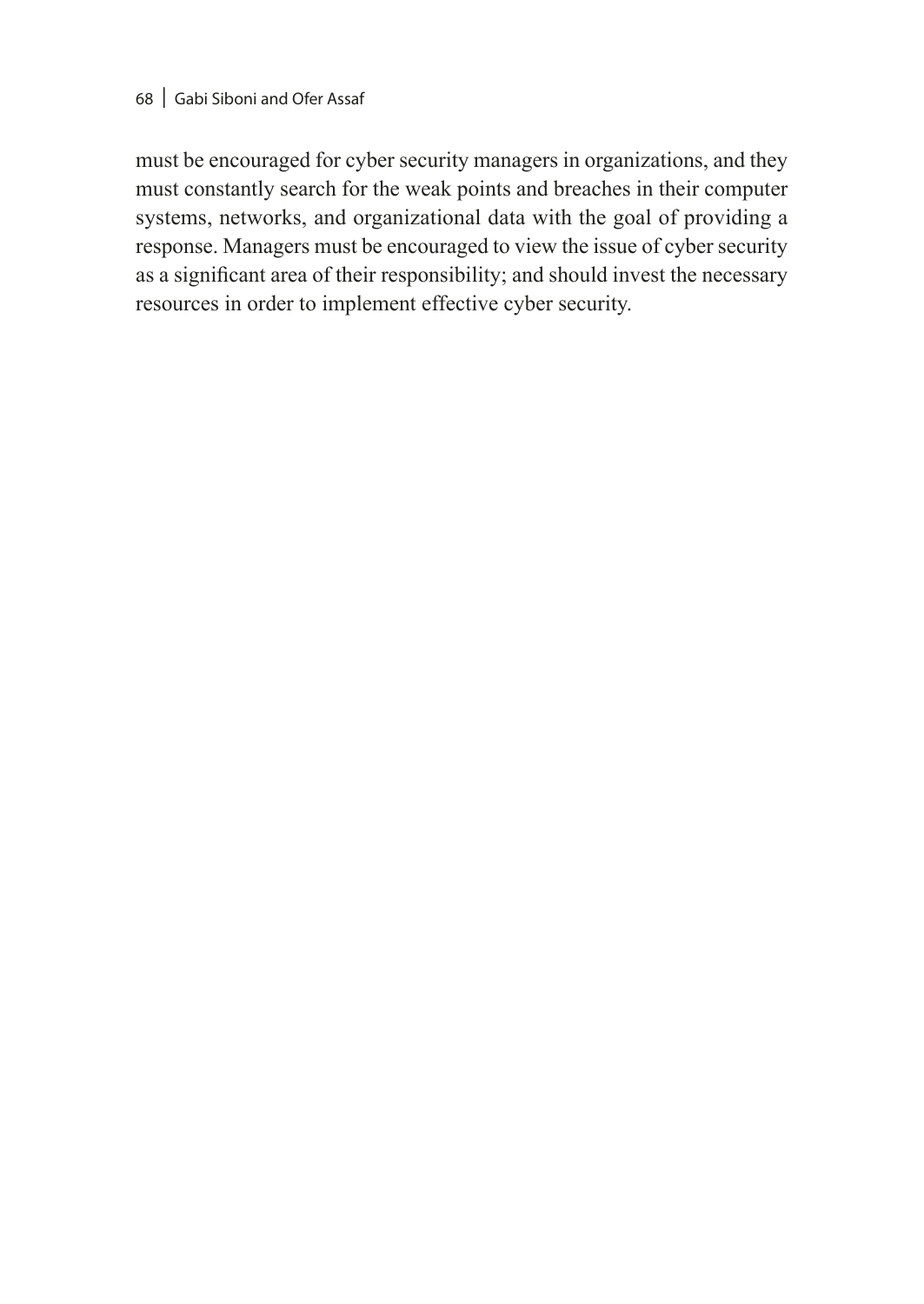# **Attack**

Cyberspace attacks have various motivations, executors, and objectives. We have detailed above the three known types of attacks (CNA, CNE, and CNI). These attacks are executed by various entities, states, non-governmental groups, and individuals. Some of the attacks are carried out by hired assailants, mainly when the state does not wish to be associated with the attacks.110 Motivations for all types of attacks can be ideological, criminal (mostly monetary theft), commercial or technological theft (of commercial secrets, patents, information protected under inventors' rights), espionage (theft of state secrets), embedded in power struggles or policy realization. Cyberattacks are part of a plan for a state to gain interests. Yet there is no evidence that a state has ever realized its interest through only cyberattacks. Still, we should note that no state has taken credit for a cyberattack, and has been able to measure the attack's success.

We may differentiate between the three states of attack – overt, hazy, and covert. In the overt state, the attack is identified and known, and a state/organization has formally accepted responsibility, or else legal proof of responsibility is present. In the "hazy" state, the attack is identified and known, but no entity has formally accepted responsibility, although sometimes we may guess or assume the identity of the perpetrator. The attacker hopes that investigation, if carried out, will not lead to legal proof of the state's responsibility for the attack. In the "covert" state, the attack is hidden, so that the victim (and preferably, all others except the assailant) is unaware of it. As soon as the attack is identified and known to the attacker or other entities (whether publicized or not), it moves to "hazy" status, even without any clear assessment of the identity of a responsible state.

Because we view cyberspace as a direct continuation and inseparable part of the kinetic world, a state's cyberattack targets are as broad as its interests, and represent only part of a broad range of operations intended to achieve its goals. Cyberattack can empower and leverage kinetic effects, and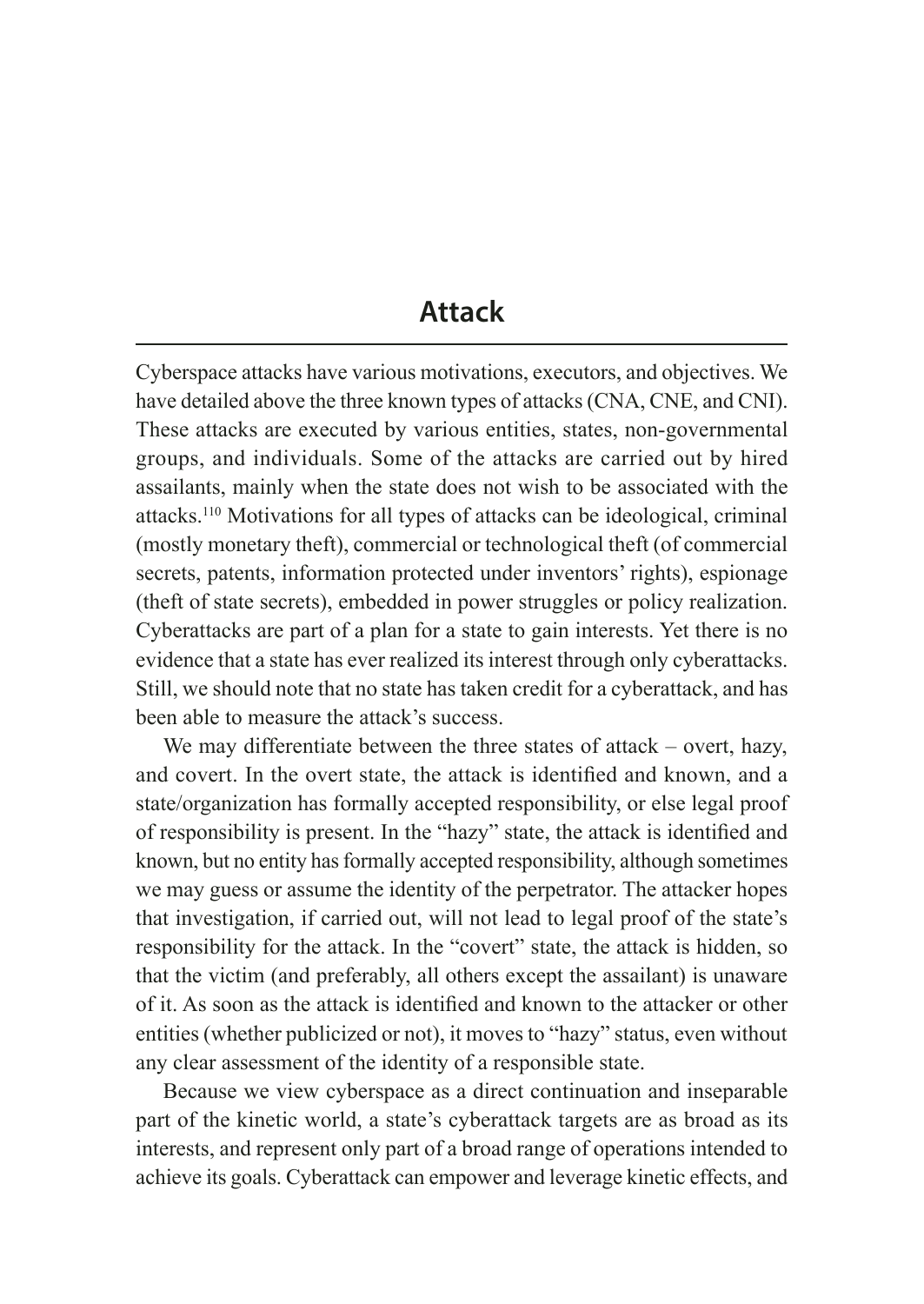thus contribute to limiting the duration of the battle or clarifying its result. Of course, cyberattack does not replace physical battle; in the immediately foreseeable future, achieving battle objectives through cyber activity alone is unrealistic.

# **Overt and Hazy Cyberattacks**

In order to consolidate guidelines for Israel's cyber strategy, we must understand how this field is perceived and implemented by states around the world. For this purpose, we may focus on several points in the American concept, and on a number of conclusions from the cyber battle between Russia and Georgia in 2008. A state's cyberattack as part of an overt, declared conflict is designed to aid in achieving an objective or clarifying a result, and it must be part of an overall plan for security, politics, economy, public consciousness and morale, or a combination of these.

Cyberattack as part of an overt, declared battle can be characterized by CNA, CNE, or CNI attacks, and they can be overt, hazy, or covert attacks. From the public dialogue in the United States, we learn that a cyberattack can serve as the rationale for a US counterattack either in cyberspace or in the kinetic space. The Americans view cyberspace as an operational space just like the other four spaces, and do not limit themselves to operating only in cyberspace. American involvement in a conflict can also be expressed only by their cyberspace activity. Clearly, in order to establish such a strategy, the state must form a preliminary force whose purpose is to build attack ability in cyberspace.<sup>111</sup>

For this reason, the US Department of Defense systematically has organized to implement cyberattack operations as an integral part of its warfare theory. The survey above demonstrates that the United States perceives cyber defense and offense as an integral part of the commander's toolbox. The commander will manage and maneuver cyberspace just as ground forces are maneuvered in an integrated manner and with a broad concept of applying force.112 The Obama administration is reputed to have tested the ability of a cyberattack to solve the issue of Syrian air force attacks on civilians during the Syrian civil war without accompanying military activity. The test concluded that such an achievement is not possible through cyberattack alone.<sup>113</sup> Similarly, the establishment of the cyber arm planned for the IDF also underlines the understanding that cyberattack abilities must be integrated into the toolbox of the Israeli commander, as well as into the IDF's operational plans.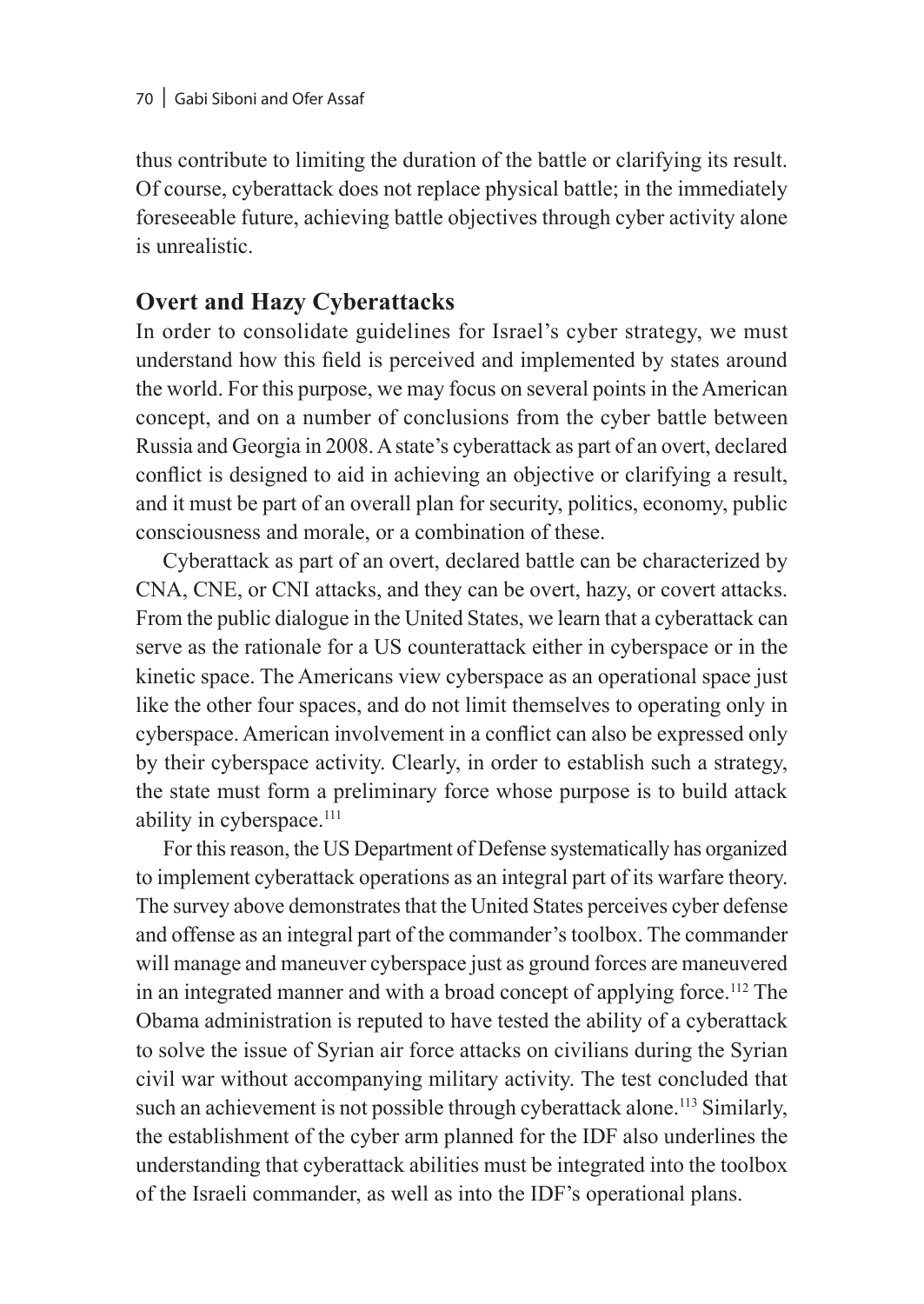As of this writing, there is no evidence that the United States has used cyber warfare as part of an overall systemic conflict. On the contrary, the evidence points toward avoiding the use of cyberattack. Examples are the Syrian case noted above, and the United States' refraining from a cyberattack, which was intended to destroy Saddam Hussein's economic power on the eve of the 2003 invasion of Iraq and prevent him from funding the battle and paying his armed forces. Such an event (assuming it took place in this manner) reflects the US position of self-deterrence regarding the use of cyberattack as part of warfare. The basis of this fear is the indirect consequences for entities other than the attack target and the inability to meet international legal standards, mainly the principle of proportionality.114

An example of implementing a cyberattack during an overt conflict is the cyberattack against Georgia in the August 2008 war with Russia, described above. The core of the attacks were DDoS and defacing operations. The attacks targeted Georgian news sites and government offices. Executed in batches over several hours' duration, the attacks were effective in integrating kinetic and electronic operations to paralyze the Georgian communications system. As a result, the Georgian government's communications with its citizens and the world was significantly disrupted, and the Georgian central bank halted electronic trade. The perpetrators of the attacks focused on their objective – to significantly disrupt Georgian communications – and were knowledgeable of their methods, as the August attack was preceded by earlier attacks on the same sites. The Georgians realized that they were under cyberattack and tried to defend themselves. They blocked internet communications entering from Russia to prevent attacks and propaganda. When the Georgian government tried to receive service from infrastructure companies in various countries, this infrastructure was attacked as well, including that of an American provider. The attacks were attributed to informal groups, crime organizations, and mercenary cyberattack groups, with most of the cyberattacks originating from sites in Europe and the United States. Still, the timing of the cyberattack on August 8, together with the invasion of Russian forces into Georgia, raises the possible connection between the assailants and the Russian establishment, although it cannot be proved. Even in the absence of such a connection, and even if we attribute responsibility to citizens acting out of ideological motivations, the phenomenon of informal entities easily and effectively interfering with a military conflict is impressive.<sup>115</sup>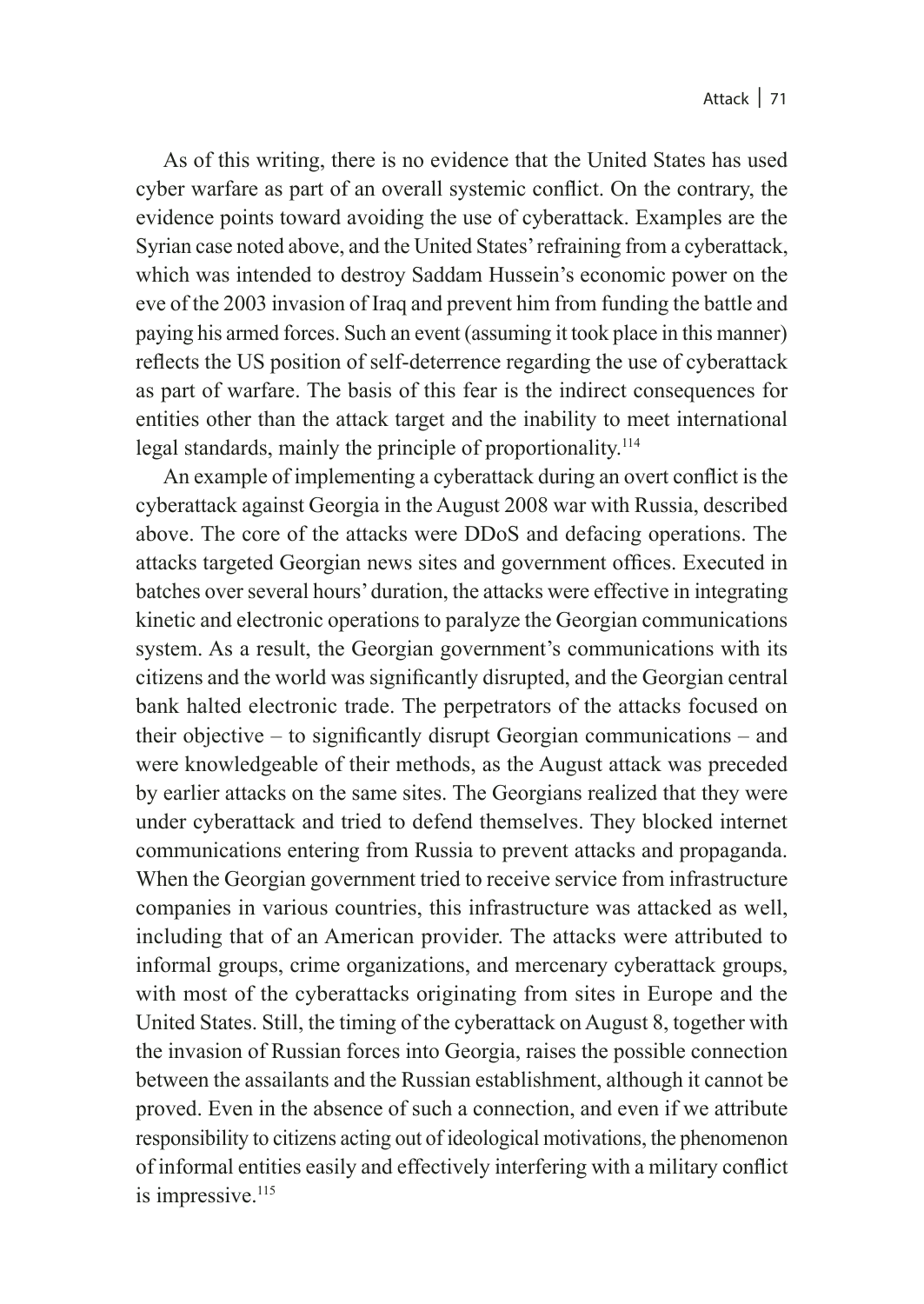Similar to strategies in several countries, especially the United States, Israel's national strategy in the cyber field should include a combination of cyberattack efforts in all relevant systems, together with kinetic efforts. To do so, we will be required to internalize the international law that will apply to cyberspace. The assumption is that the laws of conventional warfare will also be valid in cyberspace, and those who work in the field of cyberattack will be required to meet these demands.<sup>116</sup>

## **Attack as a Means of Delivering a Message**

An overt conflict between two sides does not obligate direct kinetic conflict between them. "Dialogue" between two sides exists in various forms, and cyber tools can serve as a "language" in a conflict. Such activity will be defined as an attack for purposes of influence (CNI). One example is the August 2012 attack against the Saudi company Aramco and RasGas of Qatar. The Aramco attack destroyed data in some 30,000 company computers. At the time, senior US officials attributed this attack to Iran.<sup>117</sup> We may assume that the purpose of the attack was to deliver a message of warning to the United States regarding sanctions against Iran.

Another possible example is the conflict between the United States and North Korea. North Korea carried out a cyberattack against the Sony network as part of a battle designed to prevent the screening of a feature film about the North Korean leader. The cyberattack was accompanied by threats of terror attacks against movie theater chains, with the goal of preventing the screening. Sony Pictures initially capitulated under pressure, but eventually permitted the screening after the American government intervened and asked it to stand firm. The incident ended after the United States apparently initiated a cyberattack response, during which North Korea was cut off from the internet.118 This incident can be seen as an inter-state "dialogue" that takes place in cyber language and is part of an overall, broader battle.

From the descriptions above, several conclusions may be drawn and used as guidelines for formulating an attack strategy:

- 1. Cyberattack ability should not stand alone, but rather should be part of a general plan in order to influence a comprehensive, overt conflict.
- 2. If integrated within a general plan, an effective cyberattack may be implemented against a focused target – such as disrupting a government's communications as in the Georgian case – through a superficial, rapid,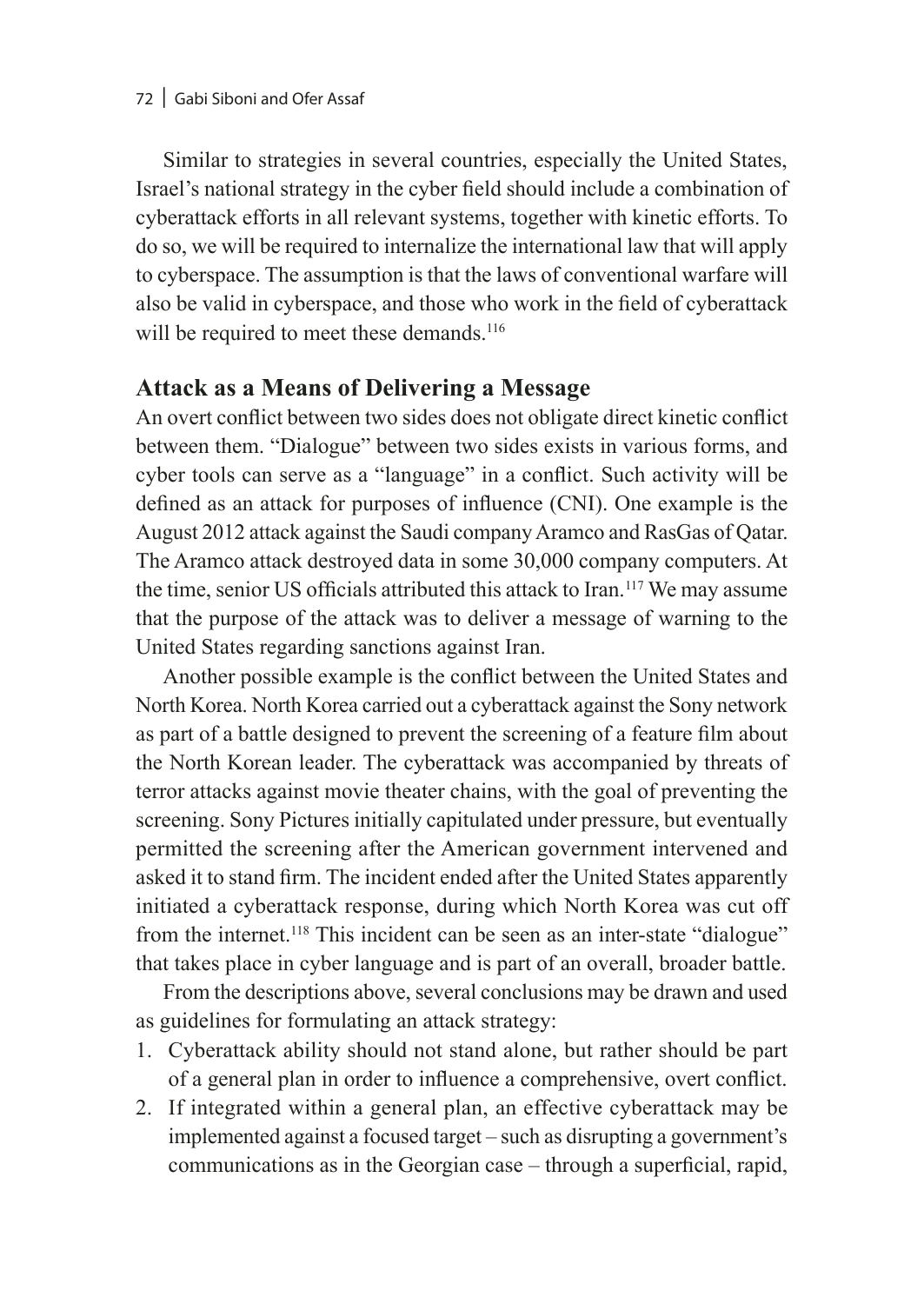broad attack of objectives other than "gold targets" (military targets, state infrastructure).

- 3. An effective attack need not be a sophisticated ATP. In the above incident, DDoS and Defacing attacks achieved their objectives. A cyberattack can significantly harm a target that is not "cyber rich" and technologically developed. Furthermore, a highly developed technological state may be more vulnerable to cyberattack than an underdeveloped one because it has fewer defense abilities.<sup>119</sup>
- 4. A state can implement effective cyberattacks through proxies without taking responsibility as part of an overt war, while the state accepts responsibility for the kinetic aspect. Cyberattack requires build-up of force, knowing the target, and advance planning.
- 5. A cyberattack can serve as a layer in inter-state dialogue, with the goal of the attack being to send a message, usually a warning.

## **Attack as Part of a Covert Campaign**

A covert campaign is a conflict using hidden means; use of these means and responsibility for the results – if they are discovered – can be denied. A state wages a covert campaign with the goal of achieving interests or preserving them. In handling central, complex issues, states can act through overt as well as covert campaigns, which help manage overt aspects of the campaign, and contribute to achieving the goal (for example, theft of information/ espionage). Naturally, no proven examples exist of covert cyber operation, mainly because no group will assume formal responsibility for such attacks even after being exposed. For the purpose of illustrating a covert attack and formulating a strategy recommendation in this field, we can rely on analysis of the most well-known example of a covert cyber operation – the Stuxnet attack on the Iranian nuclear facilities at Natanz.120 As mentioned above in the literature survey, Langner's analysis points to a two-pronged attack. The first part of the attack was covert, and its method of implementation was intended to achieve a focused goal.<sup>121</sup> During the attack, a decision was made to switch from this operational tactic of mass and immediate destruction of the centrifuge system to one designed to disrupt a large number of centrifuges, even at the price of exposing the attack.122 To introduce the malware into the relevant computers, Langner describes the possible use of contractors who were connected to the Natanz system.123 In addition to the damage that the malware was to cause at Natanz, Langner describes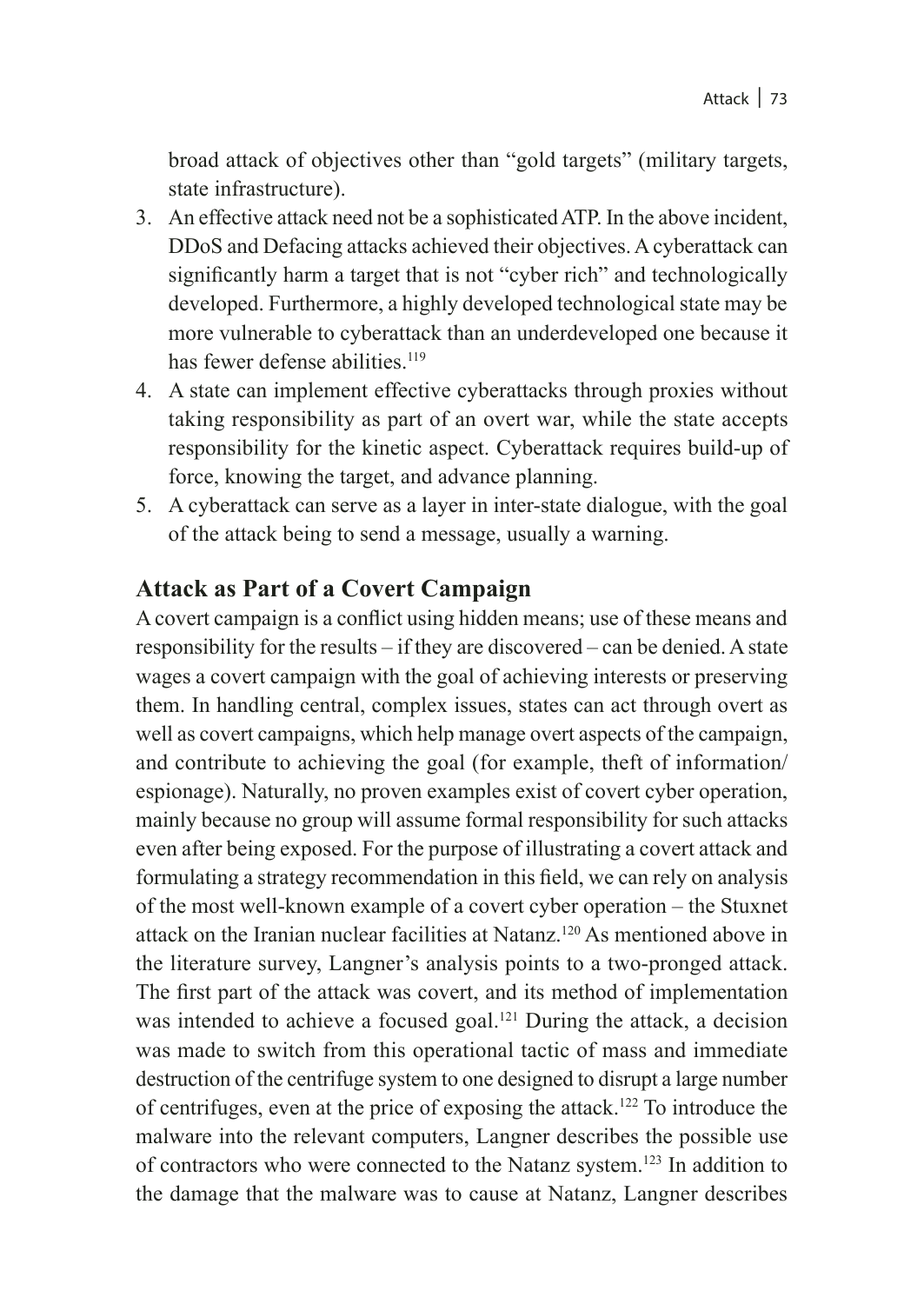the attack as designed to obtain information. The fact that Stuxnet skipped over to additional systems enabled the attackers to test these systems for information on Natanz contractors, and possibly even connection to Iran's secret nuclear facilities.<sup>124</sup>

In Langner's analysis, the covert attack identified the weak points in the target's system in order to circumvent defense mechanisms and penetrate the relevant computers, using the example of exploiting the supply chain. According to Langner, the attack's objective was destructive, and this determined its tactics as exemplified in the differences between the first and second versions of Stuxnet. Furthermore an attack for destructive purposes can be exploited in order to gather information. Changing objectives in the middle of a covert attack is a process that can lead to changing attack tools and tactics, as Langner relates regarding the change in Stuxnet's objective. Even after discovery, the attacker must avoid proof of connection to the attack, particularly legal proof. In this case, the attack is attributed to the United States, and sometimes to a joint US-Israel operation, but there is no real proof connecting the attack to these countries.

## **Summary**

Cyberattack as a tool in the service of the state forms part of a wider battle, and does not stand alone. Cyberattack ability is an additional way in which the state acts to achieve its objectives and preserve its interests. The main recommendation is to assimilate cyberattack in all programs and levels as a supporting tool, as part of a broader program for the state to achieve its objectives. The table below presents a summary of the entire issue of attack: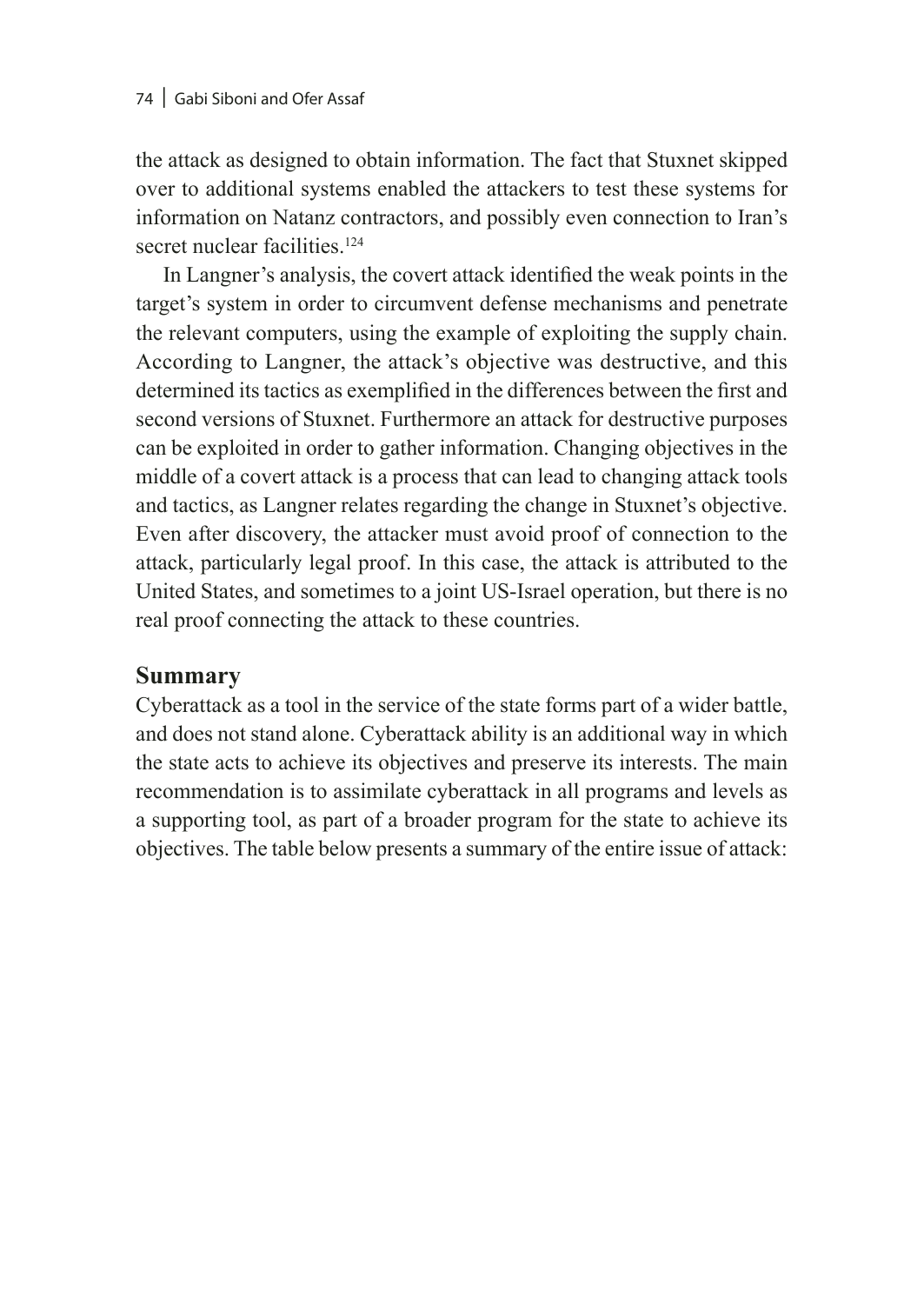|                           | <b>Overt Conflict</b>        | <b>Covert Conflict</b>         |
|---------------------------|------------------------------|--------------------------------|
| <b>Type of attack</b>     | Overt or hazy (including     | Covert, and after discovery –  |
|                           | use of proxy)                | hazy.                          |
|                           | All types of attacks         | Relevant types of attack: APT, |
|                           | are relevant: short and      | hardware/firmware              |
|                           | superficial, APT, hardware/  |                                |
|                           | firmware prepared in         |                                |
|                           | advance                      |                                |
| <b>Types of objective</b> | Targeted (military/          | Targeted (military/            |
|                           | government) or civilian      | government) or civilian        |
| <b>Desired</b>            | Collection / influence       | Collection and destruction     |
| achievement               | (including delivering)       |                                |
|                           | messages) / destruction      |                                |
| <b>Status</b>             | Part of battle               | Part of battle                 |
| <b>Attributes</b>         | Immediate, overt results (of | Results depend on planning     |
|                           | influence and destruction    | and do not always appear       |
|                           | attacks); possibility of     | immediately at full strength   |
|                           | achieving overt cyber        |                                |
|                           | conflict in real time;       |                                |
|                           | reaction can be in the       |                                |
|                           | kinetic plane; can serve     |                                |
|                           | as an additional language    |                                |
|                           | for delivering messages      |                                |
|                           | between rivals               |                                |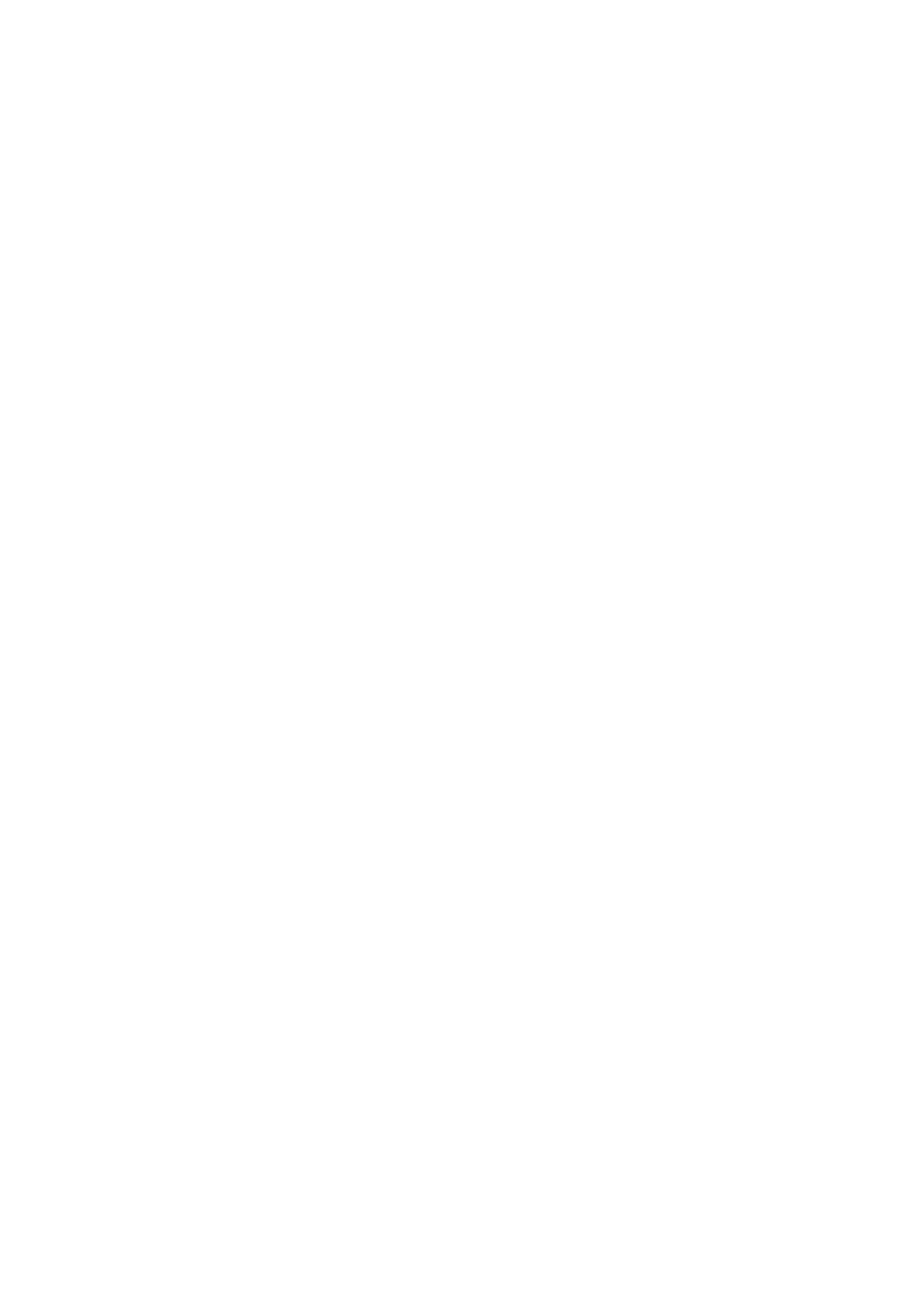# **Insights and Recommendations**

The discussion of formulating a strategy for Israel's conduct in cyberspace is no different in substance than determining a state strategy in any other field. The desired objective must be defined, and a plan must guide the manner in which it is achieved. Defining strategy is always challenging and complex, and in Israel it is sometimes even more complex given the tendency to respond to a specific situation, and then define that response as strategy. The discussion of cyberspace involves several additional complex challenges. First, the rules of cyberspace conduct have not yet been formulated in the system of global relationships. Therefore, every state attempts to cloak its strategy in a secretive shroud, particularly for attack, and to maintain deniability. An additional challenge is that the nucleus of cyberspace activity is technological. Technological ability is what enables a state to formulate a strategic plan for cyberspace and achieve the state's objectives. This technology is constantly being developed and aggressively promoted, although only a small percentage of the technology has been proven effective. Paradoxically, the latest technology designed to solve gaps in cyberspace defense ability has not yet demonstrated maturity. Therefore, the proposed strategy must be based on promising technological concepts and directions, even if they have not yet reached the status of established solutions. Finally, as in every new and developing field that is both essential and rich in resources, organizations struggle over responsibility, authority, and mainly, control of resources. The tendency to handle the organizational issue at the state level is understandable, but this process is like putting the cart before the horse. Ideally, a state should first determine objectives, plans, tactics for implementation, and a culture for operation in cyberspace; only then can it adapt the organizational structure to the plan as well as to the work processes so the strategy can be implemented. Lacking the proper order for action, we had to relate to the organizational reality in Israel – that the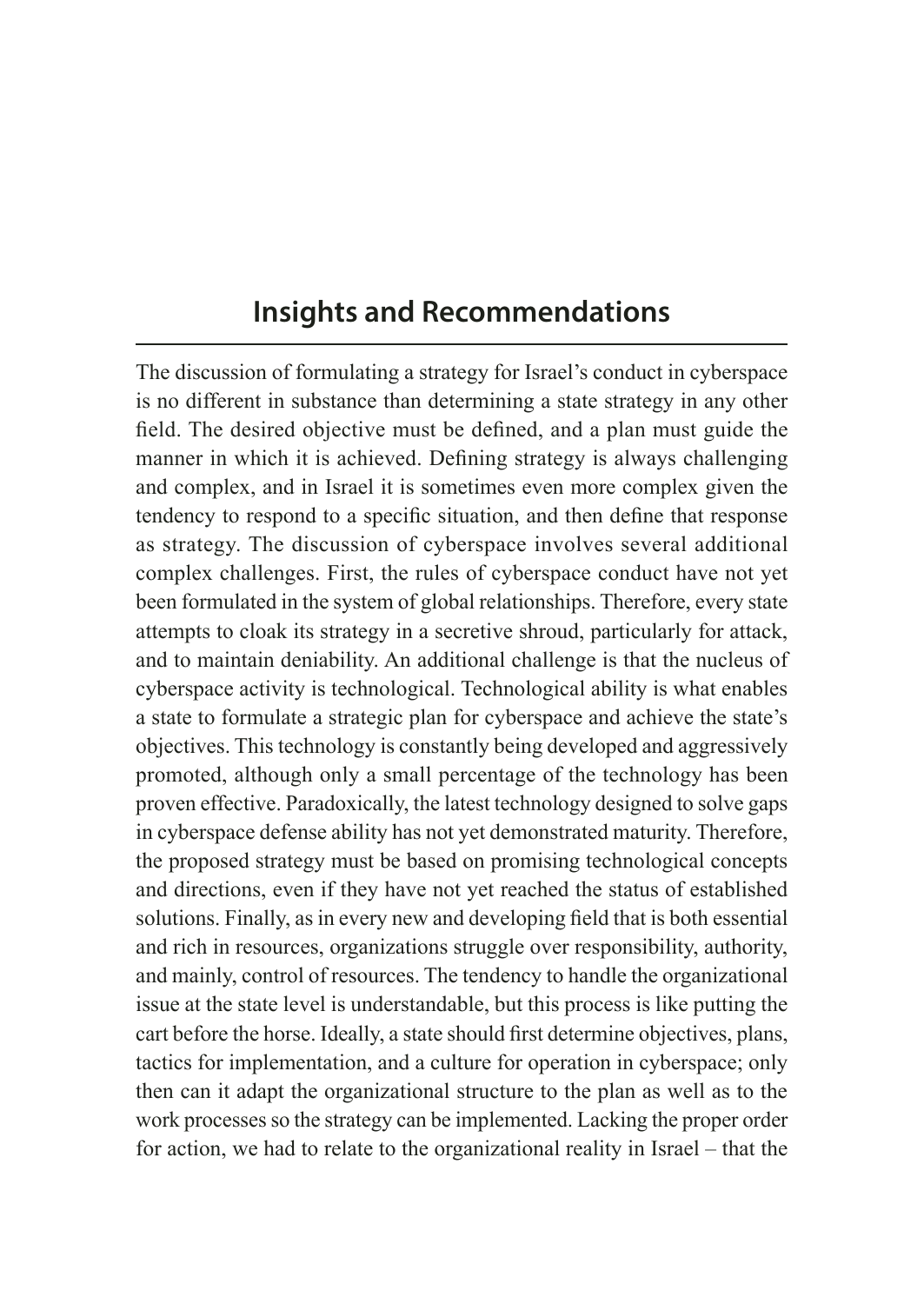government has already decided upon – as a constraint – and we have tried to recommend how Israel should act within this framework.

For any state, the formulation of strategy in the cyber field begins with defense. The main challenge today is the state's ability to protect its property and civilians from damage that begins in cyber operation, but has kinetic consequences that are even more destructive. States fear espionage and the theft of large amounts of secret information stored today in national computer systems. This fear is not new, but cyberspace greatly exacerbates it. In addition, cyberattack can harm states in areas essential to their existence – this is a new field, not entirely understood and therefore very frightening. States are awakening to the new reality of cyberattack that could impair a state's energy systems or paralyze the monetary system. Furthermore, preemptive cyber activity may damage military capabilities. These fears, in addition to the structural advantage possessed by the assailant and the constantly improved quality of attacks, have led to the need to determine an effective solution for the challenge of defending cyberspace at both the level of concept and operational methods, as well as at the technological level.

## **Main Recommendations**

The State of Israel must implement both defensive and offensive activity in cyberspace. The goal of the strategy we propose is to enable this activity so that it will achieve the objectives when needed, and protect state property at a relatively high security level over time. This document has analyzed various components and has provided recommendations for operation of aspects of Israel's defense and offense in cyberspace. In addition, we will emphasize additional angles of some of the fundamental components that form the foundations of the national strategy, upon which the recommended directions of operation are based.

## *Recommendations for Defense*

## *Use of technology for defense*

The technological system used should integrate a number of appropriate methodologies, and defense tools. We propose utilizing the relative advantage of Israeli industry in the field, and to examine the integration and assimilation of new defense tools in the organizational defense system in an easy, positive, and persistent manner. A large number of organizations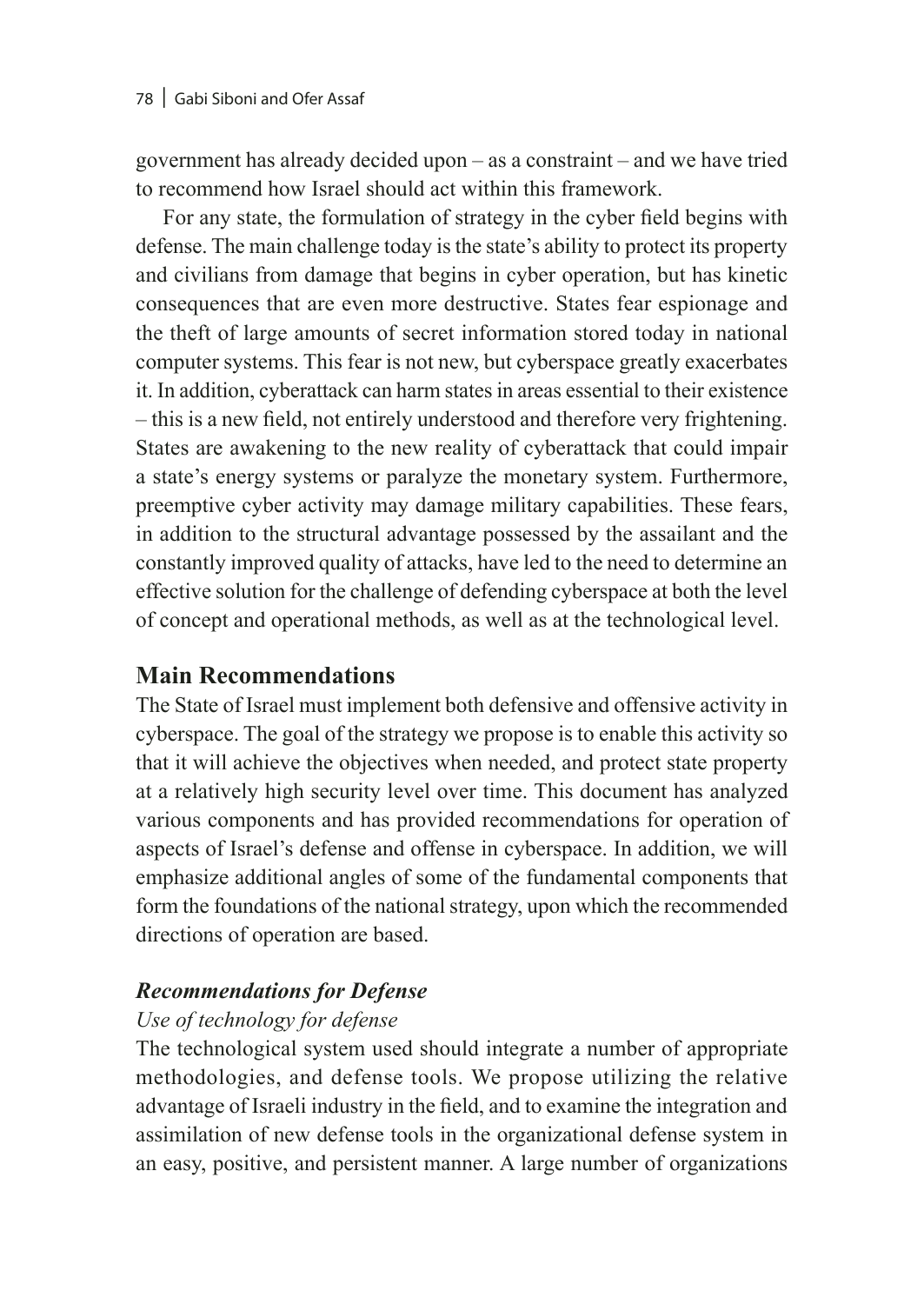in the relevant industry in Israel and globally should hold regular dialogue for continued, organized analysis of products.

#### *Choosing the right response for defense*

We recommend formulating an approach based on active defense. This process begins with preventing immediate attack by means of technological disruption, followed by containing the attack and implementing deception, which not only prevents the attacker from achieving his objective, but also will prevent him from realizing that he has been discovered, at least until a very late stage.

#### *International and internal cooperation*

We recommend implementing and expanding cooperation at all levels for the purposes of cyber defense, both between Israel and friendly nations, and within Israel – between the government and private sectors. In addition, we recommend that Israel broaden its activity in relevant international forums.

## *The Attack Field*

We propose making cyberattack an integral part of plans for achieving national objectives and preserving national interests. We must act to implement cyberattack only in consideration of a defined objective. Regarding integration between offensive and defensive attack, we propose integrating "attackers" within Israel's central defense system for the purpose of planning and everyday operation of the defense system.

## *The Organizational Field*

## *Integration of cyberspace and kinetic space*

We propose that cyberspace be viewed as part of the physical, real life in kinetic space, instead of as a space on its own. This concept should be implemented in relevant decisions, such as the state's organizational structure for handling the cyber issue, or in issues regarding methods of operation in cyberspace.

## *People and nature of the mission*

For individuals in cyber occupations (even the auto-didactic ones), we recommend continuous professional training and in computer science, and regular practice and drills. We also recommend training the managers of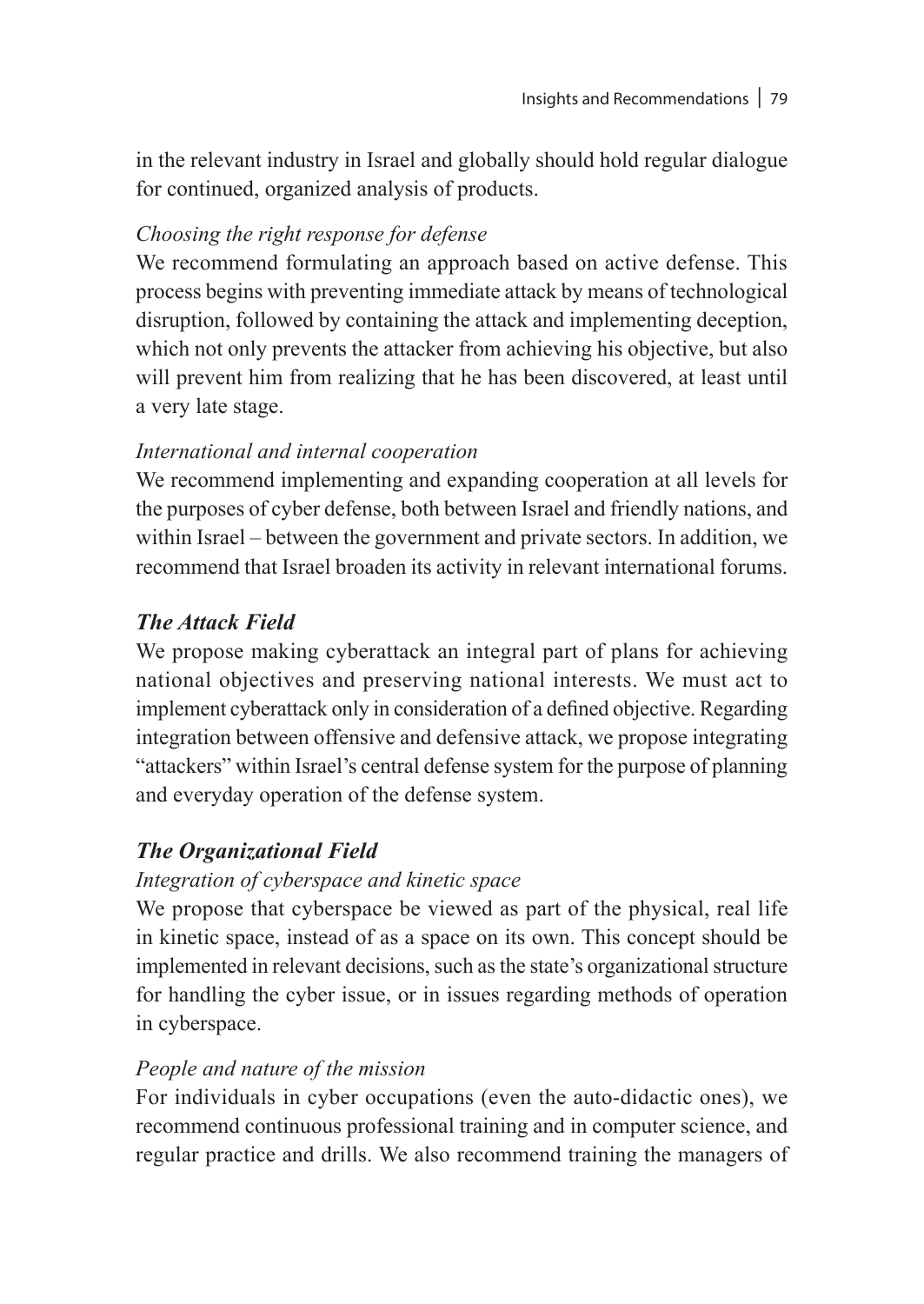#### 80 | Gabi Siboni and Ofer Assaf

cyber organizations to choose the proper combination of expertise for their group, and to formulate the appropriate nature of the mission.

*Connection between government organizations and cyber industry in Israel* Israel's national organizations operating in cyberspace should be cognizant of new directions of thinking and development, at least those existing in the Israeli cyber industry. To achieve this, we recommend implementing bi-directional transfer of information in a careful and controlled manner between state organizations and civil groups representing the public/private market in Israel. The bi-directional relationship should be grounded in law, without harm to the state's security and intelligence sources, and with minimal detriment to individual's rights to privacy.

#### *Organizational structure*

A single entity should have responsibility for managing the entire system of national cyber defense. In every sector and government organization or group working with government organizations, we must ensure that an organizational body is responsible for cyber activity. This body will be under the supervision of the central government's organization responsible for cyber defense, and will be required to report every incident or new development in the field. Because cyberspace must be part of managing any kinetic battle, and because the character of defense in cyberspace is primarily security-related, we recommend that a security organization be responsible for cyber defense on behalf of the state.

#### *Israel's informal mode of operation*

Israel's informal mode of operation has a place in cyberspace as well. Broad social networks, a culture of social interaction, a willingness to help, an interest in activities of national importance, the desire to be at the center of things, and to prove personal and professional relevance enable large numbers of individuals to be recruited when needed, whether to help friends or for a national purpose, and certainly in a situation that combines these two reasons. This informal activity is almost constant, and we can rely on it in many cases when needed. Because it is voluntary, based on goodwill, and anchored in Israeli culture, it is stronger and sometimes of higher quality than cooperation deriving from structural, legal, or procedural obligation. It enables ad-hoc cooperation; recruitment of high-quality professionals from various fields; streamlined and open channels for information transfer;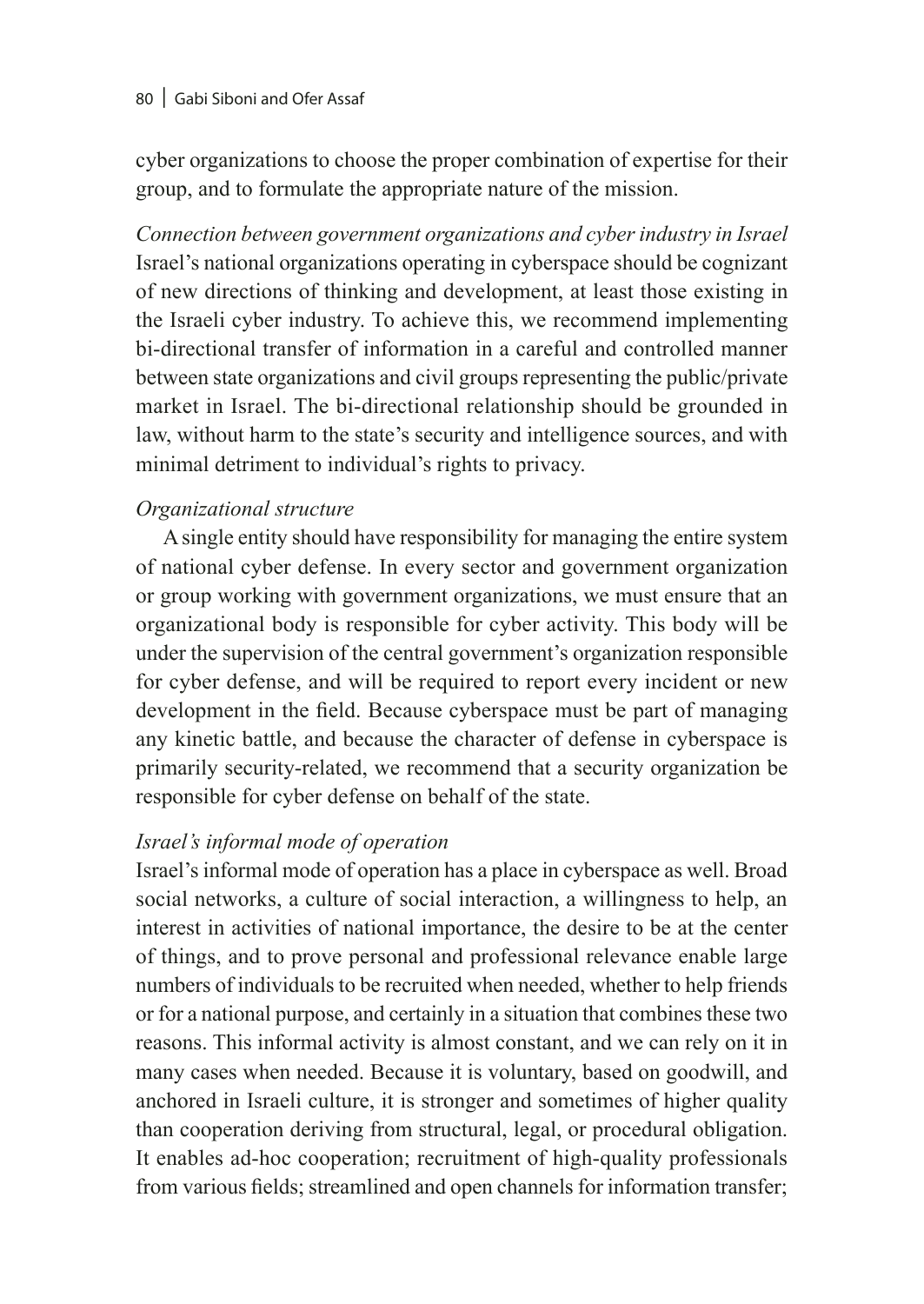efficient problem-solving; and the ability to surmount challenges, which in ordinary circumstances would be time-consuming and might not even be resolved. Operating in Israel can mean either finding creative, rapid, and real solutions through informal channels and reliance on flexible interpretations of law and rules; or a sluggish process of foot-dragging that might not even produce solutions, even though it is based on clear definitions of law, procedure, and organizational responsibility.

We therefore propose formulating laws and procedures, defining organizational and structural responsibility, forming flowcharts and work procedures, while simultaneously enabling this informal activity to continue. Such activity should exist alongside the rules and procedures. Leaders should not hesitate to take advantage of it in times of need or distress, even when not fully congruent with rules, organizational structure, and formal responsibility.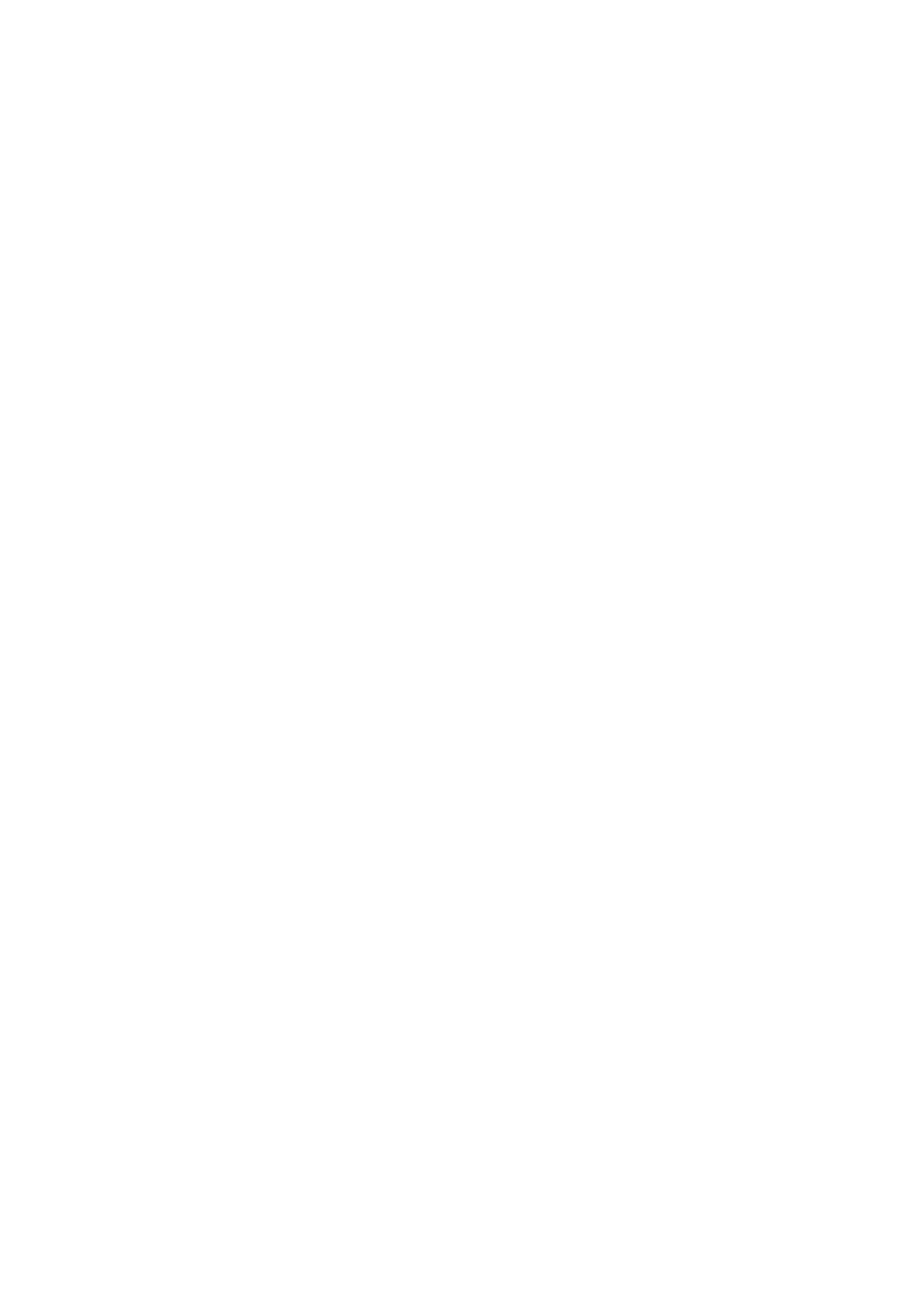# **Conclusion**

Although addressed here, a number of issues in the field of cyber operations still remain undeveloped and insufficiently treated. These issues have been applied to cyber activity using a system of terms and conduct originating in and defined by the kinetic world. These issues are presently being redefined and adapted to the cyber world. Some are legal – such as how to prove legal responsibility for damage caused by cyber activity. Others are ethical – such as whether it is right to implement a cyberattack when it cannot be restricted only to its defined target, and may affect other targets, and thereby damage civilian systems and endanger lives. In addition, civil issues address the question of how to defend citizens' right to privacy, when authorities need information about civilians in order to protect them.

As for approaches to deterrence, the question arises as to whether states, organizations, or individuals can be deterred from hostile cyber activity to a state, or to private entities and individuals within it? Should deterrence remain solely in the cyber field, or can kinetic tools be used against cyberattacks? The issue of recovery from attack (namely, national cyber resilience) relates to tactics for recovery, as well as to these questions: can we make an equal comparison between recovery from natural disasters such as earthquakes, fires, or incidents caused by humans, and recovery from cyberattacks? What role should the state take in such recovery? This document has addressed such questions, but because they are still incipient, at least partially, we cannot always offer a clear recommendation for how Israel should act with regard to these issues. We must allow these issues to develop, while we gain some experience and engage in thinking about these matters before we can define conclusive policy in these fields.

Another point that deserves attention is the transparency required in organizations, sectors, and states for their cyber defense systems. Naturally, organizations tend to hide their weak points or potentially harmful issues. For this reason, they have a tendency to avoid reporting cyberattacks – or at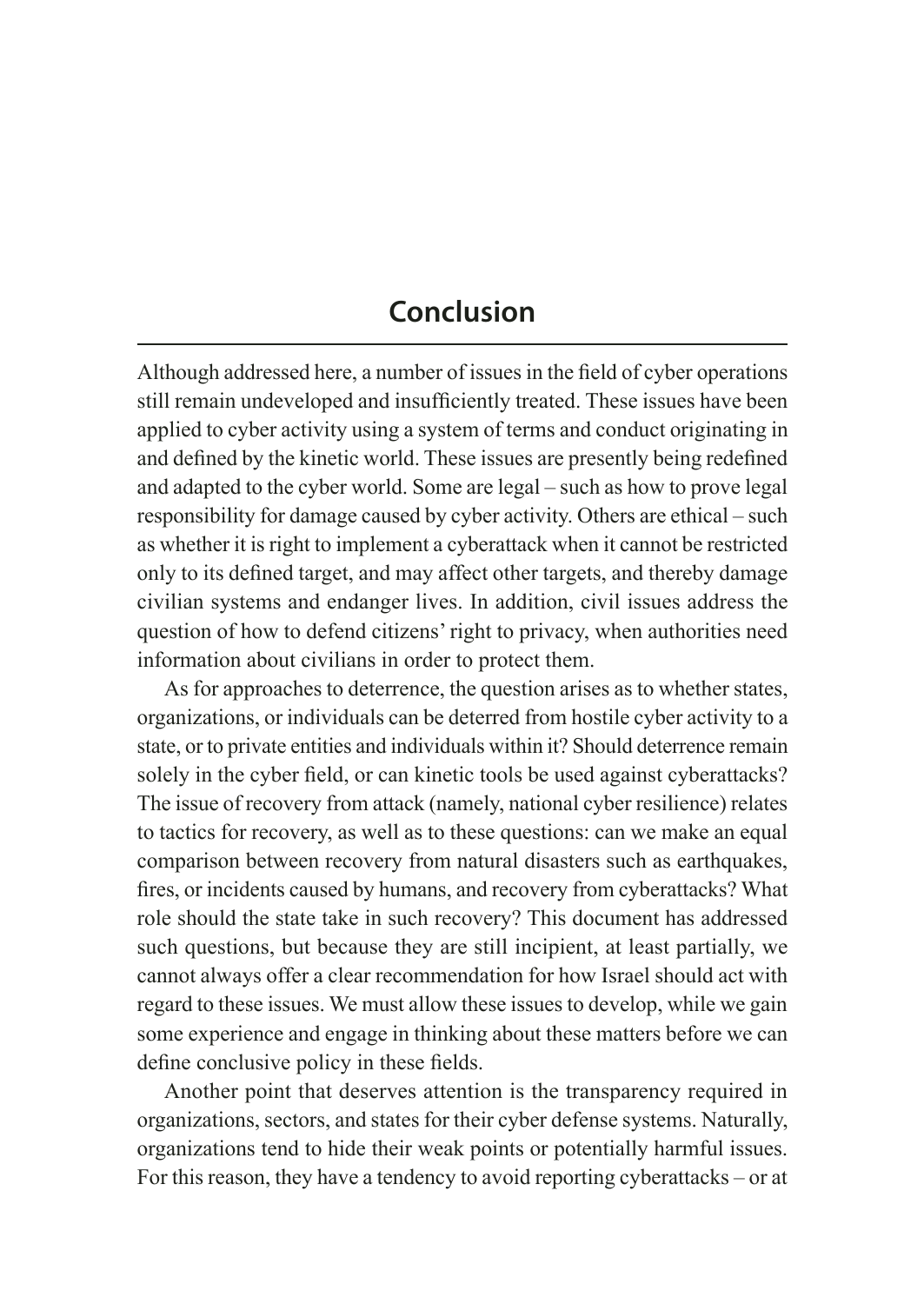least to refrain from giving the necessary detail. This is particularly true for organizations that operate with a high level of trust; without, they would face the danger of collapse and closure. A primary example of this is the banking system. Account information must remain between bank and customer alone – this is the entire basis for the client's trust in the bank, and the fundamental reason for his willingness to deposit his financial assets there. The revelation that a foreign entity penetrated the bank system and operated within it, and that the bank failed to react in a timely manner and to protect information will cause the clients to feel that their money is insecure. This will make the collapse of the bank, and even the entire banking system a real and tangible risk. Even if the bank understands this risk, the ability to engage in active defense requires the bank to quickly share details of the attack and the damage caused in a transparent manner. In sensitive sectors such as the monetary system, reporting and transparency may need to be limited to individuals in relevant positions, the regulator, and bodies responsible for cyber defense in Israel, and not made available to the entire public. Either way, reporting and transparency are clearly essential. Implementing this principle is the basis for quality cyber defense.

Alongside the process of formulating strategy in cyberspace, we must relate to critical support tools for implementing this strategy. These tools include building a relative technological advantage and maintaining it over time; an organized and agreed-upon work process; positive, professional, and regular dialogue among all national entities addressing cyber defense, and between these entities and the objects of defense; professional cooperation between government and external entities such as Israel's civil cyber industry, government entities of allied states – subject to national interests – and the global cyber industry, as needed; and finally, adapting Israeli law as required for effective defense, along with high-level legal support in the field of international law.

Israel is unique on two points, and this uniqueness is worth preserving. One characteristic, which is well-known and has served as a relative advantage for a long time, is that Israel is highly skilled in invention and initiative, particularly in the high-tech industry, on which cyberspace is based. Most Israeli startups that are developing products for cyberspace offer impressive ideas, providing creative responses with substantial potential for surprising, innovative solutions for cyber issues. Israel has a real need to maintain and expand this relative advantage, primarily through continued formal training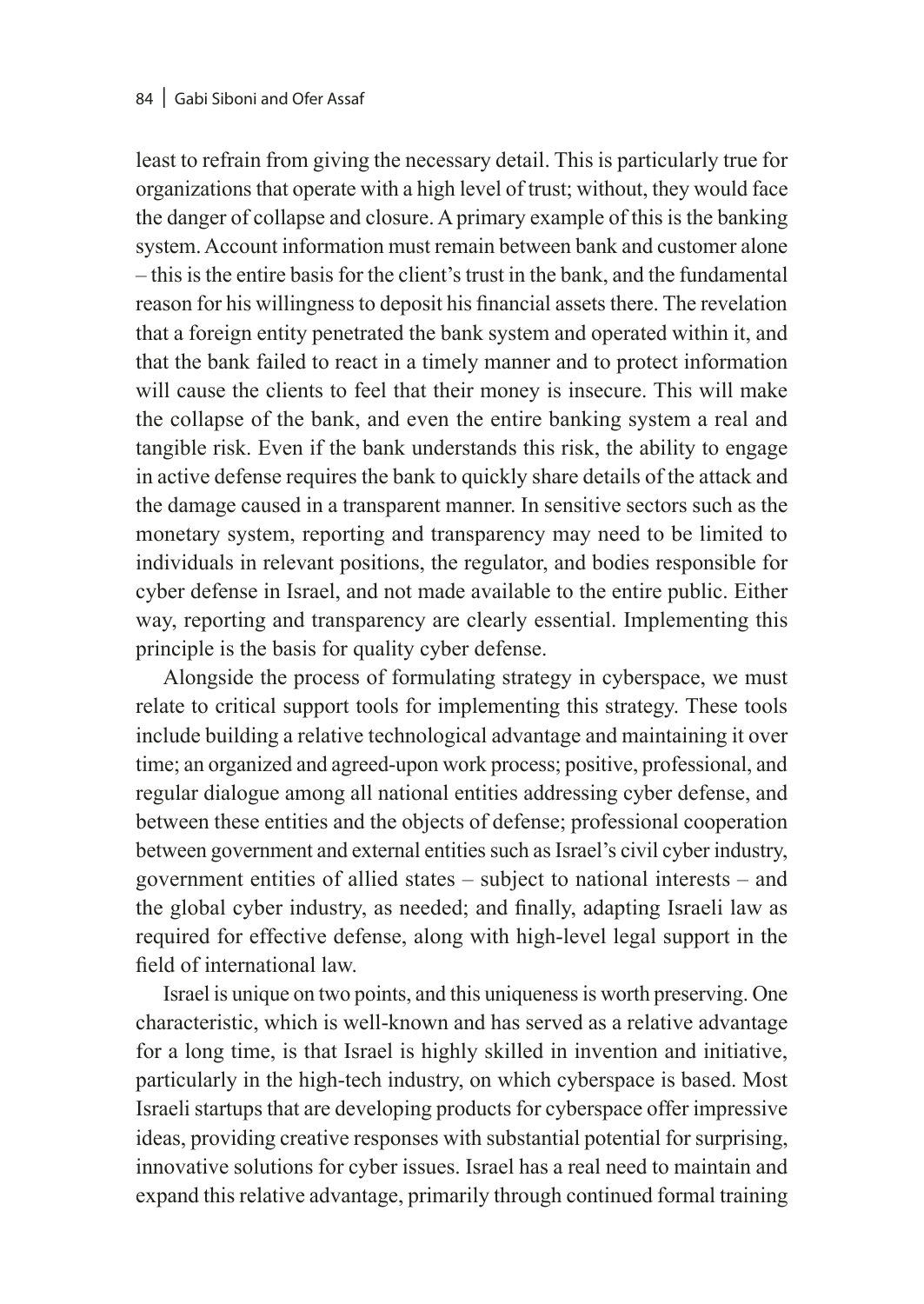of a talented population, as well as through continued private and public investment in the Israeli high-tech market. The second point is the ability of Israeli society to create ad-hoc solutions for challenges. Because social networking has a strong basis for activity in Israel, abilities, products, and operational methods can be connected within a short time and in an informal manner in order to create real solutions for challenges in the cyber field. This reality, which may appear chaotic at times, enables rapid response, circumvents bureaucratic obstructions, and overcomes a lack of legal definitions or excessive definitions of authority and organizational struggles. This advantage, which is an integral part of Israeli culture, must be preserved, alongside the need to implement proper conduct that is institutionalized and based on legal principles.

In order to harness all interested parties into synchronized, synergetic operation, a large portion of the strategy formulated should be open to the public, who should be able to access and employ relevant sections. Of course, such a document should also have classified sections, addressing topics better left unmentioned, which will aid in coordination and synchronization among all defense organizations operating in Israel. This synchronization is an essential and achievable goal that can establish Israel's position as a global leader in the field of cyber activity.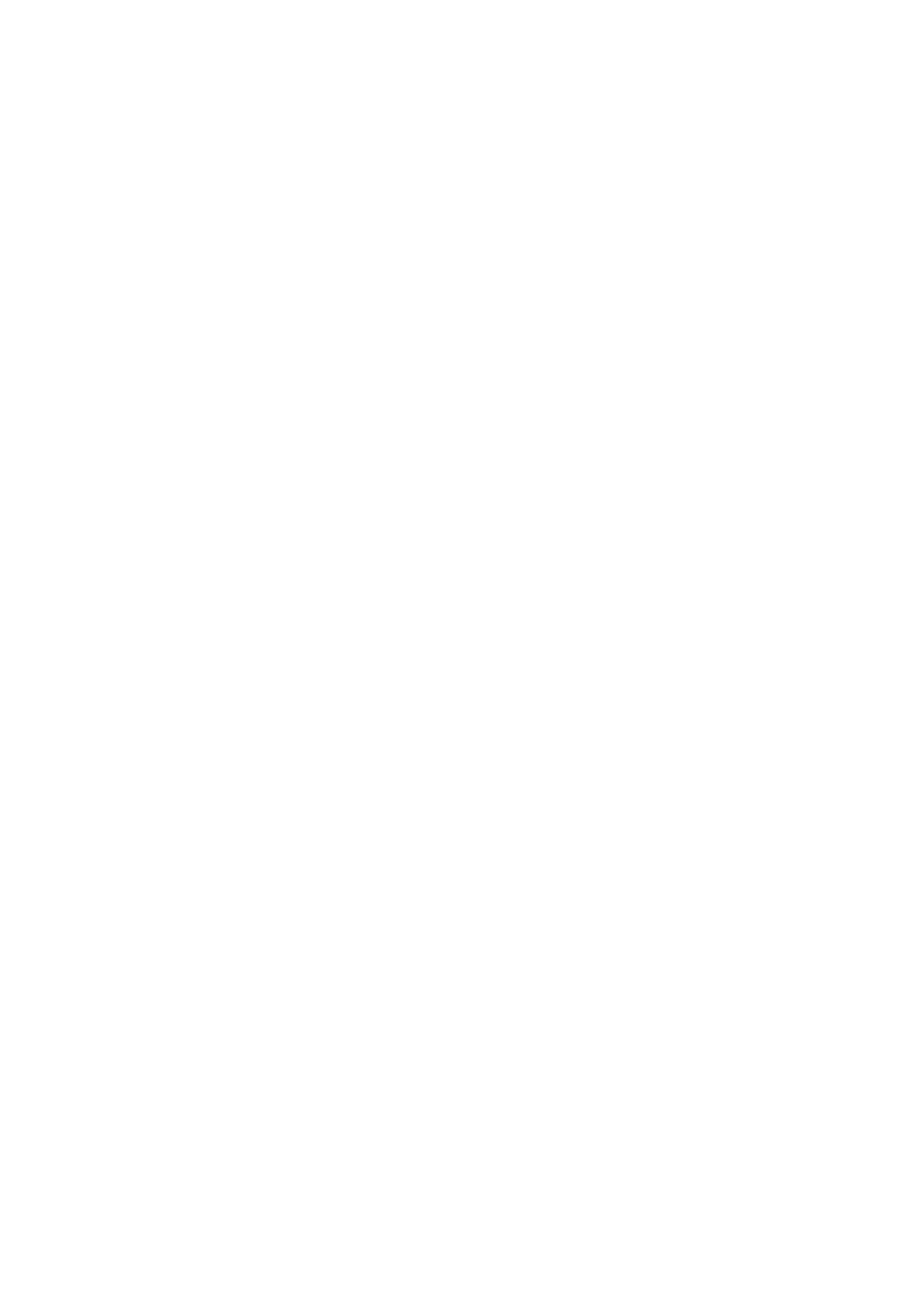# **Appendix: Glossary of Terms**

| <b>Term</b>                              | <b>Meaning</b>                                                                                                                                                                                                                                                                                                                                                                                                  |
|------------------------------------------|-----------------------------------------------------------------------------------------------------------------------------------------------------------------------------------------------------------------------------------------------------------------------------------------------------------------------------------------------------------------------------------------------------------------|
| General                                  |                                                                                                                                                                                                                                                                                                                                                                                                                 |
| Strategy                                 | Basic components in the plan for achieving state objectives,<br>while harnessing national resources in order to attain targets<br>for action in cyberspace. The terms "operation" and "tactics,"<br>which mainly appear along with "strategy," detail the concrete<br>manner of operation (each space at its own level), the method,<br>and the means of implementing the strategy for cyberspace<br>operation. |
| Cyberspace                               | The physical and non-physical area created or comprised of part<br>or all of the following factors: mechanized and computerized<br>systems, computer and communications networks, software<br>computerized information, content transferred in a computerized<br>manner, data on traffic and control, and the users of these.                                                                                   |
| Cyberattack                              | Illegal penetration, mostly covert, of a computer, computer<br>network, or any device connected to a network controlled by<br>computer for various purposes. Attacks are divided by goal,<br>type, method of attack, and sometimes by attack tool.                                                                                                                                                              |
| Cyber defense                            | Preventing the attacker from attaining the objective in<br>cyberspace. This does not necessarily mean preventing the<br>attacker from reaching the computers or network.                                                                                                                                                                                                                                        |
| Goals of cyberattack                     |                                                                                                                                                                                                                                                                                                                                                                                                                 |
| $CNE - Computer$<br>Network Exploitation | Attack for purposes of exploiting the information on the<br>computer/network and the information stored in the computer/<br>network.                                                                                                                                                                                                                                                                            |
| $CNA$ – Computer<br>Network Attack       | Attack for purposes of destruction. The expression of destruction<br>will be in the kinetic world (for example – deleting essential<br>information, turning off electricity, stopping water flow,<br>disrupting weapons systems).                                                                                                                                                                               |
| CNI - Computer<br>Network Influence      | Attack for purposes of psychological influence, hurting morale,<br>influencing public awareness.                                                                                                                                                                                                                                                                                                                |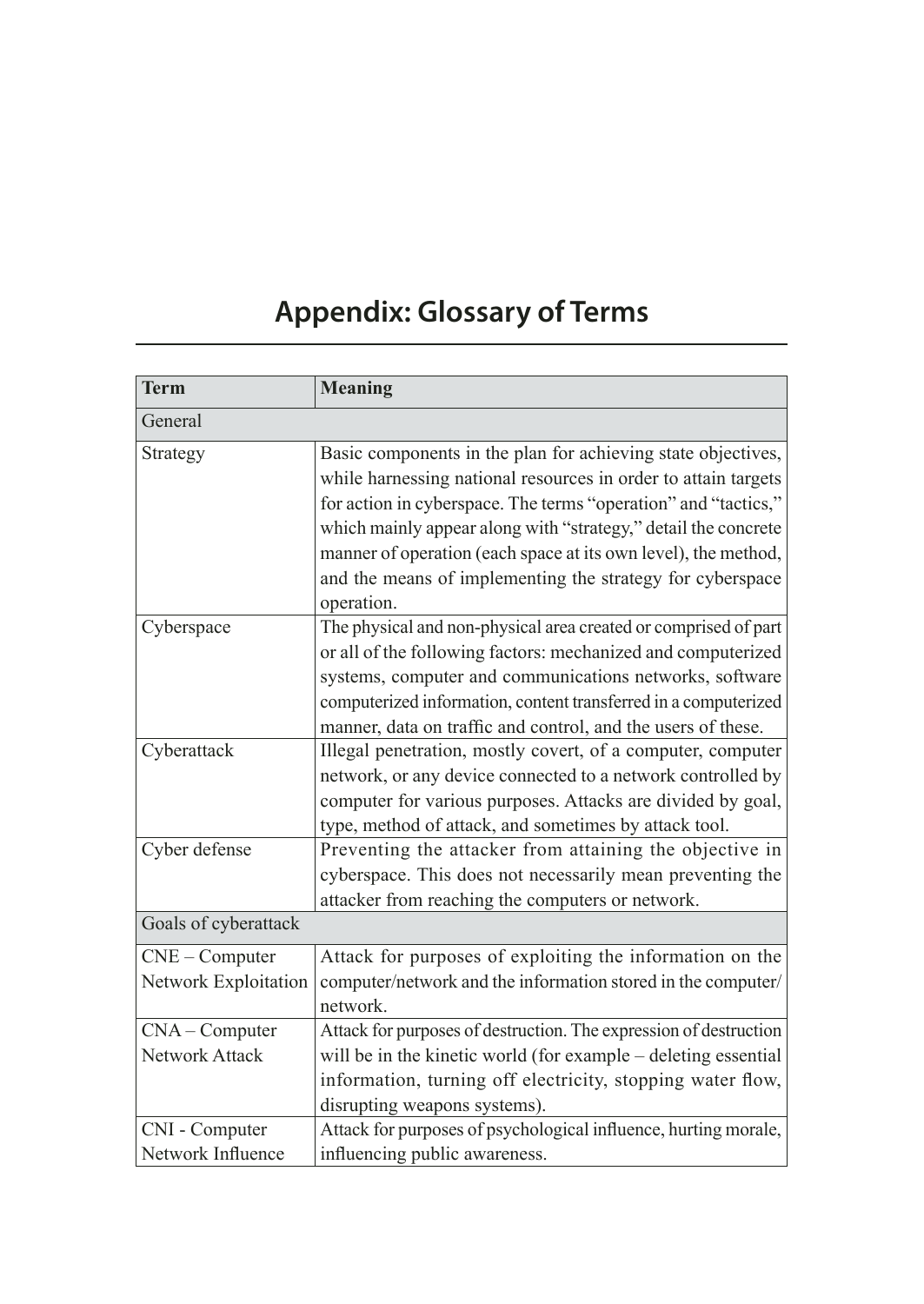#### 88 | Gabi Siboni and Ofer Assaf

| <b>Term</b>                                | <b>Meaning</b>                                                                                                                                                                                                                                                                                                                                                                                                                               |  |
|--------------------------------------------|----------------------------------------------------------------------------------------------------------------------------------------------------------------------------------------------------------------------------------------------------------------------------------------------------------------------------------------------------------------------------------------------------------------------------------------------|--|
| Main types of attack                       |                                                                                                                                                                                                                                                                                                                                                                                                                                              |  |
| DDoS - Distributed<br>Denial of Service    | Flooding a service provider site with a large amount of false<br>queries, in such a way that blocks it and causes it to collapse,<br>thus preventing service to users.                                                                                                                                                                                                                                                                       |  |
| Defacing / change of<br>appearance         | Changing a site's appearance and embedding messages that<br>serve the attacker.                                                                                                                                                                                                                                                                                                                                                              |  |
| <b>Advanced Persistent</b><br>Threat - APT | Usually covert, sophisticated attack for the purpose of remaining<br>as long as possible in the depth of a system or computer<br>network, mostly for the purposes of collecting information<br>and espionage, sometimes as a phase before an attack for<br>purposes of destruction.                                                                                                                                                          |  |
| Tools and methods of attack                |                                                                                                                                                                                                                                                                                                                                                                                                                                              |  |
| Malware, malicious<br>software             | Software / code used by an unauthorized / illegal user of the<br>computer, for any purpose.                                                                                                                                                                                                                                                                                                                                                  |  |
| Zero-day attack                            | Attack that exploits a weakness / software breach that is known<br>to the attacker but unknown to the defender, to intelligence<br>and defense companies, and to the software manufacturer.                                                                                                                                                                                                                                                  |  |
| Trojan horse                               | Damaging code / program that attempts to penetrate a computer<br>through camouflage of a harmless program.                                                                                                                                                                                                                                                                                                                                   |  |
| Back door                                  | Code granting the attacker permission to enter a computer<br>at a distance.                                                                                                                                                                                                                                                                                                                                                                  |  |
| <b>Botnet</b>                              | Network of software agents installed in a computer (usually<br>without the knowledge of the computer owner) in order to<br>exploit a network's computer resources for shared performance<br>of a task, based on a legal software system installed in them. In<br>the cyberattack context, this term relates to illegal and covert<br>overpowering of a computer from a distance, and using it to<br>perform tasks that the attacker defines. |  |
| Phishing                                   | Illegal attempt to obtain information from a computer, such as<br>username, password, or other identification details about people.<br>Usually, the attempt is based on email communications, instant<br>messaging, or social networks (e.g., Facebook), and refers the<br>user to a site that seems trustworthy and sometimes familiar.                                                                                                     |  |
| Hardware / firmware<br>attacks             | Attacks based on changes in hardware (usually at the<br>manufacturing stage) or changes in the software located in<br>hardware components for the purpose of preliminary / basic<br>use of the computer.                                                                                                                                                                                                                                     |  |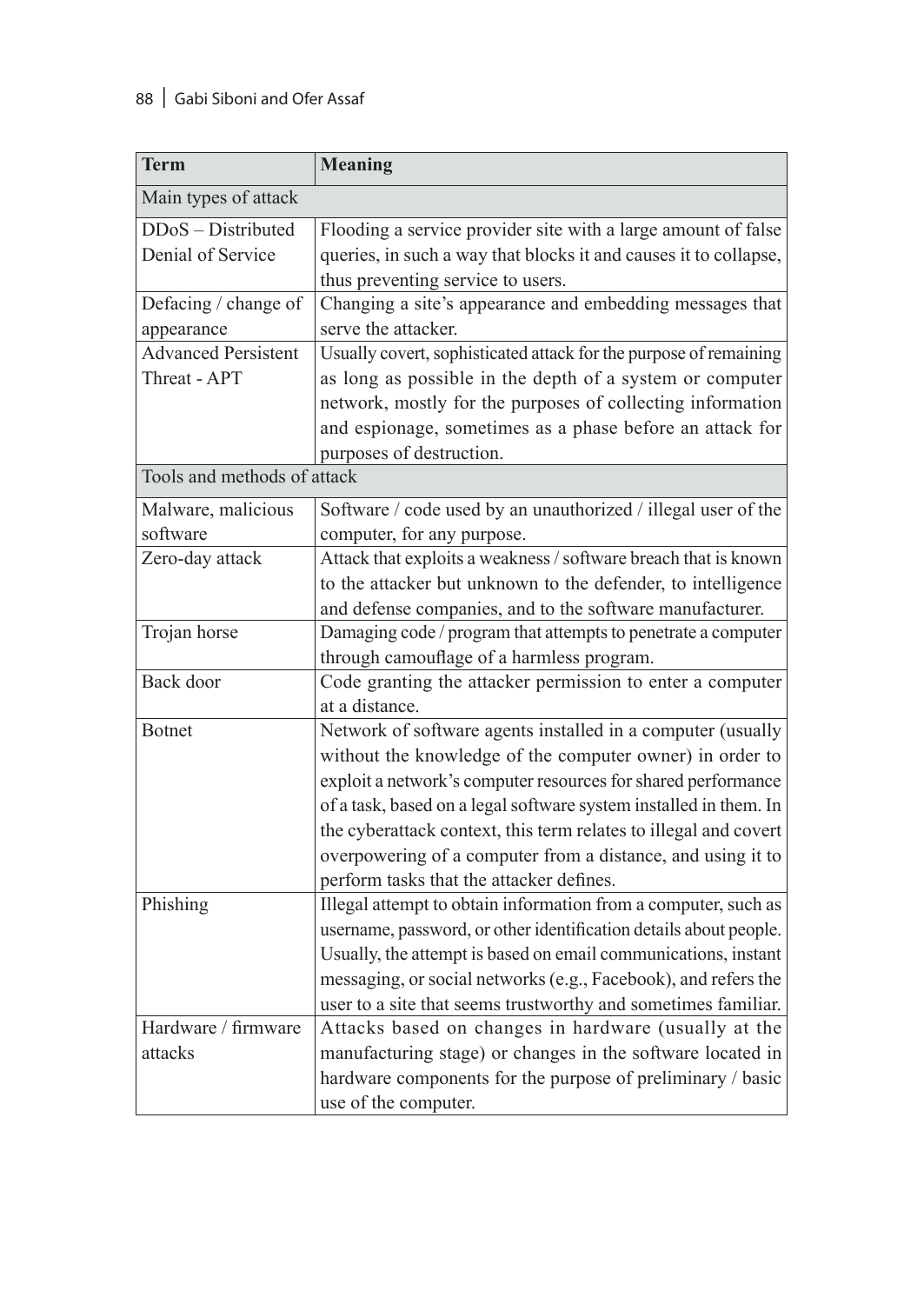| <b>Term</b>                                                                              | <b>Meaning</b>                                                                                                                                                                                                                                                                                                                                                                                                                                                               |  |
|------------------------------------------------------------------------------------------|------------------------------------------------------------------------------------------------------------------------------------------------------------------------------------------------------------------------------------------------------------------------------------------------------------------------------------------------------------------------------------------------------------------------------------------------------------------------------|--|
| Types of cyber defense                                                                   |                                                                                                                                                                                                                                                                                                                                                                                                                                                                              |  |
| Defense based on<br>prior information /<br>intelligence                                  | Defense against cyberattack in which the attack code is<br>known and recognized, and/or the target and date of attack<br>are known. For example, known, limited malware, such as a<br>known attack code that has been fully or partially identified<br>by a defense system (anti-virus tools are mostly based on<br>such prior knowledge). Another example is defense against<br>service-prevention attack, for which an open warning is given<br>regarding target and date. |  |
| Defense independent<br>of prior information /<br>intelligence<br>Tools for cyber defense | Use of technology that is independent of information collection<br>on attack codes or intentions, but is based on the best possible<br>knowledge of the defended environment.                                                                                                                                                                                                                                                                                                |  |
| Security information<br>and event<br>management - SIEM                                   | A combination of two terms: security information management,<br>meaning information security based on accumulation of data<br>and saving logs of computer operations, deep analysis of<br>them, and professional understanding of events; security event<br>management – management of information security events,<br>relating to the ability to locate, understand, and respond in real<br>time or very close to real time, to cyberattacks on computer<br>networks.       |  |
| Computer forensic<br>science                                                             | Branch of digital scientific investigation that relates to legal<br>evidence (sometimes for purpose of presenting in court) found<br>in a computer or in digital storage methods. The goal is to test<br>digital media using scientific investigation for the purpose<br>of identification, preservation, reconstruction, analysis, and<br>presentation of facts.                                                                                                            |  |
| Anti-virus                                                                               | Software designed to identify computer viruses and to protect<br>the computer from their operation.                                                                                                                                                                                                                                                                                                                                                                          |  |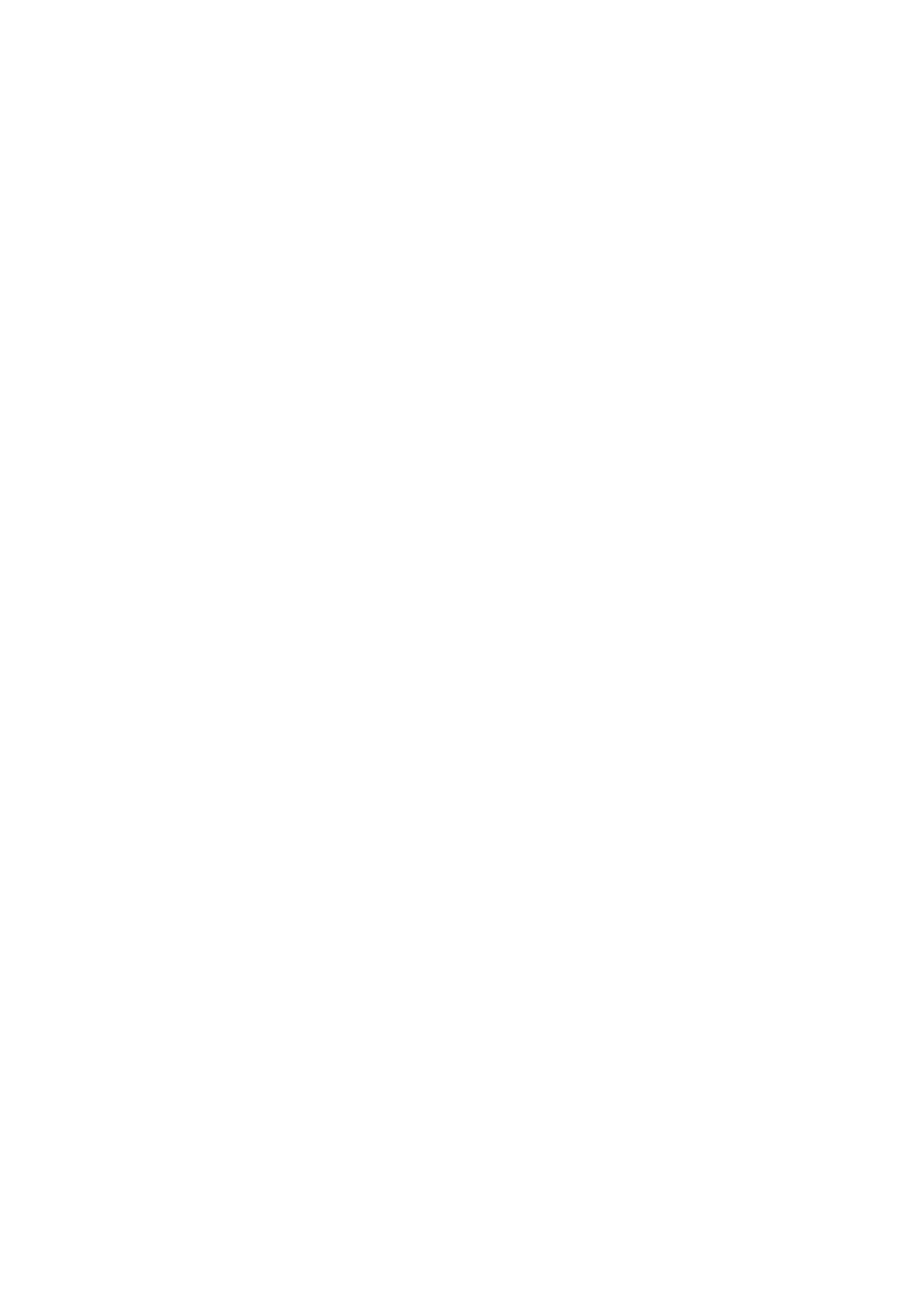## **Notes**

- 1 The term "strategy for cyber activity" refers to achieving the government targets in cyberspace by harnessing government resources to achieve these goals. The terms "operation" and "tactics," which usually appear after "strategy," describe the concrete methods of operation (each field at its own level), and the means of implementing the strategy for conduct in cyberspace.
- 2 Israel Government Decision no. 3611 of August 7, 2011, http://www.pmo.gov.il/ secretary/govdecisions/2011/pages/des3611.aspx.
- 3 Nati Cohen, "The Fifth Dimension," *Ma'arachot*, no. 452 (December 2013), p. 10, http://maarachot.idf.il/PDF/FILES/4/113334.pdf.
- 4 See Guidelines for Government Policy on the Knesset website. These may be summarized under the general definition of security and economic welfare, http:// www.knesset.gov.il/docs/heb/coalition2013\_3.pdf.
- 5 Isaac Ben-Israel and Lior Tabanksy, "An Interdisciplinary Look at Security Challenges in the Information Age," *Military and Strategic Affairs* 3, no. 3 (December 2011): 21-37, http://heb.inss.org.il/index.aspx?id=4354&articleid=1126.
- 6 Shmuel Even and David Siman-Tov, *Cyber Warfare: Concepts and Strategic Trends*, Memorandum, no. 109 (Tel Aviv: Institute for National Security Studies, June 2011), http://heb.inss.org.il/index.aspx?id=4354&articleid=1043.
- 7 Tyrone C. Marshall Jr., "Cybercom Commander Calls Cybersecurity Order First Step," *DoD News*, February 13, 2013; William J. Lynn III, "Defending a New Domain, The Pentagon's Cyber Strategy," *Foreign Affairs* (September/October 2010), http://www.foreignaffairs.com/articles/66552/william-j-lynn-iii/defendinga-new-domain; Claudette Roulo, "Alexander: Laws, Policies Lag Behind Changes in Cyber Threats," *DoDNews*, February 27, 2014.
- 8 For example, see analysis of the "Red October" attack, Kaspersky Security Bulletin, Kaspersky Lab Global Research and Analysis Team, 2013, http://media.kaspersky. com/pdf/KSB\_2013\_EN.pdf. See also an example of a characterizing attack trends and analysis based on broad collection, Symantec, "Internet Security Threat Report," vol. 19, 2014, http://www.symantec.com/en/uk/security\_response/publications/ threatreport.jsp?inid=il\_ghp\_hero3\_istr-2014-V19.
- 9 Michael Porter, "What is Strategy?" *Harvard Business Review*, November 1996, https://hbr.org/1996/11/what-is-strategy.
- 10 See, for example, the discussion on legal regularization of NSA activity within the United States, as reflected in the statement of Keith Alexander, commander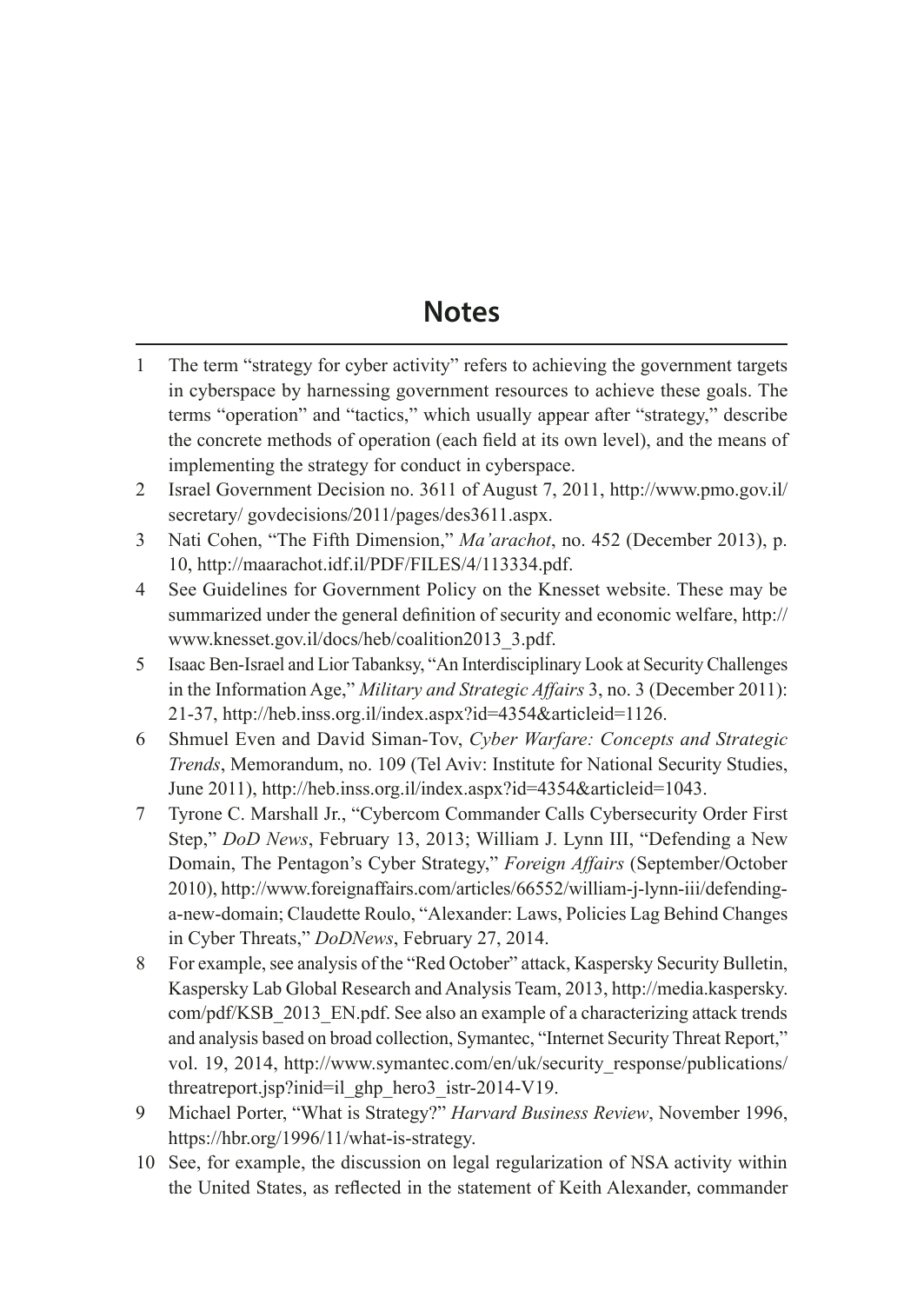of US Cyber Command and director of NSA, before the Senate Armed Services Committee. Alexander is aware of the conflict between cyber defense and the right to privacy, yet believes that these goals may be achieved simultaneously. He asks to receive data without content from internet providers and in return give them classified information on attributes of malware, so that they can find them and report in real time. For details, see *Hearing to receive testimony on U.S. strategic command and U.S. cyber command interview of the defense authorization request for fiscal year 2014 and the future years defense program*, pp. 8-10 (March 12, 2013) (testimony of Keith Alexander, commander of US Cyber Command and director of NSA and C. Robert Kehler, commander of US Strategic Command), http://www.armed-services.senate.gov/imo/media/doc/13-09%20-%203-12-13.pdf.

- 11 A definition of the term "advanced persistent threat" (APT) appears in the glossary of this document.
- 12 The actual division in Israel partially fits the proposal suggested here. The discussion on objects of defense in Israel's cyberspace focuses on issues of structure and inter-organizational division of aspects of authority, responsibility, and resources. For details on the objects of defense in Israel's cyberspace, see Roi Goldstein, *Cyberspace and Defense of Essential Infrastructure*, Knesset – Center for Research and Information, May 12, 2013. This document was written for a discussion in the Knesset Committee on Science and Technology on "Promoting Israel as a Leader in the Cyber Field," pp. 6-7, and footnote 19, www.knesset.gov.il/committees/heb/ material/data/mada2013-05-13.doc.
- 13 Following is the text of the Israeli government's decision from August 7, 2011, on establishment of the National Cyber Bureau, centering on the organizational issue: "In consideration of this, following the decision of the Ministerial Committee on National Defense No. 84B of December 11, 2002 (below, Decision 84B), and without detriment to the authority given to another factor according to any government law and decision: To establish a National Cyber Bureau (below, the Bureau) within the Prime Minister's Office, as detailed in Appendix A below. To regularize the responsibility for handling the cyber field, as detailed in Appendix B below. To promote the ability to defend cyberspace in Israel and to promote research and development in the cyber field and super-computing, as detailed in Appendix A. The budget for implementing this decision will be decided by the Prime Minister, in consultation with the Minister of Finance, and will be presented for government authorization two months from the date of this decision. Despite the text of this decision, and to remove any doubt, it is hereby clarified that this decision will not apply to the special organizations, to which special arrangements will apply, as determined by agreement between them and the Bureau no more than 120 days from the date of its establishment." From the website of the Prime Minister of Israel, http://www.pmo.gov.il/secretary/govdecisions/2011/pages/des3611.aspx.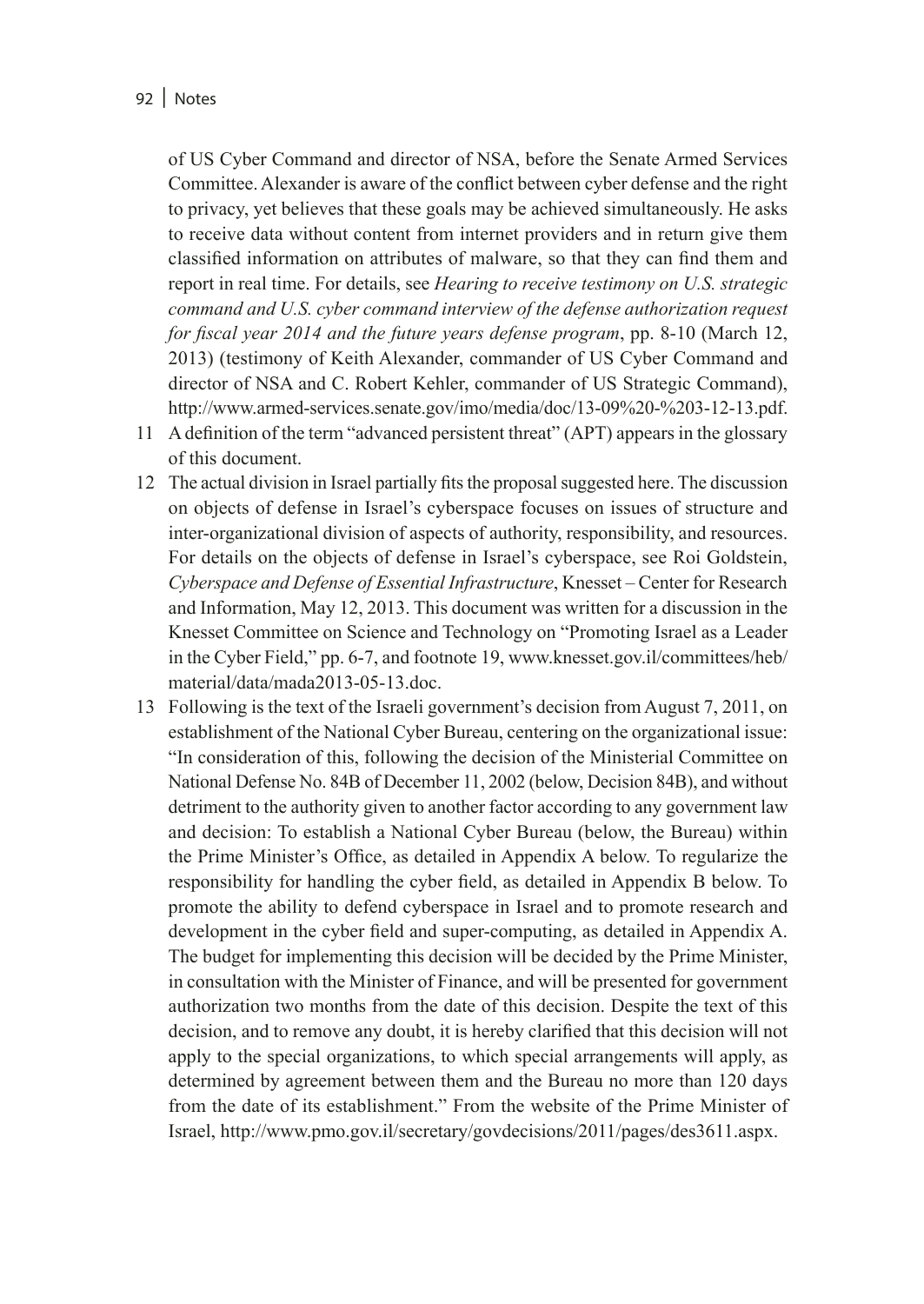- 14 Council for Research and Development, "Report of the Council for Research and Development for the years 2010-2011," p. 10, http://most.gov.il/Molmop/Reports/ Documents/AnnualReport2010-11.pdf.
- 15 Ibid., pp. 39-40.
- 16 Announcement of the chief secretary regarding the prime minister's declaration of September 21, 2014, http://www.pmo.gov.il/MediaCenter/Spokesman/Pages/ spokerashot210914.aspx, and announcement of the Chief Secretary regarding the government's decision on the issue of the "decision-makers' proposal" of February 14, 2015.
- 17 Even and Siman-Tov, *Cyber Warfare,* pp. 70-73.
- 18 Ibid., p.70.
- 19 Gabi Siboni, "Wanted: A National Policy Force Build-Up in Cyberspace," *Haaretz*, January 2014.
- 20 US Department of Defense, "Department of Defense Strategy for Operating in Cyberspace," July 2011.
- 21 Ibid., pp. 5-10.
- 22 Joint Chief of Staffs, "Cyberspace Operations," US Army Joint Publication 3-12, February 5, 2013, http://www.dtic.mil/doctrine/new\_pubs/jp3\_12R.pdf.
- 23 Joint Chief of Staffs, "Cyberspace Operations," Joint Publication 3-13, Information Operations, Chapter II, http://www.dtic.mil/doctrine/new\_pubs/jp3\_13.pdf.
- 24 Cheryl Pellerin, "Alexander: Defending Against Cyberattacks Requires Collaboration," US Department of Defense, October 30, 2013.
- 25 After the Snowden affair broke, public debate in the United States centered on the violation of individual rights by the NSA on behalf of defense and security. In this atmosphere, General Alexander was unable to convince others that entities such as the NSA and the Cyber Command should be permitted to receive data on US citizens, even though it was vital to their defense.
- 26 Pellerin, "Alexander: Defending Against Cyberattacks Requires Collaboration."
- 27 Cheryl Pellerin, "Cybercom Chief: Cyberspace Operations Key to Future Warfare," US Department of Defense, June 16, 2014.
- 28 The Department of Defense Cyber Strategy," The Department of Defense, April 2015, http://www.defense.gov/home/features/2015/0415\_cyber-strategy/Final\_2015\_ DoD\_CYBER\_STRATEGY\_for\_web.pdf.
- 29 Lynn "Defending a New Domain: The Pentagon's Cyber Strategy."
- 30 The Federal Bureau of Investigation, "Ten Years after: The FBI since 9/11 Cyber," http://www.fbi.gov/about-us/ten-years-after-the-fbi-since-9-11/just-the-facts-1/ cyber-1.
- 31 "Cyber Security Strategy of the United Kingdom Safety, Security and Resilience in Cyber Space,"Presented to Parliament by the Prime Minister, by Command of Her Majesty, June 2009,

https://www.gov.uk/government/uploads/system/uploads/attachment\_data/ file/228841/7642.pdf.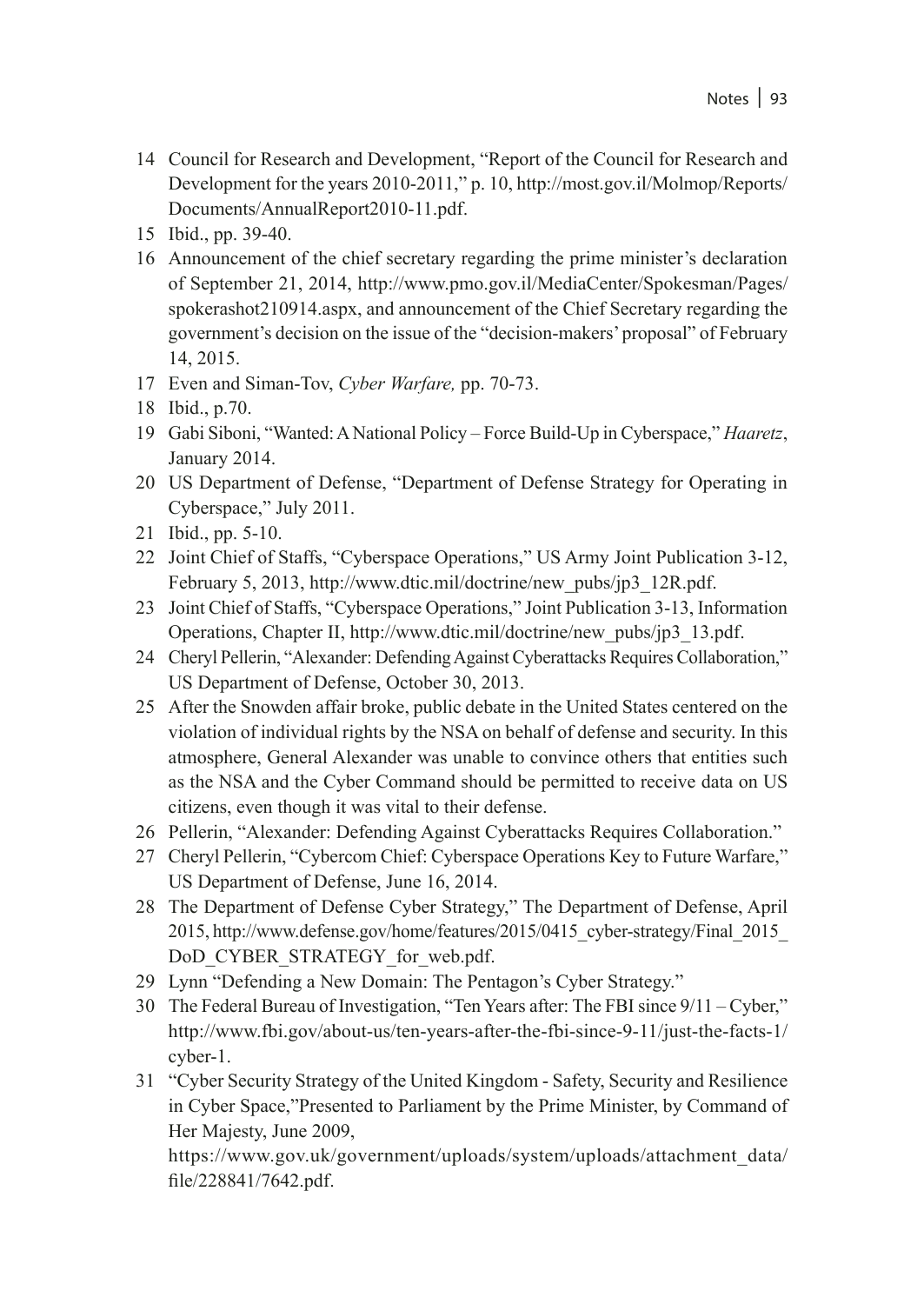- 32 Cabinet Office, "The UK Cyber Security Strategy Protecting and Promoting the UK in a Digital World," November 2011.
- 33 Cabinet Office, "The UK Cyber Security Strategy Report on Progress and Forward Plans,"December 2014.
- 34 French Network and Information Security Agency, "Information Systems Defense and Security – France's Strategy," https://www.enisa.europa.eu/activities/Resilienceand-CIIP/national-cyber-security-strategies-ncsss/France\_Cyber\_Security\_Strategy. pdf.
- 35 Gabi Siboni and Y.R., "What Lies behind Chinese Cyber Warfare," *Military and Strategic Affairs* 4, no. 2 (September 2012): 49-64, http://heb.inss.org.il/index. aspx?id=4354&articleid=1185.
- 36 OECD, "Cybersecurity Policy Making at a Turning Point: Analyzing a New Generation of National Cybersecurity Strategies for the Internet Economy," 2012, http://www.oecd.org/sti/ieconomy/cybersecurity%20policy%20making.pdf.
- 37 ENISA, "National Cyber Security Strategies: Setting the Course for National Efforts to Strengthen Security in Cyberspace" May 8, 2012, http://www.enisa. europa.eu/activities/Resilience-and-CIIP/national-cyber-security-strategiesncsss/ cyber-security-strategies-paper.
- 38 European Commission High Representative of the European Union for Foreign Affairs and Security Policy, "Cybersecurity Strategy of the European Union: An Open, Safe and Secure Cyberspace," Brussels, February 7, 2013, http://eeas.europa. eu/policies/eu-cyber-security/cybsec\_comm\_en.pdf.
- 39 Amir Averbuch and Gabi Siboni, "The Classic Cyber Defense Methods Have Failed – What Comes Next?" *Military and Strategic Affairs* 5, no. 1 (April 2013): 37-48, http://www.inss.org.il/uploadImages/systemFiles/MASA5-1Eng5\_Averbuch%20 and%20Siboni.pdf.
- 40 Isaac Ben-Israel and Lior Tabansky, "An Inter-Disciplinary Look at Security Challenges in the Information Age," *Military and Strategic Affairs* 3, no. 1 (December 2011): 21-37, http://heb.inss.org.il/index.aspx?id=4354&articleid=1126.
- 41 Ibid.
- 42 Nati Cohen, "Preparation and Organization of the State of Israel for an Extensive Cyberattack," National Security College, Fortieth graduating class, and the Department of Political Science, Haifa University, May 2013. See also, Nati Cohen, "The Fifth Dimension," *Ma'arachot* 452 (December 2013), p. 15, http://maarachot.idf. il/72194-he/Maarachot.aspx.
- 43 Cohen, "Fifth Dimension," pp. 15-16.
- 44 Pierluigi Paganini, "Hardware Attacks, Backdoors and Electronic Component Qualification," InfoSec Institute, October 11, 2013, http://resources.infosecinstitute. com/hardware-attacks-backdoors-and-electronic-componentqualification/.
- 45 Amir Lupovici, "Cyber Strategy and Deterrence: Trends and Challenges in Research," *Military and Strategic Affairs* 3, no. 3 (December 2011): 41-52.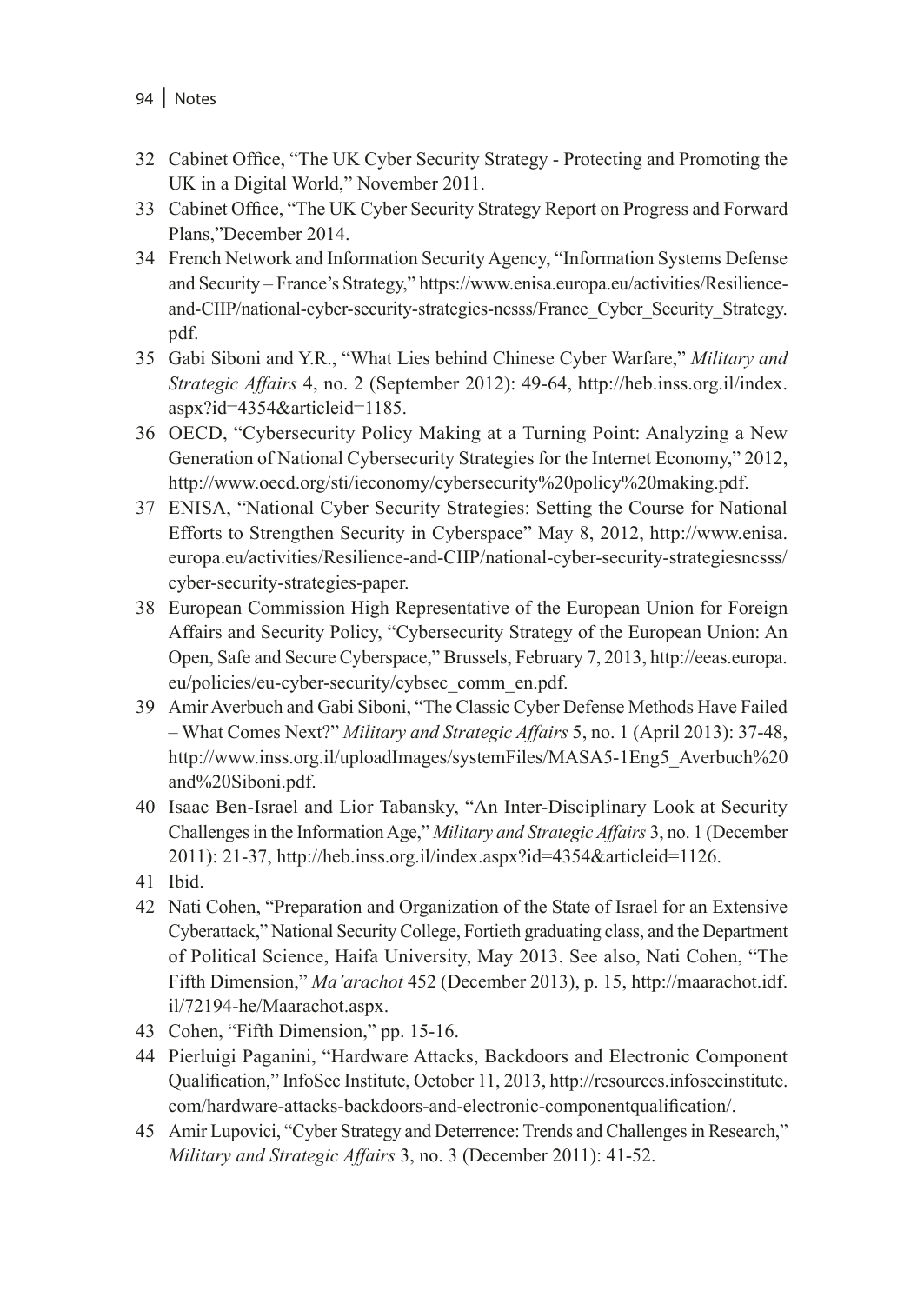- 46 Ralph Langner, "Stuxnet's Secret Twin," *Foreign Policy*, November 19, 2013, http://foreignpolicy.com/2013/11/19/stuxnets-secret-twin.
- 47 According to Langner, the goal of the attackers was to cause the Iranians to lack trust in their ability to operate the centrifuge control system – and not to cause mass damage to the centrifuges themselves. Accordingly, the attack was planned to cause lasting damage, not extensive immediate damage, which would signal to the Iranians that the problem was not their technological knowledge, but rather a cyberattack. As Langner wrote, "If catastrophic damage had been caused by Stuxnet that would have been by accident rather than on purpose. The attackers were in a position where they could have broken the victim's neck, but they chose continuous periodical choking instead. Stuxnet is a low-yield weapon with the overall intention of reducing the lifetime of Iran's centrifuges and making the Iranians' fancy control systems appear beyond their understanding." Ibid., p. 7.
- 48 In Langner's words "The results of the overpressure attack are unknown. Whatever they were, the attackers decided to try something different in 2009. This new Stuxnet variant was almost entirely different from the old one. For one thing, it was much simpler and much less stealthy than its predecessor. It also attacked a completely different component of the Natanz facility: the centrifuge drive system that controls rotor speeds." Ibid, p. 5. Langner also wrote that, "At some point the attacks should have been recognizable by plant floor staff just by the old eardrum . . . It's another sign that the makers of this second Stuxnet variant had decided to accept the risk that the attack would be detected by operators." Ibid., p. 7.
- 49 Ibid., p. 9.
- 50 Ibid.
- 51 James A. Lewis, "In Defense of Stuxnet," *Military and Strategic Affairs* 4, no. 3 (December 2012): 65-76, http://www.inss.org.il/uploadImages/systemFiles/ MASA4-3 Lewis.pdf.
- 52 Ronald J. Deibert, Rafal Rohozinski, and Masashi Crete-Nishihata, "Cyclones in Cyberspace: Information Shaping and Denial in the 2008 Russia-Georgia War," *Security Dialogue* 43, no. 1 (February 2012): 3-24, http://sdi.sagepub.com/search/ results?fulltext=cyclones+in+cyberspace&submit=yes&journal\_set=spsdi&src=s elected&andorexactfulltext=and&x=0&y=0.
- 53 Cheryl Pellerin, "Cybercom Builds Teams for Offense, Defense in Cyberspace," *DoD News*, March 12, 2013. See also, *Hearing to receive testimony on US strategic command and US cyber command in review of the defense authorization request for fiscal year 2014 and the future years' defense program,* March 12, 2013, http:// www.armed-services.senate.gov/imo/media/doc/13-09%20-%203-12-13.pdf.
- 54 Rogers' statement on June 12, 2014 at a cyber seminar hosted by the Association of the US Army's Institute of Land Warfare.
- 55 Rogers' statement on May 28, 2014 at the 2014 Cyber Summit, http://www.defense. gov/news/newsarticle.aspx?id=122384.
- 56 OECD and the European Union.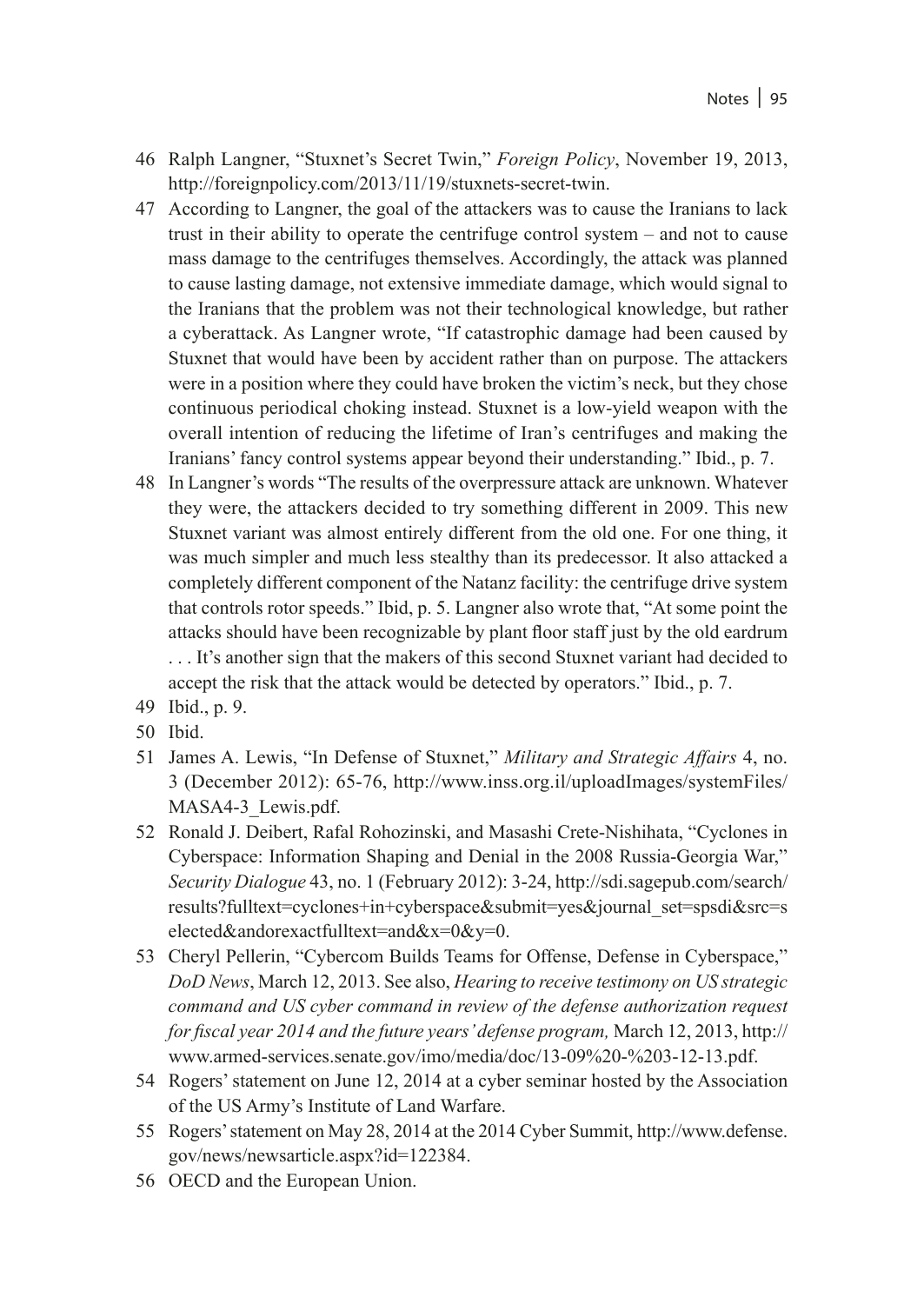- 96 | Notes
- 57 The analysis of the Russian case relies on actual findings from the conduct ascribed to Russia in cyberspace.
- 58 "Firmware" is software that is positioned in a hardware device and handles the functioning of the component. As for its flexibility for changes, firmware is the intermediate state between software (which is very easy to change) and hardware, which cannot be changed. In most cases, the firmware of an electronic element is saved in ROM memory. Sometimes the firmware is saved on the flash drive, and then it can be updated by the end user. Common reasons for updating firmware are fixing bugs or adding content to a component.
- 59 See, for example, the products of enSilo Ltd., which test only the exit point of the organizational network and handle suspicious data only at this point. See also, the products of Secure Islands Ltd., which ensure that the files on the network are protected at a high level based on the company's security policy, without relation to their origin or nature of use. See Raphael Kahan, "Cyber out of the box: Security companies that think differently," *Calcalist*, March 25, 2015, following the exhibition of the two companies at the CyberTec conference, and the websites of Secure Islands and enSilo respectively at http://www.secureislands.com/product/ technology/ and https://www.ensilo.com/.
- 60 Some commercial products exist. See, for example, the description on the VERINT website: http://www.verint.com/solutions/communications-cyber-intelligence/ solutions/cyber-security/index.
- 61 Giora Engel, "Deconstructing the Cyber Kill Chain," *LightCyber*, November 26, 2014, http://lightcyber.com/deconstructing-the-cyber-kill-chain.
- 62 For a description of a fundamental solution based on anomaly, see Averbuch and Siboni, "The Classic Cyber Defense Methods Have Failed."
- 63 See reference to enSilo website: https://www.ensilo.com.
- 64 For example, see the solution proposed by Nyotron: http://www.nyotron.com. Another example is the solution proposed by Light Cyber: http://lightcyber.com/ products and the data-based solution on characterization of the individual user proposed by BioCatch: http://www.biocatch.com/#!products/c5rw.
- 65 For example, as Keith Alexander stated at the Fourth Annual Cybersecurity Summit, September 25, 2013: "We can break down each system we see being scanned by an adversary and put it in a new place. You can jump networks, you can jump databases, and you can jump your phone system, [making] it very difficult for adversaries to exploit them." See http://www.defense.gov/news/newsarticle.aspx?id=120854.
- 66 The thought of handling information or a product stolen from a computer or network is based on the story of the strike on the Siberian gas line. Supposedly, the CIA had realized that the Soviets had stolen a plan for a control component from computers of a Canadian company in order to use in a similar component they were planning to design. The information in the programs had been corrupted in advance and caused an explosion in the Siberian gas line. Whether or not the story is true, it raises the possibility that manipulation of stolen data need not allow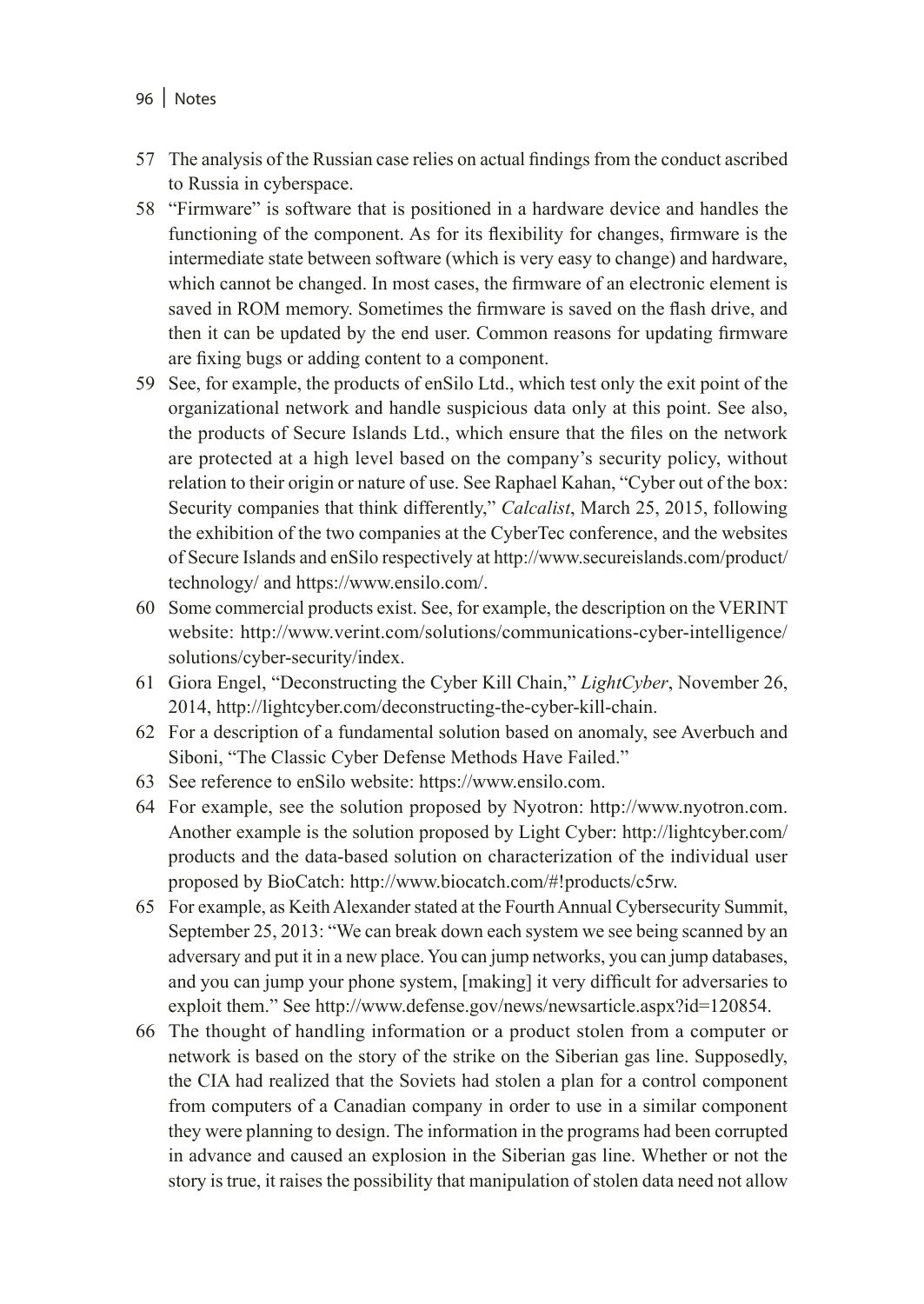the thief to use the stolen information successfully. The result need not be kinetic and overt as described in this story. Details of the story can be found in, "War in the Fifth Domain," *Economist* July 1, 2010, based on a book by Thomas Care Reed, who served as Air Force Secretary in the Ford and Carter administrations and as a consultant in the Reagan administration. See http://www.economist.com/ node/16478792.

- 67 A full analysis of the main issues of DDoS attacks is located on the website of Arbor Networks: http://www.arbornetworks.com/ddos-attacks.
- 68 Deibert, Rohozinski, and Crete-Nishihata, "Cyclones in Cyberspace."
- 69 See, for example, Sean Leach, "Four ways to defend against DDoS attacks," *Network World*, September 17, 2013, http://www.networkworld.com/article/2170051/techprimers/four-ways-to-defend-against-ddos-attacks.html; George V. Hulme, "7 essentials for defending against DDoS attacks," *CSO*, January 14, 2013, http:// www.csoonline.com/article/2133613/malware-cybercrime/7-essentials-fordefendingagainst-ddos-attacks.html.
- 70 Benedikt Martens and Frank Teuteberg, "Risk and Compliance Management for Cloud Computing Services: Designing a Reference Model," University of Osnabrueck, Association for Information Systems AIS Electronic Library, May 2011, http://citeseerx.ist.psu.edu/viewdoc/download?doi=10.1.1.231.6718&rep= rep1&type=pdf.
- 71 "Experimental transfer of Bank Hapoalim to Amazon cloud," *TechTime*, September 18, 2014, http://techtime.co.il/2014/09/18/aws/; "Bank of Israel regulates use of cloud," *Israel Defense*, February 3, 2015, http://www.nrg.co.il/online/1/ART2/625/607. html; "USA: Commercial suppliers of cloud services in the service of the Defense Department," *iHLS*, December 15, 2014, http://i-hls.com/he/2014/12/commercialvendors-invited-u-s-dod-data-centers.
- 72 A draft of directives of the Israel banking supervisor on the issue of risk management in the cloud environment, September 10, 2014, http://www.boi.org. il/he/BankingSupervision/DraftsFromTheSupervisorOfBanks/DocLib/10861.pdf.
- 73 "The US Defense Department uses the Amazon cloud," *iHLS*, August 27, 2014, http://i-hls.com/he/2014/08/amazon-expands-cloud-services-u-s-military.
- 74 See, for example, the cloud defense systems offered by Microsoft (for Azure): http://azure.microsoft.com/en-us/support/trust-center/security, and of Amazon's cloud: http://aws.amazon.com.
- 75 See, for example, technology developed by BioCatch. According to the company website, its purpose is mainly cloud protection: http://www.biocatch.com.
- 76 Hardware attacks are based on treating hardware components the physical components of the computer, and/or firmware – the software is burned onto these physical elements.
- 77 This concern, whether justified or not, is expressed in the following example: computer equipment manufactured by Chinese companies Lenovo, Huawei, and ZTE is not authorized for purchase by the CIA, due to the fear of penetration of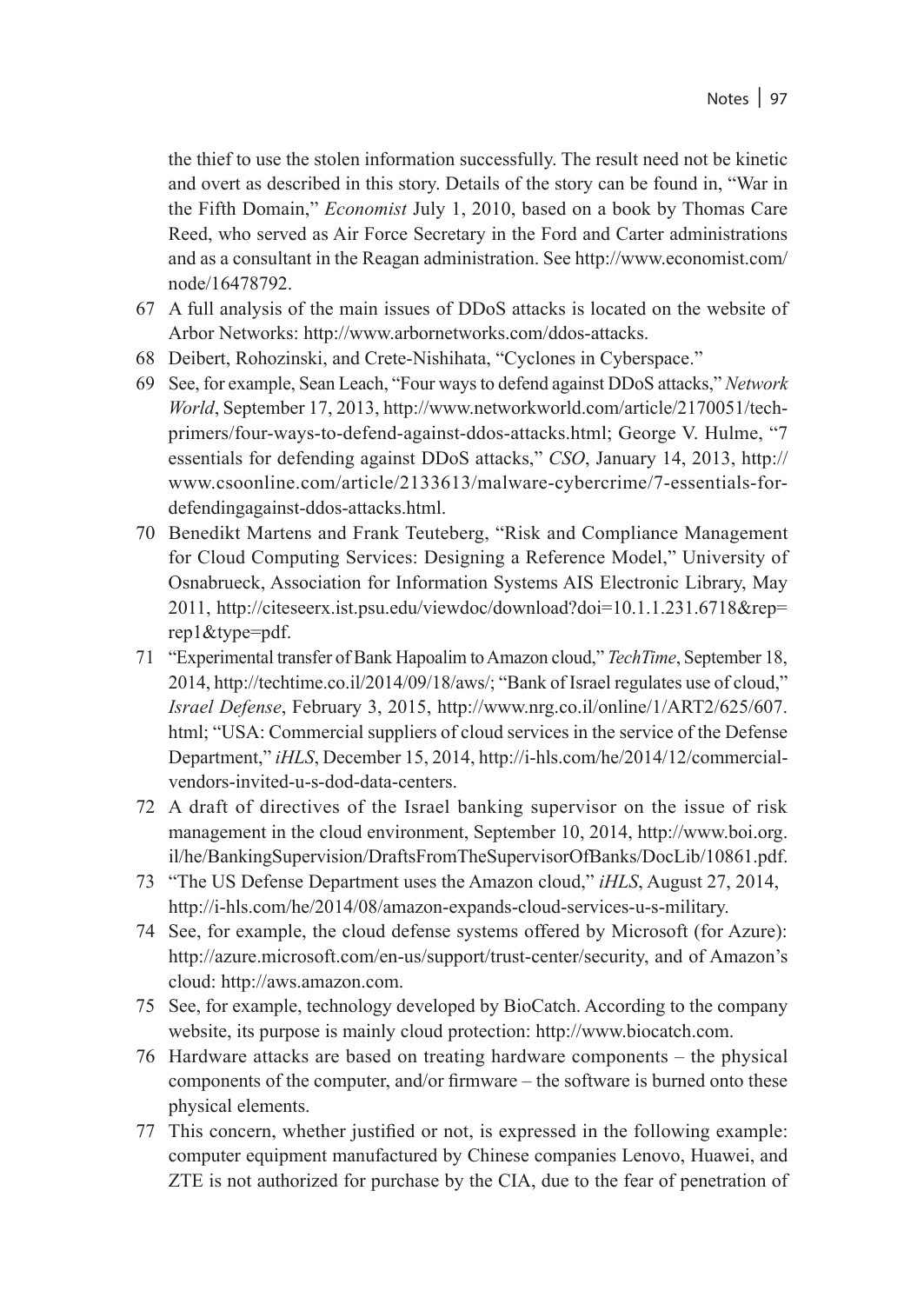attack components during the manufacturing stage. See James Sanders, "Corporate Espionage or Fear Mongering? The Facts about Hardware-Level Backdoors," *IT Security*, August 7, 2013, http://www.techrepublic.com/blog/it-security/corporateespionage-or-fearmongering-thefacts-about-hardware-level-backdoors.

- 78 One example was a firmware-based attack demonstrated at the Black Hat security conference in Las Vegas by Jonathan Brossard, a cyber expert. The attack, called Rakshasa, demonstrated "back door" penetration of non-volatile memory (BIOS) and the difficulty in blocking this attack and removing it. See Sebastian Anthony, "Rakshasa: The Hardware Backdoor that China could Embed in Every Computer," *Extreme Tech*, August 1, 2012, http://www.extremetech.com/computing/133773 rakshasa-the-hardware-backdoor-thatchina-could-embed-in-every-computer.
- 79 Ibid.
- 80 See Anthony, "Rakshasa."
- 81 Paganini, "Hardware Attacks, Backdoors and Electronic Component Qualification; Lynn, "Defending a New Domain, The Pentagon Cyber Strategy"; Shahar Smooha, "World under Attack: Cyber Battles Jump up a Level," *Globes*, January 12, 2012, http://www.globes.co.il/news/article.aspx?did=1000714597.
- 82 Paganini, "Hardware Attacks, Backdoors and Electronic Component Qualification."
- 83 Gabi Siboni and David Siman-Tov, "Cyber Extortion North Korea against the United States," *INSS Insight*, no. 646, December 2014, http://heb.inss.org.il/index. aspx?id=4354&articleid=8424; Gabi Siboni and Sami Kronenfeld, "Iranian Cyber Offensive during Operation Protective Edge," *INSS Insight*, no. 598, August 2014, http://heb.inss.org.il/index.aspx?id=4354&articleid=7583.
- 84 For example, the cyberattacks on the United States that were attributed to Iran, did not provoke any overt response for purposes of deterrence. See Elliot Jager, "Iranian Hackers Penetrated US Navy Marine Corps Internet for Four Months," *Newsmax,* February 18, 2014, http://www.newsmax.com/Newsfront/Iran-hackerscyberattack-Navy/2014/02/18/id/553238; Julian E. Barnes and Siobhan Gorman, "U.S. Says Iran Hacked Navy Computers," *Wall Street Journal*, September 27, 2013, http://online.wsj.com/news/articles/SB10001424052702304526204579101 602356751772.
- 85 Lupovici, "Cyber Warfare and Deterrence."
- 86 Steve Lewis and Kris Smith, "Lessons Learned from Real World Application of the Bow-Tie 89 Method," Presentation at American Institute of Chemical Engineers, Sixth Global Congress on Process Safety, San Antonio, Texas, March 22-24, 2010.
- 87 President Obama reacted to the Sony capitulation early on, calling it a mistake, and encouraged the company to screen the film despite the threats and the attack. The president promised a proportional reaction by the United States. As a result, North Korea suffered blows that paralyzed its internet traffic, and the United States authorized sanctions against North Korea. See David E. Sanger, Michael S. Schmidt, and Nicole Perlroth, "Obama Vows a Response to Cyberattack on Sony,"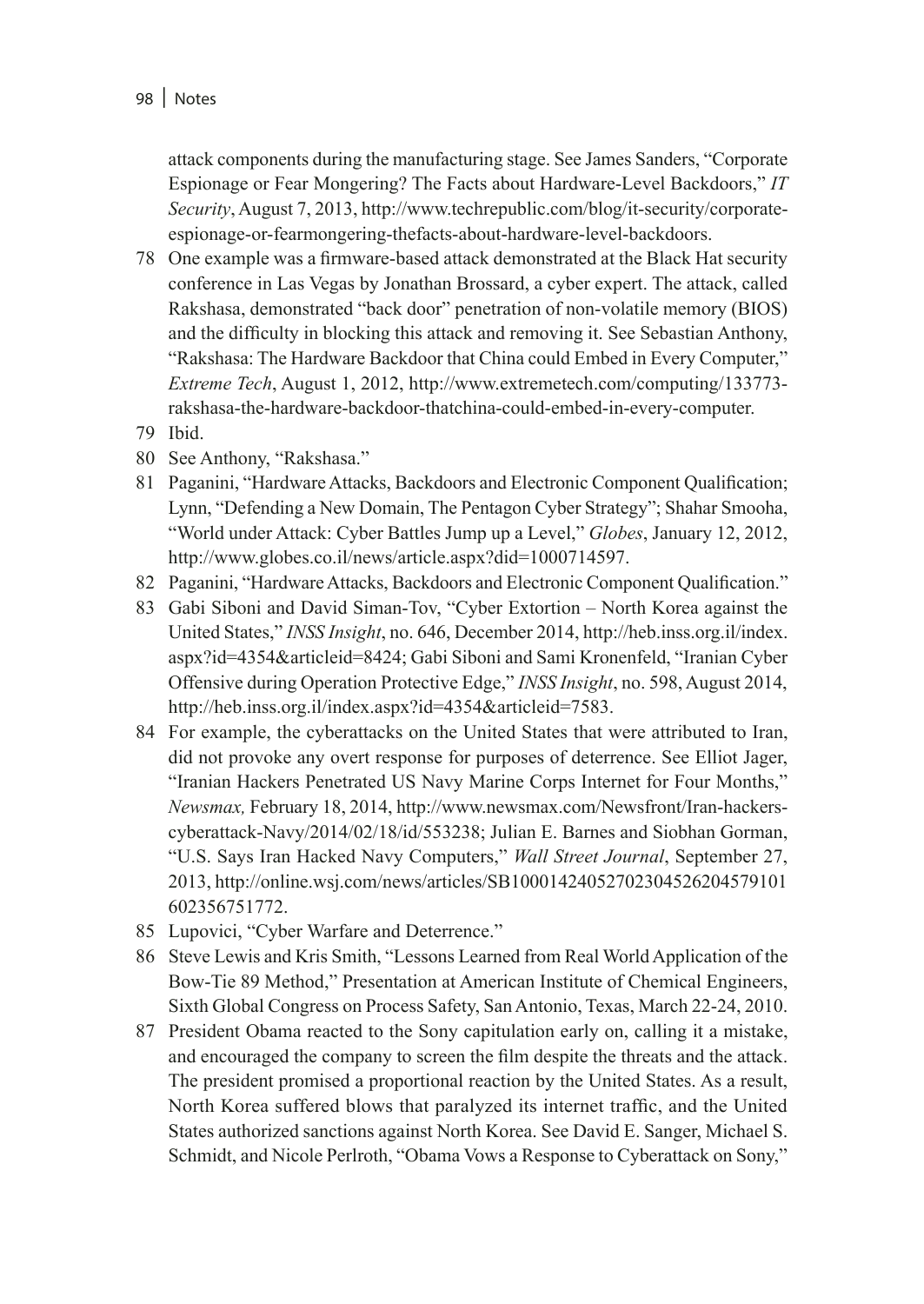*New York Times*, December 19, 2014, http://www.nytimes.com/2014/12/20/world/ fbi-accuses-north-korean-government-incyberattack-on-sony-pictures.html?\_r=0.

- 88 In late September 2014, the government decided to establish a national cyber authority. On February 15, 2015, the government authorized a detailed "decisionmakers proposal" for establishing the authority – see the website of the Prime Minister's Office, announcement of the Government Secretary, February 15, 2015, http://www.pmo.gov.il/mediacenter/secretaryannouncements/pages/govmes150215. aspx#three.
- 89 Roi Goldstein, "Cyberspace and Defense of Vital Infrastructure," Knesset Research and Information Center, May 12, 2013, www.knesset.gov.il/committees/heb/material/ data/mada2013-05-13.doc.
- 90 Ibid., p. 7.
- 91 Gil Baram, "Cyber Warfare Technology and Building Force in Israel," *Military and Strategic Affairs* 5, no. 1 (April 2013): 24, http://www.inss.org.il/uploadImages/ systemFiles/Armey%20-%205.1.pdf.
- 92 From the website of the National Security Council activity of the Counter-Terrorism Bureau: defense of computer-integrated systems, http://147.237.72.17/ NSCWeb/Templates/CounterTerrorismActivities.aspx.
- 93 Government decision no. 3611 of August 7, 2011, http://www.pmo.gov.il/secretary/ govdecisions/2011/pages/des3611.aspx.
- 94 Ibid.
- 95 See announcement of the Prime Minister's spokesperson, September 21, 2014, http://www.pmo.gov.il/MediaCenter/Spokesman/Pages/spokerashot210914.aspx.
- 96 From the website of the Teleprocessing Corps Cyber Defense Department, http:// www.tikshuv.idf.il/1090-he/tikshuv.aspx#.VGD4r8IUHIU.
- 97 Interview with Eyal Zelinger, chief officer of Teleprocessing Corps, *Haaretz,* March 4, 2013, http://www.haaretz.co.il/news/politics/1.1946156.
- 98 Announcement of IDF spokesperson: "The Chief of Staff Declares the Establishment of a Cyber Arm," June 15, 2015, http://www.idf.il/1133-22318-he/Dover.aspx.
- 99 From the Israel Police website: http://www.police.gov.il/contentPage. aspx?pid=308&mid=9.
- 100 From the website of the Justice Ministry: http://index.justice.gov.il/Units/ lita/ news/Pages/NewsSekonimVeDarkiHetmodedot.aspx.
- 101 According to the decision of the Israeli government, published on September 21, 2014,

http://www.pmo.gov.il/MediaCenter/Spokesman/Pages/spokerashot210914.aspx.

102 For a description of the arguments on the issue of organizational division of responsibility for cyber security in Israel, see Barak Ravid, "The NSA and Cyber Bureau are Battling over who will Fight Computer Attacks, Netanyahu Refrains from Deciding," *Haaretz*, September 14, 2014, http://www.haaretz.co.il/news/ politics/.premium-1.2432606.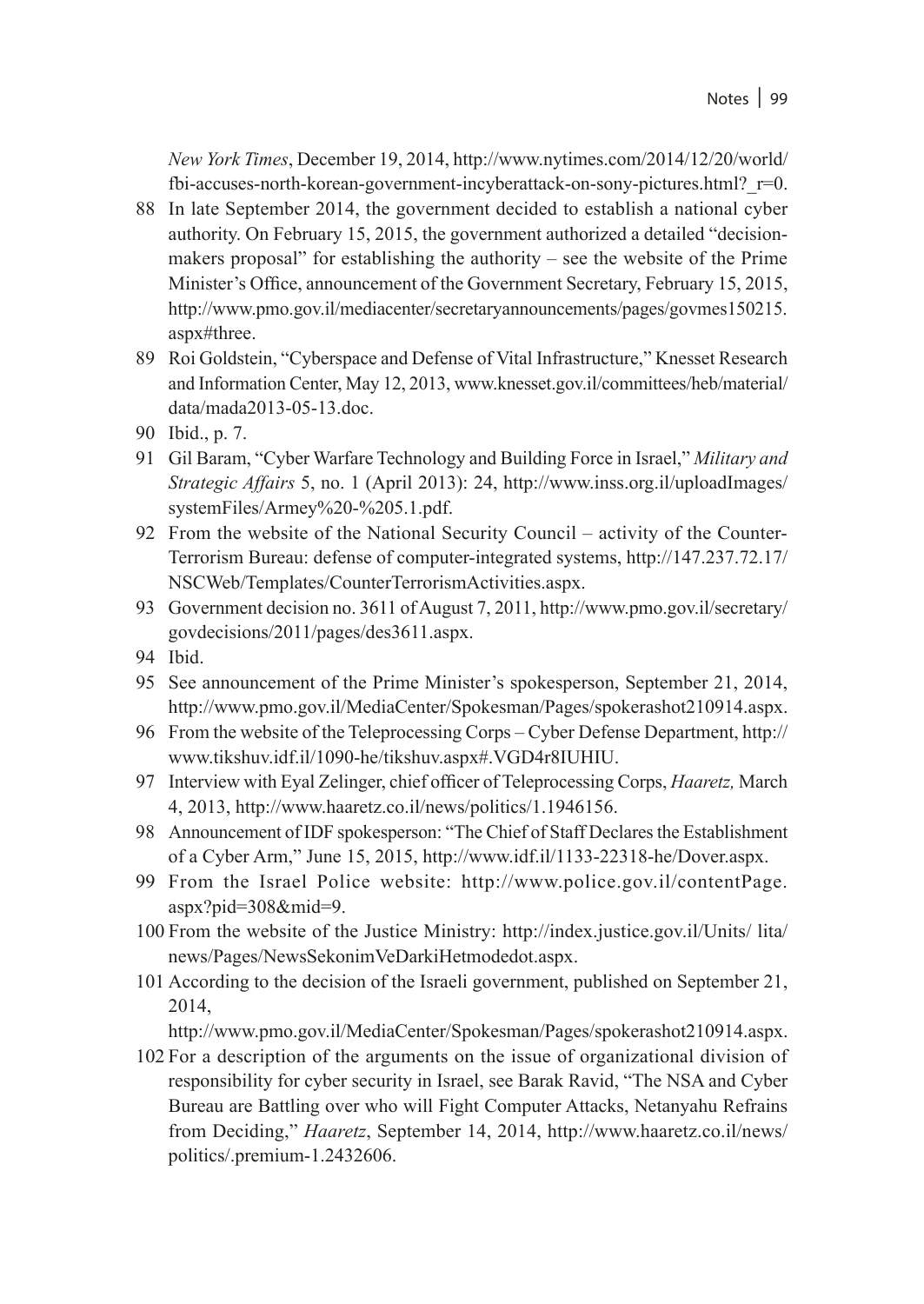- 103 Gabi Siboni, "An Integrated Approach is Necessary," *Haaretz*, cyber supplement, March 2015.
- 104 The parallel in the kinetic space is, for example, when crime organizations in southern Israel smuggle weapons from the Sinai Peninsula into Israel, thus creating a combined criminal/security incident.
- 105 Gabi Siboni, "Protecting Critical Assets and Infrastructures from Cyber Attacks," *Military and Strategic Affairs* 3, no. 1 (May 2011): 93-101.
- 106 Matt Comyns, Tim Cook, Jesse Reich, "Global Leadership New Threats New Leadership 109 Requirements: Rethinking the Role and the Capabilities of the Chief Information Security Officer," *Russell Reynolds Associate*, October 29, 2014, http://www.russellreynolds.com/content/rethinking-capabilities-of-chiefinformation-security-officer; Bank of Israel, "The Banking Supervisor, Proper Banking Management, Cyber Defense Management," Directive 361, March 2015, http://www.boi.org.il/he/BankingSupervision/SupervisorsDirectives/DocLib/361. pdf.
- 107 Lecture of David Brodet in a panel on "The Defense Budget Separate or Part of the General Pie," INSS Annual Conference, Tel Aviv, February 16, 2015, https:// www.youtube.com/watch?v=JqmGOCTxeds.
- 108 Or Hirshauga, "Hacker Group Initiates Attack on Israel this Wednesday," *Haaretz*, September 9, 2013, http://www.themarker.com/technation/1.2116064.
- 109 Kaspersky Security Bulletin, Kaspersky Lab Global Research and Analysis Team, 2013, http://media.kaspersky.com/pdf/KSB\_2013\_EN.pdf.
- 110 Ibid. Some of the sophisticated attacks are carried out through "hired guns" groups that offer attack services for hire, some sophisticated and on the basis of specially-built attack tools.
- 111 The first principle of the US operation in cyberspace relates to cyberspace as a field of battle operations, requiring the department to train and equip itself so that it can obtain the fullest potential advantages in cyberspace. See "Department of Defense Strategy for Operating in Cyberspace," July 2011, pp. 5-6, http://www. defense.gov/news/d20110714cyber.pdf.
- 112 Rogers stated, "In the year 2025, I believe . . . Army commanders will maneuver offensive and defensive capability much today as they maneuver ground forces," Rogers said, adding that "command and control, key terrain, commander's intent, synchronization with the broader commander's intent, and a broader commander's operational concept of operations will be cornerstones of Army cyber operations by then." See Pellerin, "Cybercom Chief: Cyberspace Operations Key to Future Warfare."
- 113 David E. Sanger, "Syria War Stirs New U.S. Debate on Cyber-Attacks," *New York Times*, February 24, 2014. The author determines that the Americans' 2011 plan to implement a cyberattack to paralyze the Syrian air force in order to prevent attacks on civilians was not authorized by the president because physical attacks were also needed in order to achieve the objective.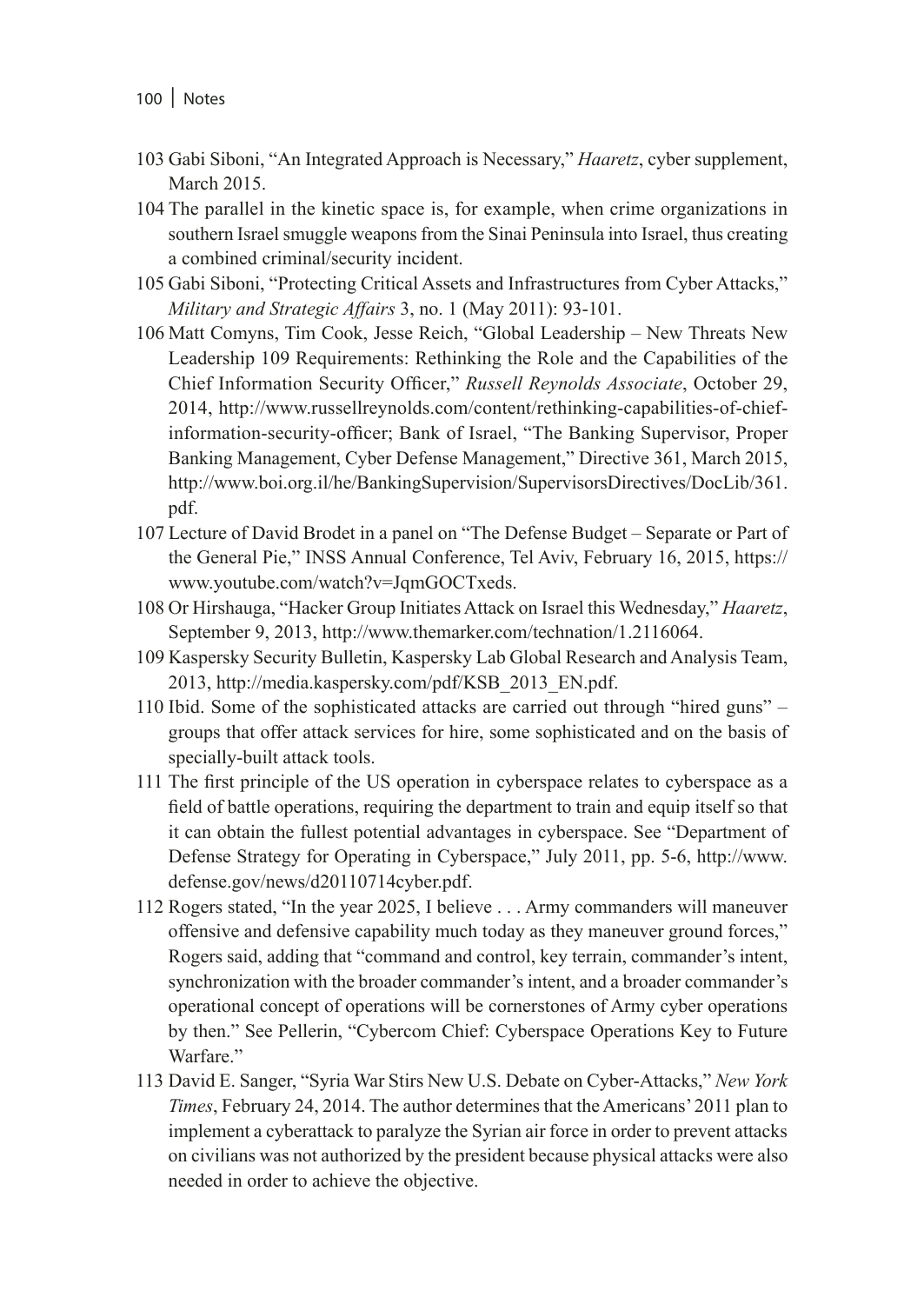- 114 John Markoff and Thom Shanker, "Halted '03 Iraq Plan Illustrates U.S. Fear of Cyberwar Risk," *New York Times*, August 1, 2009, http://www.nytimes. com/2009/08/02/us/politics/02cyber.html? r=0.
- 115 Deibert, Rohozinski, and Crete-Nishihata, "Cyclones in Cyberspace."
- 116 Michael N. Schmitt, "The Law of Cyber Targeting," Tallinn Paper, no. 7 (2015), https://ccdcoe.org/sites/default/files/multimedia/pdf/TP\_07\_2015.pdf.
- 117 Gabi Siboni and Sami Kronenfeld, "Iran and Cyberspace Warfare," *Military and Strategic Affairs* 4, no. 3 (December 2013): 77-99, http://media.wix.com/ ugd/ d4 8d94\_1f8bd495a0554e44967b99e25e931eae.pdf.
- 118 Siboni and Siman-Tov, "Cyber Extortion North Korea vs. the United States"; "The Hackers who Attacked Sony: We'll Carry out Attacks in the United States," *Walla*, December 17, 2014, http://news.walla.co.il/item/2811400; Nicole Perlroth and David Sanger, "North Korea Loses Its Link to the Internet," *New York Times*, December 22, 2014, http://www.nytimes.com/2014/12/23/ world/asia/attack-is-suspected-as-north-korean-internetcollapses.html? r=0.
- 119 Ellada Gamreklidze, "Cyber Security in Developing Countries: A Digital Divide Issue," *Journal of International Communication* 20, no. 2 (2014): 200-217, http:// dx.doi.org/10.1080/13216597.2014.954593.
- 120 Langner, "Stuxnet's Secret Twin."
- 121 According to Langner's proposed analysis, the goal of the attack was to cause the Iranians to mistrust their ability to operate the centrifuge control system, and not to cause destructive damage to the centrifuges themselves. By planning to cause long-term damage, and not broad immediate damage, the Iranians recognized that the problem was not due to their technological knowledge, but rather a cyberattack. As Langner writes: "If catastrophic damage had been caused by Stuxnet that would have been by accident rather than on purpose. The attackers were in a position where they could have broken the victim's neck, but they chose continuous periodical choking instead. Stuxnet is a low-yield weapon with the overall intention of reducing the lifetime of Iran's centrifuges and making the Iranians' fancy control systems appear beyond their understanding." See Ibid., p. 7.
- 122 As Langner states "The results of the overpressure attack are unknown. Whatever they were, the attackers decided to try something different in 2009. This new Stuxnet variant was almost entirely different from the old one. For one thing, it was much simpler and much less stealthy than its predecessor. It also attacked a completely different component of the Natanz facility: the centrifuge drive system that controls rotor speeds . . . At some point the attacks should have been recognizable by plant floor staff just by the old eardrum . . . It's another sign that the makers of this second Stuxnet variant had decided to accept the risk that the attack would be detected by operators." Ibid., pp. 5, 7.

123 Ibid., p. 9.

124 Ibid.